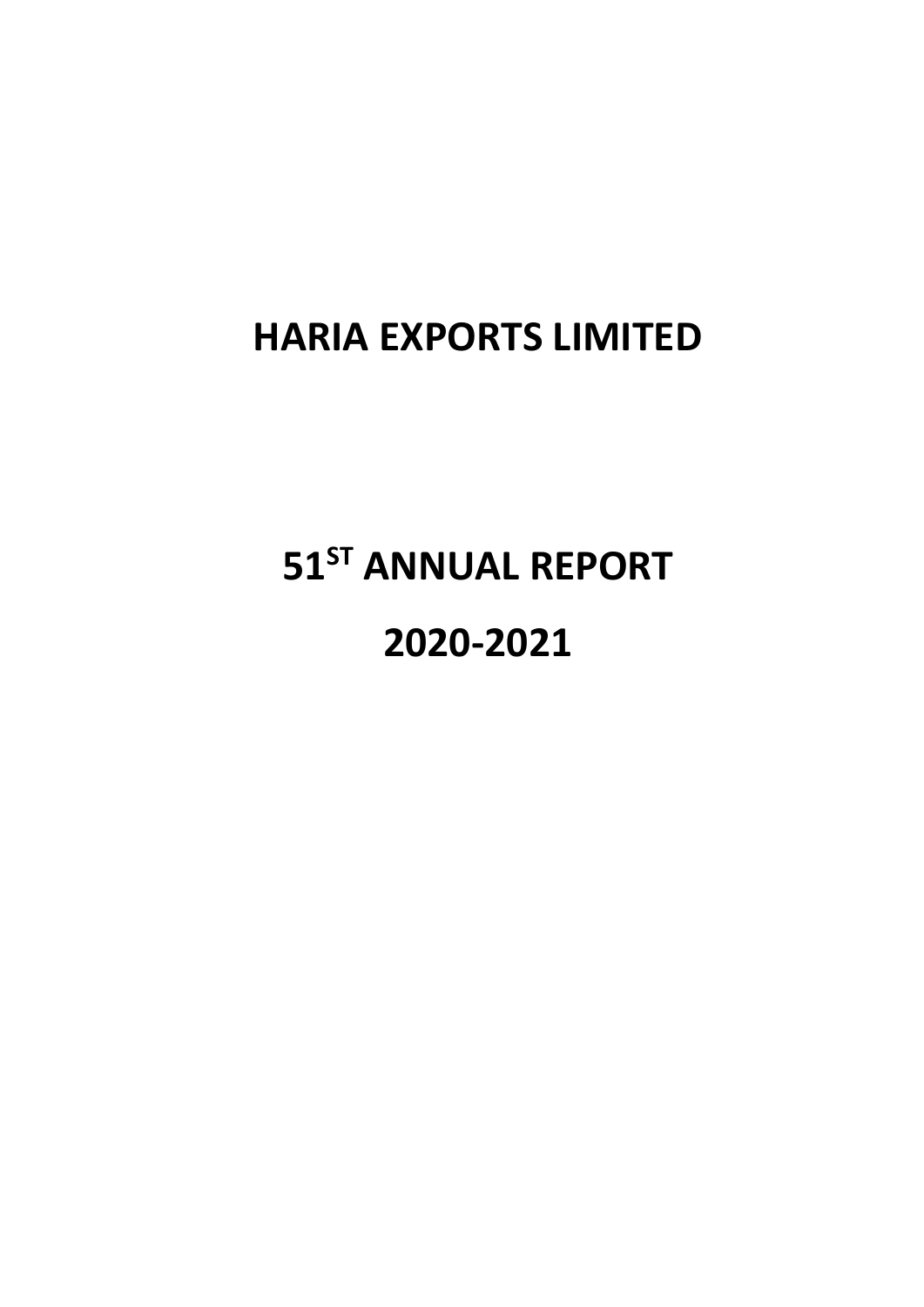| <b>BOARD OF DIRECTORS</b>    | Mr. Kantilal L. Haria            | Chairman & Managing Director   |  |  |
|------------------------------|----------------------------------|--------------------------------|--|--|
|                              | Mr. Utsav Jaysukh Maru           | Joint Managing Director        |  |  |
|                              | Mr. Nitin V. Oza                 | Director                       |  |  |
|                              | Mrs. Nehaben Joy Kothari         | Director                       |  |  |
|                              | Mrs. Sushila Kirti Oza           | Director                       |  |  |
| <b>AUDITORS</b>              | M/s. Kanak Rathod & Co.          | <b>Chartered Accountants</b>   |  |  |
| <b>BANKERS</b>               | <b>HDFC Bank</b>                 |                                |  |  |
| <b>REGISTERED OFFICE</b>     | 8, Subhash Road,                 | Tel.: 91-022-61546154          |  |  |
|                              | Vile Parle (East)                | Fax.: 91-022-61546155          |  |  |
|                              | Mumbai - 400 057.                | Email: accounts@hariagroup.com |  |  |
| <b>INVESTOR SERVICE CELL</b> | Registrar & transfer Agent       |                                |  |  |
|                              | M/s. Link Intime India Pvt. Ltd. |                                |  |  |
|                              | C-101, 247 Park, L.B.S. Marg,    |                                |  |  |
|                              | Vikhroli (West),                 |                                |  |  |
|                              | Mumbai- 400 083.                 |                                |  |  |
|                              | Tel.: 4918 6000 Fax.: 4918 6060  |                                |  |  |
|                              | Email: mumbai@linkintime.co.in   |                                |  |  |
|                              |                                  |                                |  |  |

| <b>CONTENTS</b>                | Page No. |
|--------------------------------|----------|
|                                |          |
| <b>Notice</b>                  | 1        |
| Director's Report              | 12       |
| Corporate Governance Report    | 33       |
| Auditor's Report               | 47       |
| <b>Balance Sheet</b>           | 55       |
| <b>Profit and Loss Account</b> | 56       |
| <b>Cash Flow Statement</b>     | 57       |
| Notes of Account               | 58       |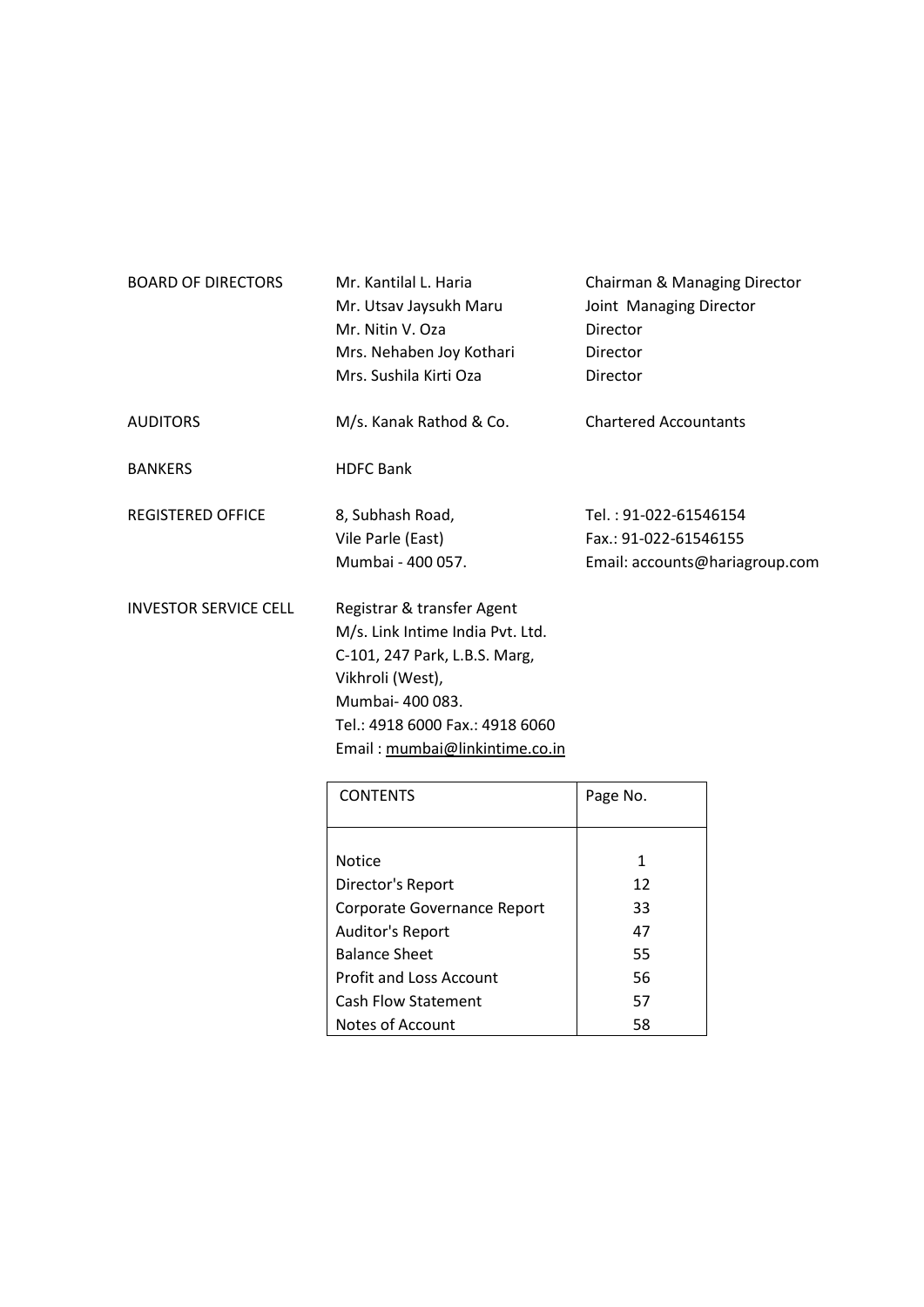#### **N O T I C E**

**Notice** is hereby given that the **FIFTY FIRST ANNUAL GENERAL MEETING** of the Members of HARIA EXPORTS LIMITED will be held on 24<sup>th</sup>, September, 2021 at 10:00. A.M. through the Video Conferencing (VC) and Other Audio Visual Medium (OAVM) to transact the following business:

#### **Ordinary Business:**

- 1. To receive, consider, approve and adopt the Audited Financial Statements of the Company for the year ended March 31, 2021, together with the Reports of the Board of Directors & Auditors thereon.
- 2. To appoint a director in place of Mr. Utsav Maru (DIN: 07752233), who retires by rotation at this Annual General Meeting and being eligible, offers himself for re-appointment.
- 3. To appoint a director in place of Mrs. Sushila Kirti Oza (DIN: 07543569), who retires by rotation at thisAnnual General Meeting and being eligible, offers herself for re-appointment.
- 4. To appoint Auditors and to fix their remuneration and in this regard to consider and, if thought fit, to pass, the following resolution as an Ordinary Resolution :

**"RESOLVED THAT** pursuant to the provisions of Sections 139, 142 and other applicable provisions, if any, of the Companies Act, 2013 and the rules made thereunder (including any statutory modification(s) or re‐ enactment thereof, for the time being in force), and pursuant to the recommendation made by the Audit Committee, the consent of the Board of Directors of the Company be and is hereby accorded to appoint **M/s.Rakchamps & Co. LLP, Chartered Accountants (Firm Registration No.: 131094W)**, be and are hereby appointed as the Statutory Auditors of the Company to hold office for a term of five years from the conclusion of ensuing Annual General Meeting until the conclusion of the annual general meeting to be held during year ended March 31, 2027 in the with respect to the financial years beginning April 1, 2021 and ending March 31, 2026 at such remuneration as may be mutually agreed between the Board of Directors / Audit Committee of the Company and the Statutory Auditors.

**"RESOLVED FURTHER THAT** the Board of Directors and Company Secretary of the Company be and are hereby severally authorized for and on behalf of the Company to take all necessary steps and to do all such acts, deeds, matters and things which may deem necessary in this behalf."

#### **Special Business :**

#### **5. To increase of the limits of investments in associate companies u/s 186 and 188 of the Companies Act, 2013**

To consider and, if thought fit, to pass with or without modification(s), the following resolution as an Special Resolution :

#### **Resolution No.5.1**

**"RESOLVED THAT** the consent of the members of the Company be and is hereby accorded to the Board of Directors in terms of the provisions of Section 186 of the Companies Act, 2013 and the Board including any Committee of Directors be and is hereby authorized, subject to the approval of the Reserve Bank of India, if any, and other applicable Rules, Regulations, Guidelines (including any statutory modifications or re-enactment thereof for the time being in force) and such conditions as may be prescribed by any of the concerned authorities, notwithstanding that the aggregate loans and guarantees to any bodies corporate and persons and investment in securities of any bodies corporate exceeds the limits specified under Section 186 of the Companies Act, 2013, read with the applicable rules, circulars or clarifications thereunder:

(a) to invest/acquire from time to time by way of subscription, purchase, conversion or otherwise Equity Shares, Preference Shares, Debentures (whether convertible or non-convertible) or any other financial instruments of one or more bodies corporate, whether in India or outside, which may or may not be subsidiary(ies) of the Company as the Board may think fit, in pursuance of Section 186 of the Companies Act, 2013 (including any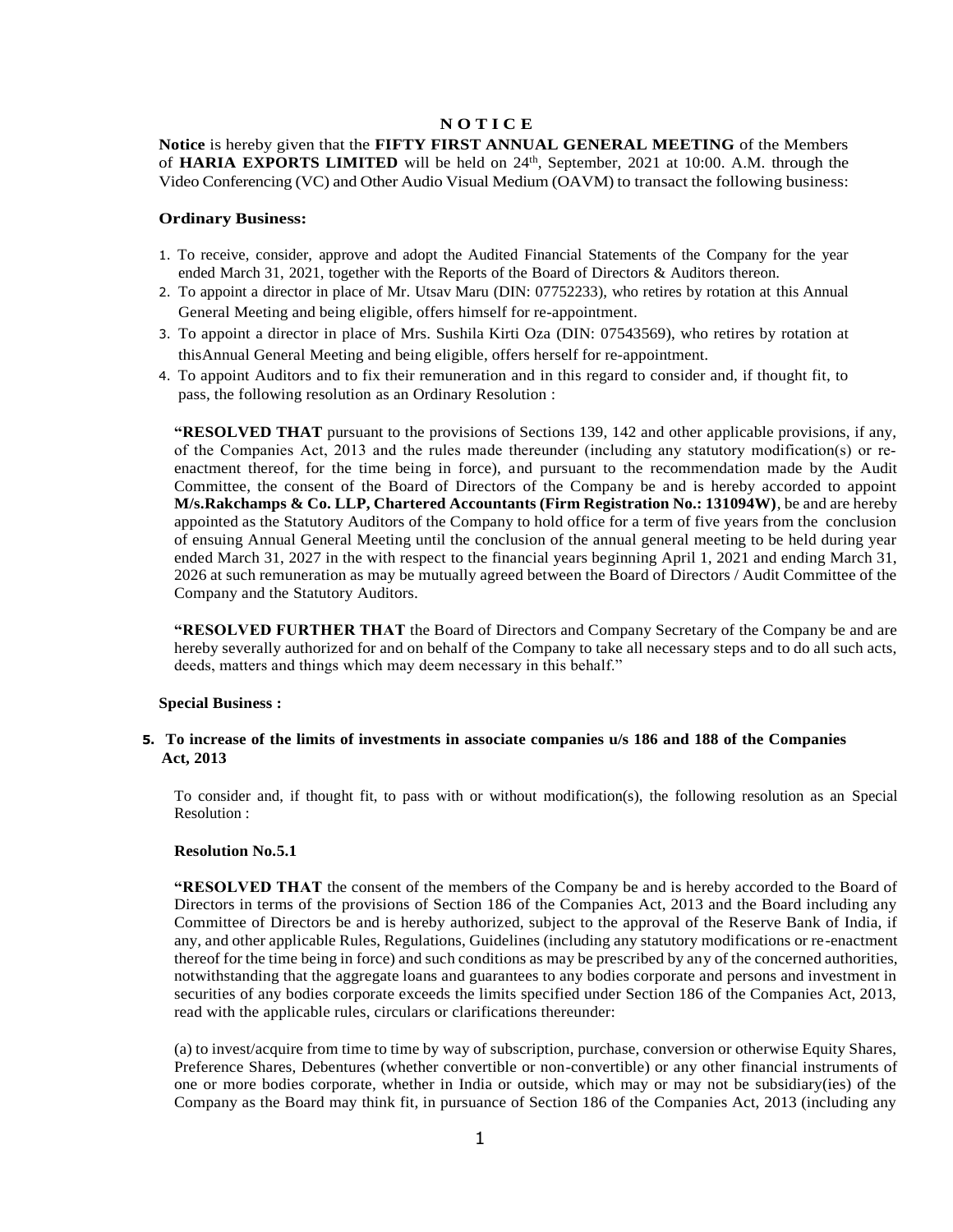ordinance or statutory modification or re-enactment thereof, for the time being in force), to the extent of the following limits:

Investments into Subsidiaries and other Bodies Corporate: Rs.12,00,00,000 (Rupees Twelve Crores only)"

**"RESOLVED FURTHER THAT** the consent of the members of the Company, be and is hereby accorded to the Board including any Committee of Directors, pursuant to Rule No. ll of the Companies (Meetings of Board and its Powers) Rules, 2014 and Section 186 and other applicable provisions of the Companies Act, 2013, to give any loan to or guarantee or provide any security on behalf of, or acquire securities of, the Wholly Owned Subsidiaries of the Company, for such sums as may be decided by Board/Committee of Directors as permitted or subject to the provisions specified therein."

**"RESOLVED FURTHER THAT** for the purpose of giving effect to the above resolution, the Board/Committee be and is hereby authorized to agree, make, accept and finalize all such terms, condition(s), modification(s) and alteration(s) as it may deem fit including the terms and conditions within the above limits upto which such investments in securities/loans/ guarantees, that may be given or made, as may be determined by the Board or the Committee thereof, including with the power to transfer/dispose of the investments so made, from time to time, and the Board/Committee is also hereby authorized to resolve and settle all questions, difficulties or doubts that may arise in regard to such investments, loans, guarantees and security and to finalize and execute all agreements, documents and writings and to do all acts, deeds and things in this connection and incidental as the Board/Committee in its absolute discretion may deem fit without being required to seek any further consent or approval of the members or otherwise to the end and intent that they shall be deemed to have been given approval thereto expressly by the authority of this resolution."

#### **Resolution No. 5.2**

**"RESOLVED THAT** pursuant to Section 188 of the Companies Act, 2013 and the rules and regulations including the Rule 15 of the Companies (Meetings of Board and its Powers) Rules, 2014 and other applicable provisions and rules thereto, consent of the members of the company be and is hereby accorded to the Company to make investments into M/s Haria Investments Private Limited ('Related Party') on such terms and conditions mutually agreed by both the Companies."

**"RESOLVED FURTHER THAT** Mr. Kantilal Haria, Whole-Time Director, Mr. Utsav Maru, Chief Financial Officer of the Company be and are hereby severally authorized to execute the documents related to the transactions with the Related Party in the form and substance as finalized with Related Party and to do such other acts, things, deeds as may be deemed essential and incidental for the purpose."

#### 6. **Shifting of Registered Office To Vapi, Gujarat**

To consider and, if thought fit, to pass with or without modification(s), the following resolution as an Special Resolution:

**"RESOLVED THAT**, pursuant to Section 12 and 13 of Companies Act 2013 and Rules made there under and subject to approval of Central Government, consent of Company, be and is hereby accorded for shifting of Registered Office of the Company from its Present Location Mumbai, Maharashra to Vapi, Gujarat."

**"RESOLVED THAT**, pursuant to Section 13 of Companies Act 2013 and Rules made there under, Registered Office Clause of Memorandum of Association of the Company, be and is hereby altered by substituting the word "the State of Maharashtra" by the word "the State of Gujarat"

**"RESOLVED FURTHER THAT**, Mr. Kantilal Lakhamshi Haria, Whole-Time Director, Din : 00585400 of the Company, be and is hereby authorize to execute, sign and file such Forms with Regional Director and such other government authorities and to do such act, deeds, and things as are necessary to give effect to above Resolution."

**"RESOLVED FURTHER THAT**, Shilpa Ray, Company Secretary in Practice, having Membership No. FCS 5936 and Certificate of Practice No. 5311 alternatively Mrs. Neha Karekar Company Secretary in Practice, having Membership No. FCS 8674 and Certificate of Practice No.9178 be and is hereby authorize to make an application to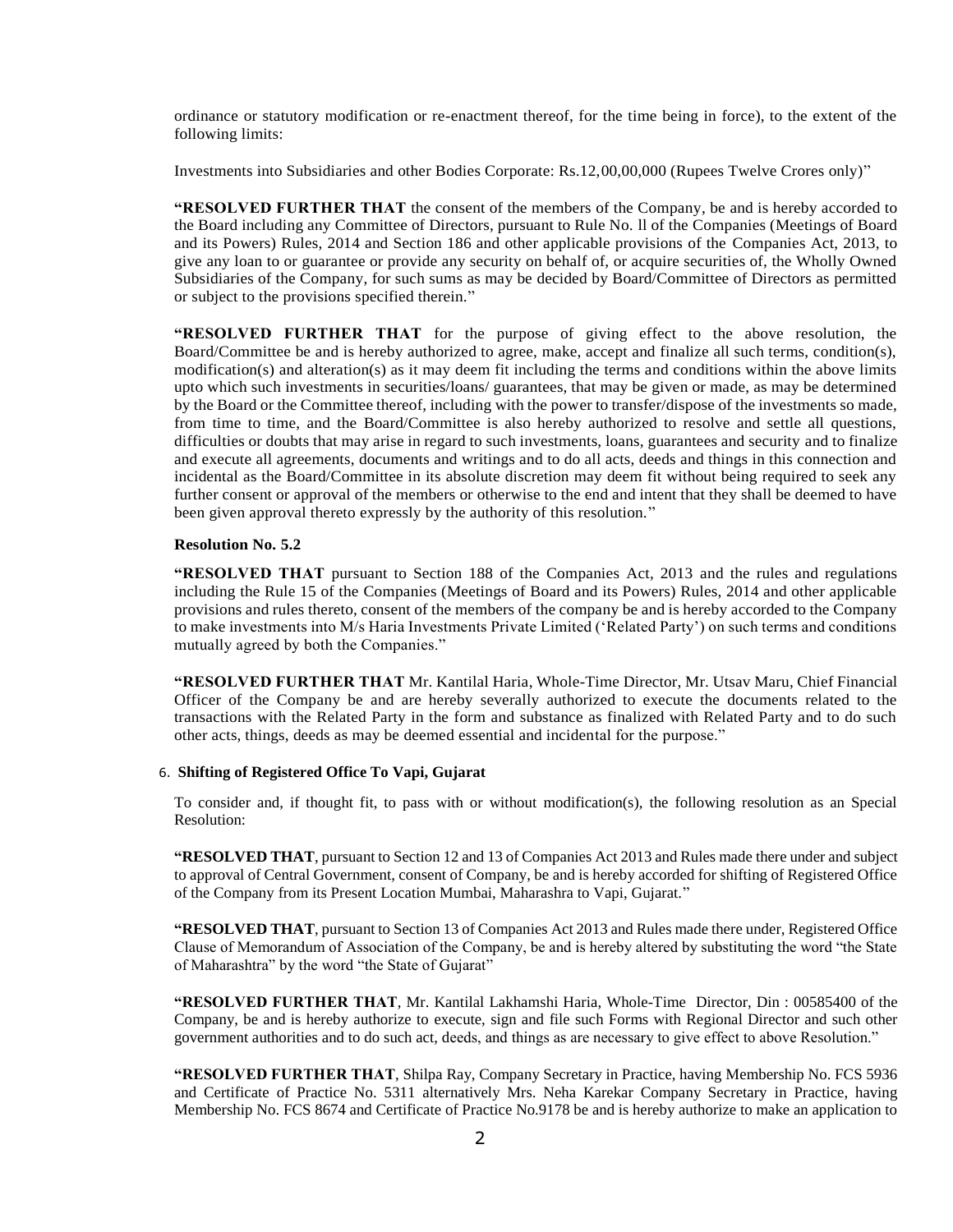Central Government (RD), to make appearance before the office of Regional Director, Mumbai, attend hearings held by the office of Regional Director at Mumbai in the concerned matter, to make Advertisement in INC-26 and to send notice to Registrar of Companies and/or any other regulatory authority if any, to creditors of the Company and do such acts, deeds, things as may be necessary to give effect to this Resolution." Alteration of Memorandum of Association of the Company.

## **EXPLANATORY STATEMENT (Pursuant to Section 102 of the Companies Act, 2013)**

The following Explanatory Statement sets out all the material facts relating to the Item Nos. 5 and 6 of the accompanying Notice dated July 24<sup>th</sup>, 2021.

#### **In respect of Item No. 5**

The management of the Company wish to invest in the associate company M/s Haria Investments Private Limited. M/s Haria Investments Limited will be utilizing the funds for their future business projects.

No Director, Key Managerial Personnel and their relatives other than Mr. Kantilal Haria and Mr. Utsav Maru are concerned or interested in the resolution proposing his appointment as a Non-Executive,Non-Independent Director on the Board of the Company.

For the purpose of passing this resolution Mr. Kantilal Haria will step down as a Chairman and Mr. Nitin Oza will take the chair.

Pursuant to section 186 and 188 of the Companies Act,2013 the said investment proposal requires members approval. Accordingly, the Board recommends the Special Resolution at item no. 5 of this Notice for the approval of the Members.

#### **In respect of Item No. 6**

Your Directors wish to shift the Registered Office of the Company from present location at Mumbai, Maharashtra to Vapi, Gujarat. Since majority of vendors, buyers and employees of the Company are located in the State of Gujarat and hence the affairs of the Company will be managed more efficiently and economically from the State of Gujarat.. Thus, your Director recommend to approve the Shifting of Registered Office by way of Special Resolution.

No Director, Key Managerial Personnel and their relatives are concerned or interested in the resolution proposing his appointment as a Non-Executive, Non-Independent Director on the Board of the Company.

Pursuant to section 12 of the Companies Act,2013 the said resolution requires members approval. Accordingly, the Board recommends the Special Resolution at item no. 6 of this Notice for the approval of the Members.

> **By Order of the Board of Directors For Haria Exports Limited**

**Place : Mumbai CHAIRMAN**

**Date : 21/06/2021 KANTILAL LAKHAMSHI HARIA DIN No. 00585400**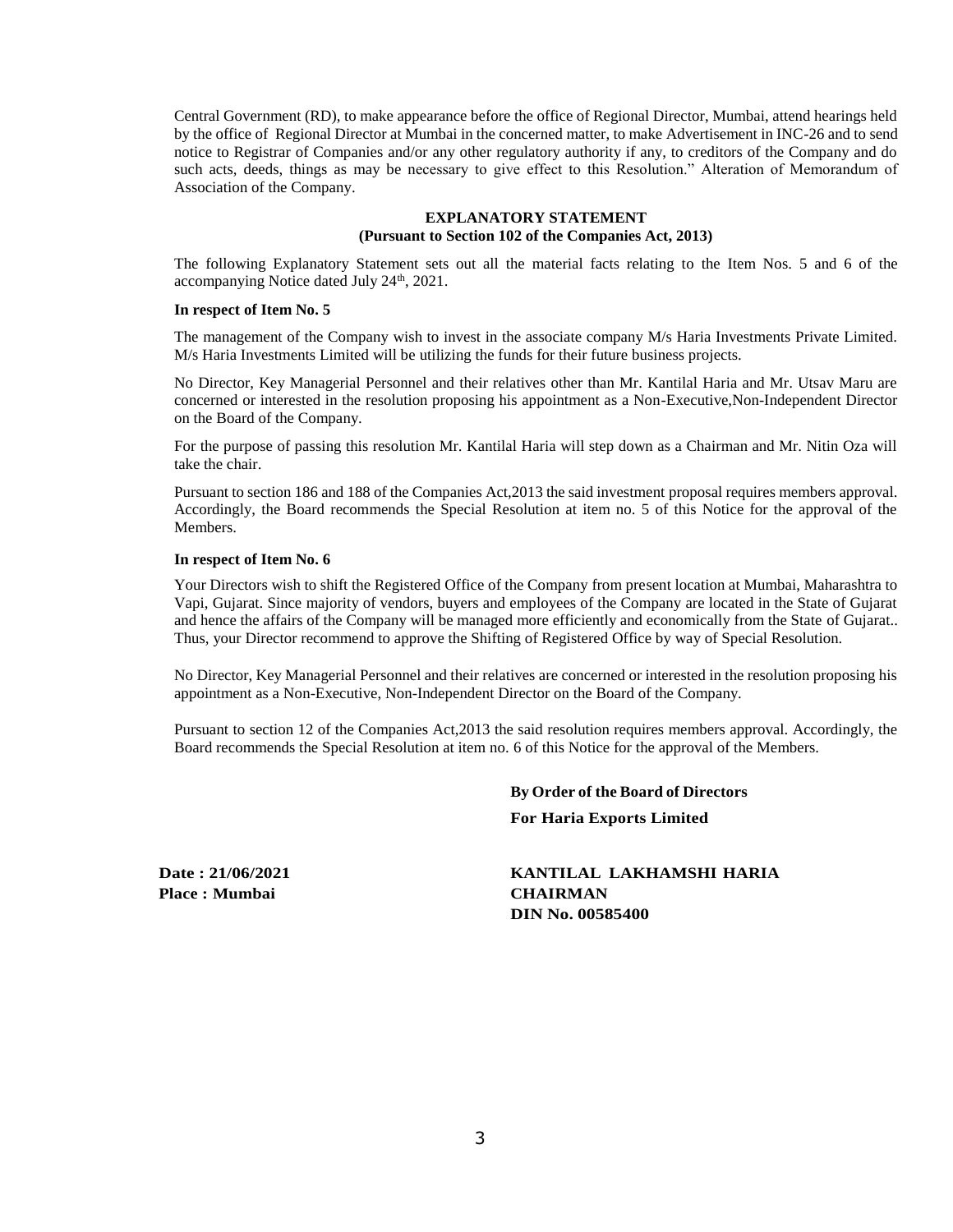#### **Notes:**

- 1.The relevant Explanatory Statement pursuant to Section102(1) of the Companies Act, 2013 ('Act'), as amended from time to time, in respect of the Business under Item No. 3 set out above and details as required under Regulation 26 (4) and Regulation 36 (3) of the SEBI (Listing Obligations and Disclosure Requirements), Regulations, 2015 ("SEBI Listing Regulations") and Secretarial Standard on General Meetings ("SS-2"), in respect of the Director seeking appointment/re-appointment at this Annual General Meeting are annexed hereto.
- 2.In view of the continuing Covid-19 pandemic, the Ministry of Corporate Affairs ("MCA") has vide its circular dated May 5, 2020 read with circulars dated April 8, 2020 and April 13, 2020 (collectively referred to as "MCA Circulars") permitted the holding of the Annual General Meeting ("AGM") through Video conferencing/other audio visual means ("VC / OAVM"), without the physical presence of the Members at a common venue. In compliance with the provisions of the Act, SEBI Listing Regulations and MCA Circulars, the AGM of the Company is being held through VC / OAVM. The deemed venue for the AGM shall be the Registered Office of the Company.
- 3.A MEMBER ENTITLED TO ATTEND AND VOTE AT THE MEETING IS ENTITLED TO APPOINT A PROXY TO ATTEND AND VOTE INSTEAD OF HIM AND A PROXY NEED NOT BE A MEMBER OF THE COMPANY. Proxies, in order to be effective, must be received at the Company's Registered Office not less than 48 hours before the Meeting. Proxies submitted on behalf of companies, societies, partnership firms, etc. must be supported by appropriate resolution/ authority, as applicable, issued on behalf of the nominating organization. Members are requested to note that a person can act as a proxy on behalf of members not exceeding 50 and holding in the aggregate not more than 10% of the total share capital of the Company carrying voting rights. Incase a proxy is proposed to be appointed by a Member holding more than 10% of the total share capitalof the Company carrying voting rights, then such proxy shall not act as a proxy for any other person or shareholder.
- 4. Institutional / Corporate Shareholders (i.e. other than individuals / HUF, NRI, etc.) are required to send a scanned copy (PDF/JPG Format) of its Board or governing body Resolution/Authorization etc., authorizing its representative to attend the AGM through VC / OAVM on its behalf and to vote through remote e-voting. The said Resolution/Authorization shall be sent to scruitnizer at shilparayassociates@gmail.com and copy marked to the Company at accounts@hariagroup.com.
- 5. Since there is no Dividend or Corporate Action, the management has decided not to fix any Book Closure.
- 6.Members are requested to notify any change in their address/ mandate/bank details immediately to the share transfer Agent of the Company- M/S. LINK INTIME INDIA PVT. LTD.
- 7.Members holding shares in physical form are requested to advise any change of address immediatelyto the Company's Share Registrars and Transfer Agents. Members holding shares in electronic form must send the advice about change in address to their respective Depository Participant only and not to the Company or the Company's Share Registrars and Transfer Agents.
- 8.The Securities and Exchange Board of India (SEBl) has mandated the submission of Permanent Account Number (PAN) by every participant in the securities market. Members holding shares in electronic form are, therefore, requested to submit their PAN details to their respective Depository Participants. Members holding shares in physical form are requested to submit their PAN details to the Share Registrars and Transfer Agents.
- 9.As per Regulation 40 of the SEBI Listing Regulations, as amended, the Securities of listed Companies can be transferred only in dematerialised form w.e.f. April 1, 2019 except in case of requests received for transmission or transposition of securities. In view of the above and to avail various benefits of dematerialisation, Members are advised to dematerialise the shares held by them in physical form.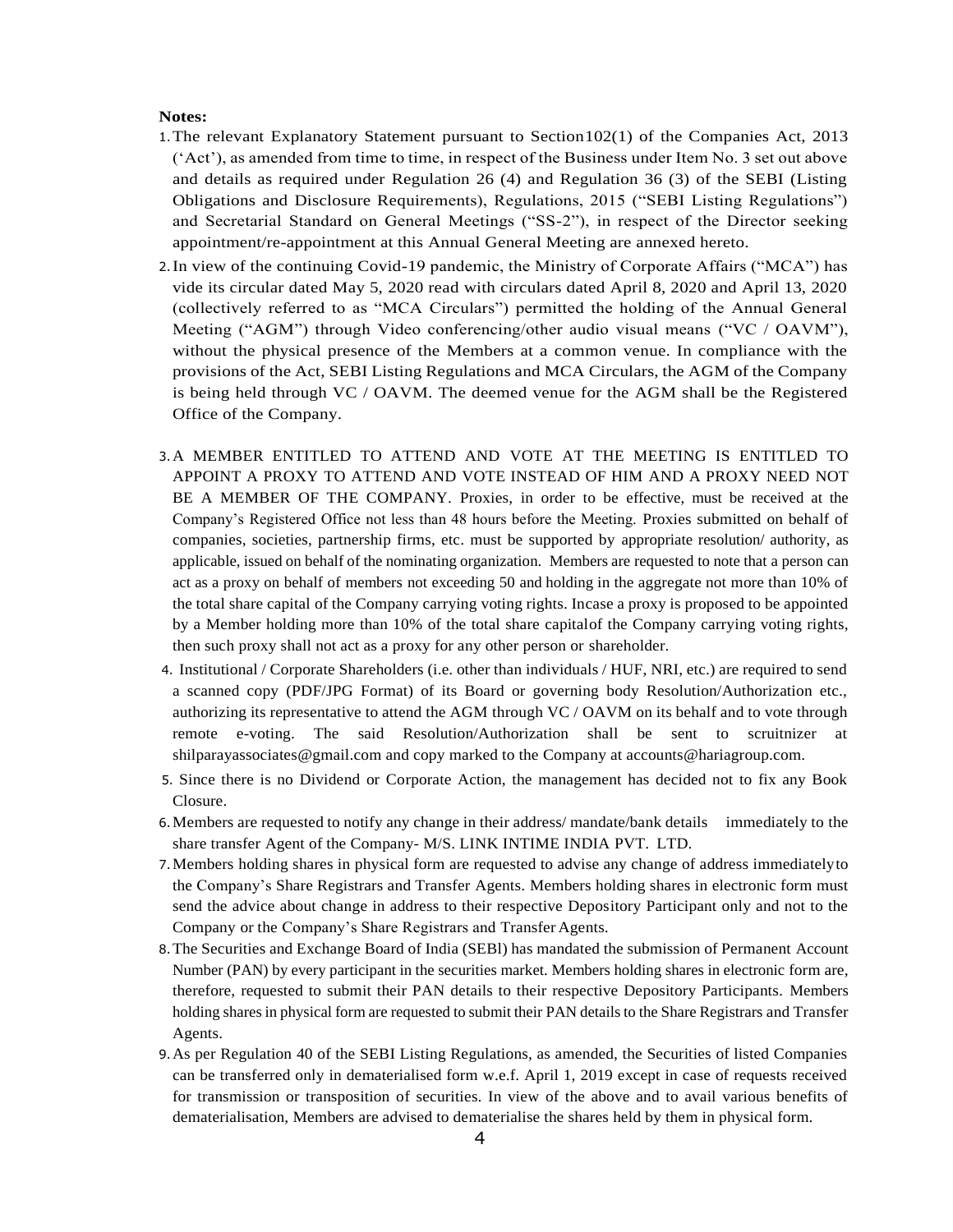- 10.All documents referred to in the Notice are open for inspection at the Registered Office of the Company on all workings days except Saturdays and Public Holidays between 11.00 A.M. and 1.00 P.M. up to the date of the Annual General Meeting.
- 11.In compliance with the aforesaid MCA Circulars and SEBI Circular dated May 12, 2020, Notice of the AGM along with the Annual Report 2020-21 is being sent only through electronic mode to those Members whose email addresses are registered with the Company/ Depositories. Members may note that the Notice and Annual Report 2020-21 will also be available on the Company's website www.hariaexports.com, websites of the Stock Exchanges i.e. BSE Limited at www.bseindia.com and on the website of CDSL [https://www.evotingindia.com.](https://www.evotingindia.com/) The Members are requested to support Green initiative by registering/ updating their e-mail addresses with the Depository Participant (in case of shares in dematerialized form) or with Link Intime India Private Limited, the Registrar and Transfer Agent ("RTA") of the Company (in case of shares held in physical form) for receiving all communication including Annual Report, Notices, Circulars, etc. from the Company electronically.
- 12.In terms of and in compliance with the provisions of Section 108 of the Companies Act, 2013, read with Rule 20 of the Companies (Management and Administration) Rules, 2014 as amended by the Companies (Management and Administration) Amendment Rules, 2015, and Regulation 44 of the Securities and Exchange Board of India (Listing Obligations and Disclosure Requirements) Regulations, 2015, the Company is pleased to offer remote e-voting facility as an alternate to all its Members to enable them to cast their vote electronically instead of casting the vote at the Meeting. The Members who havecast their votes by remote e-voting may participate in the Meeting even after exercising their right to vote through remote evoting but shall not be allowed to cast vote again at the Meeting. For this purpose, theCompany has entered into an agreement with NSDL for facilitating e-voting to enable the Shareholders to cast their votes electronically. The Company is also providing facility for voting by Ballot at the Annual General Meeting apart from providing remote e-voting facility for all those members who are present at the general meeting but have not cast their votes by availing the remote e-voting facility.
- 13. The remote e-voting facility shall be opened from, Sunday,  $19<sup>th</sup>$  September, 2021 at 9.00 a.m. to Thursday, 23rd September, 2021 till 5.00 p.m., both days inclusive. The remote e-voting facility shall not be allowed beyond 5.00 p.m. on Thursday, 23rd September, 2021. During the period when facility for remote e-voting is provided, the members of the Company, holding shares either in physical form or in dematerialized form, as on the cut-off date/entitlement date, may opt for remote e-voting. Provided that once the vote on a resolution is cast by the member, he shall not be allowed to change it subsequently or cast the vote again.
- 14. The Company has fixed Thursday  $16<sup>th</sup>$  September, 2021 as the cut-off date for identifying the Shareholders for determining the eligibility to vote by electronic means or in the Meeting by Ballot. The Register of Member of the Company shall be closed for the purpose of Annual General meeting from Thursday 16th September, 2021 to Thursday, 23rd September, 2021 (both days inclusive). Instructions for participating in the meeting through VC /OAVM and exercising voting rights by remote e-voting are attached herewith and forms part of this Notice. A person whose name is recorded in the Register of Members or in the Register of Beneficial Owners maintained by the depositories as on the cut-off/ entitlement date only shall be entitled to avail the facility of remote e-voting as well as voting at the Annual General Meeting.
- 15.Any person who becomes a member of the Company after the dispatch of the Notice of the Meeting and holding shares as on the cut-off date i.e., Thursday 16<sup>th</sup> September, 2021 may obtain the User IDand Password by sending an email. Members may also send a request to Mr.Hiren Rathod, Compliance Officer, by writing to her at 8, Subhash Road, Vile Parle (East), Mumbai - 400 057.
- 16.The Voting Rights will be reckoned on the paid-up value of shares registered in the name of shareholders on Thursday 16<sup>th</sup> September, 2021, the cut-off date/entitlement date for identifying the Shareholders for determining the eligibility to vote by electronic means or at the Meeting by Ballot.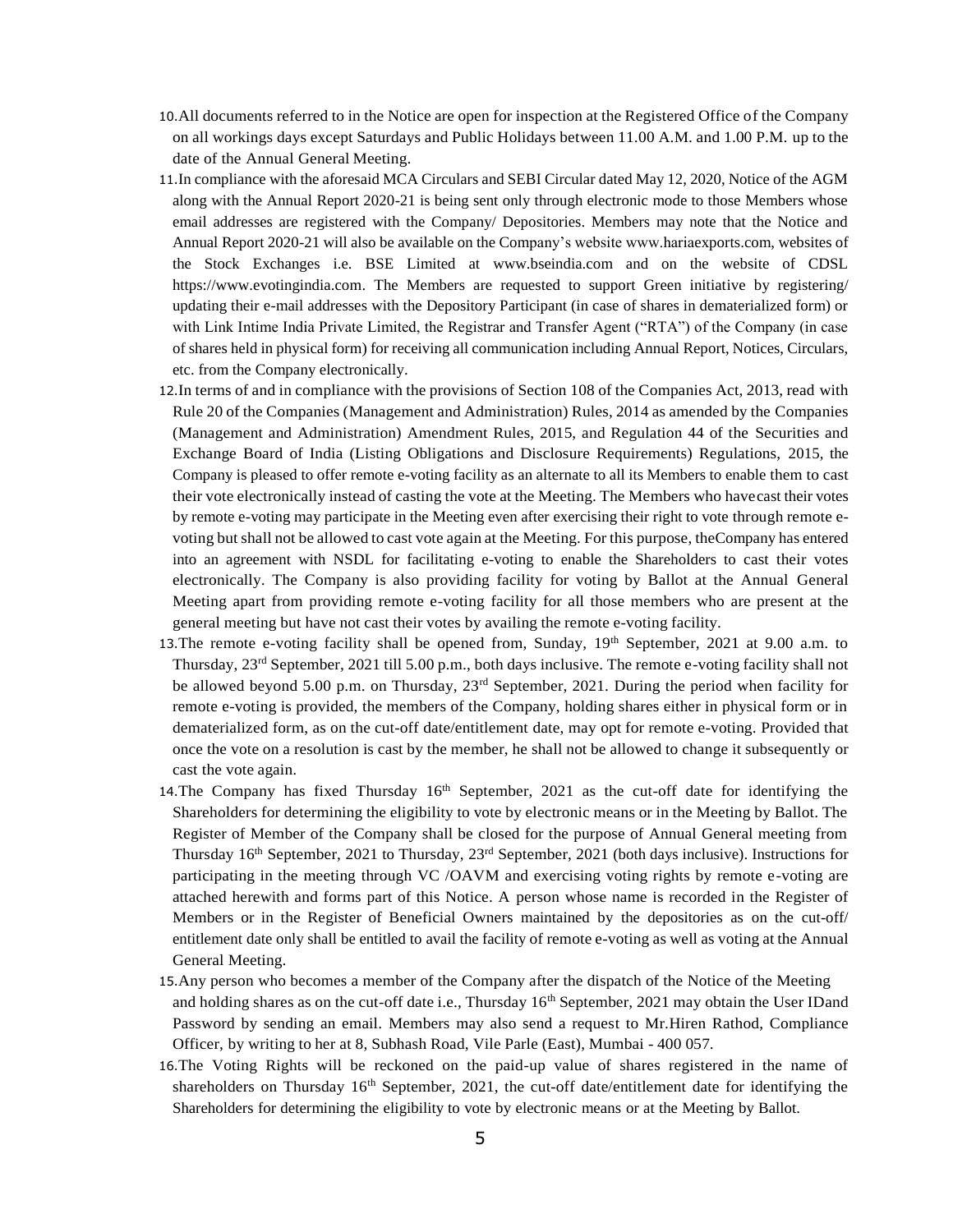- 17.The Notice of the Meeting is being placed on the website of the Company viz., [www.hariaexports.com](http://www.hariaexports.com/) and on the website of NSDL viz., [www.evoting.nsdl.com.](http://www.evoting.nsdl.com/)
- 18.Mrs. Shilpa Ray, Company Secretary in Whole Time Practice, (CP No. 5311) has been appointed as a Scrutinizer for conducting the voting by Ballot at the Meeting and remote e-voting process in a fair and transparent manner.
- 19.The Scrutinizer shall, immediately after the conclusion of voting at the AGM, first count the votes cast at the AGM, and thereafter unblock the votes cast through remote e-voting, in the presence of at least two (2) witnesses not in the employment of the Company. The Scrutinizer will collate the votes cast at the AGM and votes downloaded from the e-voting system and make, not later than twenty four hours from the conclusion of the AGM, a consolidated Scrutinizer's Report of the total votes cast in favour or against, if any, to the Chairman or a person authorized by him in writing, who shall countersign the same. The Chairman or the person authorized by him in writing shall forthwith on receipt of the consolidated Scrutinizer's Report, declare the result of the voting. The results declared along with the report of the Scrutinizer shall be placed on the website of the Company at [www.hariagroup.com](http://www.hariagroup.com/) and on the website of NSDL at [www.evoting.nsdl.com,](http://www.evoting.nsdl.com/) immediately after the results are declared by the Chairman.
- 20. As you are aware, in view of the situation arising due to COVID-19 global pandemic, the general meetings of the companies shall be conducted as per the guidelines issued by the Ministry of Corporate Affairs (MCA) vide Circular No. 14/2020 dated April 8, 2020, Circular No.17/2020 dated April 13, 2020 and Circular No. 20/2020 dated May 05, 2020. The forthcoming AGM will thus be held through through video conferencing (VC) or other audio visual means (OAVM). Hence, Members can attend and participate in the ensuing AGM through VC/OAVM.
- 21. The Members can join the AGM in the VC/OAVM mode 15 minutes before and after the scheduled time of the commencement of the Meeting by following the procedure mentioned in the Notice. The facility of participation at the AGM through VC/OAVM will be made available to atleast 1000 members on first come first served basis. This will not include large Shareholders (Shareholders holding 2% or more shareholding), Promoters, Institutional Investors, Directors, Key Managerial Personnel, the Chairpersons of the Audit Committee, Nomination and Remuneration Committee and Stakeholders Relationship Committee, Auditors etc. who are allowed to attend the AGM without restriction on account of first come first served basis.
- 22. The attendance of the Members attending the AGM through VC/OAVM will be counted for the purpose of ascertaining the quorum under Section 103 of the Act.
- 23. The instructions for members for voting electronically are as under :
- 1. The voting period begins on Sunday, 19<sup>th</sup> September, 2021 at 9.00 a.m. to Thursday, 23<sup>rd</sup> September, 2021 till 5.00 p.m., During this period shareholders' of the Company, holding shares either in physical form or in dematerialized form, as on the cut-off date, Thursday 16<sup>th</sup> September, 2021 may cast their vote electronically. The e-voting module shall be disabled by NSDL for voting thereafter.
- 2. Pursuant to MCA Circular No. 14/2020 dated April 08, 2020, the facility to appoint proxy to attend and cast vote for the members is not available for this AGM. However, in pursuance of Section 112 and Section 113 of the Act representatives of the members such as the President of India or the Governor of a State or body corporate can attend the AGM through VC/OAVM and cast their votes through e-voting.
- 3. In line with the MCA Circular No. 17/2020 dated April 13, 2020, the Notice calling the AGM has been uploaded on the website of the Company at www.hariaexports.com. The Notice can also be accessed from the websites of the Stock Exchanges i.e. BSE Limited at [www.bseindia.com](http://www.bseindia.com/) . The AGM Notice is also disseminated on the website of CDSL (agency for providing the Remote e-Voting facility and e-voting system during the AGM) i.e. www.evotingindia.com.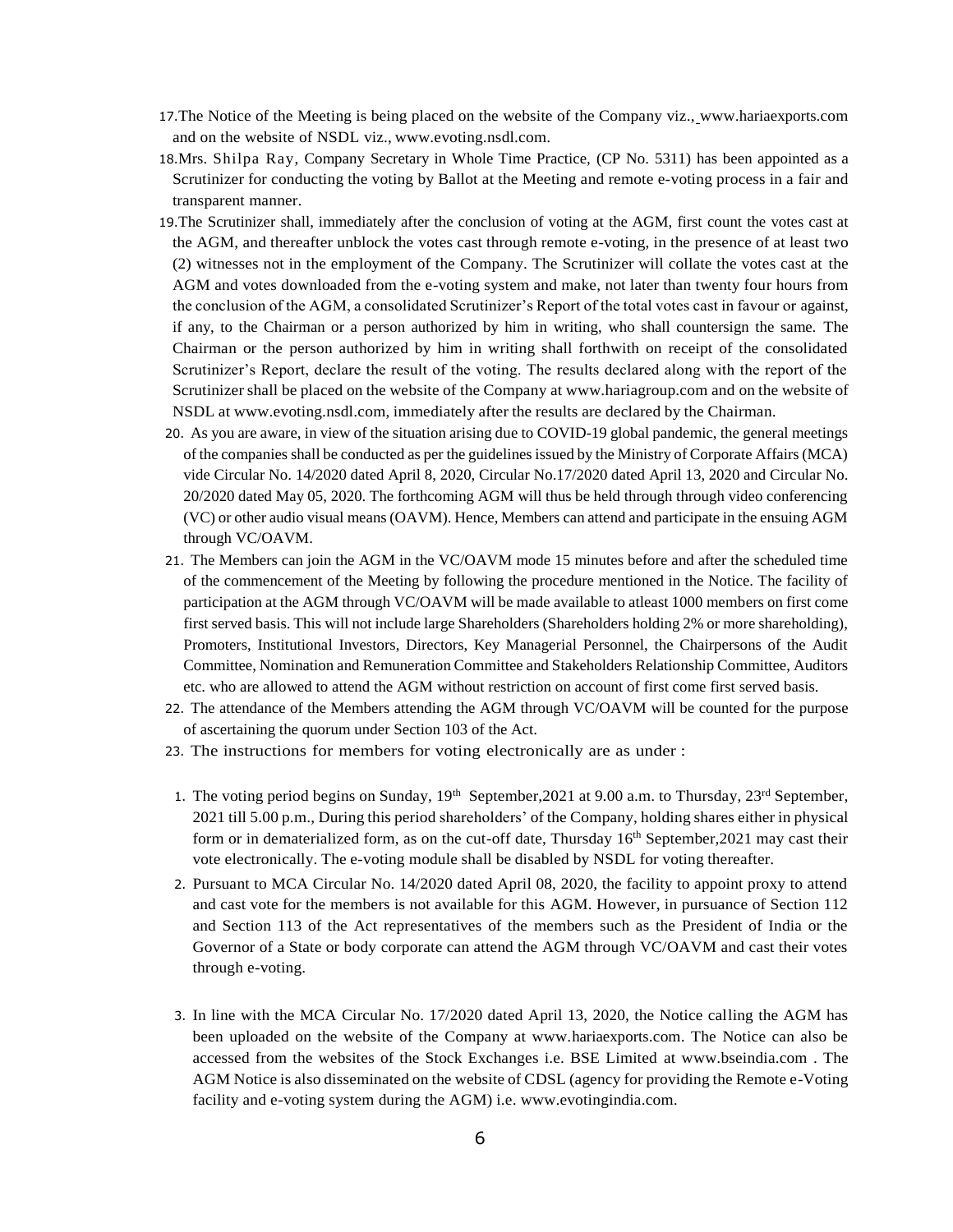4. The AGM has been convened through VC/OAVM in compliance with applicable provisions of the Act read with MCA Circular No. 14/2020 dated April 8, 2020 and MCA Circular No. 17/2020 dated April 13, 2020 and MCA Circular No. 20/2020 dated May 05, 2020 and Circular No. 02/2021 dated January 13, 2021 and all other relevant circulars issued from time to time, physical attendance of the Members to the EGM/AGM venue is not required and general meeting be held through video conferencing (VC) or other audio visual means (OAVM). Hence, Members can attend and participate in the ensuing EGM/AGM through VC/OAVM.

#### **The way to vote electronically on NSDL e-Voting system consists of "Two Steps" which are mentioned below:**

Step 1: Access to NSDL e-Voting system

A) Login method for e-Voting and joining virtual meeting for Individual shareholders holding securities in demat mode.

In terms of SEBI circular dated December 9, 2020 on e-Voting facility provided by Listed Companies, Individual shareholders holding securities in demat mode are allowed to vote through their demat account maintained with Depositories and Depository Participants. Shareholders are advised to update their mobile number and email Id in their demat accounts in order to access e-Voting facility.

Login method for Individual shareholders holding securities in demat mode is given below:

| Type of shareholders                                                                | Login Method                                                                                                                                                                                                                                                                                                                                                                                                                                                                                                                                                                                                                                                                                                                                                                                                                                                                         |
|-------------------------------------------------------------------------------------|--------------------------------------------------------------------------------------------------------------------------------------------------------------------------------------------------------------------------------------------------------------------------------------------------------------------------------------------------------------------------------------------------------------------------------------------------------------------------------------------------------------------------------------------------------------------------------------------------------------------------------------------------------------------------------------------------------------------------------------------------------------------------------------------------------------------------------------------------------------------------------------|
| <b>Individual Shareholders</b><br>holding securities in<br>demat mode with<br>NSDL. | 1. Existing<br>can visit the e-Services website of NSDL<br><b>IDeAS</b><br>user<br>Viz.<br>https://eservices.nsdl.com either on a Personal Computer or on a mobile. On the e-<br>Services home page click on the "Beneficial Owner" icon under "Login" which is<br>available under 'IDeAS' section, this will prompt you to enter your existing User ID and<br>Password. After successful authentication, you will be able to see e-Voting services<br>under Value added services. Click on "Access to e-Voting" under e-Voting services and<br>you will be able to see e-Voting page. Click on company name or e-Voting service<br>provider i.e. NSDL and you will be re-directed to e-Voting website of NSDL for casting<br>your vote during the remote e-Voting period or joining virtual meeting & voting during<br>the meeting.                                                 |
|                                                                                     | 2. If you are not registered for IDeAS e-Services, option to register is available at<br>https://eservices.nsdl.com. Select "Register Online for IDeAS Portal" or click at<br>https://eservices.nsdl.com/SecureWeb/ IdeasDirectReg.jsp                                                                                                                                                                                                                                                                                                                                                                                                                                                                                                                                                                                                                                               |
|                                                                                     | 3.<br>Visit the e-Voting website of NSDL. Open web browser by typing the following URL:<br>https://www.evoting.nsdl.com/ either on a Personal Computer or on a mobile. Once the<br>home page of e-Voting system is launched, click on the icon "Login" which is available<br>under 'Shareholder/Member' section. A new screen will open. You will have to enter<br>your User ID (i.e. your sixteen digit demat account number hold with NSDL),<br>Password/OTP and a Verification Code as shown on the screen. After successful<br>authentication, you will be redirected to NSDL Depository site wherein you can see e-<br>Voting page. Click on company name or e-Voting service provider i.e. NSDL and you<br>will be redirected to e-Voting website of NSDL for casting your vote during the remote<br>e-Voting period or joining virtual meeting $&$ voting during the meeting. |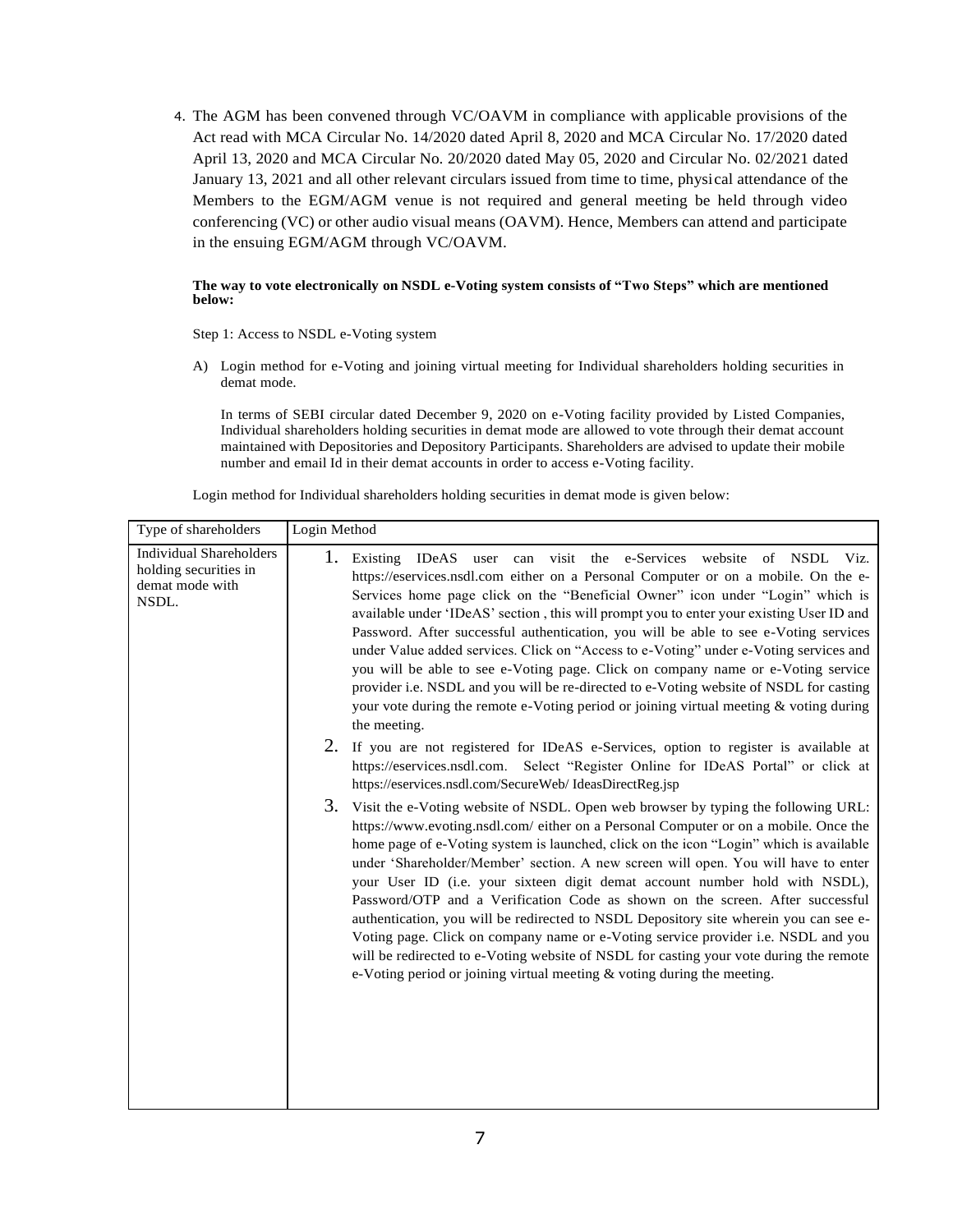|                                                                                                                           | 4.<br>Shareholders/Members can also download NSDL Mobile App "NSDL Speede" facility<br>by scanning the QR code mentioned below for seamless voting experience.<br><b>NSDL Mobile App is available on</b><br>Google Play<br>App Store                                                                                                                                                                                                                                                                                                                                                                                                                                                                                                                                                                                                                                                                                                                                                                                                                                                                                                                                                                              |
|---------------------------------------------------------------------------------------------------------------------------|-------------------------------------------------------------------------------------------------------------------------------------------------------------------------------------------------------------------------------------------------------------------------------------------------------------------------------------------------------------------------------------------------------------------------------------------------------------------------------------------------------------------------------------------------------------------------------------------------------------------------------------------------------------------------------------------------------------------------------------------------------------------------------------------------------------------------------------------------------------------------------------------------------------------------------------------------------------------------------------------------------------------------------------------------------------------------------------------------------------------------------------------------------------------------------------------------------------------|
| <b>Individual Shareholders</b><br>holding securities in<br>demat mode with<br><b>CDSL</b>                                 | Existing users who have opted for Easi / Easiest, they can login through their user id and<br>1.<br>password. Option will be made available to reach e-Voting page without any further<br>authentication.<br>URL<br>for<br>login<br>to Easi<br>The<br>users<br>to<br>$\sqrt{2}$<br>Easiest<br>are<br>https://web.cdslindia.com/myeasi/home/login or www.cdslindia.com and click on New<br>System Myeasi.<br>2.<br>After successful login of Easi/Easiest the user will be also able to see the E Voting Menu.<br>The Menu will have links of e-Voting service provider i.e. NSDL. Click on NSDL to cast<br>your vote.<br>3.<br>If the user is not registered for Easi/Easiest, option to register is available at<br>https://web.cdslindia.com/myeasi/Registration/EasiRegistration<br>Alternatively, the user can directly access e-Voting page by providing demat Account<br>4.<br>Number and PAN No. from a link in www.cdslindia.com home page. The system will<br>authenticate the user by sending OTP on registered Mobile & Email as recorded in the<br>demat Account. After successful authentication, user will be provided links for the<br>respective ESP i.e. NSDL where the e-Voting is in progress. |
| <b>Individual Shareholders</b><br>(holding securities in<br>demat mode) login<br>through their depository<br>participants | You can also login using the login credentials of your demat account through your Depository<br>Participant registered with NSDL/CDSL for e-Voting facility. upon logging in, you will be able to<br>see e-Voting option. Click on e-Voting option, you will be redirected to NSDL/CDSL Depository<br>site after successful authentication, wherein you can see e-Voting feature. Click on company name<br>or e-Voting service provider i.e. NSDL and you will be redirected to e-Voting website of NSDL<br>for casting your vote during the remote e-Voting period or joining virtual meeting & voting during<br>the meeting.                                                                                                                                                                                                                                                                                                                                                                                                                                                                                                                                                                                    |

Important note: Members who are unable to retrieve User ID/ Password are advised to use Forget User ID and Forget Password option available at abovementioned website.

Helpdesk for Individual Shareholders holding securities in demat mode for any technical issues related to login through Depository i.e. NSDL and CDSL.

| Login type                                                                  | Helpdesk details                                                                                                                                                                  |
|-----------------------------------------------------------------------------|-----------------------------------------------------------------------------------------------------------------------------------------------------------------------------------|
| Individual<br>Shareholders<br>holding securities in demat<br>mode with NSDL | Members facing any technical issue in login can contact NSDL helpdesk by sending<br>a request at evoting@nsdl.co.in or call at toll free no.: 1800 1020 990 and 1800 22<br>44 30  |
| Individual Shareholders<br>holding securities in demat<br>mode with CDSL    | Members facing any technical issue in login can contact CDSL helpdesk by sending<br>a request at helpdesk.evoting@cdslindia.com or contact at 022-23058738 or 022-<br>23058542-43 |

B) Login Method for e-Voting and joining virtual meeting for shareholders other than Individual shareholders holding securities in demat mode and shareholders holding securities in physical mode.

How to Log-in to NSDL e-Voting website?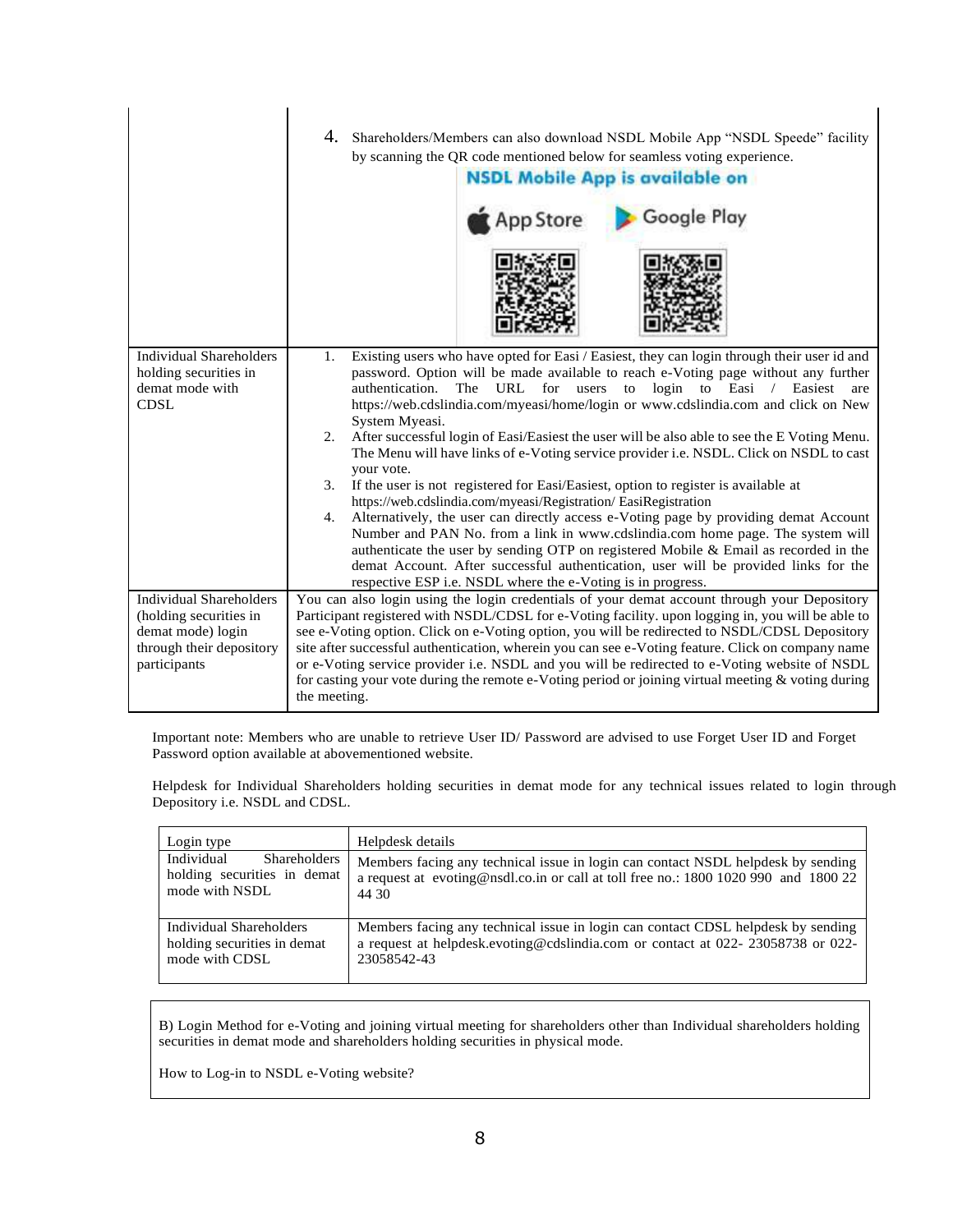|  |                                                                             |  |  |  |  | 1. Visit the e-Voting website of NSDL. Open web browser by typing the following URL: |  |
|--|-----------------------------------------------------------------------------|--|--|--|--|--------------------------------------------------------------------------------------|--|
|  | https://www.evoting.nsdl.com/ either on a Personal Computer or on a mobile. |  |  |  |  |                                                                                      |  |
|  |                                                                             |  |  |  |  |                                                                                      |  |

- 2. Once the home page of e-Voting system is launched, click on the icon "Login" which is available under 'Shareholder/Member' section.
- 3. A new screen will open. You will have to enter your User ID, your Password/OTP and a Verification Code as shown on the screen.

Alternatively, if you are registered for NSDL eservices i.e. IDEAS, you can log-in at <https://eservices.nsdl.com/> with your existing IDEAS login. Once you log-in to NSDL eservices after using your log-in credentials, click on e-Voting and you can proceed to Step 2 i.e. Cast your vote electronically. 4. Your User ID details are given below :

| Manner of holding shares i.e. Demat (NSDL or Your User ID is:<br>CDSL) or Physical |                                                                                                                                                                                              |
|------------------------------------------------------------------------------------|----------------------------------------------------------------------------------------------------------------------------------------------------------------------------------------------|
| a) For Members who hold shares in demat account<br>with NSDL.                      | 8 Character DP ID followed by 8 Digit Client ID<br>For example if your DP ID is IN300*** and Client<br>is $12******$<br>then<br>ID.<br>your<br>user<br>ID<br><b>1S</b><br>$IN300***12******$ |
| b) For Members who hold shares in demat account<br>with CDSL.                      | 16 Digit Beneficiary ID<br>example if<br>Beneficiary<br>For<br>ID<br>your<br><b>1S</b><br>$12*********************$<br>is<br>then<br>ID<br>your<br>user<br>17**************                  |
| c) For Members holding shares in Physical Form.                                    | EVEN Number followed by Folio Number registered<br>with the company<br>For example if folio number is $001***$ and EVEN is<br>101456 then user ID is 101456001***                            |

5. Password details for shareholders other than Individual shareholders are given below:

- a) If you are already registered for e-Voting, then you can user your existing password to login and cast your vote.
- b) If you are using NSDL e-Voting system for the first time, you will need to retrieve the 'initial password' which was communicated to you. Once you retrieve your 'initial password', you need to enter the 'initial password' and the system will force you to change your password.
- c) How to retrieve your 'initial password'?
	- (i) If your email ID is registered in your demat account or with the company, your 'initial password' is communicated to you on your email ID. Trace the email sent to you from NSDL from your mailbox. Open the email and open the attachment i.e. a .pdf file. Open the .pdf file. The password to open the .pdf file is your 8 digit client ID for NSDL account, last 8 digits of client ID for CDSL account or folio number for shares held in physical form. The .pdf file contains your 'User ID' and your 'initial password'.
	- (ii) If your email ID is not registered, please follow steps mentioned below in process for those shareholders whose email ids are not registered.
- 6. If you are unable to retrieve or have not received the " Initial password" or have forgotten your password:
	- a) Click on "[Forgot User Details/Password?](https://www.evoting.nsdl.com/eVotingWeb/commonhtmls/NewUser.jsp)"(If you are holding shares in your demat account with NSDL or CDSL) option available on www.evoting.nsdl.com.
	- b) [Physical User Reset Password?](https://www.evoting.nsdl.com/eVotingWeb/commonhtmls/PhysicalUser.jsp)" (If you are holding shares in physical mode) option available on [www.evoting.nsdl.com.](http://www.evoting.nsdl.com/)
	- c) If you are still unable to get the password by aforesaid two options, you can send a request at [evoting@nsdl.co.in](mailto:evoting@nsdl.co.in) mentioning your demat account number/folio number, your PAN, your name and your registered address etc.
	- d) Members can also use the OTP (One Time Password) based login for casting the votes on the e-Voting system of NSDL.
- 7. After entering your password, tick on Agree to "Terms and Conditions" by selecting on the check box.
- 8. Now, you will have to click on "Login" button.
- 9. After you click on the "Login" button, Home page of e-Voting will open.

Step 2: Cast your vote electronically and join General Meeting on NSDL e-Voting system.

How to cast your vote electronically and join General Meeting on NSDL e-Voting system?

1. After successful login at Step 1, you will be able to see all the companies "EVEN" in which you are holding shares and whose voting cycle and General Meeting is in active status.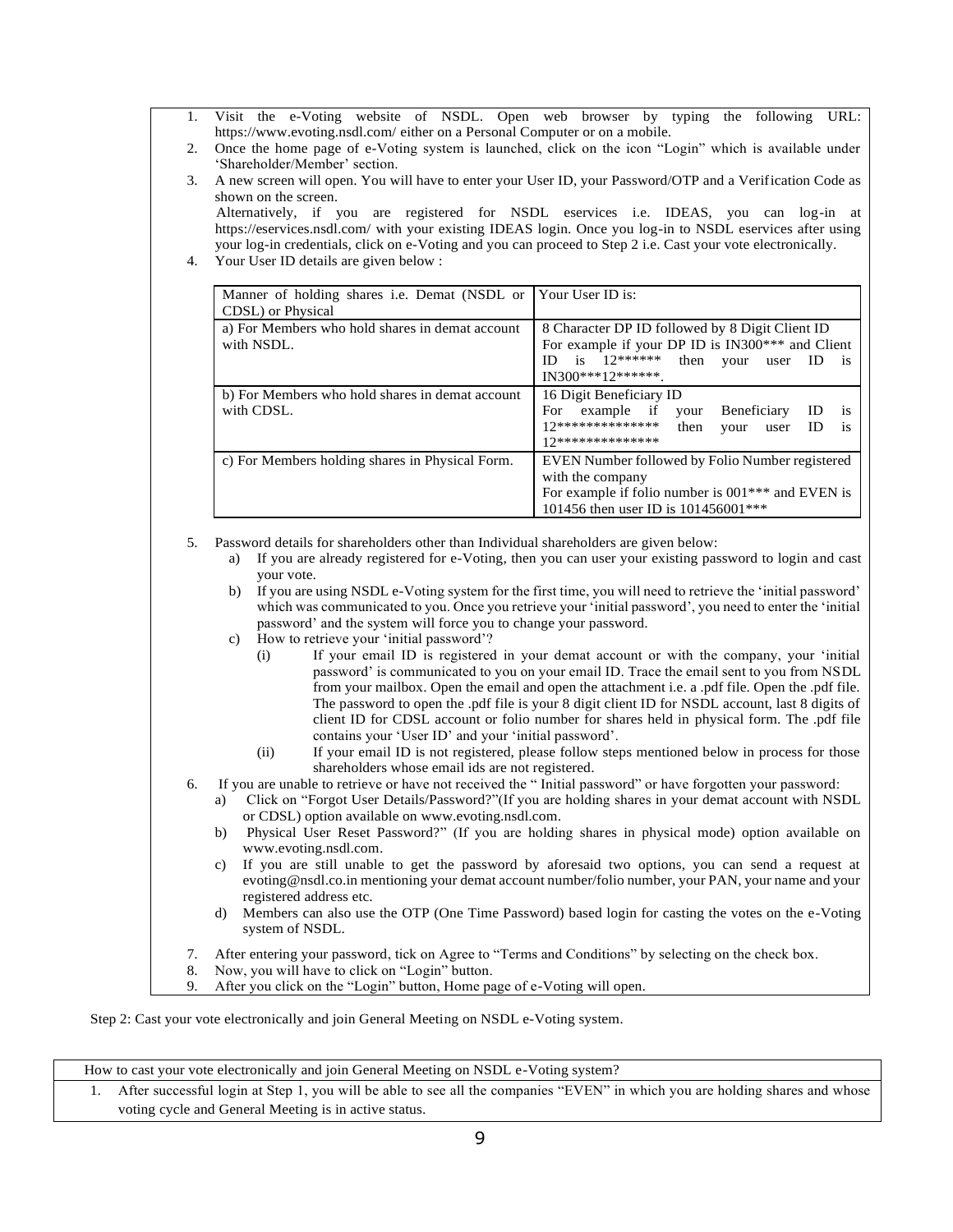- 2. Select "EVEN" of company for which you wish to cast your vote during the remote e-Voting period and casting your vote during the General Meeting. For joining virtual meeting, you need to click on "VC/OAVM" link placed under "Join General Meeting".
- 3. Now you are ready for e-Voting as the Voting page opens.
- 4. Cast your vote by selecting appropriate options i.e. assent or dissent, verify/modify the number of shares for which you wish to cast your vote and click on "Submit" and also "Confirm" when prompted.
- 5. Upon confirmation, the message "Vote cast successfully" will be displayed.
- 6. You can also take the printout of the votes cast by you by clicking on the print option on the confirmation page.
- 7. Once you confirm your vote on the resolution, you will not be allowed to modify your vote.

#### General Guidelines for shareholders

- 1. Institutional shareholders (i.e. other than individuals, HUF, NRI etc.) are required to send scanned copy (PDF/JPG Format) of the relevant Board Resolution/ Authority letter etc. with attested specimen signature of the duly authorized signatory(ies) who are authorized to vote, to the Scrutinizer by e-mail to shilparayassociates@gmail.com with a copy marked to [evoting@nsdl.co.in.](mailto:evoting@nsdl.co.in)
- 2. It is strongly recommended not to share your password with any other person and take utmost care to keep your password confidential. Login to the e-voting website will be disabled upon five unsuccessful attempts to key in the correct password. In such an event, you will need to go through the "[Forgot User Details/Password?](https://www.evoting.nsdl.com/eVotingWeb/commonhtmls/NewUser.jsp)" or "[Physical User Reset Password?](https://www.evoting.nsdl.com/eVotingWeb/commonhtmls/PhysicalUser.jsp)" option available on www.evoting.nsdl.com to reset the password.
- 3. In case of any queries, you may refer the Frequently Asked Questions (FAQs) for Shareholders and e-voting user manual for Shareholders available at the download section of [www.evoting.nsdl.com](http://www.evoting.nsdl.com/) or call on toll free no.: 1800 1020 990 and 1800 22 44 30 or send a request to (Name of NSDL Official) at [evoting@nsdl.co.in](mailto:evoting@nsdl.co.in)

Process for those shareholders whose email ids are not registered with the depositories for procuring user id and password and registration of e mail ids for e-voting for the resolutions set out in this notice:

- 1. In case shares are held in physical mode please provide Folio No., Name of shareholder, scanned copy of the share certificate (front and back), PAN (self attested scanned copy of PAN card), AADHAR (self attested scanned copy of Aadhar Card) by email to accounts@hariagroup.com.
- 2. In case shares are held in demat mode, please provide DPID-CLID (16 digit DPID + CLID or 16 digit beneficiary ID), Name, client master or copy of Consolidated Account statement, PAN (self attested scanned copy of PAN card), AADHAR (self attested scanned copy of Aadhar Card) to accounts@hariagroup.com. If you are an Individual shareholders holding securities in demat mode, you are requested to refer to the login method explained at step 1 (A) i.e. Login method for e-Voting and joining virtual meeting for Individual shareholders holding securities in demat mode.
- 3. Alternatively shareholder/members may send a request to [evoting@nsdl.co.in](mailto:evoting@nsdl.co.in) for procuring user id and password for e-voting by providing above mentioned documents.
- 4. In terms of SEBI circular dated December 9, 2020 on e-Voting facility provided by Listed Companies, Individual shareholders holding securities in demat mode are allowed to vote through their demat account maintained with Depositories and Depository Participants. Shareholders are required to update their mobile number and email ID correctly in their demat account in order to access e-Voting facility.

#### **THE INSTRUCTIONS FOR MEMBERS FOR e-VOTING ON THE DAY OF THE EGM/AGM ARE AS UNDER:-**

- 1. The procedure for e-Voting on the day of the EGM/AGM is same as the instructions mentioned above for remote e-voting.
- 2. Only those Members/ shareholders, who will be present in the EGM/AGM through VC/OAVM facility and have not casted their vote on the Resolutions through remote e-Voting and are otherwise not barred from doing so, shall be eligible to vote through e-Voting system in the EGM/AGM.
- 3. Members who have voted through Remote e-Voting will be eligible to attend the EGM/AGM. However, they will not be eligible to vote at the EGM/AGM.
- 4. The details of the person who may be contacted for any grievances connected with the facility for e-Voting on the day of the EGM/AGM shall be the same person mentioned for Remote e-voting.

## **INSTRUCTIONS FOR MEMBERS FOR ATTENDING THE EGM/AGM THROUGHVC/OAVM ARE AS UNDER:**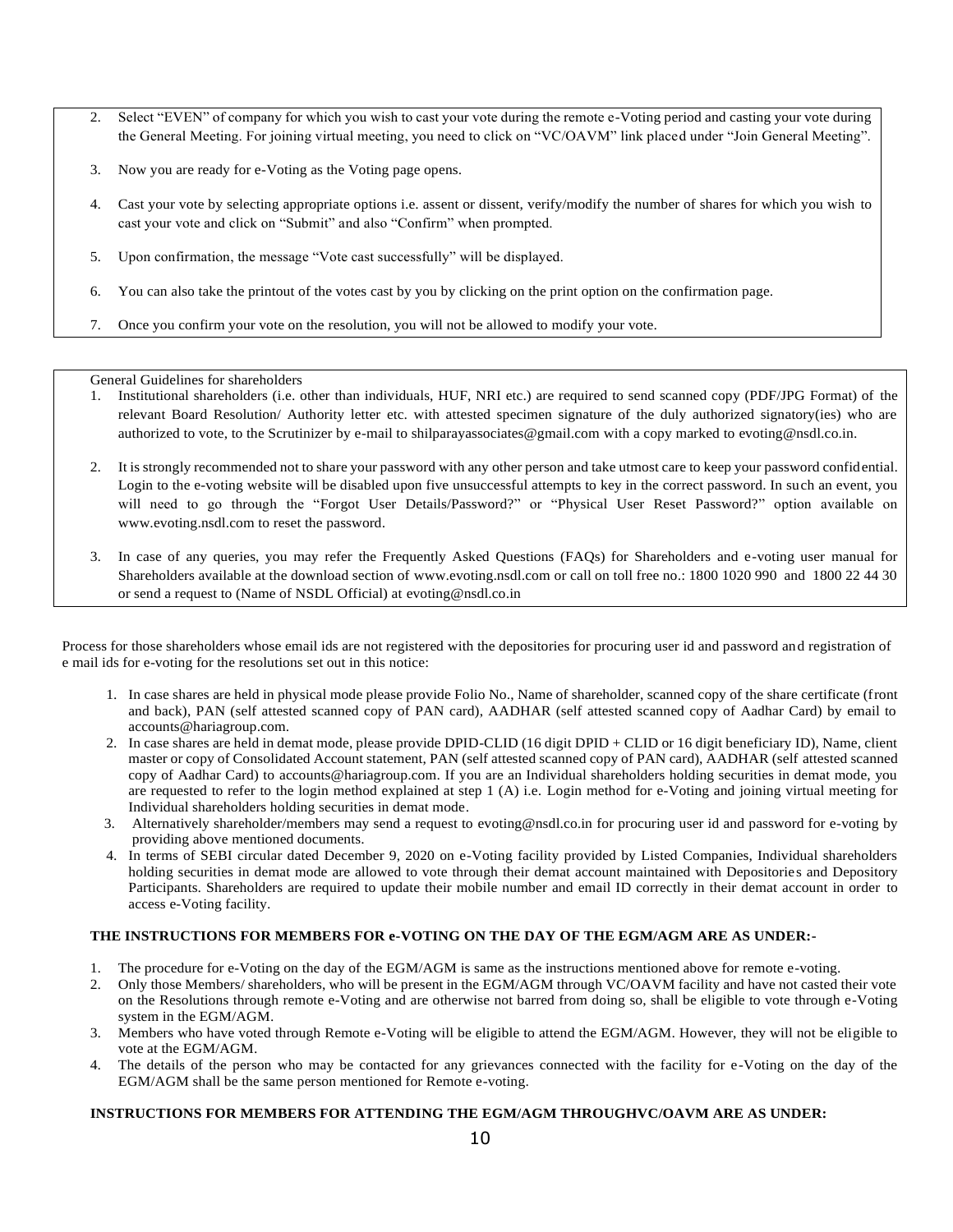- 1. Member will be provided with a facility to attend the EGM/AGM through VC/OAVM through the NSDL e-Voting system. Members may access by following the steps mentioned above for Access to NSDL e-Voting system. After successful login, you can see link of "VC/OAVM link" placed under "Join General meeting" menu against company name. You are requested to click on VC/OAVM link placed under Join General Meeting menu. The link for VC/OAVM will be available in Shareholder/Member login where the EVEN of Company will be displayed. Please note that the members who do not have the User ID and Password for e-Voting or have forgotten the User ID and Password may retrieve the same by following the remote e-Voting instructions mentioned in the notice to avoid last minute rush.
- 2. Members are encouraged to join the Meeting through Laptops for better experience.
- 3. Further Members will be required to allow Camera and use Internet with a good speed to avoid any disturbance during the meeting.
- 4. Please note that Participants Connecting from Mobile Devices or Tablets or through Laptop connecting via Mobile Hotspot may experience Audio/Video loss due to Fluctuation in their respective network. It is therefore recommended to use Stable Wi-Fi or LAN Connection to mitigate any kind of aforesaid glitches.
- 5. Shareholders who would like to express their views/have questions may send their questions in advance mentioning their name demat account number/folio number, email id, mobile number at accounts@hariagroup.com. The same will be replied by the company suitably.

**By Order of the Board of Directors For Haria Exports Limited**

**Place : Mumbai CHAIRMAN** 

**Date : 21/06/2021 KANTILAL LAKHAMSHI HARIA DIN No. 00585400**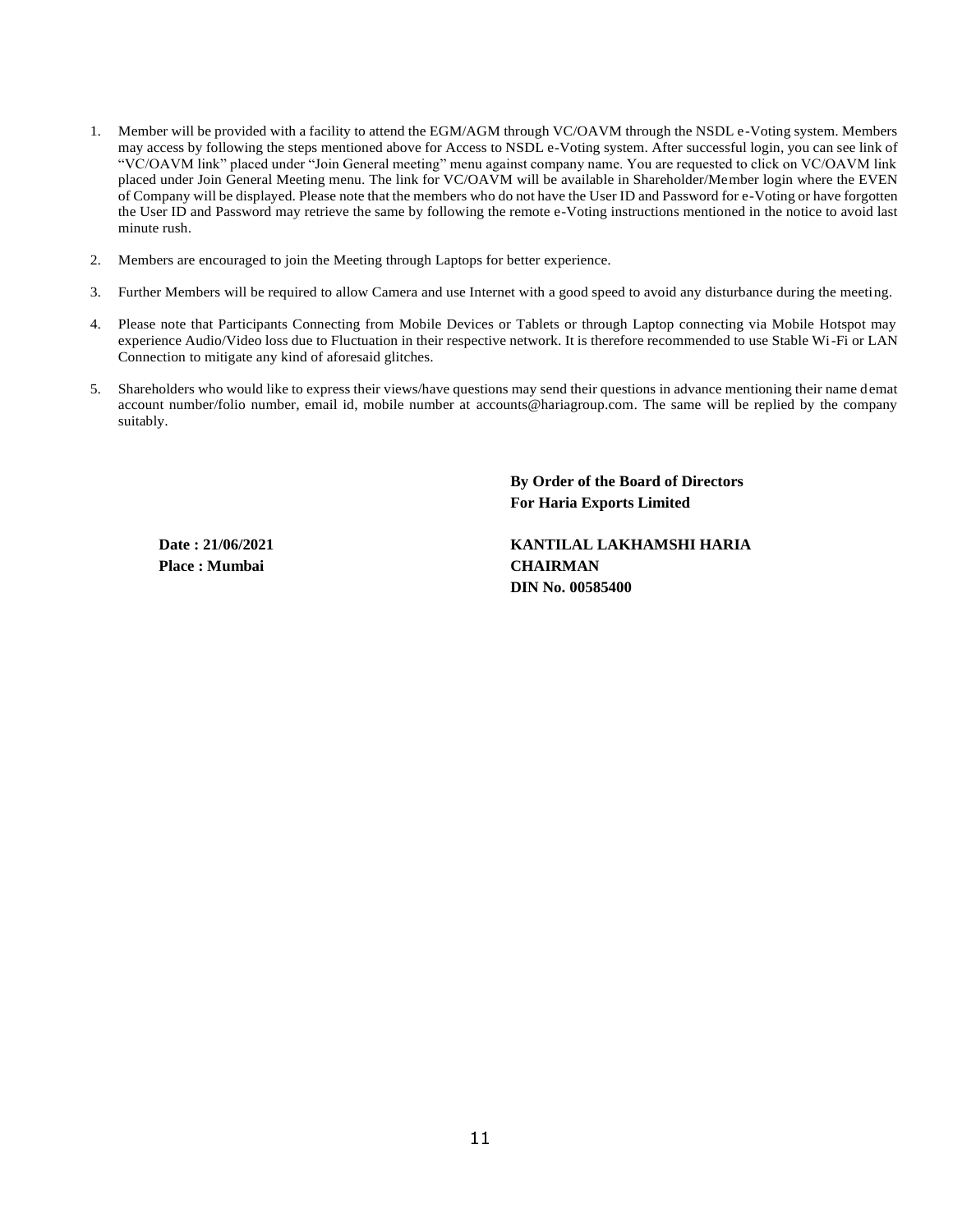#### **DIRECTORS' REPORT**

Dear Members,

Your Directors have pleasure in presenting the Fifty First Annual Report of the Company together with the Audited Statement of Accounts for the Financial Year ended March 31, 2021.

#### **1. FINANCIAL HIGHLIGHTS (Standalone):**

| <b>Particulars</b>                                    | <b>Financial Year ended</b> |                              |  |  |
|-------------------------------------------------------|-----------------------------|------------------------------|--|--|
|                                                       | $31st$ March, 2021          | 31 <sup>st</sup> March, 2020 |  |  |
| <b>Total Income</b>                                   | 1,20,43,337.00              | 41,69,086.00                 |  |  |
| Expenditure                                           | 11,37,420.00                | 13,40,525.00                 |  |  |
| Profit before Depreciation, Finance Charges and Tax   | 1,09,05,917.00              | 28,28,561.00                 |  |  |
| Interest and Finance Charges                          | 0.00                        | 0.00                         |  |  |
| Depreciation                                          | 0.00                        | 0.00                         |  |  |
| Profit before Tax                                     | 1,09,05,917.00              | 28, 28, 561.00               |  |  |
| Taxes paid and provided                               | 0.00                        | 0.00                         |  |  |
| Profit after Tax                                      | 1,09,05,917.00              | 28, 28, 561.00               |  |  |
| <b>Transferred to Reserves</b>                        | 0.00                        | 0.00                         |  |  |
| Proposed Final Dividend                               | 0.00                        | 0.00                         |  |  |
| Dividend distribution tax                             | 0.00                        | 0.00                         |  |  |
| Balance (credit/debit) to be carried to balance sheet | 1,09,05,917.00              | 28, 28, 561.00               |  |  |

## **2. OPERATIONAL PERFORMANCE:**

- Revenue from operations during the year is Rs. 1.20 Cr. as compared to previous year Rs. 0.41 Cr.
- The Company has gain a profit during the year is Rs. 1.09 Cr. as Compared to Last Year's Profit of Rs. 0.28Cr.

## **3. MANAGEMENT DISCUSSION & ANALYSIS:**

The detailed Management Discussion & Analysis Report for the year under review, as stipulated under Listing Regulations is presented in a separate section forming part of the Annual Report.

#### **4. DIVIDEND:**

Due to the inadequate profits incurred by the Company during the financial year under review your Directors are unable to recommend any dividend for F.Y. 2020-2021.

#### **5. TRANSFER TO RESERVES:**

The Company has not transferred any amount to the Reserves during the Year under Review.

## **6. AUDITORS REPORT**

Comments made by the Statutory Auditors' Report are Self-Explanatory and do not require any further clarification.

## **7. SHARE CAPITAL:**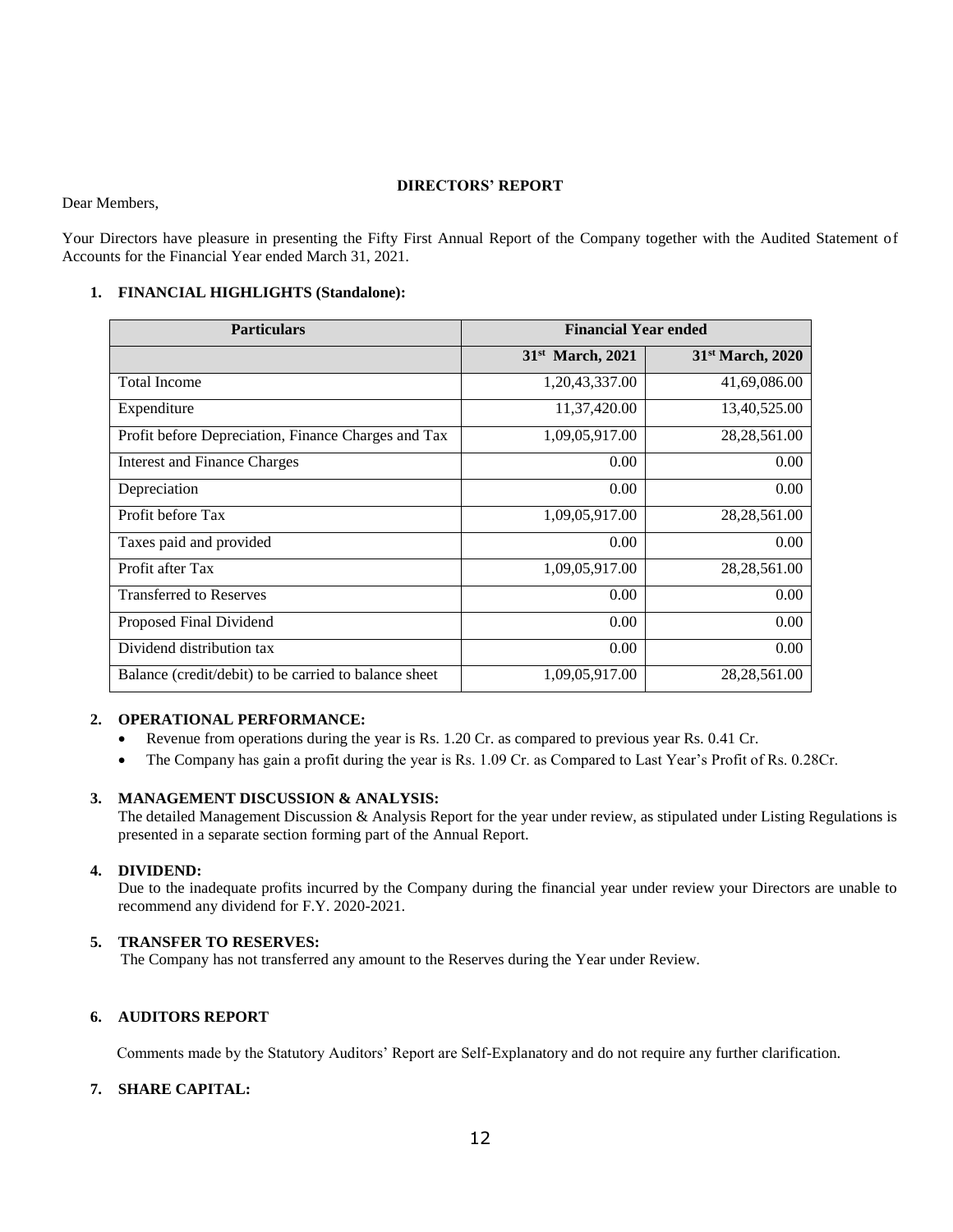The paid up Equity Share Capital as on March 31, 2021 was Rs. 11,55,00,000/-. During the year under review, the Company has not issued any shares. The Company has not issued shares with differential voting rights. It has neither issued employee stock options nor sweat equity shares and does not have any scheme to fund its employees to purchase the shares of the Company.

## **8. RELATED PARTY TRANSACTIONS:**

All Related Party Transactions that were entered into during the financial year were on an arm's length basis, in the ordinary course of business and were in compliance with the applicable provisions of the Companies Act, 2013 ('the Act') and the Securities And Exchange Board Of India (Listing Obligations And Disclosure Requirements) Regulations, 2015. There were no materially significant Related Party Transactions made by the Company during the year.

All Related Party Transactions are placed before the Audit Committee for approval. A statement of all Related Party Transactions is placed before the Audit Committee for its review on a quarterly basis, specifying the nature, value and terms and conditions of the transactions.

#### **9. RISK MANAGEMENT:**

Your Company has adopted a Risk Management Policy/ Plan in accordance with the provisions of the Companies Act, 2013 and Listing Regulations. It establishes various levels of accountability and overview within the Company, while vesting identified managers with responsibility for each significant risk.

The Company has laid down procedures to inform the Audit Committee as well as the Board of Directors about risk assessment and management procedures and status.

This risk management process covers risk identification, assessment, analysis and mitigation. Incorporating sustainability in the process also helps to align potential exposures with the risk appetite and highlights risks associated with chosen strategies.

#### **10. DIRECTORS:**

Your Company's Board comprises of 5 Directors with considerable experience in their respective fields. Of these 2 are Executive Directors and 3 Non-Executive (Independent) Directors. The Chairman of the Board is an Executive Director. There has been change in composition of Directors during the year.

#### **REAPPOINTMENT OF DIRECTORS:**

In accordance with the provisions of the Companies Act, 2013 and the Company's Articles of Association, Mr. Utsav Maru (DIN: 07752233) and Mrs. Sushila Kirti Oza (DIN: 07543569) retire by rotation and being eligible offer themselves for re-appointment. Directors recommend their re-appointment.

The Company has received declarations from all the Independent Directors of the Company confirming that they meet with the criteria of Independence as prescribed both under sub-section (6) of Section 149 of the Companies Act, 2013 and Regulation 16 (1) (b) of the Listing Regulations.

In the opinion of the Board, they fulfill the conditions of independence as specified in the Act and the Rules made there under and are independent of the management.

#### **BOARD AND COMMITTEE MEETINGS:**

Your Company's Board of Directors met 4 times during the financial year under review dated 31st July,2020, 15th September,2020, 10th November,2020, 12th February,2021. A agenda of meetings is prepared and circulated in advance to your Directors.

Details of the composition of the Board and its Committees and of the Meetings held and attendance of the Directors at such Meetings, are provided in the Corporate Governance Report. The intervening gap between the Meetings was within the period prescribed under the Act and the Listing Regulations.

## **AUDIT COMMITTEE**

Audit Committee of the Company as constituted by the Board is headed by Mr. Nitin Vasudev Oza, Mrs. Sushila Oza and Mrs. Nehaben Kothari as Members. There have not been any instances during the year when recommendations of the Audit Committee were not accepted by the Board. All the recommendations made by the Audit Committee were accepted by the Board.

#### **PROCEDURE FOR NOMINATION AND APPOINTMENT OF DIRECTORS:**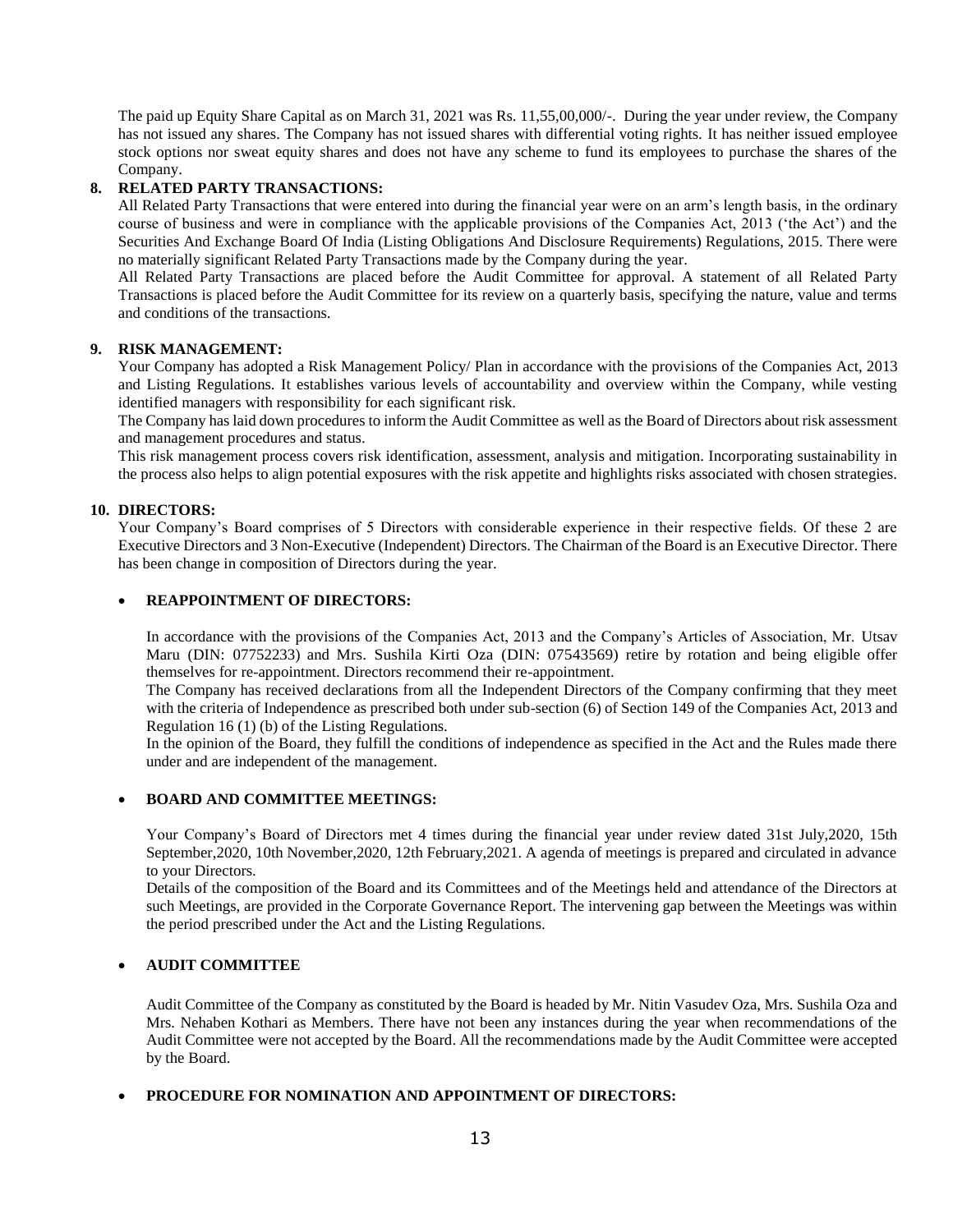The Nomination and Remuneration Committee is responsible for developing competency requirements for the Board based on the industry and strategy of the Company. Board composition analysis reflects in-depth understanding of the Company, including its strategies, environment, operations, and financial condition and compliance requirements. The Nomination and Remuneration Committee conducts a gap analysis to refresh the Board on a periodic basis, including each time a director's appointment or re-appointment is required. The Committee is also responsible for reviewing and vetting the resume of potential candidates vis-à-vis the required competencies and meeting potential candidates, prior to making recommendations of their nomination to the Board. At the time of appointment, specific requirements for the position, including expert knowledge expected, is communicated to the appointee.

#### **NOMINATION AND REMUNERATION COMMITTEE**

Nomination and Remuneration Committee of the Company as constituted by the Board is headed by Mr. Nitin Vasudev Oza, Mrs. Sushila Oza and Mrs. Nehaben Kothari as Members. The Managing Directors of the Company are entitled for payment of Remuneration as decided by the Board of Directors, based on the recommendation of the Remuneration Committee. No remuneration is paid to any Non- Executive Directors during the financial year 1st April, 2020 to 31st March 2021 except sitting fee for attending Board meetings and committee meetings.

## **CRITERIA FOR DETERMINING QUALIFICATIONS, POSITIVE ATTRIBUTES AND INDEPENDENCE OF A DIRECTOR:**

The Nomination and Remuneration Committee has formulated the criteria for determining qualifications, positive attributes and independence of Directors in terms of provisions of Section 178 (3) of the Act and Regulation 19 read with Part D of Schedule II of the Listing Regulations.

**Independence**: In accordance with the above criteria, a director will be considered as an 'Independent Director' if he / she meets with the criteria for 'Independent Director' as laid down in the Companies Act, 2013 and Regulation 16 (1) (b) of the Listing Regulations.

**Qualifications**: A transparent Board nomination process is in place that encourages diversity of thought, experience, knowledge, perspective, and gender. It is also ensured that the Board has an appropriate blend of functional and industry expertise. While recommending the appointment of a Director, the Nomination and Remuneration Committee considers the manner in which the function and domain expertise of the individual will contribute to the overall skill-domain mix of the Board.

**Positive Attributes**: In addition to the duties as prescribed under the Companies Act, 2013 the Directors on the Board of the Company are also expected to demonstrate high standards of ethical behavior, strong interpersonal skills and soundness of judgment. Independent Directors are also expected to abide by the 'Code for Independent Directors' as outlined in Schedule IV to the Act.

## **ANNUAL EVALUATION OF BOARD PERFORMANCE AND PERFORMANCE OF ITS COMMITTEES AND OF DIRECTORS:**

Pursuant to the provisions of the Companies Act, 2013 and Listing Regulations, the Board had carried out evaluation of its own performance, performance of the Directors as well as the evaluation of the working of its committees.

The Nomination and Remuneration Committee has defined the evaluation criteria, procedure and time schedule for the Performance Evaluation process for the Board, its Committees and Directors.

The Board's functioning was evaluated on various aspects, including inter alia structure of the Board, including qualifications, experience and competency of Directors, diversity in Board and process of appointment; Meetings of the Board, including regularity and frequency, agenda, discussion and dissemination of information; functions of the Board, including strategy and performance evaluation, corporate culture and values, governance and compliance, evaluation of risks, grievance Redressal for investors, stakeholder value and responsibility, conflict of interest, review of Board evaluation and facilitating Independent Directors to perform their role effectively; evaluation of management's performance and feedback, independence of management from the Board, access of Board and management to each other, succession plan and professional development; degree of fulfillment of key responsibilities, establishment and delineation of responsibilities to Committees, effectiveness of Board processes, information and functioning and quality of relationship between the Board and management.

Directors were evaluated on aspects such as attendance and contribution at Board/ Committee Meetings and guidance/ support to the management outside Board/ Committee Meetings. In addition, the Chairman was also evaluated on key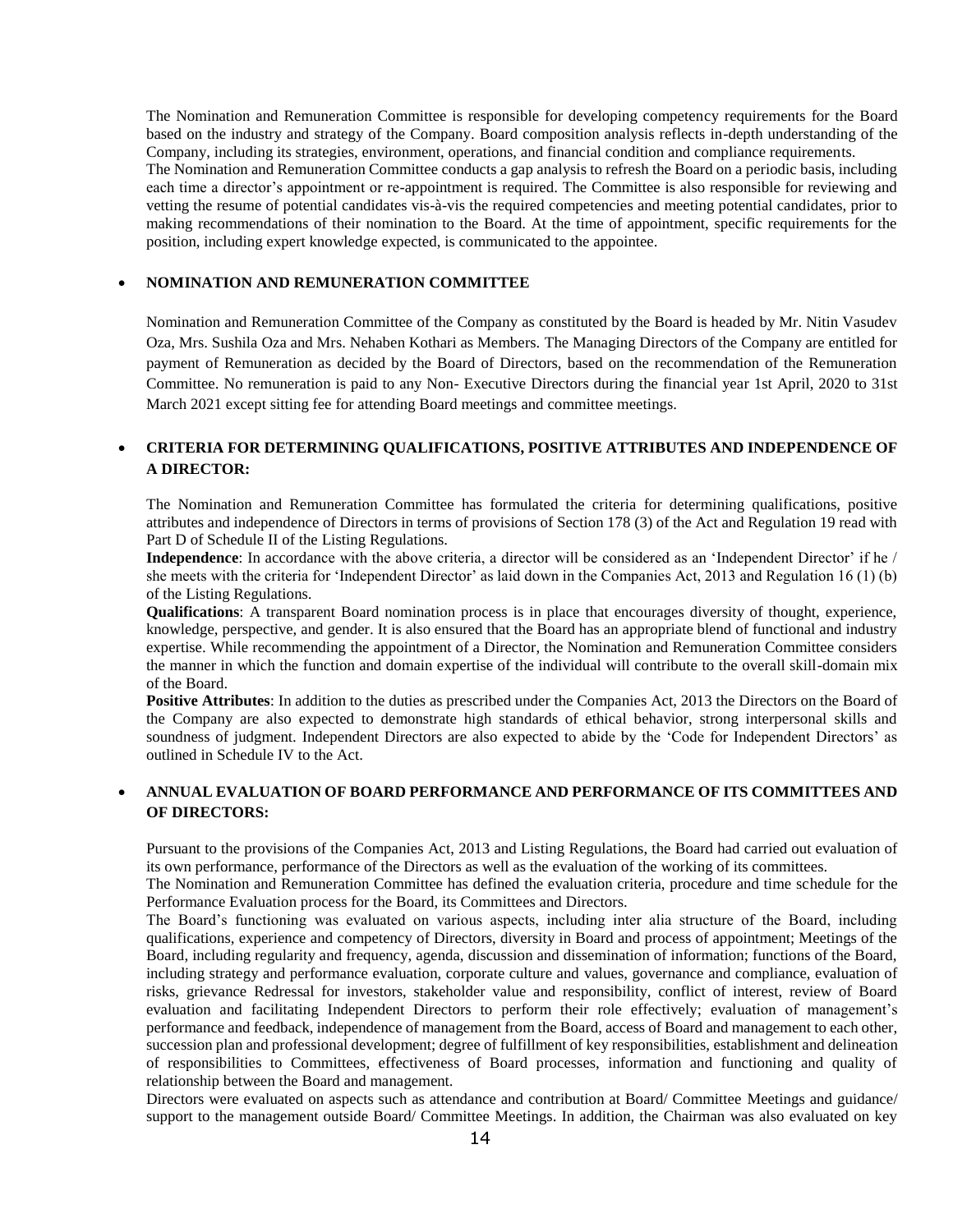aspects of his role, including setting the strategic agenda of the Board, encouraging active engagement by all Board members and motivating and providing guidance to the Managing Director & CEO.

Areas on which the Committees of the Board were assessed included degree of fulfillment of key responsibilities, adequacy of Committee composition and effectiveness of meetings. The performance evaluation of the Independent Directors was carried out by the entire Board, excluding the Director being evaluated. The performance evaluation of the Chairman and the Non-Independent Directors was carried out by the Independent Directors who also reviewed the performance of the Board as a whole. The Nomination and Remuneration Committee also reviewed the performance of the Board, its committees and of the Directors. The Chairman of the Board provided feedback to the Directors on an individual basis, as appropriate. Significant highlights, learning and action points with respect to the evaluation were presented to the Board.

#### **REMUNERATION POLICY:**

Your Company has adopted a Remuneration Policy for the Directors, Key Managerial Personnel and Senior Management, pursuant to the provisions of the Act and Listing Regulations.

The philosophy for remuneration of Directors, Key Managerial Personnel of the Company is based on the commitment of fostering a culture of leadership with trust. The Remuneration Policy of the Company is aligned to this philosophy. **The Nomination and Remuneration Committee has considered the following factors while formulating the Policy:** (i) The level and composition of remuneration is reasonable and sufficient to attract, retain and motivate Directors of the quality required to run the Company successfully;

(ii) Relationship of remuneration to performance is clear and meets appropriate performance benchmarks; and (iii) Remuneration to Directors, Key Managerial Personnel and Senior Management involves a balance between fixed and incentive pay reflecting short and long-term performance objectives appropriate to the working of the Company and its goals. Details of the Remuneration Policy are given in the Corporate Governance Report.

#### **STAKEHOLDERS' RELATIONSHIP COMMITTEE**

Stakeholders' Relationship Committee of the Company as constituted by the Board is headed by Mr. Nitin Vasudev Oza, Mrs. Sushila Oza and Mrs. Nehaben Kothari as Members. There have not been any instances during the year hence no meeting of Stakeholders' Relationship Committee was held during the year under review.

#### **11. LISTING OF SHARES:**

Your Company's shares are listed on the BSE Limited. The Company has paid the listing fees for the year 2020-2021.

#### **12. CORPORATE GOVERNANCE:**

Your Company has implemented all the mandatory requirements pursuant to Listing Regulations. A separate report on Corporate Governance is given as a part of the Annual Report along with the certificate received from the Practicing Company Secretary, M/s. Shilpa Ray & Associates, Company Secretaries in practice, confirming the compliance.

#### **13. PUBLIC DEPOSITS:**

The Company has not accepted any Deposits within the meaning of Section 73 of the Companies Act, 2013 and the Rules made there under. Hence, there is nothing to Report in this Matter.

#### **14. INTERNAL FINANCIAL CONTROLS:**

Your Company has in place adequate internal financial controls with reference to financial statements. Your Company has adopted the policies and procedures for ensuring the orderly and efficient conduct of its business, including adherence to the Company's policies, the safeguarding of its assets, the prevention and detection of frauds and errors, the accuracy and completeness of the accounting records and the timely preparation of reliable financial disclosures. In order to comply with section 138 of the Companies Act, 2013 read with **Rule 13 of Companies (Accounts) Rules, 2014** the Company could not appoint the internal auditor during the year. Your Directors are making all the efforts to appoint the Internal Auditor in the next financial year.

## **15. CORPORATE SOCIAL RESPONSIBILITY:**

As a socially responsible Company, your Company has a strong sense of community responsibility. The Company however, does not fall within the Criteria as laid down under section 135 of the Companies Act, 2013 and therefore is not required to constitute a CSR Committee. Further the Company has been suffering a loss for the last three years; hence the Company has not formulated any Policy.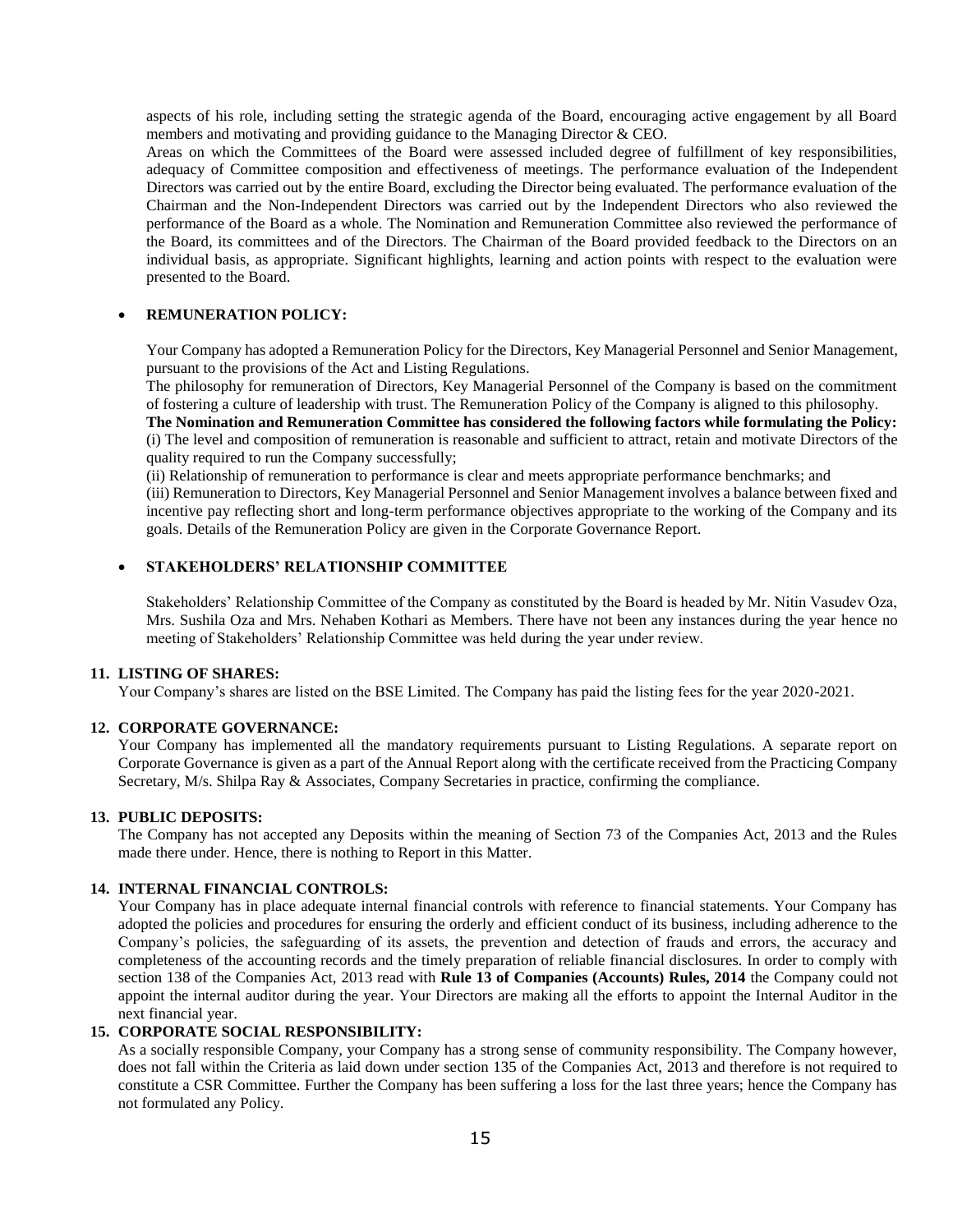#### **16. POLICY ON PREVENTION, PROHIBITION AND REDRESSAL OF SEXUAL HARASSMENT AT WORKPLACE:**

The Company has zero tolerance for sexual harassment at workplace and has adopted a Policy on Prevention, Prohibition and Redressal of Sexual Harassment at the Workplace, in line with the provisions of the Sexual Harassment of Women at Workplace (Prevention, Prohibition and Redressal) Act, 2013 and the Rules there under. The Policy aims to provide protection to employees at the workplace and prevent and redress complaints of sexual harassment and for matters connected or incidental thereto, with the objective of providing a safe working environment, where employees feel secure. The Company has also constituted an Internal Complaints Committee, to inquire into complaints of sexual harassment and recommend appropriate action. The Company has not received any complaint of sexual harassment during the financial year 2020-21.

#### **17. VIGIL MECHANISM/ WHISTLE BLOWER POLICY :**

The Company has adopted a Whistle Blower Policy, to provide a formal mechanism to the Directors and employees to report their concerns about unethical behavior, actual or suspected fraud or violation of the Company's Code of Conduct or ethics policy. The Policy provides for adequate safeguards against victimization of employees who avail of the mechanism and also provides for direct access to the Chairman of the Audit Committee. It is affirmed that no personnel of the Company has been denied access to the Audit Committee.

#### **18. SIGNIFICANT AND MATERIAL ORDERS PASSED BY THE REGULATORS OR COURTS:**

No significant material orders have been passed by the Regulators or Courts or Tribunals which would impact the going concern status of the Company and its future operations.

#### **19. AUDITORS:**

#### **STATUTORY AUDITORS:**

**KANAK RATHOD & CO** Statutory Auditors of the Company hold office until the conclusion of the ensuing Annual General Meeting and do not offer themselves for the re-appointment.

M/s.Rakchamps & Co. LLP., Chartered Accountants., have furnished a certificate, confirming that if appointed, their appointment will be in accordance with Section 139 read with Section 141 of the Act. Pursuant to the provisions of the Act and the Rules made there under, it is proposed to appoint **M/s.Rakchamps & Co. LLP., Chartered Accountants.,** as the statutory auditors of the Company from the conclusion of the forthcoming AGM till the conclusion of the 56<sup>th</sup> Annual General Meeting to be held in 2027, not being subject to the ratification at every subsequent Annual General Meeting held after this Annual General Meeting.

Members are requested to consider the appointment of **M/s.Rakchamps & Co. LLP., Chartered Accountants** and authorize the Board of Directors to fix their remuneration.

#### **SECRETARIAL AUDITORS:**

Pursuant to the provisions of Section 204 of the Act and The Companies (Appointment and Remuneration of Managerial Personnel) Rules, 2014, the Board of Directors of the Company had appointed CS Shilpa Ray, Practicing Company Secretary, Practicing under the name & style M/S Shilpa Ray & Associates, CP No: 5311 to undertake the Secretarial Audit of the Company for the year ended 31st March, 2021. The Secretarial Audit Report is annexed as Annexure. The Secretarial Audit Report for the Financial Year ended March 31, 2021 contain certain qualification, reservation, adverse remark or disclaimer & which are suitably replied by the Board in their Report.

#### **COST AUDITOR :**

The Company is engaged in the business of trading of Engineering of Goods. The following falls under table "C" under the CETA Heading 7323. However Since, the Overall turnover of the Company is neither rupees 100 crores nor more and nor is the Turnover rupees 35 crore from individual products during the Year thus it was not required to appoint a Cost Auditor during the Year.

#### **20. PARTICULARS OF LOANS, GUARANTEES OR INVESTMENTS UNDER SECTION 186**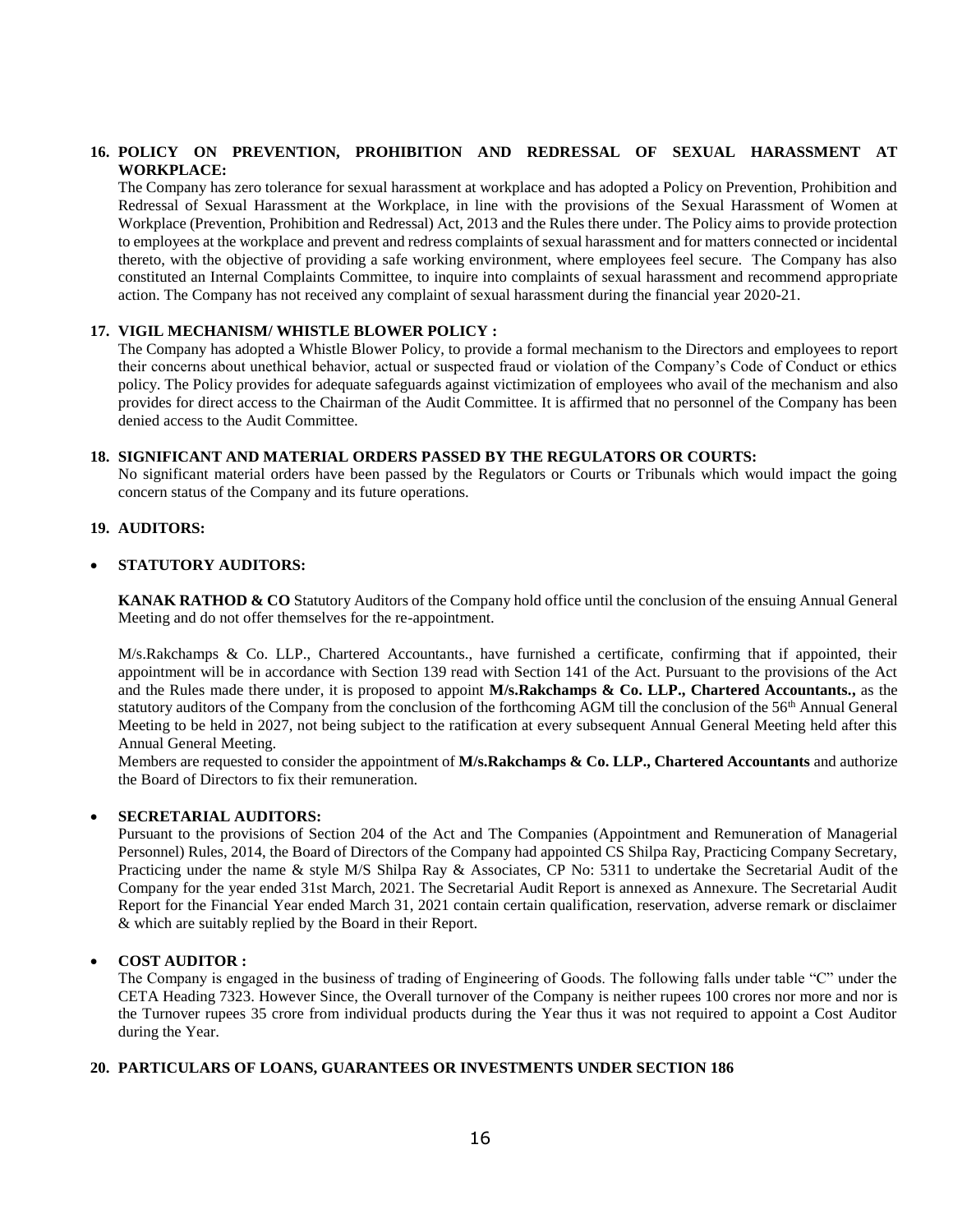No Loans or Guarantees are given nor are any Investments made by the Company under Section 186 of the Companies Act, 2013.

#### **21. MATERIAL CHANGES AND COMMITMENTS AFFECTING THE FINANCIAL POSITION OF THE COMPANY**

**No Material** changes and commitments affecting the financial position of the company have occurred between the end of the financial year of the company to which the financial statements relate and the date of the report.

#### **22. DETAILS OF SIGNIFICANT AND MATERIAL ORDERS PASSED BY THE REGULATORS OR COURTS**

**No Significant and Material Orders have been passed by the** regulators or courts or tribunals impacting the going concern status and company's operations in future during the Year under Review.

#### **23. DETAILS OF SUBSIDIARY/JOINT VENTURES/ASSOCIATE COMPANIES AND FINANCIAL PERFORMANCE THEREOF**

The Company has neither any Subsidiary Company nor any Associate Companies. Further No Company has ceased to be the Subsidiary Company during the Year under Review. Hence there is nothing to Report in this Matter.

#### **24. CONSERVATION OF ENERGY, TECHNOLOGY ABSORPTION, FOREIGN EXCHANGE EARNINGS AND OUTGO:**

The Information Regarding Conservation of Energy & Technology Absorption is provided for in Annexure II

| <b>Foreign Exchange Earnings and Outgo:</b> |                                      | <b>Amount</b> (Rupees) |
|---------------------------------------------|--------------------------------------|------------------------|
|                                             | <b>Total Foreign Exchange Inflow</b> |                        |
|                                             | Total Foreign Exchange outflow       | NIL                    |

#### **25. PARTICULARS OF EMPLOYEES:**

During the financial year under review, none of the Company's employees was in receipt of remuneration as prescribed under Rule 5 (2) and (3) of The Companies (Appointment and Remuneration of Managerial Personnel) Rules. Hence, no particulars are required to be disclosed in this Report.

The information required under Section 197 (12) of the Act read with Rule 5 of The Companies (Appointment and Remuneration of Managerial Personnel) Rules, 2014, is annexed.

The ratio of remuneration of each Director to the Median Remuneration of all employees who were on the payroll of the Company and the percentage increase in remuneration of the Directors during the financial year 2020-21 are given below:

|      |      | Directors   Ratio to Median   Percentage Increase in Remuneration |
|------|------|-------------------------------------------------------------------|
| NII. | NIL. | <b>NII</b>                                                        |

#### **26. EXTRACT OF ANNUAL RETURN:**

Pursuant to Section 92 (3) of the Act and Rule 12 (1) of The Companies (Management and Administration) Rules, 2014, the extract of Annual Return in form MGT-9 is annexed as Annexure I.

#### **27. AUDITORS' REPORT:**

Comments made by the Statutory Auditors in the Auditors' Report are self- explanatory and do not require any further clarification.

#### **28. DIRECTORS' RESPONSIBILITY STATEMENT:**

In terms of the provisions of Section 134 (3) (c) and 134 (5) of the Companies Act, 2013, and to the best of their knowledge and belief and according to the information and explanations obtained by them and same as mentioned elsewhere in this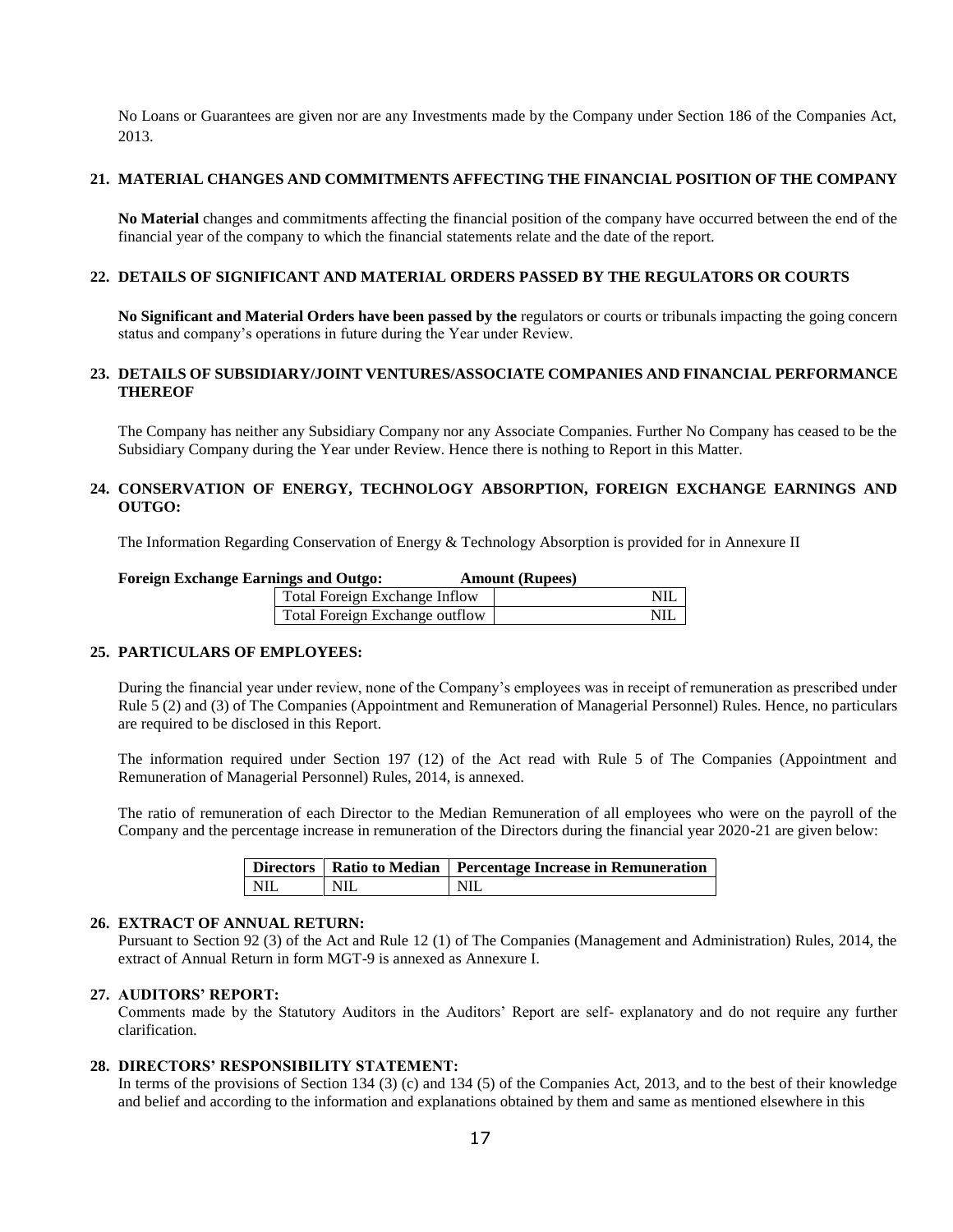Report, the attached Annual Accounts and the Auditors' Report thereon, your Directors confirm that:

- A. in the preparation of the annual accounts, the applicable accounting standards have been followed and that there are no material departures ;
- B. they have selected such accounting policies and applied them consistently and made judgments and estimates that are reasonable and prudent, so as to give a true and fair view of the state of affairs of the Company at the end of the financial year and of the profit of the Company for that period;
- C. they have taken proper and sufficient care for the maintenance of adequate accounting records in accordance with the provisions of the Act, for safeguarding the assets of the Company and for preventing and detecting fraud and other irregularities;
- D. they have prepared the annual accounts on a going concern basis;
- E. they have laid down internal financial controls to be followed by the Company and that such internal financial controls are adequate and are operating effectively;
- F. they have devised proper systems to ensure compliance with the provisions of all applicable laws and that such systems are adequate and operating effectively.

#### **29. ACKNOWLEDGEMENT :**

An acknowledgement to all with whose help, cooperation and hard work the Company is able to achieve the results.

 By Order of the Board of Directors FOR **HARIA EXPORT LIMITED**

Place : MUMBAI **CHAIRMAN Date : 21/06/2021 DIN : 00585400**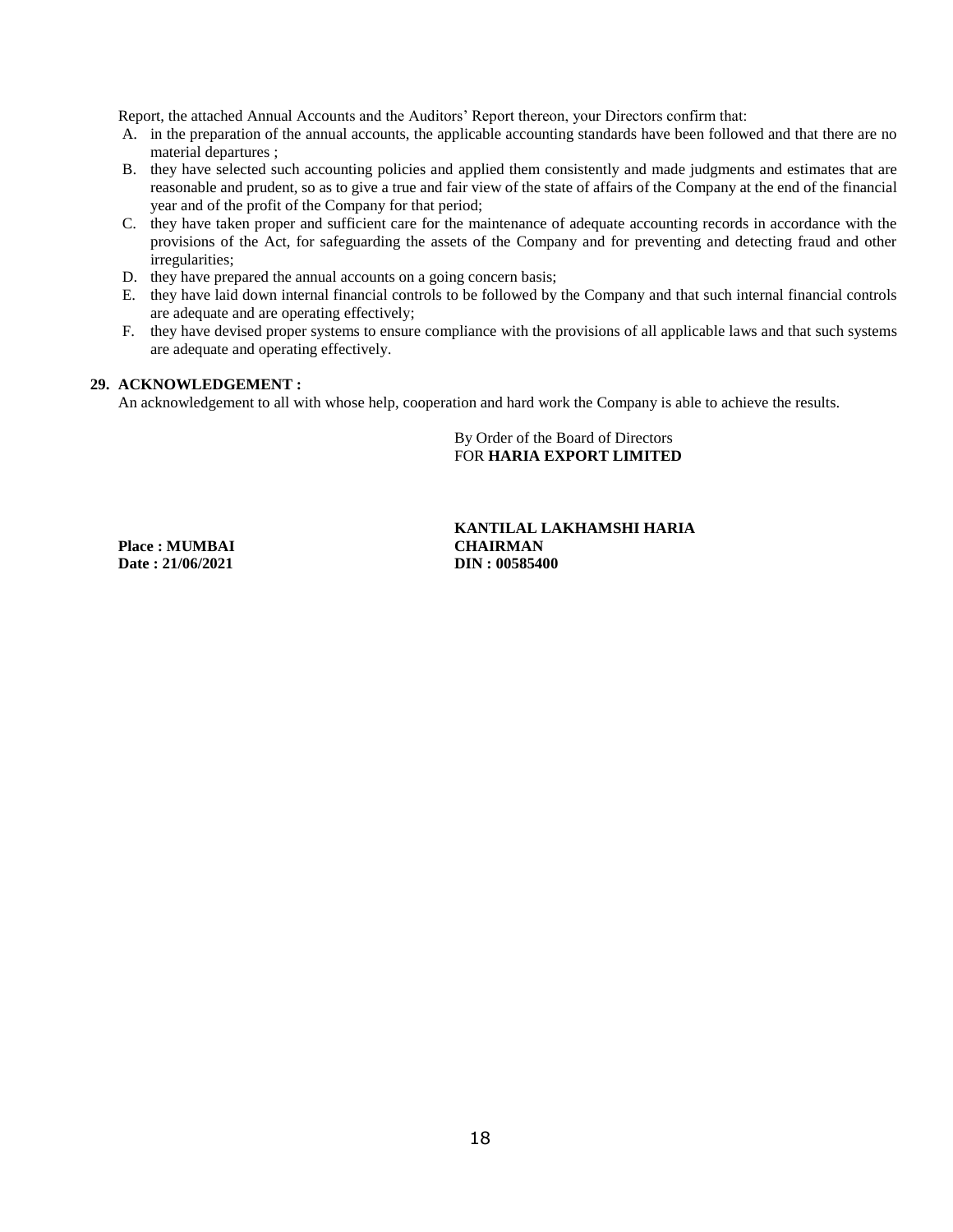## Annexure I

## Form No. MGT-9 EXTRACT OF ANNUAL RETURN

as on the Financial Year ended on 31st March, 2021 [Pursuant to section 92(3) *of the Companies Act, 2013* and rule 12(1) of the

Companies (Management and Administration) Rules, 2014]

## *I. REGISTRATION AND OTHER DETAILS:*

- i) CIN: L51900MH1970PLC014758
- ii) Registration Date: 28/08/1970
- iii) Name of the Company: HARIA EXPORTS LIMITED
- iv) Category / Sub-Category of the Company: Company limited by shares
- v) Address of the registered office and Contact details: 8, SUBHASH ROAD, VILE PARLE (EAST),MUMBAI – 400 057.
- vi) Whether listed company Yes /  $N_{\Theta}$
- vii) Name, Address and Contact details of Registrar and Transfer Agent, if

any:

## M/S.LINK INTIME INDIA PVT LTD

C - 101, 247 Park,

L. B. S. Marg, Vikhroli

(West),Mumbai – 400 083.

Phone No.: 4918 6000 Fax: 4918 6060

Email: [Mumbai@linkintime.co.in](mailto:Mumbai@linkintime.co.in)

## *II. PRINCIPAL BUSINESS ACTIVITIES OF THE COMPANY*

All the business activities contributing 10% or more of the total turnover of the company shall be stated:-

| Sl. No. | Name and Description<br>of | NIC Code of     | % to total turnover of |
|---------|----------------------------|-----------------|------------------------|
|         | mainproducts / services    | Product/<br>the | the company            |
|         |                            | service         |                        |
|         | <b>Rent Income</b>         | 77308           | 100%                   |
|         |                            |                 |                        |

#### *III. PARTICULARS OF HOLDING, SUBSIDIARY AND ASSOCIATECOMPANIES -*

| S. NO      | <b>AND</b><br><b>NAME</b><br><b>ADDRESS</b><br><b>OF</b><br>THE COMPANY | CIN/GLN    | <b>HOLDING/ SUBSIDIARY</b><br>/ASSOCIATE | $%$ OF<br><b>SHAREHOLDING</b> | <b>APPLICA BLE</b><br><b>SECTION</b> |
|------------|-------------------------------------------------------------------------|------------|------------------------------------------|-------------------------------|--------------------------------------|
| <b>NIL</b> | NIL.                                                                    | <b>NIL</b> | NIL.                                     | ΝIL                           | NIL                                  |
| <b>NIL</b> | NIL                                                                     | <b>NIL</b> | NIL                                      | $_{\rm NIL}$                  | NIL                                  |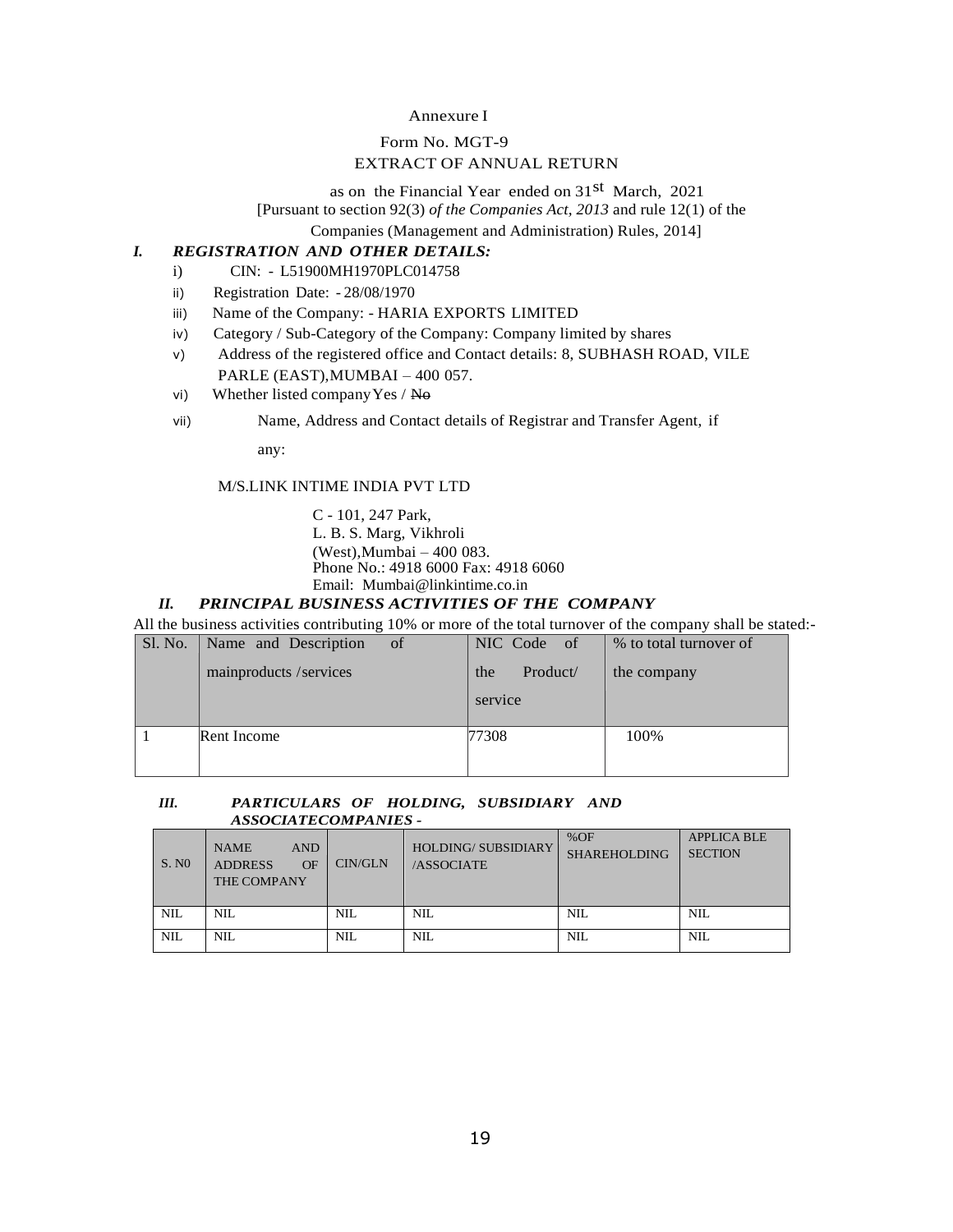## *IV. SHARE HOLDING PATTERN*

#### (Equity Share Capital Breakup as percentageof Total Equity) *i) Category-wise Share Holding*

| Category<br>of<br>Sharehold                                              |                         | No. of Shares held at the beginning of the year<br>[Ason 31-March-2020] |                         |                                                     | No. of Shares held at the end of the<br>year[As on 31-March-2021] |                         |                         | $\%$<br>Chang<br>$\rm e$                |                         |
|--------------------------------------------------------------------------|-------------------------|-------------------------------------------------------------------------|-------------------------|-----------------------------------------------------|-------------------------------------------------------------------|-------------------------|-------------------------|-----------------------------------------|-------------------------|
| $\mathbf{e}$<br>Rs                                                       |                         |                                                                         |                         |                                                     |                                                                   |                         |                         |                                         | during<br>the           |
|                                                                          | Demat                   | Physical                                                                | Total                   | $%$ of<br>Total<br>Shar<br>${\rm e}$<br>$\mathbf S$ | Demat                                                             | Physica<br>$\mathbf{1}$ | Total                   | $%$ of<br>Total<br>Share<br>$\mathbf S$ | year                    |
| A. Promoters                                                             |                         |                                                                         |                         |                                                     |                                                                   |                         |                         |                                         |                         |
| 1) Indian                                                                |                         |                                                                         |                         |                                                     |                                                                   |                         |                         |                                         |                         |
| a) Individual/HUF                                                        | 3405727                 | $\mbox{NIL}$                                                            | 3405727                 | 29.49                                               | 3405727                                                           | $\mbox{NIL}$            | 3405727                 | 29.49                                   | $\text{NIL}$            |
| b) Central Govt                                                          | NIL                     | $\overline{\text{NIL}}$                                                 | $\overline{\text{NIL}}$ | $\overline{\text{NIL}}$                             | NIL                                                               | $\overline{\text{NIL}}$ | $\overline{\text{NIL}}$ | $\overline{\text{NIL}}$                 | NIL                     |
| c) State Govt(s)                                                         | $\text{NIL}$            | $\mbox{NIL}$                                                            | $\mbox{NIL}$            | $\overline{\text{NIL}}$                             | $\overline{\text{NIL}}$                                           | $\overline{\text{NIL}}$ | $\mbox{NIL}$            | $\mbox{NIL}$                            | $\overline{\text{NIL}}$ |
| d) Bodies Corp.                                                          | $\mbox{NIL}$            | $\mbox{NIL}$                                                            | $\mbox{NIL}$            | $\mbox{NIL}$                                        | $\text{NIL}$                                                      | $\mbox{NIL}$            | $\text{NIL}$            | $\mbox{NIL}$                            | $\text{NIL}$            |
| e) Banks / FI                                                            | NIL                     | NIL                                                                     | $NIL$                   | NIL                                                 | $\overline{\text{NIL}}$                                           | $NIL$                   | NIL                     | $\text{NIL}$                            | NIL                     |
| f) Any other                                                             | $\text{NIL}$            | $\mbox{NIL}$                                                            | $\overline{\text{NIL}}$ | $\overline{\text{NIL}}$                             | $NIL$                                                             | $\overline{\text{NIL}}$ | $\overline{\text{NIL}}$ | $\mbox{NIL}$                            | $NIL$                   |
| Total<br>shareholding of<br>Promoter $(A)$                               | 3405727                 | $\overline{\text{NIL}}$                                                 | 3405727                 | 29.49                                               | 3405727                                                           | NIL                     | 3405727                 | 29.49                                   | $\mbox{NIL}$            |
| $(2)$ Foreign                                                            |                         |                                                                         |                         |                                                     |                                                                   |                         |                         |                                         |                         |
| $(a)$ NRIs -<br>Individuals                                              | $\text{NIL}$            | $\mbox{NIL}$                                                            | $\mbox{NIL}$            | $\text{NIL}$                                        | $\text{NIL}$                                                      | $\mbox{NIL}$            | $\text{NIL}$            | $\mbox{NIL}$                            | $\text{NIL}$            |
| (b) Other                                                                | $\text{NIL}$            | $\text{NIL}$                                                            | $\mbox{NIL}$            | $\text{NIL}$                                        | $\text{NIL}$                                                      | $\mbox{NIL}$            | $\text{NIL}$            | $\mbox{NIL}$                            | $\rm NIL$               |
| Individua<br>1s                                                          |                         |                                                                         |                         |                                                     |                                                                   |                         |                         |                                         |                         |
| (c) Bodies Corp.                                                         | NIL                     | $\text{NIL}$                                                            | $\text{NIL}$            | NIL                                                 | NIL                                                               | NIL                     | NIL                     | $\text{NIL}$                            | NIL                     |
| $(d)$ Banks / FI                                                         | $\mbox{NIL}$            | $\mbox{NIL}$                                                            | $\mbox{NIL}$            | $\text{NIL}$                                        | $\text{NIL}$                                                      | $\text{NIL}$            | $\mbox{NIL}$            | $\text{NIL}$                            | $\text{NIL}$            |
| (e) Any Other                                                            | NIL                     | $\mbox{NIL}$                                                            | NIL                     | $\text{NIL}$                                        | $NIL$                                                             | NIL                     | NIL                     | $\text{NIL}$                            | NIL                     |
| Sub-total $(A)$ $(2)$ :-                                                 | $\overline{\text{NIL}}$ | $\overline{\text{NIL}}$                                                 | $\overline{\text{NIL}}$ | $\overline{\text{NIL}}$                             | $\overline{\text{NIL}}$                                           | $\overline{\text{NIL}}$ | $\overline{\text{NIL}}$ | $\mbox{NIL}$                            | $\overline{\text{NIL}}$ |
| Total<br>shareholding of<br>Promoter(A)<br>$=(A)(1)+(A)(2)$<br>B. Public | 3405727                 | $\text{NIL}$                                                            | 3405727                 | 29.49                                               | 3405727                                                           | $\overline{\text{NIL}}$ | 3405727                 | 29.49                                   | $NIL$                   |
| Shareholdi<br>ng<br>1. Institutions                                      |                         |                                                                         |                         |                                                     |                                                                   |                         |                         |                                         |                         |
| a) Mutual Funds                                                          | NIL                     | 840                                                                     | 840                     | 0.01                                                | $\overline{\text{NIL}}$                                           | 840                     | 840                     | 0.01                                    | $\overline{\text{NIL}}$ |
| b) Banks / FI                                                            | $\overline{\text{NIL}}$ | 140                                                                     | 140                     | 0.00                                                | $\overline{\text{NIL}}$                                           | 140                     | 140                     | 0.00                                    | NIL                     |
| c) Central Govt                                                          | $\mbox{NIL}$            | $\mbox{NIL}$                                                            | $\mbox{NIL}$            | $\text{NIL}$                                        | $\mbox{NIL}$                                                      | $\mbox{NIL}$            | $\mbox{NIL}$            | $\mbox{NIL}$                            | $\mbox{NIL}$            |
| $d)$ State Govt $(s)$                                                    | $\overline{\text{NIL}}$ | $\overline{\text{NIL}}$                                                 | $\overline{\text{NIL}}$ | $\overline{\text{NIL}}$                             | $\overline{\text{NIL}}$                                           | $\overline{\text{NIL}}$ | $\overline{\text{NIL}}$ | $\mbox{NIL}$                            | $\overline{\text{NIL}}$ |
|                                                                          |                         |                                                                         |                         |                                                     |                                                                   |                         |                         |                                         |                         |
| e) Venture<br>Capital<br>Funds                                           | $\text{NIL}$            | $\overline{\text{NIL}}$                                                 | $\text{NIL}$            | $\overline{\text{NIL}}$                             | $\text{NIL}$                                                      | $\overline{\text{NIL}}$ | $\rm NIL$               | $\overline{\text{NIL}}$                 | $\rm NIL$               |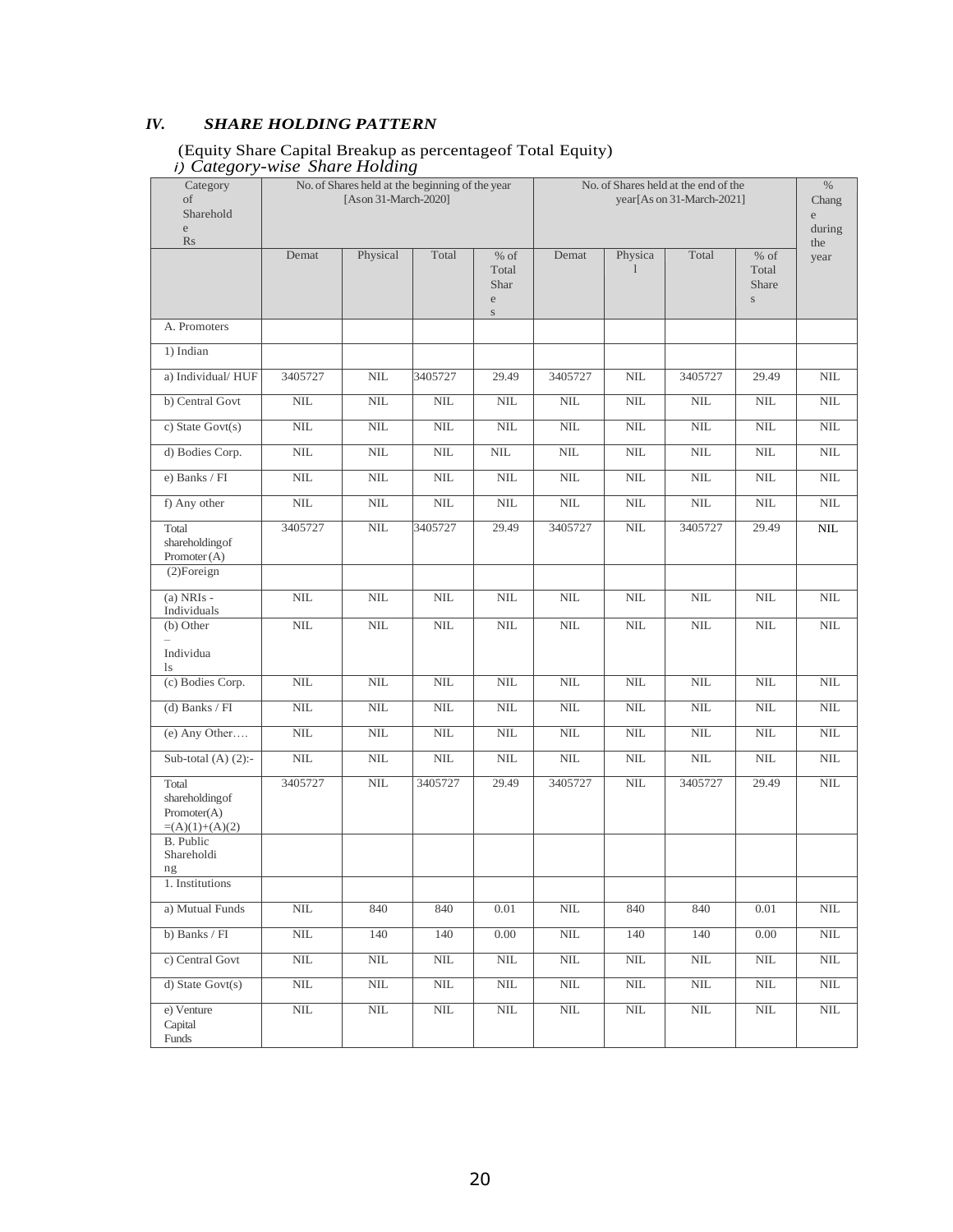| f)<br>Insurance<br>Companie<br>S                                                                | <b>NIL</b>              | <b>NIL</b>              | NIL                     | <b>NIL</b>              | <b>NIL</b>   | <b>NIL</b>              | <b>NIL</b>       | NIL                     | $\text{NIL}$                |
|-------------------------------------------------------------------------------------------------|-------------------------|-------------------------|-------------------------|-------------------------|--------------|-------------------------|------------------|-------------------------|-----------------------------|
| g) FIIs                                                                                         | $\text{NIL}$            | NIL                     | $\text{NIL}$            | <b>NIL</b>              | $\text{NIL}$ | <b>NIL</b>              | <b>NIL</b>       | $\text{NIL}$            | NIL                         |
| h) Foreign<br>Venture Capital<br>Funds                                                          | <b>NIL</b>              | <b>NIL</b>              | NIL                     | <b>NIL</b>              | <b>NIL</b>   | <b>NIL</b>              | <b>NIL</b>       | $\text{NIL}$            | NIL                         |
| i) Others (specify)                                                                             | <b>NIL</b>              | <b>NIL</b>              | NIL                     | <b>NIL</b>              | <b>NIL</b>   | <b>NIL</b>              | <b>NIL</b>       | NIL                     | <b>NIL</b>                  |
| Sub-total $(B)(1)$ :-                                                                           | NIL                     | 980                     | 980                     | 0.01                    | <b>NIL</b>   | 980                     | 980              | 0.01                    | NIL                         |
| 2. Non-Institutions                                                                             |                         |                         |                         |                         |              |                         |                  |                         |                             |
| a) Bodies Corp.                                                                                 | 200218                  | 366140                  | 566358                  | 4.90                    | 177794       | 366140                  | 543934           | 4.71                    | (0.19)                      |
| i) Indian                                                                                       | NIL                     | NIL                     | NIL                     | <b>NIL</b>              | $\text{NIL}$ | <b>NIL</b>              | <b>NIL</b>       | $\text{NIL}$            | <b>NIL</b>                  |
| ii) Overseas                                                                                    | <b>NIL</b>              | <b>NIL</b>              | NIL                     | <b>NIL</b>              | <b>NIL</b>   | <b>NIL</b>              | $\text{NIL}$     | <b>NIL</b>              | <b>NIL</b>                  |
| b) Individuals                                                                                  |                         |                         |                         |                         |              |                         |                  |                         |                             |
| i) Individual<br>shareholders<br>holding nominal<br>share capital upto<br>Rs.2 lakh             | 2905700                 | 216914                  | 3122614                 | 27.03                   | 2957508      | 216544                  | 3174052          | 27.48                   | 0.45                        |
| ii) Individual<br>shareholders<br>holding<br>nominal share<br>capital in excess<br>of Rs 2 lakh | 4192568                 | <b>NIL</b>              | 4192568                 | 36.30                   | 4166923      | NIL                     | 4166923          | 36.08                   | (0.22)                      |
| c) Others (specify)                                                                             | NIL                     | NIL                     | NIL                     | NIL                     | <b>NIL</b>   | NIL                     | <b>NIL</b>       | NIL                     | NIL                         |
| Non Resident<br>Indians                                                                         | 13640                   | <b>NIL</b>              | 13640                   | 0.12                    | 11290        | <b>NIL</b>              | 11290            | 0.10                    | (0.02)                      |
| -Repat<br>-Non Repat                                                                            | 8707                    | $\text{NIL}$            | 8707                    | 0.07                    | 4457         | <b>NIL</b>              | 4457             | 0.04                    | (0.03)                      |
| Overseas<br>Corporate Bodies                                                                    | $\text{NIL}$            | NIL                     | $\mbox{NIL}$            | 0.00                    | $\text{NIL}$ | <b>NIL</b>              | <b>NIL</b>       | 0.00                    | NIL                         |
| Foreign Nationals                                                                               | $\mbox{NIL}$            | $\text{NIL}$            | $\text{NIL}$            | NIL                     | $\mbox{NIL}$ | $\mbox{NIL}$            | $\text{NIL}$     | $\text{NIL}$            | $\mbox{NIL}$                |
| <b>Clearing Members</b>                                                                         | 1495                    | <b>NIL</b>              | 1495                    | 0.01                    | 5551         | <b>NIL</b>              | 5551             | 0.05                    | 0.03                        |
| <b>Trusts</b>                                                                                   | NIL                     | $\text{NIL}$            | $\mbox{NIL}$            | $\text{NIL}$            | $\mbox{NIL}$ | $\text{NIL}$            | $\text{NIL}$     | $\mbox{NIL}$            | $\mbox{NIL}$                |
| Foreign Bodies - D<br>R                                                                         | $\mbox{NIL}$            | $\text{NIL}$            | $\overline{\text{NIL}}$ | $\mbox{NIL}$            | $\mbox{NIL}$ | $\text{NIL}$            | $\text{NIL}$     | $\mbox{NIL}$            | $\mbox{NIL}$                |
| <b>HUF</b>                                                                                      | 237911                  | $\overline{\text{NIL}}$ | 237911                  | 2.07                    | 237086       | $\overline{\text{NIL}}$ | 237086           | 2.05                    | (0.02)                      |
| Sub-total $(B)(2)$ :-                                                                           | 7560239                 | 583054                  | 8143043                 | 70.50                   | 7560609      | 582684                  | 8143293          | 70.50                   | $\ensuremath{\mathbf{NIL}}$ |
| <b>Total Public</b><br><b>Shareholding</b><br>$(B)=(B)(1)+$<br>(B)(2)                           | 7560239                 | 584034                  | 8144273                 | 70.51                   | 7560609      | 583664                  | 8144273          | 70.51                   | $\overline{\text{NIL}}$     |
| C. Shares held<br>by Custodian for<br><b>GDRs &amp; ADRs</b>                                    | $\overline{\text{NIL}}$ | $\overline{\text{NIL}}$ | $\overline{\text{NIL}}$ | $\overline{\text{NIL}}$ | $\mbox{NIL}$ | $\mbox{NIL}$            | $\mbox{NIL}$     | $\overline{\text{NIL}}$ | $\text{NIL}$                |
| <b>Grand Total</b><br>$(A+B+C)$                                                                 | 10965716                | 584034                  | 11550000                | 100.00                  | 109659<br>66 | 58403<br>$\overline{4}$ | 115500<br>$00\,$ | 100.00                  | $\mbox{NIL}$                |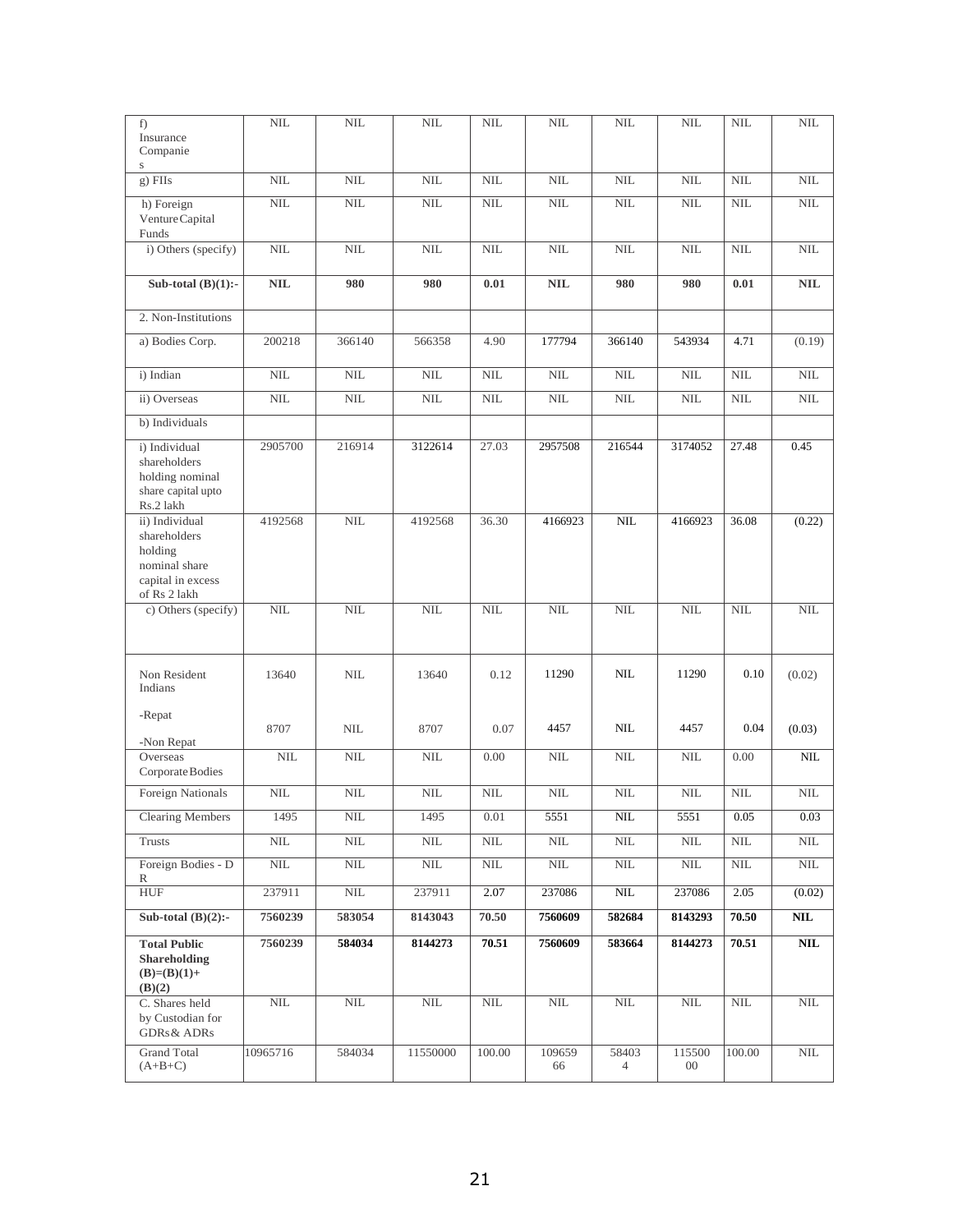## *(ii)Shareholding of Promoters*

|                | Sharehold<br>er's Name         |                                    | Shareholding at the beginning of the year |                                                                          | Share hol ing at the end of theyear |                                                        | $\%$<br>Change<br>inshare<br>holding                                    |                   |
|----------------|--------------------------------|------------------------------------|-------------------------------------------|--------------------------------------------------------------------------|-------------------------------------|--------------------------------------------------------|-------------------------------------------------------------------------|-------------------|
|                |                                | $\alpha$ f<br>No.<br><b>Shares</b> | %of<br>total<br>shares of the<br>company  | %of<br><b>Shares</b><br>Pledged/<br>encum<br>bered to<br>total<br>shares | $\alpha$ f<br>No.<br><b>Shares</b>  | $%$ of<br>total<br>Shar<br>es of<br>the<br>comp<br>any | %of<br><b>Shares</b><br>Pledged<br>encumb<br>ered to<br>total<br>shares | during<br>theyear |
| 1              | Kantilal<br>Lakhamshi<br>Haria | 3371707                            | 29.20                                     | NIL                                                                      | 3371707                             | 29.20                                                  | NIL                                                                     | NIL               |
| $\overline{c}$ | Kantilal L<br>Haria(HUF)       | 34020                              | 0.29                                      | <b>NIL</b>                                                               | 34020                               | 0.29                                                   | NIL                                                                     | <b>NIL</b>        |
|                | <b>TOTAL</b>                   | 3405727                            | 29.49                                     | NIL                                                                      | 3405727                             | 29.49                                                  | <b>NIL</b>                                                              | <b>NIL</b>        |

## *(iii) Change in Promoters' Shareholding (please specify, if thereis no change)*

| SN |                               | Shareholding at the beginning of the<br>year |               | Cumulative<br>during the<br>Year | Shareholding  |
|----|-------------------------------|----------------------------------------------|---------------|----------------------------------|---------------|
|    |                               |                                              |               |                                  |               |
|    |                               | No. of shares                                | % of total    | No.<br>of                        | % of total    |
|    |                               |                                              | shares of the | shares                           | shares of the |
|    |                               |                                              | company       |                                  | company       |
|    |                               |                                              |               |                                  |               |
|    | At the beginning of the year  | 34,05,727                                    | 29.49%        | 34,05,727                        | 29.49%        |
|    |                               |                                              |               |                                  |               |
|    | Date wise Increase /          | <b>NIL</b><br>(No)                           | NIL<br>(No)   | <b>NIL</b><br>(No)               |               |
|    | Decrease in Promoters         | Change)                                      | Change)       | Change)                          |               |
|    | Share holding during the      |                                              |               |                                  |               |
|    | year specifying the reasons   |                                              |               |                                  |               |
|    | for<br>increase/decrease(e.g. |                                              |               |                                  |               |
|    | allotment/transfer/bonus/     |                                              |               |                                  |               |
|    | sweatequity etc):             |                                              |               |                                  |               |
|    | At the end of the year        | 34,05,727                                    | 29.49%        | 34,05,727                        | 29.49%        |
|    |                               |                                              |               |                                  |               |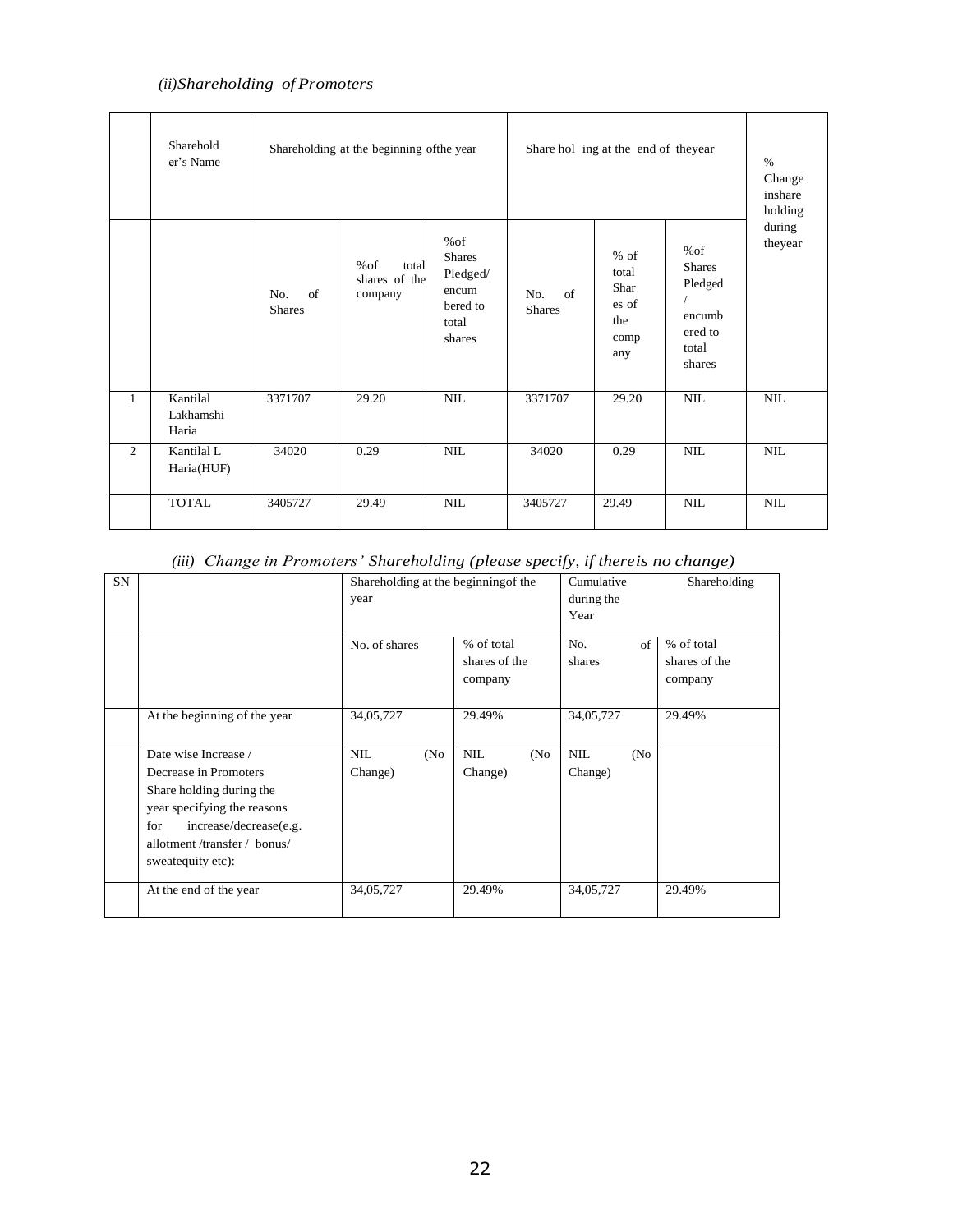*(iv)* Shareholding Pattern of top ten Shareholders (other than Directors, Promoters andHolders of GDRs and ADRs):

| S1.<br>No. |                                                                                                                                               | Shareholding at the beginning of the<br>year |                                     | Cumulative<br>Shareholding<br>during the year |                                           |  |
|------------|-----------------------------------------------------------------------------------------------------------------------------------------------|----------------------------------------------|-------------------------------------|-----------------------------------------------|-------------------------------------------|--|
|            | For Each of the Top 10<br><b>Shareholders</b>                                                                                                 | $\sigma$ f<br>No.<br>shares                  | % of total shares of<br>the company | $\sigma$ f<br>No.<br>shares                   | % of total<br>of<br>shares<br>the company |  |
|            | At the beginning of<br>the year                                                                                                               | 40,88,066                                    | 35.29%                              | 41,22,172                                     | 35.39%                                    |  |
|            | wise<br>Date<br>Increase<br>Share<br>in<br>Decrease<br>holding during the year<br>specifying the reasons for<br>increase<br>decrease<br>(e.g. | N.A                                          | N.A                                 | N.A                                           | N.A                                       |  |
|            | At the End of the year (or<br>on the date of separation,<br>separated during the<br>if<br>year)                                               | 40,88,066                                    | 35.29%                              | 41,22,172                                     | 35.39%                                    |  |

## *(v) Shareholding of Directors and Key Managerial Personnel:*

| Sl. |                                                                                                                                                                                                   | Shareholding at the  |                                                   | Cumulative Shareholding     |                                    |  |
|-----|---------------------------------------------------------------------------------------------------------------------------------------------------------------------------------------------------|----------------------|---------------------------------------------------|-----------------------------|------------------------------------|--|
| No. |                                                                                                                                                                                                   | beginning of theyear |                                                   | during the year             |                                    |  |
|     | $\sigma f$<br>Each<br>the<br>For<br>Directors and KMP                                                                                                                                             | No. of<br>shares     | % of total<br>shares<br>$\sigma f$<br>the company | No.<br>$\sigma f$<br>shares | % of total shares ofthe<br>company |  |
|     | At the beginning of theyear                                                                                                                                                                       | 33,71,707            | 29.19%                                            | 33,71,707                   | 29.19%                             |  |
|     | Date wise Increase / Decrease<br>in Shareholding<br>during<br>the<br>the<br>specifying<br>year<br>reasons for increase/<br>decrease(e.g. allotment /<br>transfer / bonus/<br>sweat<br>equityetc): |                      |                                                   |                             |                                    |  |
|     | At the End of the year                                                                                                                                                                            | 33,71,707            | 29.19%                                            | 33,71,707                   | 29.19%                             |  |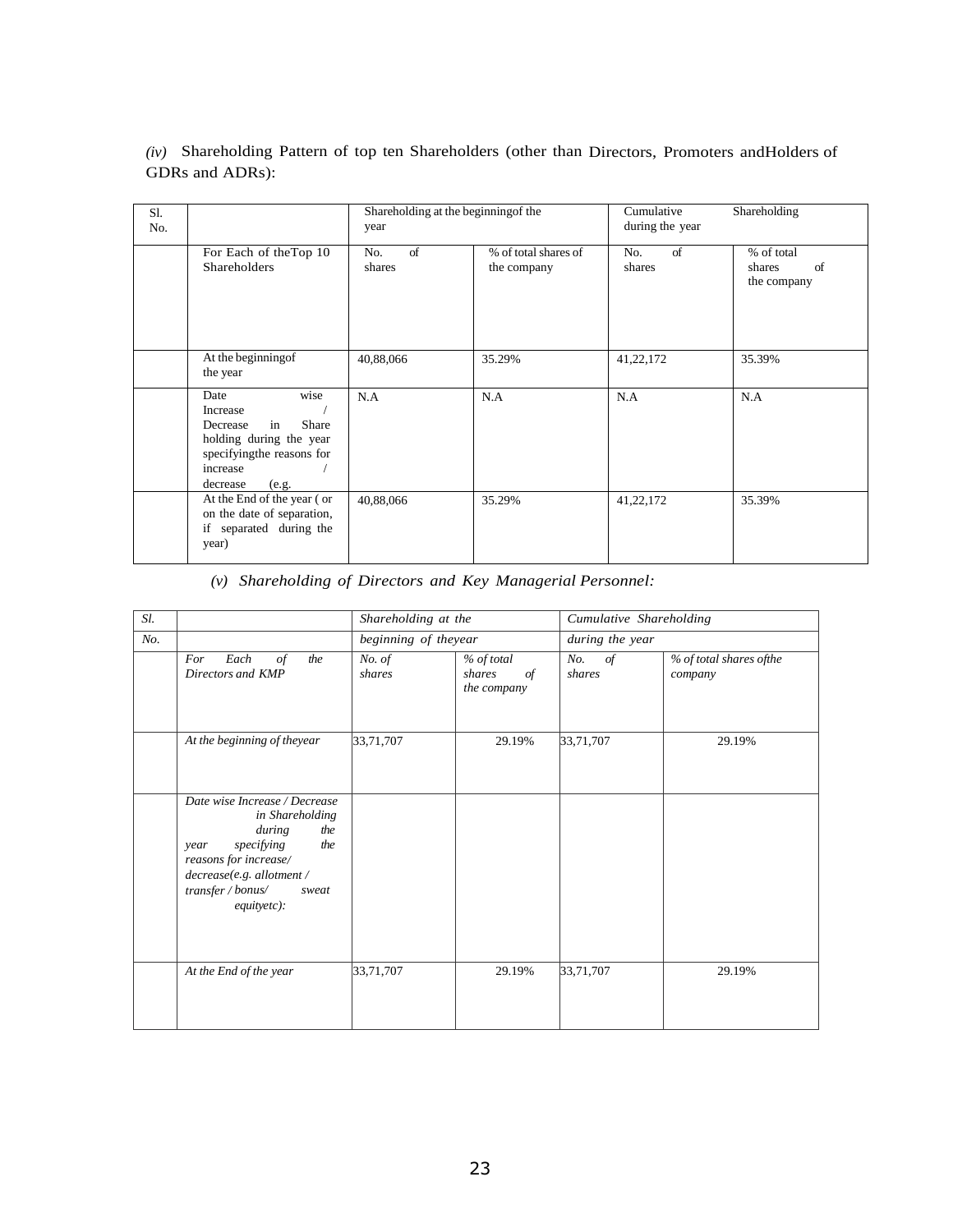## *V. INDEBTEDNESS*

Indebtedness of the Company including interest outstanding/accrued but not duefor payment

|                                                     | Secured<br>Loans<br>excluding<br>deposits | UnsecuredLoans | Deposits  | Total<br>Indebtedness |
|-----------------------------------------------------|-------------------------------------------|----------------|-----------|-----------------------|
| Indebtedness at the beginning of the financial year |                                           |                |           |                       |
| i) Principal Amount                                 | NII.                                      | 1,00,000       | NIL       | 1,00,000              |
| ii) Interest due but not paid                       | NII.                                      | NII.           | NII.      | NII.                  |
| iii) Interest accrued but not due                   | NIL                                       | NII.           | NII.      | NII.                  |
| Total (i+ii+iii)                                    | <b>NIL</b>                                | 1,00,000       | NII.      | 1,00,000              |
| Change in Indebtedness during the financial year    |                                           |                |           |                       |
| * Addition                                          | NII.                                      | 50000          | NIL       | NII.                  |
| * Reduction                                         | NII.                                      | NII.           | $\rm NIL$ | NII.                  |
| Net Change                                          | <b>NIL</b>                                | NII.           | NIL.      | NIL                   |
| Indebtedness at the end of the financial year       |                                           |                |           |                       |
| i) Principal Amount                                 | NIL                                       | 1,50,000       | NIL       | 1,50,000              |
| ii) Interest due but not paid                       | NII.                                      | NII.           | NIL.      | NII.                  |
| iii) Interest accrued but not due                   | NII.                                      | NII.           | $\rm NIL$ | NII.                  |
| Total $(i+i i+i i j)$                               | NII.                                      | 1,50,000       | NII.      | 1,50,000              |

## *VI. REMUNERATION OF DIRECTORS AND KEY MANAGERIAL PERSONNEL*

A. Remuneration to Managing Director, Whole-time Directors and/or Manager:

| SN.            | Particulars of Remuneration                                                              | Name of MD/WTD/Manager             |              |              |              | Total        |
|----------------|------------------------------------------------------------------------------------------|------------------------------------|--------------|--------------|--------------|--------------|
|                |                                                                                          |                                    |              |              |              |              |
|                |                                                                                          | Kantilal Haria<br>ManagingDirector | $---$        | $---$        | ---          |              |
| 1              | Gross salary                                                                             | NIL                                | NIL          | NIL          | NIL          | NIL          |
|                | (a) Salary as per provisions contained in section $17(1)$ of<br>the Income-tax Act, 1961 | NIL                                | $\text{NIL}$ | NIL          | $\text{NIL}$ | NIL          |
|                | (b) Value of perquisites $u/s$ 17(2) Income-taxAct,<br>1961                              | NII.                               | NIL          | NIL          | NIL          | NIL          |
|                | $(c)$ Profits in lieu of salary under section $17(3)$<br>Income-tax Act, 1961            | NIL                                | NIL          | NIL          | NIL          | NIL          |
| $\mathfrak{2}$ | <b>Stock Option</b>                                                                      | <b>NIL</b>                         | $\text{NIL}$ | NIL          | NIL          | NIL          |
| 3              | <b>Sweat Equity</b>                                                                      | NIL                                | NIL          | NIL          | NIL          | NIL          |
| $\overline{4}$ | Commission<br>as % of profit<br>others, specify                                          | <b>NIL</b>                         | NIL          | NIL          | NIL          | NIL          |
| 5              | Others, please specify                                                                   | <b>NIL</b>                         | NIL          | $\text{NIL}$ | NIL          | $\text{NIL}$ |
|                | Total $(A)$                                                                              | NIL                                | NIL          | NIL          | NIL          | NIL          |
|                | Ceiling as per the Act                                                                   |                                    |              |              |              |              |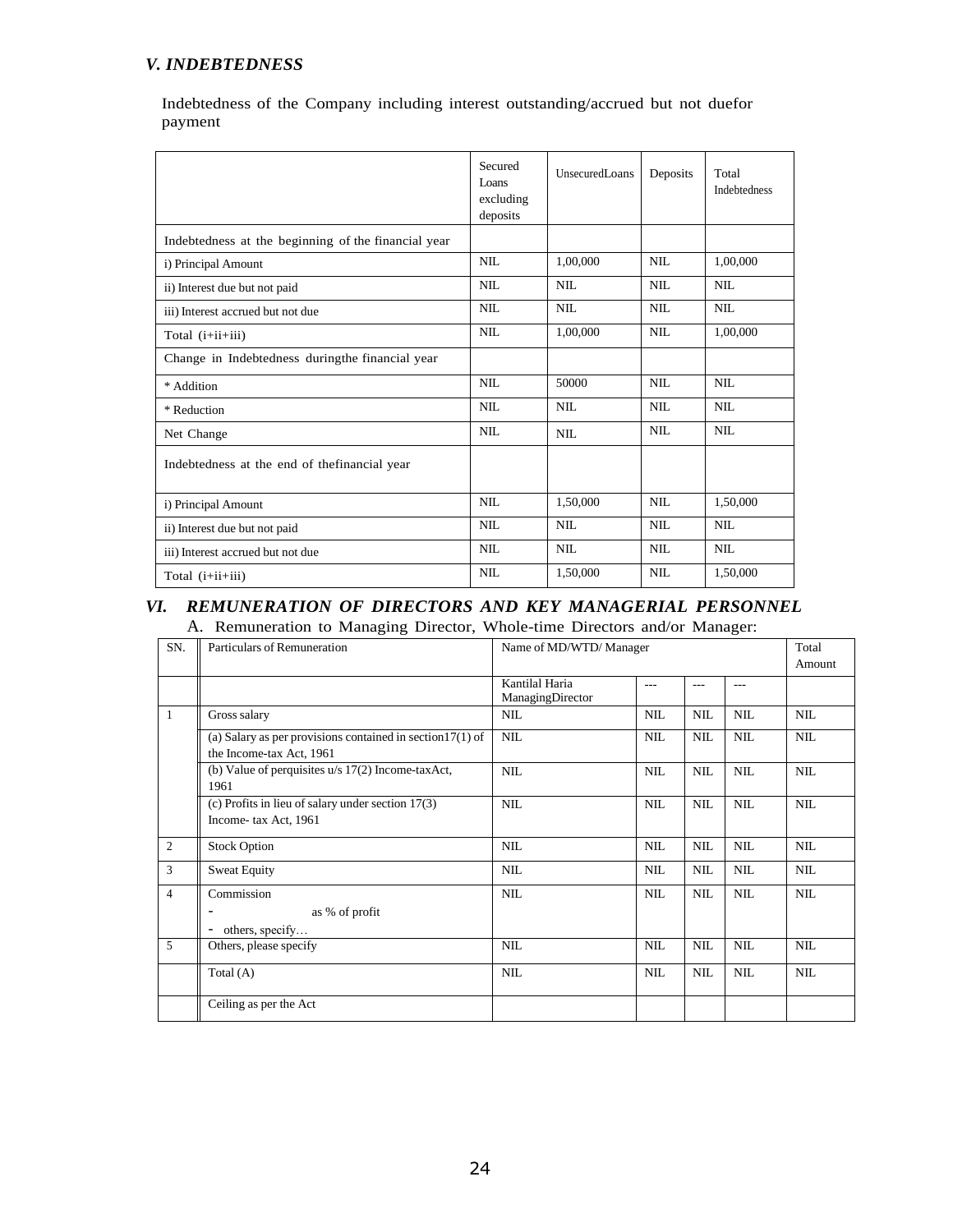## B. REMUNERATION TO KEY MANAGERIAL PERSONNEL OTHER THAN MD/ MANAGER/WTD

| <b>SN</b>      | Particulars of Remuneration                                                              |            | Key Managerial Personnel |            |            |  |  |
|----------------|------------------------------------------------------------------------------------------|------------|--------------------------|------------|------------|--|--|
|                |                                                                                          | <b>CEO</b> | CS                       | <b>CFO</b> | Total      |  |  |
| 1              | Gross salary                                                                             | NIL        | 120000                   | NIL        | NIL        |  |  |
|                | (a) Salary as per provisions contained in<br>section $17(1)$ of the Income-tax Act, 1961 | NIL        | <b>NIL</b>               | NIL        | NIL        |  |  |
|                | (b) Value of perquisites $u/s$ 17(2) Income-<br>tax Act, 1961                            | NIL        | <b>NIL</b>               | NIL        | <b>NIL</b> |  |  |
|                | (c) Profits in lieu of salary under section<br>17(3) Income-tax Act, 1961                | NIL        | <b>NIL</b>               | NIL        | <b>NIL</b> |  |  |
| $\overline{c}$ | <b>Stock Option</b>                                                                      | NIL        | <b>NIL</b>               | NIL        | NIL        |  |  |
| 3              | <b>Sweat Equity</b>                                                                      | NIL        | <b>NIL</b>               | <b>NIL</b> | NIL        |  |  |
| $\overline{4}$ | Commission                                                                               | NIL        | <b>NIL</b>               | NIL        | NIL        |  |  |
|                | - as % of profit                                                                         | NIL        | <b>NIL</b>               | NIL        | NIL        |  |  |
|                | others, specify                                                                          | NIL        | <b>NIL</b>               | NIL        | $\rm NIL$  |  |  |
| 5              | Others, please specify                                                                   | NIL        | <b>NIL</b>               | NIL        | NIL        |  |  |
|                | Total                                                                                    | NIL        | <b>NIL</b>               | <b>NIL</b> | <b>NIL</b> |  |  |

## *VII. PENALTIES / PUNISHMENT/ COMPOUNDING OF OFFENCES*

| Type                         | of<br>Section<br>the Companies<br>Act | <b>Brief Description</b> | $\sigma$ f<br>Details<br>Penalty<br>Punishment/<br>Compounding fees<br>imposed | Authority<br>[RD]<br>$\overline{1}$<br>NCLT/COURT] | Appeal<br>made,<br>if<br>(give<br>any<br>Details) |
|------------------------------|---------------------------------------|--------------------------|--------------------------------------------------------------------------------|----------------------------------------------------|---------------------------------------------------|
| A. COMPANY                   |                                       |                          |                                                                                |                                                    |                                                   |
| Penalty                      | <b>NIL</b>                            | NIL                      | <b>NIL</b>                                                                     | NIL                                                | <b>NIL</b>                                        |
| Punishment                   | NIL                                   | $\text{NIL}$             | $\text{NIL}$                                                                   | NIL                                                | NIL                                               |
| Compounding                  | NIL                                   | NIL                      | <b>NIL</b>                                                                     | NIL                                                | <b>NIL</b>                                        |
| <b>B. DIRECTORS</b>          |                                       |                          |                                                                                |                                                    |                                                   |
| Penalty                      | <b>NIL</b>                            | NIL                      | <b>NIL</b>                                                                     | NIL                                                | <b>NIL</b>                                        |
| Punishment                   | <b>NIL</b>                            | NIL                      | <b>NIL</b>                                                                     | NIL                                                | <b>NIL</b>                                        |
| Compounding                  | <b>NIL</b>                            | NIL                      | <b>NIL</b>                                                                     | NIL                                                | <b>NIL</b>                                        |
| C. OTHER OFFICERS IN DEFAULT |                                       |                          |                                                                                |                                                    |                                                   |
| Penalty                      | <b>NIL</b>                            | NIL                      | <b>NIL</b>                                                                     | NIL                                                | NIL                                               |
| Punishment                   | NIL                                   | $\text{NIL}$             | NIL                                                                            | $\text{NIL}$                                       | NIL                                               |
| Compounding                  | NIL                                   | NIL                      | <b>NIL</b>                                                                     | NIL                                                | <b>NIL</b>                                        |

**By Order of the Board of irectors For Haria Exports Limited**

**Date : 21 st June, 2021 Chairman Place : Mumbai DIN No. 00585400**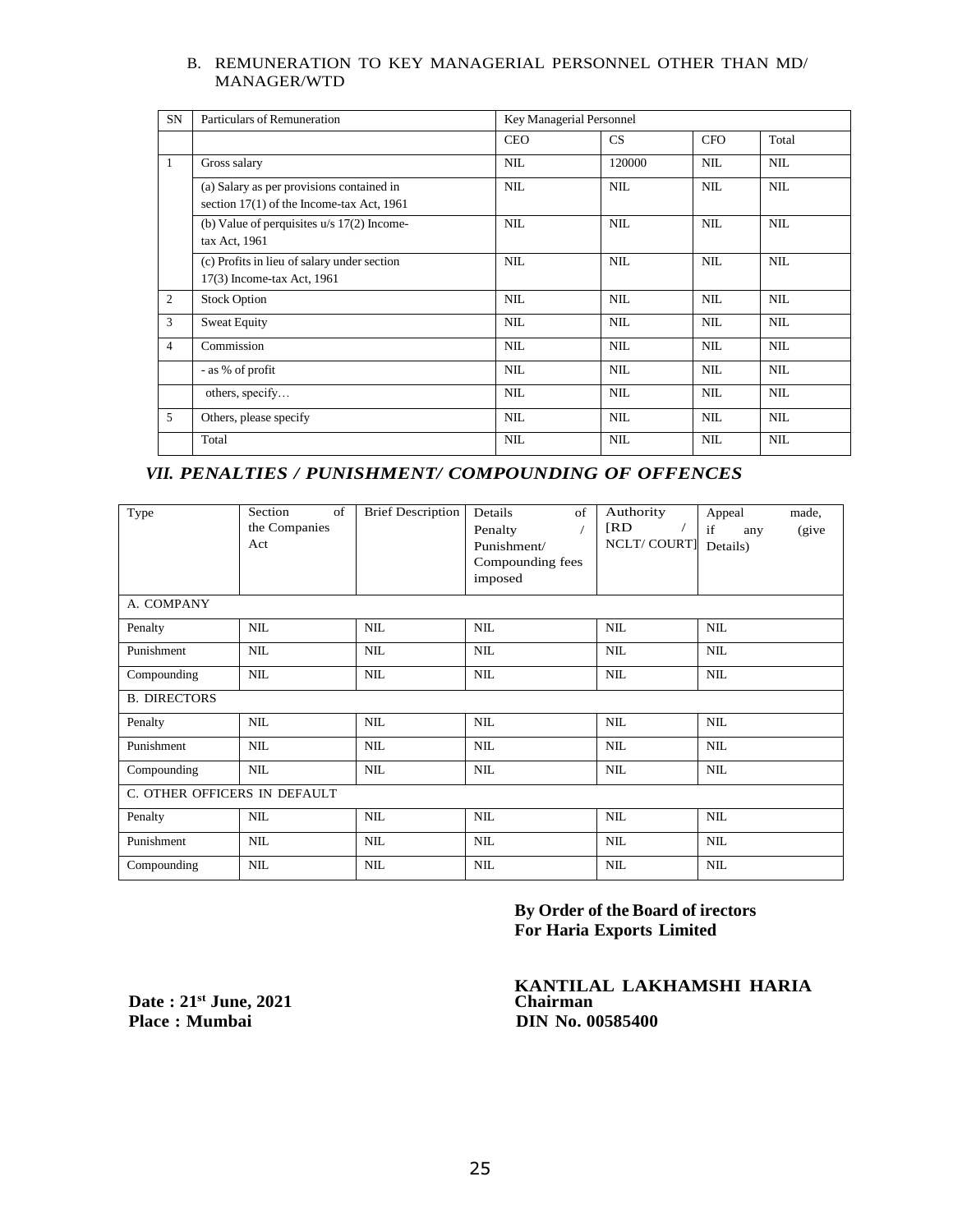## **ANNEXURE II**

## **CONSERVATION OF ENERGY**

| Sr. No. | Particulars                                            | Details |
|---------|--------------------------------------------------------|---------|
|         | the steps taken or impact on conservation of           | N.A.    |
|         | energy                                                 |         |
|         | the steps taken by the company for utilizing alternate | N.A.    |
|         | sources of energy                                      |         |
|         | the capital investment on energy conservation          | N.A.    |
|         | equipments                                             |         |

## TECHNOLOGY ABSORPTION

| Sr.<br>No.     | Particulars                                                                                                                     | Details |
|----------------|---------------------------------------------------------------------------------------------------------------------------------|---------|
|                | the efforts made towards technology absorption                                                                                  | N.A.    |
| $\overline{c}$ | the benefits derived like product improvement, cost reduction, product<br>development or import substitution                    | N.A.    |
| 3              | in case of imported technology (imported during the last three years)<br>reckoned from the beginning of the<br>financial year)- | N.A.    |
|                | (a) the details of technology imported                                                                                          | N.A.    |
|                | (b) the year of import                                                                                                          | N.A.    |
|                | (c) whether the technology been fully absorbed                                                                                  | N.A.    |
|                | (d) if not fully absorbed, areas where absorption has<br>not taken place, and the reasons thereof                               | N.A.    |
| 4              | Research<br>incurred<br>and<br>expenditure<br>on<br>The<br>Development.                                                         | N.A.    |

**By Order of Board of Directors For Haria Exports Limited**

**Date : 21 st June, 2021 Chairman Place : Mumbai DIN No. 00585400**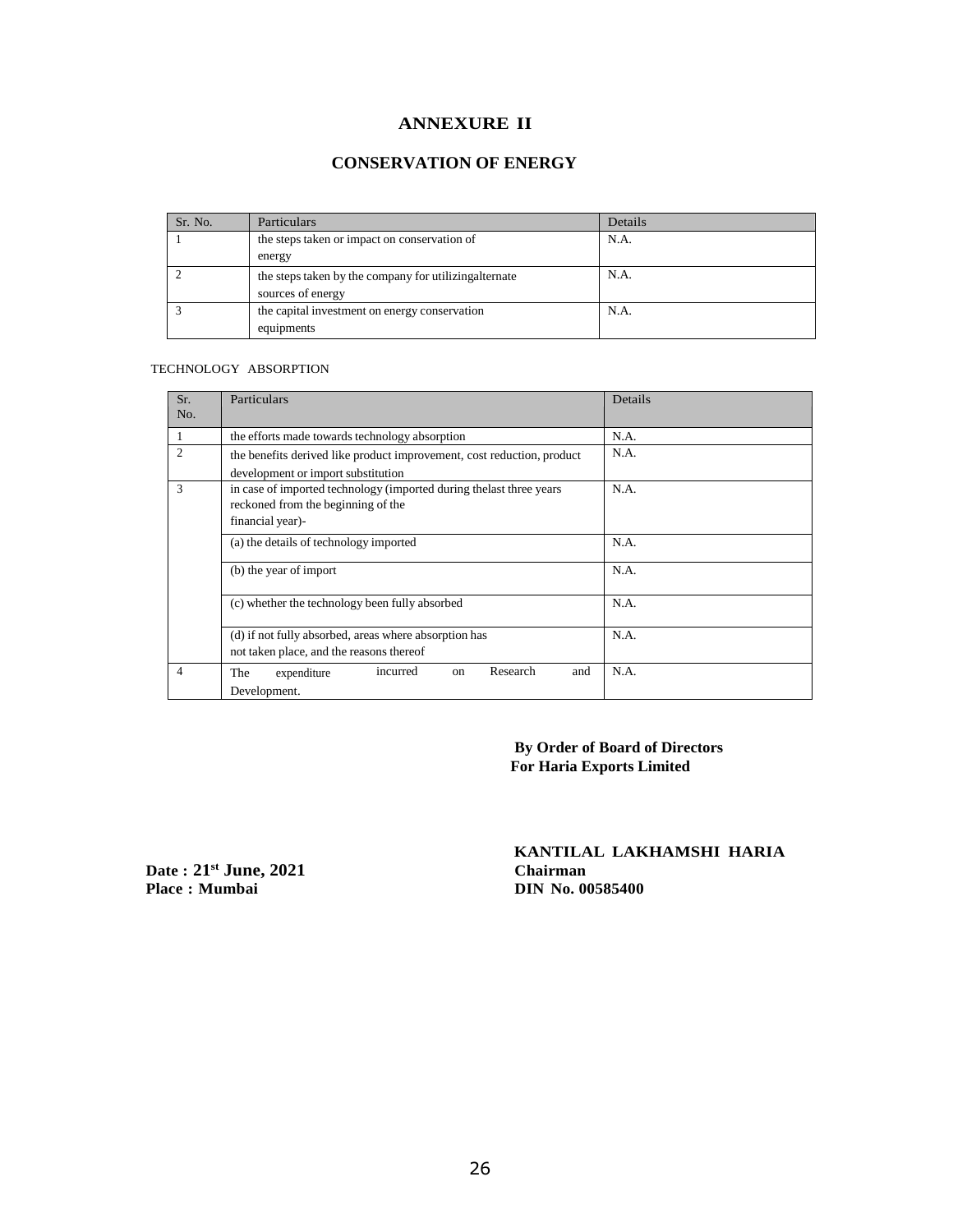## **Annexure III**

#### **Details of Contracts or arrangements or transactions not at arm's length basis :**

| SL.                         | Particulars                                                                                                         | Details    |
|-----------------------------|---------------------------------------------------------------------------------------------------------------------|------------|
| No.                         |                                                                                                                     |            |
|                             | Name (s) of the related party $\&$ nature of relationship                                                           | <b>NIL</b> |
| $\mathcal{D}_{\mathcal{L}}$ | Nature of contracts/arrangements/transaction                                                                        | <b>NIL</b> |
| 3                           | Duration of the contracts/arrangements/transaction                                                                  | <b>NIL</b> |
| 4                           | Salient terms of the contracts or arrangements or transaction including thevalue, if any                            | <b>NIL</b> |
| 5                           | Justification for entering into such contracts or arrangements or transactions                                      | <b>NIL</b> |
| 6                           | $date(s)$ of approval by the Board                                                                                  | <b>NIL</b> |
|                             | Amount paid as advances, if any                                                                                     | <b>NIL</b> |
| 8                           | Date on which the special resolution was passed in general meeting asrequired<br>under first proviso to section 188 | <b>NIL</b> |

#### **Details of Contracts or arrangements or transactions at arm's length basis:**

| SL.<br>No.     | Particulars                                                                       | Details                                                                                                                           |
|----------------|-----------------------------------------------------------------------------------|-----------------------------------------------------------------------------------------------------------------------------------|
|                | Name (s) of the related party<br>of<br>& nature<br>relationship                   | Kantilal Haria - Director<br>Utsav Jaysukh Maru – Director                                                                        |
| $\mathfrak{D}$ | Nature of contracts/arrangements/transaction                                      | Loan Given<br>Loan Received<br>Loan Repaid<br>Loan Given Outstanding<br>Loan Received Outstanding<br><b>Director Remuneration</b> |
| 3              | $\sigma$ f<br><b>Duration</b><br>the<br>contracts/arrangements/transaction        | 01.04.2020 to 31.03.2021                                                                                                          |
| 4              | Justification for entering into such contracts or<br>arrangements or transactions | The Contracts are entered at arm's<br>length and in the ordinary Course of<br><b>Business</b>                                     |
| 5              | $date(s)$ of approval by the Board                                                |                                                                                                                                   |
| 6              | Amount paid as advances, if any                                                   | <b>NIL</b>                                                                                                                        |

**By Order of the Board of Directors For Haria Exports Limited**

**Date : 21 st June, 2021 CHAIRMAN Place : Mumbai DIN No. 00585400**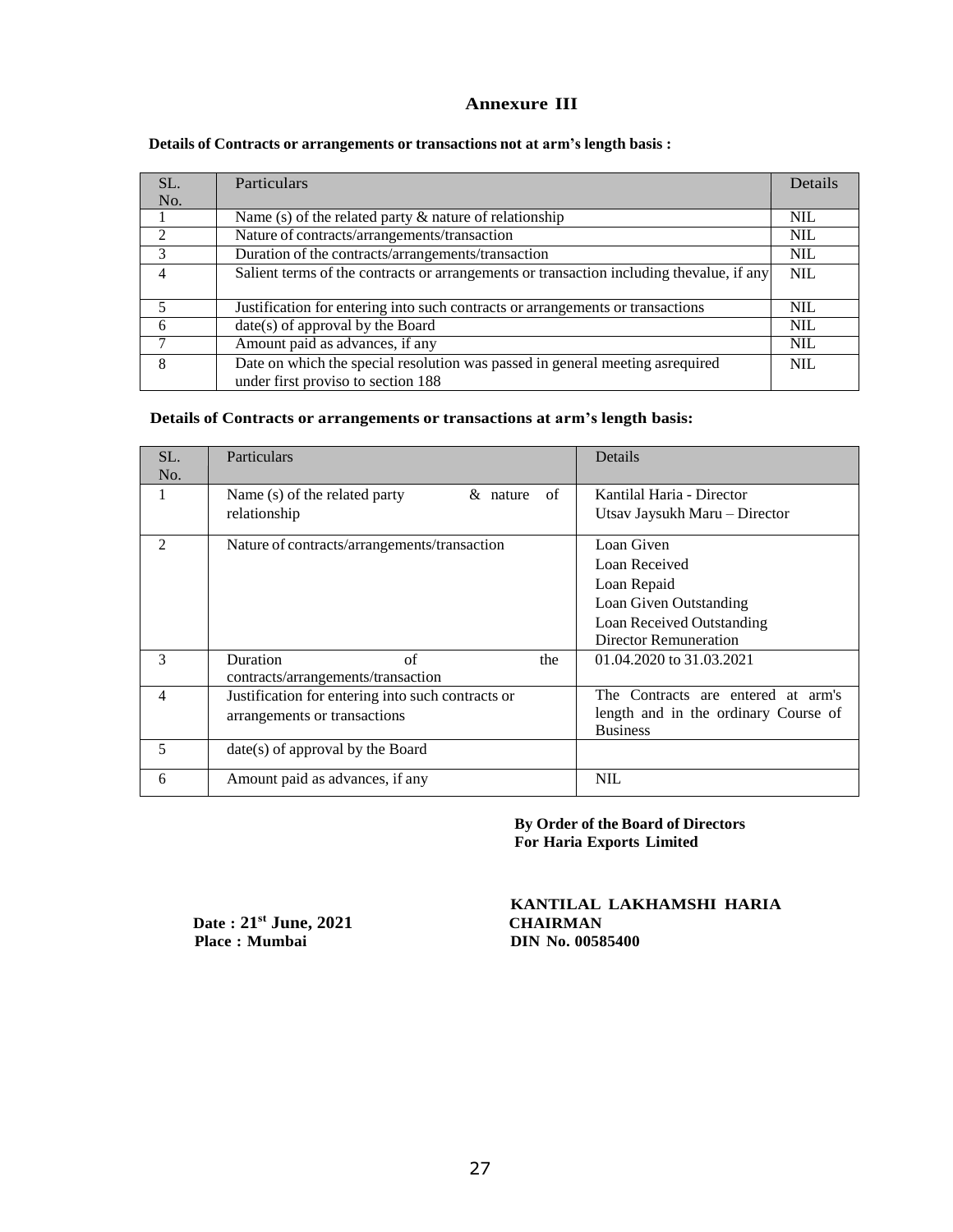## **Annexure IV**

## **RELATED PARTY DISCLOSURES:**

#### **Enterprises where control exists**

Enterprise in which Key Managerial Personnel and their relatives have signicant Influence :

Plastex Products Private Limited Haria Apparels Limited

Key Managerial Personnel : Kantilal Haria

Utsav Maru Neha Kothari Nitin Oza Sushila Oza Hiren Ranjit Rathod

| <b>Particulars</b>               | Subsidiary<br>Companies,<br><b>Associates and</b><br><b>Joint Venture</b> | <b>Promoter Group</b><br>Companies / Entities in<br>which Key Management<br><b>Personnel's relatives are</b><br>interested | <b>Key Management</b><br>Personnel & their<br>relatives | <b>Total</b>  |
|----------------------------------|---------------------------------------------------------------------------|----------------------------------------------------------------------------------------------------------------------------|---------------------------------------------------------|---------------|
|                                  |                                                                           | 2,60,000                                                                                                                   |                                                         | 2,60,000      |
| <b>LOANS GIVEN</b>               |                                                                           |                                                                                                                            |                                                         |               |
|                                  |                                                                           | 5,25,000                                                                                                                   |                                                         | 5,25,000      |
| <b>LOANS GIVEN RECEIVED BACK</b> |                                                                           | (10, 24, 186)                                                                                                              |                                                         | (10, 24, 186) |
|                                  |                                                                           |                                                                                                                            | 50,000                                                  | 50,000        |
| <b>LOANS RECEIVED</b>            |                                                                           |                                                                                                                            |                                                         |               |
| LOANS GIVEN OUTSTANDING          |                                                                           | 2,74,68,897                                                                                                                |                                                         | 2,74,68,897   |
|                                  |                                                                           | (2,77,33,897)                                                                                                              |                                                         | (2,77,33,897) |
| <b>LOANS RECEIVED</b>            |                                                                           |                                                                                                                            | 1,50,000                                                | 1,50,000      |
| <b>OUTSTANDING</b>               |                                                                           |                                                                                                                            | (1,00,000)                                              | (1,00,000)    |
| DIRECTORS REMUNERATION           |                                                                           |                                                                                                                            |                                                         |               |
|                                  |                                                                           |                                                                                                                            |                                                         |               |
| <b>SALARY TO COMPANY</b>         |                                                                           |                                                                                                                            | 1,20,000                                                | 1,20,000      |
| <b>SECRETARY</b>                 |                                                                           |                                                                                                                            | (2,40,000)                                              | (2,40,000)    |

**By Order of the Board of Directors For Haria Exports Limited**

**KANTILAL LAKHAMSHI HARIA**

**Date : 21st June 2021 Chairman Place : Mumbai DIN : 00585400**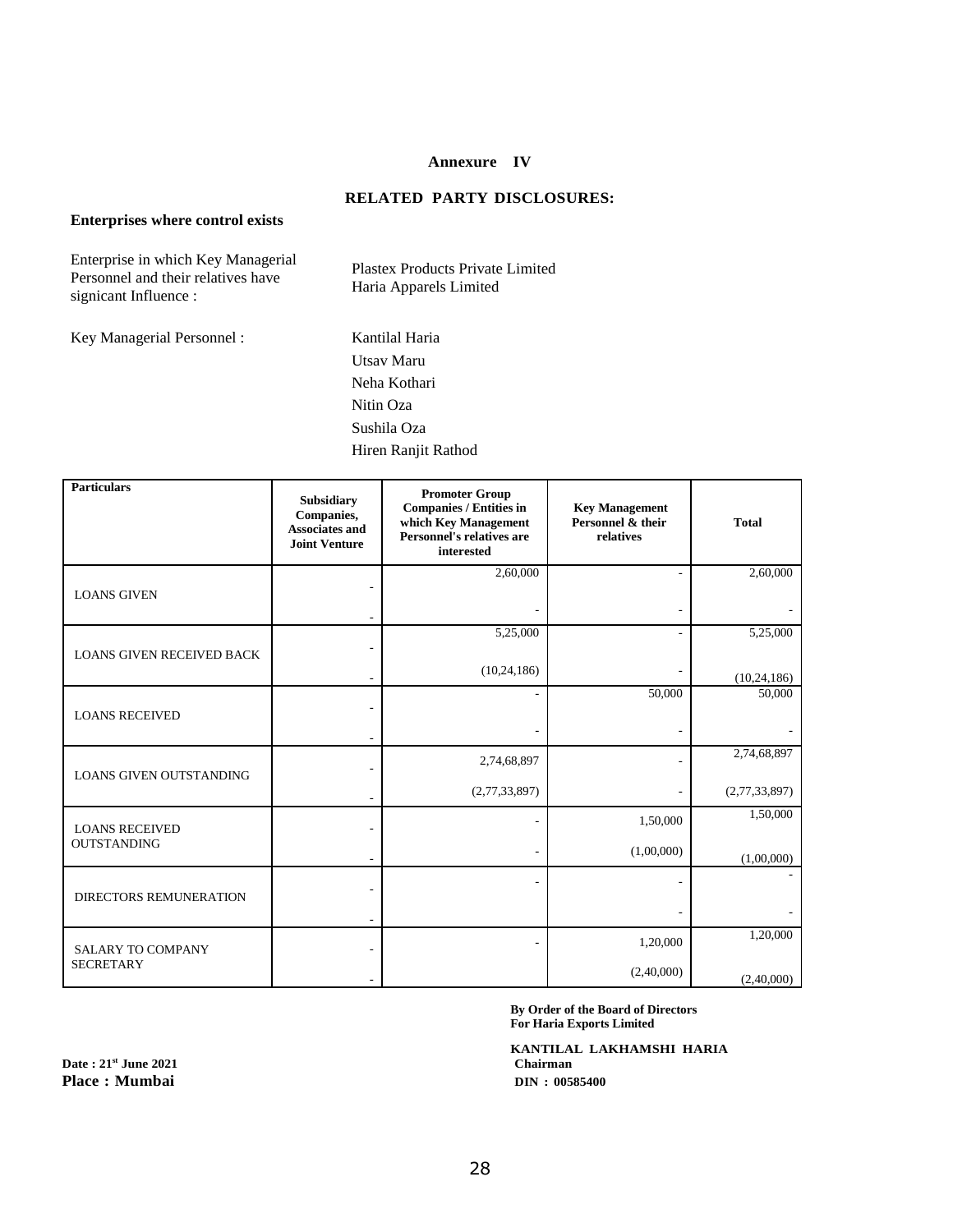## Form No. MR-3 **SECRETARIAL AUDIT REPORT** FOR THE FINANCIAL YEAR ENDED MARCH 31 2021

*[Pursuant to section 204(1) of the Companies Act, 2013 and rule No.9 of the Companies (Appointmentand Remuneration Personnel) Rules, 2014]*

To, The Members, **HARIA EXPORTS LIMITED**

We have conducted the secretarial audit of the compliance of applicable statutory provisions and the adherence to good corporate practices by **Haria Exports Limited** (hereinafter called the Company). Secretarial Audit was conducted in a manner that provided us a reasonable basis for evaluating the corporate conducts/statutory compliances and expressing my opinion thereon.

Based on our verification of the Company's books, papers, minute books, forms and returns filed and other records maintained by the Company and also the information provided by the Company, its officers, agents and authorized representatives during the conduct of secretarial audit, We hereby report that in our opinion, the Company has, during the audit period covering the financial year ended on March 31, 2021 ("Audit Period") complied with the statutory provisions listed hereunder and also that the Company has proper Boardprocesses and compliance-mechanism in place to the extent, in the manner and subject to the reporting made hereinafter:

We have examined the books, papers, minute books, forms and returns filed and other records maintained by the Company for the financial year ended on March 31, 2021 according to the provisions of the Companies Act, 2013 (the Act) and the rules made thereunder.

We have also examined compliance with the applicable clauses of the Secretarial Standards issued by The Institute of Company Secretaries of India.

During the period under review the Company has complied with the provisions of the Act, Rules, Regulations, Guidelines, Standards, etc. mentioned above subject to the following observations:

We further report that, there were no events/actions in pursuance of:

- (i) The Securities Contracts (Regulation) Act, 1956 ('SCRA') and the rules made thereunder;
- (ii) The Depositories Act, 1996 and the Regulations and Bye-laws framed thereunder;
- (iii) The Securities and Exchange Board of India (Substantial Acquisition of Shares and Takeovers) Regulations, 2011;
- (iv) The Securities and Exchange Board of India (Prohibition of Insider Trading) Regulations, 2015;
- (v) The Securities and Exchange Board of India (Issue of Capital and Disclosure Requirements) Regulations, 2009;
- (vi) The Securities and Exchange Board of India (Share Based Employee Benefits) Regulations, 2014;
- (vii) The Securities and Exchange Board of India (Issue and Listing of Debt Securities) Regulations, 2008;
- (viii) The Securities and Exchange Board of India (Registrars to an Issue and Share Transfer Agents) Regulations, 1993 regarding the Companies Act and dealing with client;
- (ix) The Securities and Exchange Board of India (Delisting of Equity Shares) Regulations, 2009; and
- (x) The Securities and Exchange Board of India (Buyback of Securities) Regulations, 1998; requiring compliance thereof by the Company during the Audit Period.

We further report that the Board of Directors of the Company is duly constituted with proper balance of executive directors, nonexecutive directors and independent directors. There was no change in the composition of the Board of Directors during the period under review which was duly reported to the Ministry of Corporate Affairs.

As per section 138 of Companies Act 2013 read with Rule 13 Of Companies (Accounts) Rules, 2014,the Company did not engage internal auditor during the year under review.

Adequate notice is given to all the directors to schedule the board meetings, agenda and detailed notes on agenda were sent at least seven days in advance, and a system exists for seeking and obtaining further information and clarifications on the agenda items before the meeting and for meaningful participation at the meeting.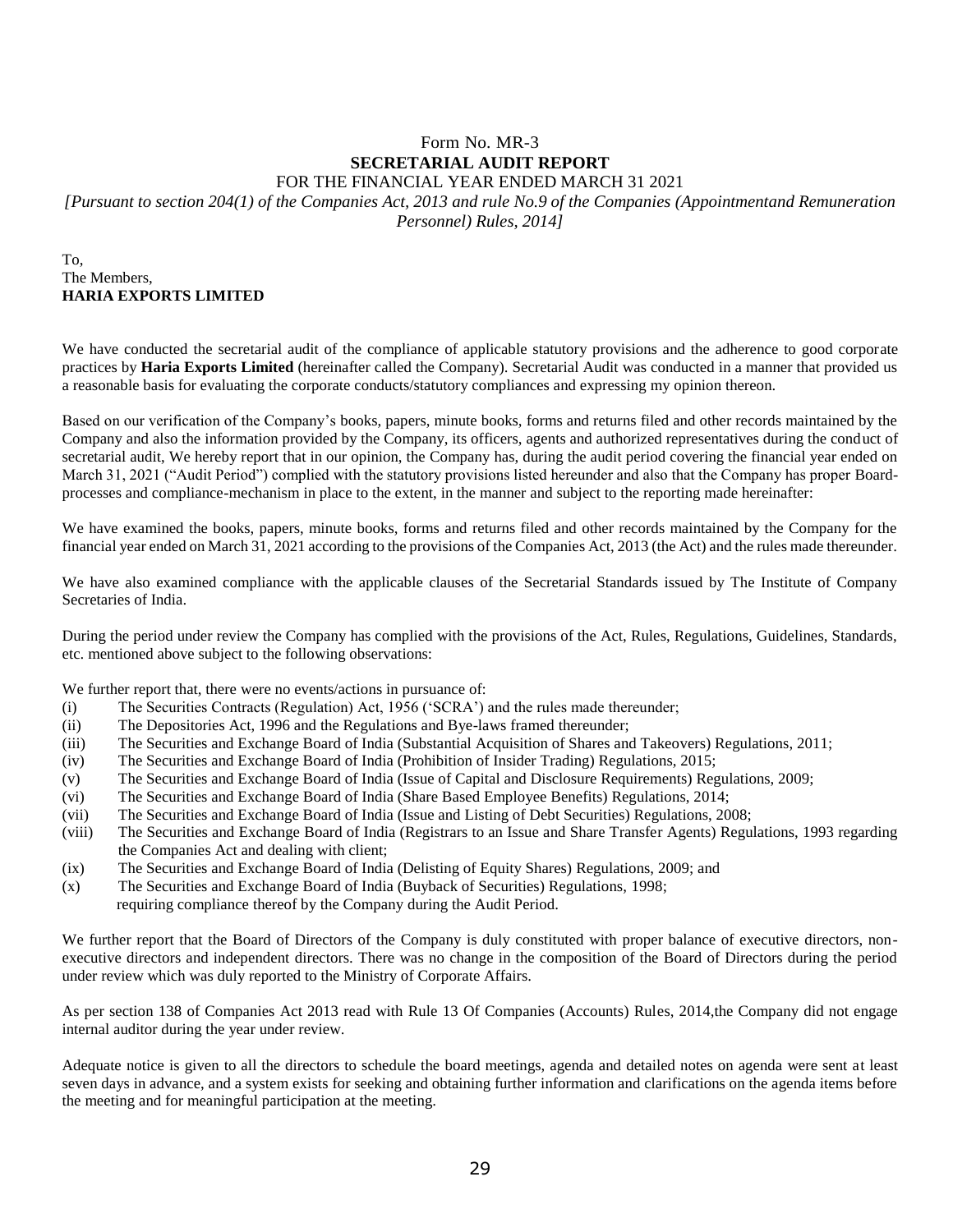All decisions at Board Meetings and Committee Meetings are carried out unanimously as recorded in the minutes of the respective meetings of the Board or Committee thereof.

We further report that there are adequate systems and processes in the company commensurate with the size and operations of the Company to monitor and ensure compliance with applicable laws, rules, regulations and guidelines.

We further report that, during the Audit Period, no events occurred which had a bearing on the Company's affairs in pursuance of the above referred laws, rules, regulations and guidelines.

For **SHILPA RAY & ASSOCIATES**

*Company Secretaries*

Place: Mumbai **SHILPA RAY** Dated:18th August,2021 **Proprietor** 

**FCS 5936 CP. No. : 5311**

**UDIN : F005936C000801005**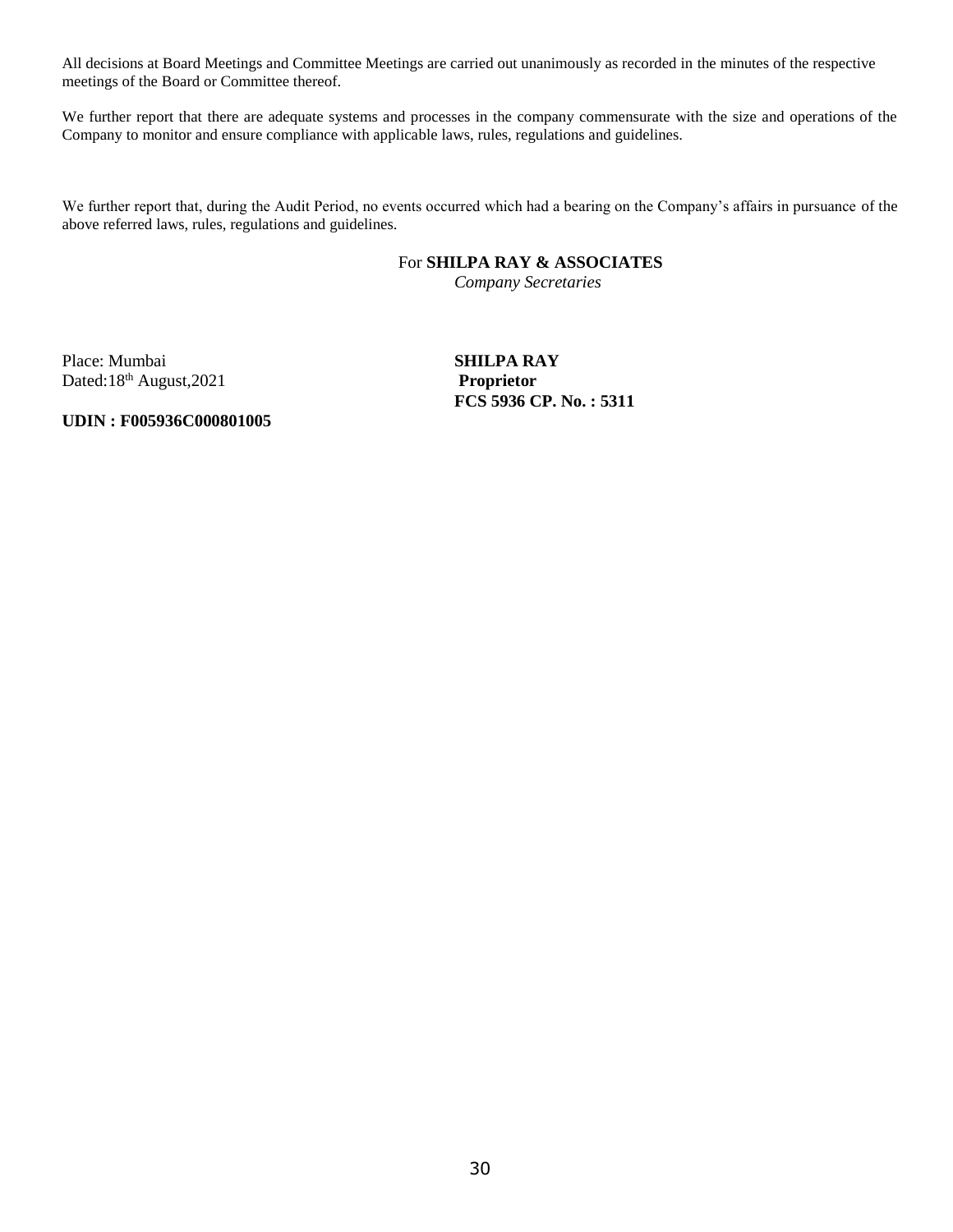'Annexure A'

To, The Members, HARIA EXPORTS LIMITED, 8, Subhash Road, Vile Parle (East), Mumbai – 400057, India,

Our report of even date is to be read along with this letter.

- 1. Maintenance of secretarial record is the responsibility of the management of the Company. Our responsibility is to express an opinion on these secretarial records based on our audit.
- 2. We have followed the audit practices and processes as were appropriate to obtain reasonable assurance about the correctness of the contents of the Secretarial records. The verification was done on test basisto ensure that correct facts are reflected in secretarial records. We believe that the processes and practices, we followed provide a reasonable basis for our opinion.
- 3. We have not verified the correctness and appropriateness of financial records and Books of Accounts ofthe company.
- 4. Where ever required, we have obtained the Management representation about the compliance of laws,rules and regulations and happening of events etc.
- 5. The compliance of the provisions of Corporate and other applicable laws, rules, regulations, standards isthe responsibility of management. Our examination was limited to the verification of procedures on testbasis.
- 6. The Secretarial Audit report is neither an assurance as to the future viability of the Company nor of theefficacy or effectiveness with which the management has conducted the affairs of theCompany.

For **SHILPA RAY & ASSOCIATES** *Company Secretaries*

**SHILPA RAY Proprietor FCS 5936 CP. No. : 5311**

**Date : 18th August,2021 Place : Mumbai**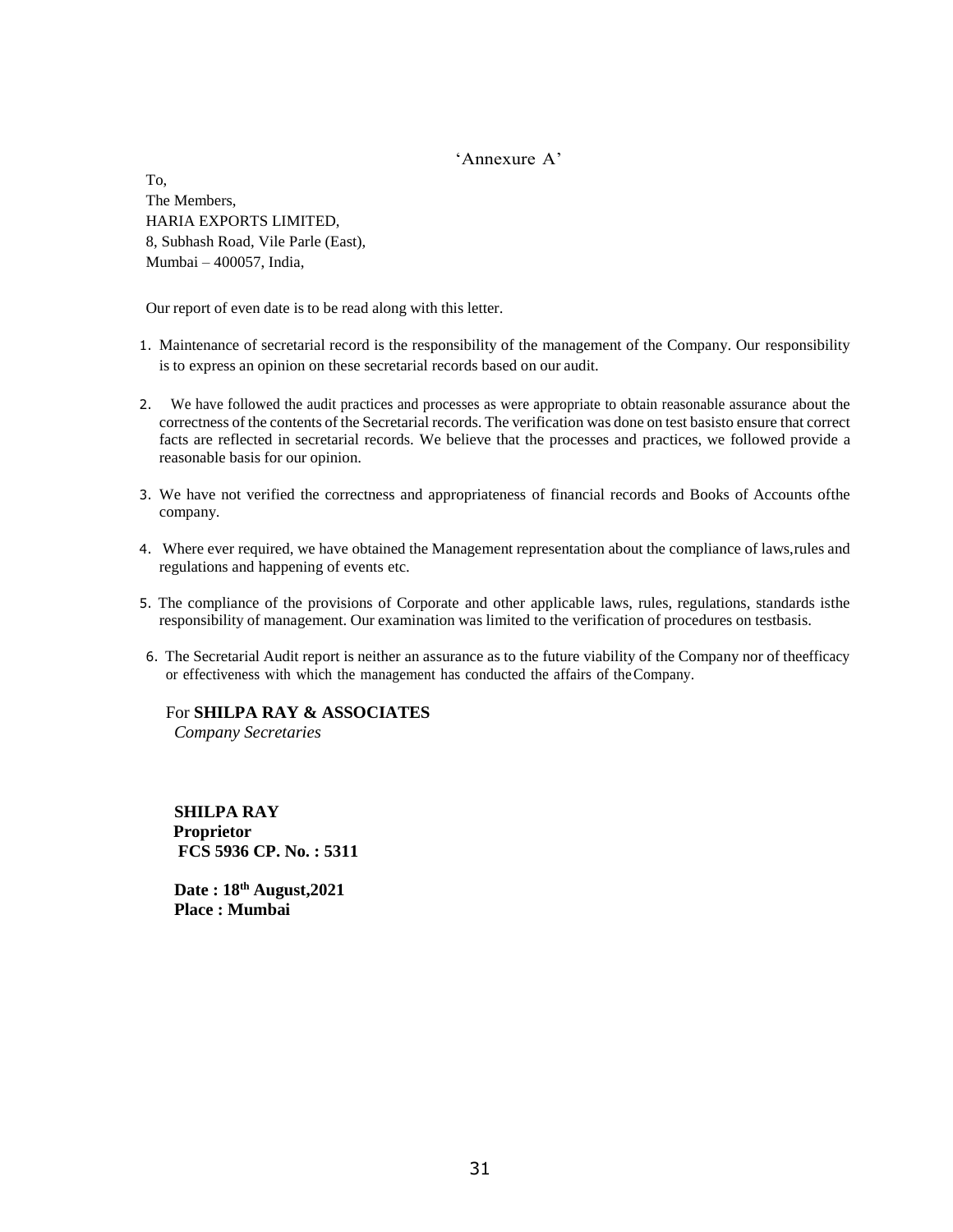## **Secretarial compliance report of M/s Haria Exports Limited** *(CIN : L51900MH1970PLC014758)* **for the year ended 31st March,2021**

I Shilpa Ray, have examined:

- a) all the documents and records made available to us and explanation provided by **M/s Haria Exports Limited** ("the listed entity"),
- b) the filings/ submissions made by the listed entity to the stock exchanges,
- c) website of the listed entity,
- d) any other document/ filing, as may be relevant, which has been relied upon to make this certification, for the year ended 31<sup>st</sup> March,2021 ("Review Period") in respect of compliance with the provisions of :
	- (a) the Securities and Exchange Board of India Act, 1992 ("SEBI Act") and the Regulations, circulars, guidelines issued thereunder; and
	- (b) the Securities Contracts (Regulation) Act, 1956 ("SCRA"), rules made thereunder and the Regulations, circulars, guidelines issued thereunder by the Securities and Exchange Board of India ("SEBI");

The specific Regulations, whose provisions and the circulars/ guidelines issued thereunder, have been examined, include:-

- (a) Securities and Exchange Board of India (Listing Obligations and Disclosure Requirements) Regulations, 2015;
- (b) Securities and Exchange Board of India (Issue of Capital and Disclosure Requirements) Regulations, 2018;
- (c) Securities and Exchange Board of India (Substantial Acquisition of Shares and Takeovers) Regulations, 2011;
- (d) Securities and Exchange Board of India (Buyback of Securities) Regulations, 2018;
- (e) Securities and Exchange Board of India (Share Based Employee Benefits) Regulations, 2014;
- (f) Securities and Exchange Board of India (Issue and Listing of Debt Securities) Regulations, 2008;
- (g) Securities and Exchange Board of India(Issue and Listing of Non-Convertible and Redeemable Preference Shares) Regulations,2013;
- (h) Securities and Exchange Board of India (Prohibition of Insider Trading) Regulations, 2015;

and circulars/ guidelines issued thereunder; However the regulations under the point no. b,c,d,e,f,g listed above were not applicable during the period under review.

and based on the above examination, I/We hereby report that, during the Review Period:

- (a) The listed entity has complied with the provisions of the above Regulations and circulars/ guidelines issued thereunder.
- (b) The listed entity has maintained proper records under the provisions of the above Regulations and circulars/ guidelines issued thereunder insofar as it appears from my/our examination of those records.
- (c) The following are the details of actions taken against the listed entity/ its promoters/ directors/ material subsidiaries either by SEBI or by Stock Exchanges (including under the Standard Operating Procedures issued by SEBI through various circulars) under the aforesaid Acts/ Regulations and circulars/ guidelines issued thereunder: **NONE**

**Place: Mumbai Signature: Date: 02/08/2021 Shilpa Ray**

**Proprietor Shilpa Ray & Associates FCS No.: 5936 C P No.: 5311 UDIN : F005936C000800972**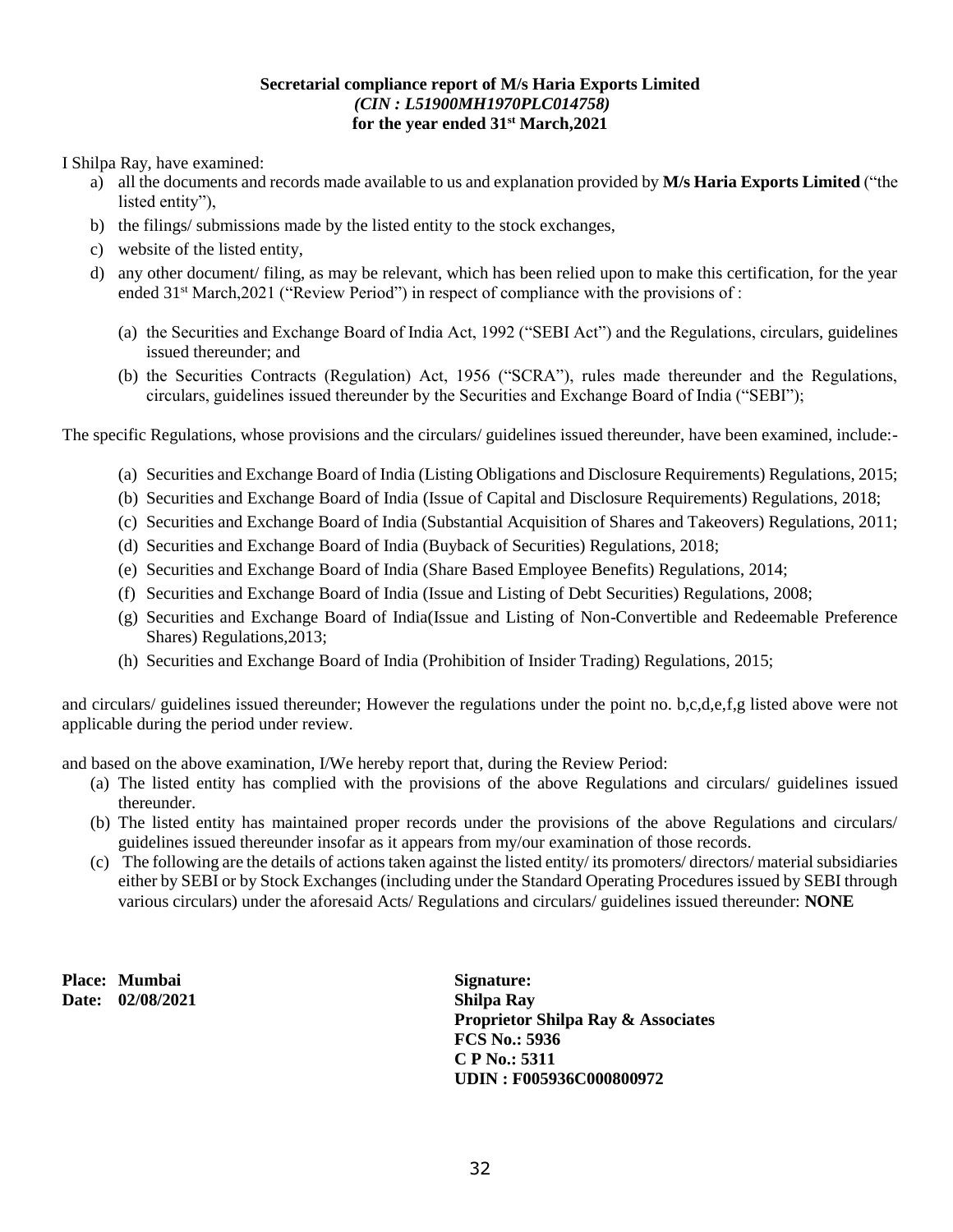## *REPORT ON CORPORATE GOVERNANCE*

## **COMPANY'S PHILOSOPHY ON CODE OF GOVERNANCE**

Our Company's Corporate Governance philosophy is to continuously strive to attain higher levels of accountability, transparency, responsibility, and fairness in all aspects of its operations. Our business cultureand practices are founded upon a common set of values that govern our relationships with customers, employees, shareholders, suppliers, bankers and the communities in which we operate.

Our Corporate Governance framework ensures that we make timely disclosures and share accurate information regarding our financials and performance, as well as the leadership and governance of the Company.

Our Company believes that Good Corporate Governance is essential ingredient of any business, a way of liferather than a mere legal compulsion.

The Company is conscious of its responsibility as a good corporate citizen. The Company values transparency, professionalism, and accountability.

## **1. Board Of Directors**

**a) Composition and category of directors (e.g. promoter, executive, non-executive, independent non-executive, nominee director - institution represented and whether as lender or as equity investor);**

Your Company's Board comprises of 5 Directors with considerable experience in their respective fields. Of these 2 are Executive Directors, 1 Non Executive Director and 2 Independent Directors.

The Chairman of the Board is an Executive Director.

All Independent Directors of the Company have been appointed as per the provisions of the Companies Act, 2013. Formal letters of appointment have been issued to the Independent Directors. The terms and conditions of their appointment are disclosed on the Company's website.

None of the Directors on the Board is a Member of more than 10 Committees and Chairman of more than 5 Committees (Committees being Audit Committee and Stakeholders Relationship Committee, across all the Companies in which he/ she is a Director.

None of the Directors holds office in more than 20 companies and in more than 10 public companies. All Directors are also in compliance of the limit on Independent Directorships of listed companies as prescribed in Regulation 25 (1) of the Listing Regulations.

## **b) Attendance of each Director at the meeting of the Board of Directors and the last Annual General Meeting;**

Four Board Meetings were held during the financial year April 1, 2020 to March 31, 2021. All relevant and materially significant information, are submitted as part of the agenda papers well in advance of the BoardMeetings. The Company Secretary, in consultation with the Chairman & Managing Director, drafts the agenda of the meetings.

#### **Details of attendance of Directors in the Board Meetings during the financial year April 1, 2020 to March31, 2021 are as under:**

| Sr. | Name of the         | of<br>Category            | Attendance Details |                        |            |
|-----|---------------------|---------------------------|--------------------|------------------------|------------|
| No. | Director            | Directorship              | Board              | % of total meetings    | Last       |
|     |                     |                           | Meetings           | attended during<br>the | <b>AGM</b> |
|     |                     |                           | Attended           | tenure as aDirector    |            |
|     | <b>UTSAV</b>        | Joint<br>Managing         |                    | 100                    | Yes        |
|     | <b>JAYSUKH MARU</b> | <b>Director</b>           |                    |                        |            |
| 2   | <b>KANTILAL</b>     | <b>Executive Director</b> |                    | 100                    | Yes        |
|     | <b>LAKHAMSHI</b>    |                           |                    |                        |            |
|     | <b>HARIA</b>        |                           |                    |                        |            |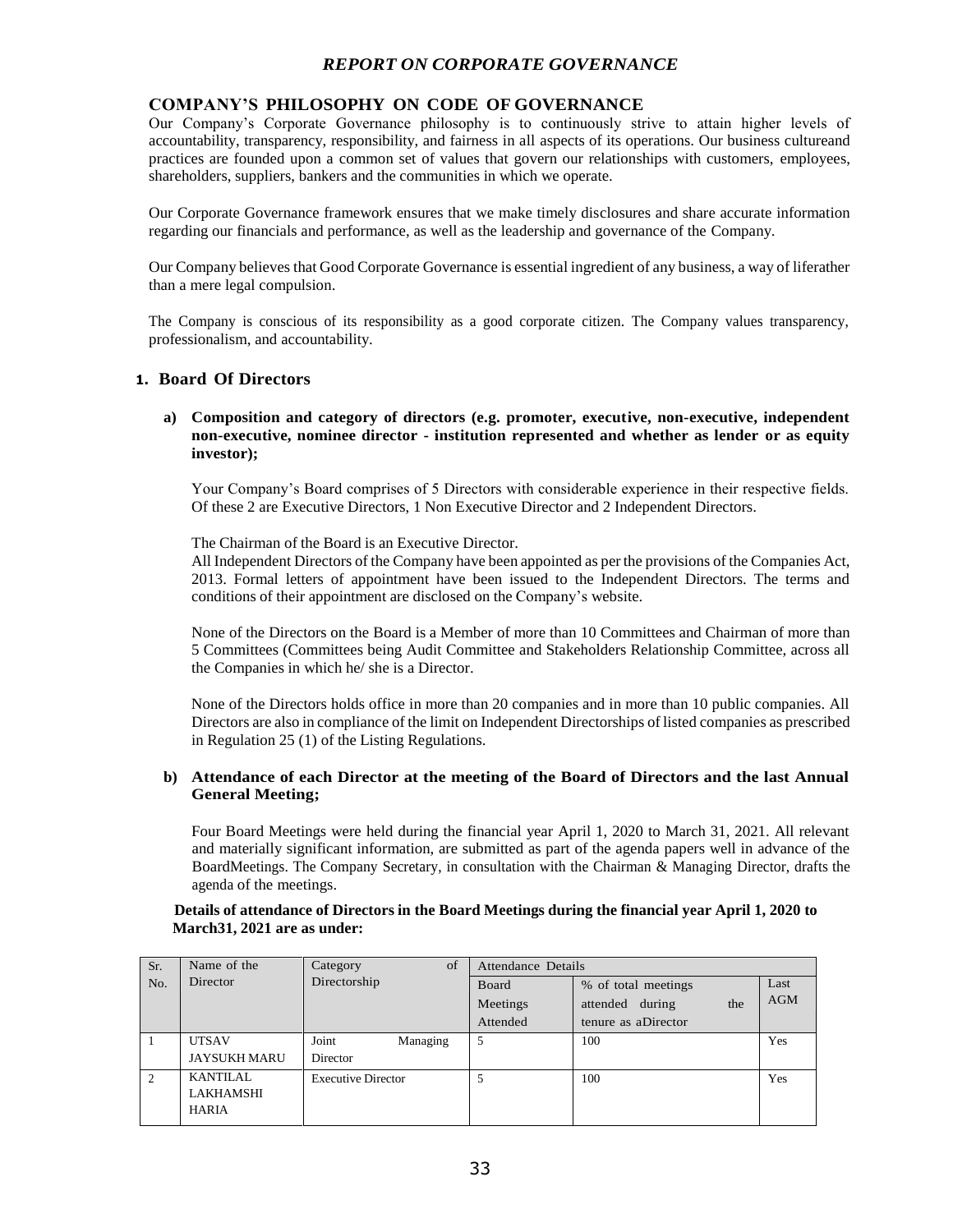| <b>NITIN</b><br><b>VASUDEV OZA</b> | Independent & Non-<br><b>Executive Director</b> | 100 | Yes            |
|------------------------------------|-------------------------------------------------|-----|----------------|
| <b>SUSHILA OZA</b>                 | Independent & Non-<br><b>Executive Director</b> | 100 | N <sub>0</sub> |
| JOY<br><b>NEHABEN</b><br>KOTHARI   | Independent & Non-<br><b>Executive Director</b> | 100 | Yes            |

## **c) Number of other board of directors or committees in which a directors is a member orChairperson ;**

| Name of the Director& | Category                                                    | No. of positions held in other Public Companies |                |              |
|-----------------------|-------------------------------------------------------------|-------------------------------------------------|----------------|--------------|
| Designation           |                                                             | Board                                           | Committee      |              |
|                       |                                                             |                                                 | Membership     | Chairmanship |
| UTSAV JAYSUKH MARU    | Joint                                                       | $\overline{2}$                                  | <b>NIL</b>     | <b>NIL</b>   |
|                       | Managing                                                    |                                                 |                |              |
|                       | Director                                                    |                                                 |                |              |
| KANTILAL LAKHAMSHI    | Executive                                                   | 2                                               | $\mathbf{2}$   | <b>NIL</b>   |
| HARIA                 | Director                                                    |                                                 |                |              |
| NITIN VASUDEV OZA     | Independent &                                               | $\overline{2}$                                  | <b>NIL</b>     | 6            |
|                       | Non-                                                        |                                                 |                |              |
|                       |                                                             |                                                 |                |              |
|                       |                                                             |                                                 |                |              |
| Sushila Oza           | Independent &                                               | $\overline{2}$                                  | $\overline{4}$ | <b>NIL</b>   |
|                       | Non-                                                        |                                                 |                |              |
|                       |                                                             |                                                 |                |              |
|                       |                                                             |                                                 |                |              |
| NEHABEN JOY KOTHARI   | Independent &                                               | $\mathcal{D}_{\alpha}$                          | 6              | <b>NIL</b>   |
|                       | Non-                                                        |                                                 |                |              |
|                       |                                                             |                                                 |                |              |
|                       | Director                                                    |                                                 |                |              |
|                       | Executive<br>Director<br>Executive<br>Director<br>Executive |                                                 |                |              |

- d) Five Number of meetings of the Board of Directors held and dates on which held : 31<sup>st</sup> July, 2020, 7<sup>th</sup> September, 2020, 15<sup>th</sup> September, 2020, 10<sup>th</sup> November, 2020, 12<sup>th</sup> February,2021.
- e) Disclosure of relationships between directors inter-se; Mr. Utsav Maru is a Grand Son of Mr. Kantilal Haria.
- f) Number of shares and convertible instruments held by non-executive directors; None of the Non-Executive Directors held shares in the Company as on March 31, 2021.
- g) Web link where details of familiarization programs imparted to independent directors is disclosed;

The Company familiarizes its Independent Directors with the Company, their roles, rights, responsibilities in the Company, nature of the industry in which the Company operates, business model of the Company, etc., through various programs. These include orientation program upon induction of new Directors,as well as other initiatives to update the Directors on a continuing basis.

The familiarization program for Independent Directors is disclosed on the Company's website at the following web link: [www.hariaexports.com](http://www.hariaexports.com/)

## **(3) Audit committee:**

a) Terms of Reference of Audit Committee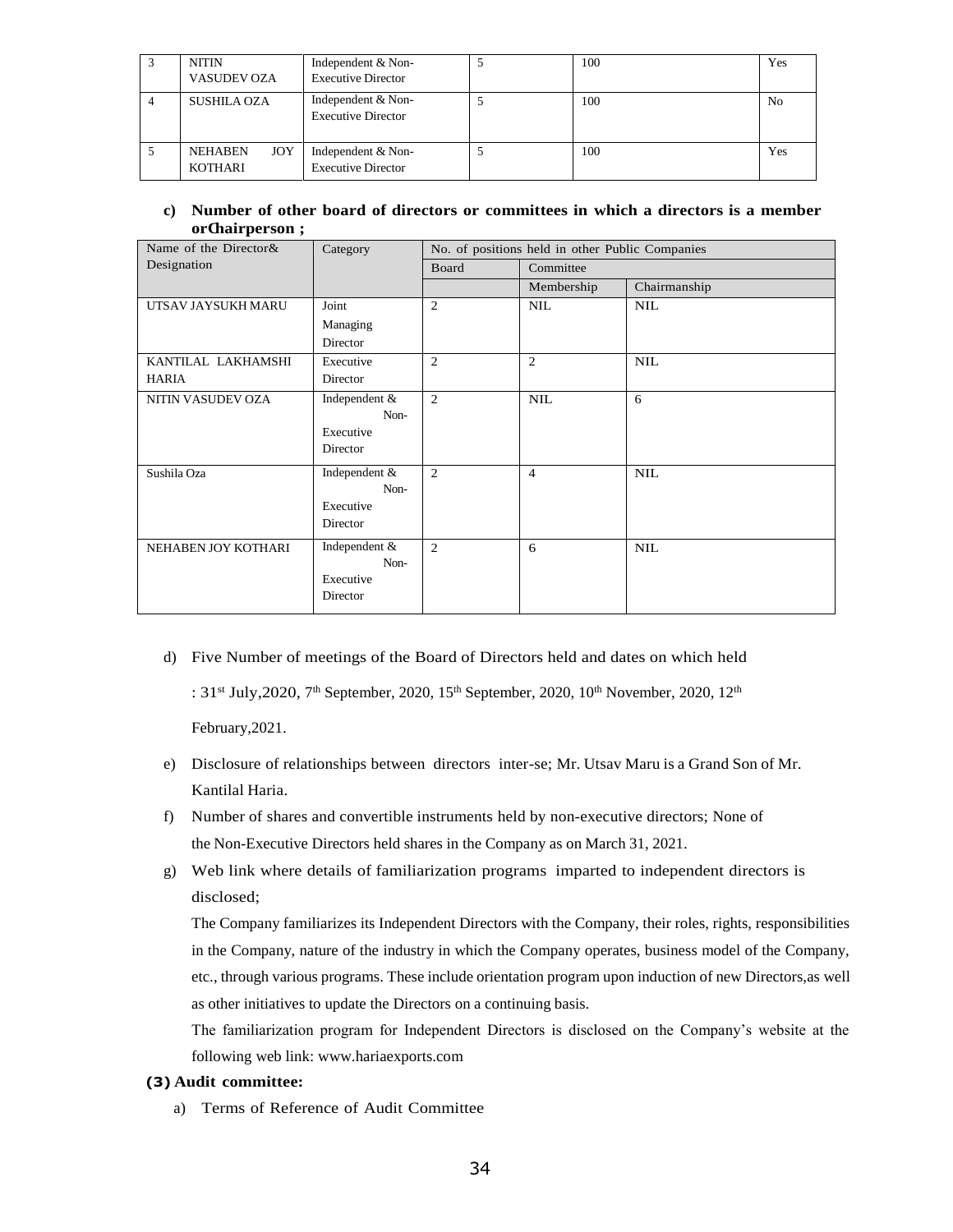The Committee's composition meets with requirements of section 177 of the Companies Act, 2013 and Regulation 18 of the Listing Regulations.

Role of Audit Committee inter alia, includes the following:

- Oversight of the Company's financial reporting process and the disclosure of its financial information toensure that the financial statement is correct, sufficient and credible.
- Recommending to the Board, the appointment, reappointment and, if required, the replacement or removal of statutory auditors, including cost auditors, and fixation of audit fees and other terms of appointment.
- Approving payment to statutory auditors for any other services rendered by them.
	- Reviewing with the management, the annual financial statements and auditors report thereon before submission to the Board for approval, with particular reference to:
	- Matters required to be included in the Directors' Responsibility Statement to be included in the Directors'Report.
- Changes, if any, in accounting policies and practices and reasons for the same.
- Major accounting entries involving estimates based on the exercise of judgment by the management.
- Significant adjustments made in financial statements arising out of audit findings.
- Compliance with listing and other legal requirements relating to financial statements.
- Disclosure of related party transactions.
- Qualifications in draft audit report.
	- Reviewing with the management, the quarterly financial statements before submission to the Board for approval.
	- Reviewing with the management, the statement of uses/ application of funds raised through an issue (public issue, rights issue, preferential issue, etc.), the statement of funds utilized for purposes other than those stated in the offer document/prospectus/notice, and the report submitted by the monitoring agency monitoring the utilization of proceeds of a public or rights issue, and making appropriate recommendations to the Board to take up steps in this matter.
	- Reviewing and monitoring the auditors independence and performance and effectiveness of audit process.
	- Approval or any subsequent modification of transactions of the Company with related parties.
	- Scrutiny of inter-corporate loans and investments.
	- Valuation of undertakings or assets of the Company, wherever it is necessary.
	- Evaluation of internal financial controls and risk management systems.
	- Reviewing with the management, performance of statutory auditors, including cost auditors and internal auditors, adequacy of internal control systems.
	- Reviewing the adequacy of internal audit function, if any, including the structure of the internal audit department, staffing and seniority of the official heading the department, reporting structure, coverageand frequency of internal audit.
	- Discussion with internal auditors, any significant findings and follow-up thereon.
	- Reviewing the findings of any internal investigations by the internal auditors into matters where there is suspected fraud or irregularity or a failure of internal control systems of a material nature, and reportingthe matter to the Board.
	- Discussion with statutory auditors, before the audit commences, about the nature and scope of audit as well as post audit discussion to ascertain any area of concern.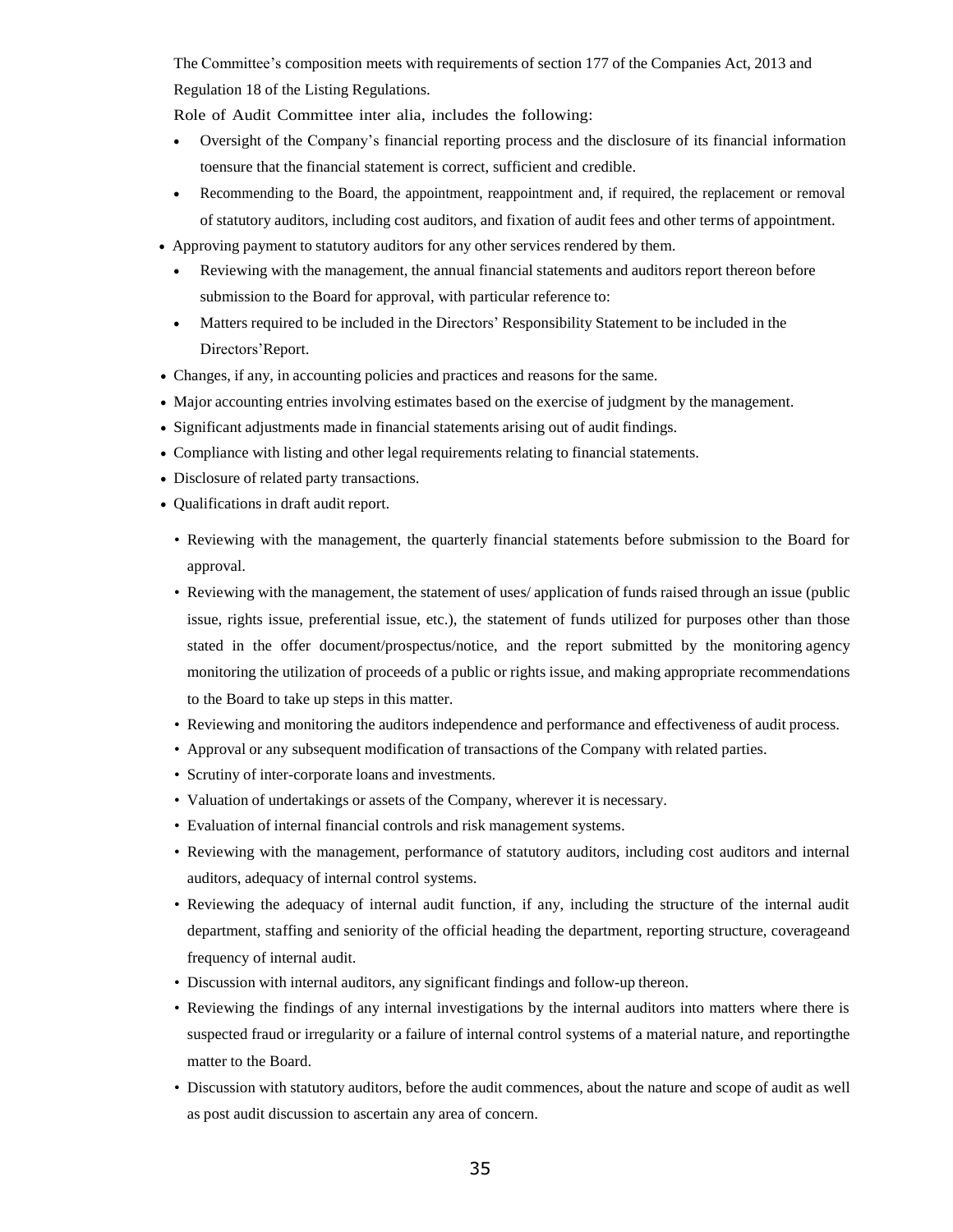- To look into the reasons for substantial defaults, if any, in the payment to depositors, debenture holders, shareholders (in case of non-payment of declared dividends) and creditors.
- To review the functioning of the Whistle Blower mechanism.
- Approval of appointment of the CFO (i.e. the whole-time Finance Director or any other person heading the finance function or discharging that function) after assessing qualifications, experience and backgroundof the candidate.
- Carrying out such other functions as may be specifically referred to the Committee by the Company's Board of Directors and/or other Committees of Directors.
- Reviewing financial statements, in particular the investments made by the Company's unlisted subsidiaries.
- Reviewing the following information:
- The Management Discussion and Analysis of financial condition and results of operations;
- Statement of significant related party transactions (as defined by the Audit Committee), submitted by management;
- Management letters/letters of internal control weaknesses issued by the statutory auditors;
- Internal audit reports relating to internal control weaknesses; and
- The appointment, removal and terms of remuneration of internal auditors / chief internal auditor.
	- b) Composition, name of members and chairperson;

The Audit Committee of the Company is constituted in accordance with the provisions of Regulation 18 of the Listing Regulations and the provisions of Section 177 of the Companies Act, 2013. All members of the Committee are financially literate.

During the year, the Audit Committee reviewed key audit findings covering operational, financial and compliance areas. Risk mitigation plans covering key risks affecting the Company were presented to the Committee.

c) Meetings and attendance during the year.

During the Financial Year April 1, 2020 to March 31, 2021, 4 (FOUR) meetings were held on the followingdates:

28<sup>th</sup> July, 2020, 11<sup>th</sup> September, 2020, 7<sup>th</sup> November, 2020, 10<sup>th</sup> February, 2021

The attendance of each member of the committee is given below.

| Name of the Member           | Attendance at the Audit | % of total meetings attended during the |  |
|------------------------------|-------------------------|-----------------------------------------|--|
|                              | Committee Meeting       | tenure as a Director                    |  |
|                              |                         | 'Secretary                              |  |
| Nitin Vasudev Oza (Chairman) |                         | 100                                     |  |
| Neha Kothari (Member)        |                         | 100                                     |  |
| Sushila Oza (Member)         |                         | 100                                     |  |

The Chairman of the Audit Committee, Mr. NITIN VASUDEV OZA was present at the Annual General Meeting of the Company held on 30/09/2020.

# **(4) Nomination and Remuneration Committee:**

The Committee's constitution and terms of reference are in compliance with Provisions of the CompaniesAct, 2013 and Regulation 19 of the Listing Regulations.

- a) brief description of terms of reference;
- To identify persons who are qualified to become Directors and who may be appointed in senior management in accordance with the criteria laid down and to recommend to the Board their appointment and/ or removal.
- To carry out evaluation of every Director's performance.
- To formulate the criteria for determining qualifications, positive attributes and independence of aDirector, and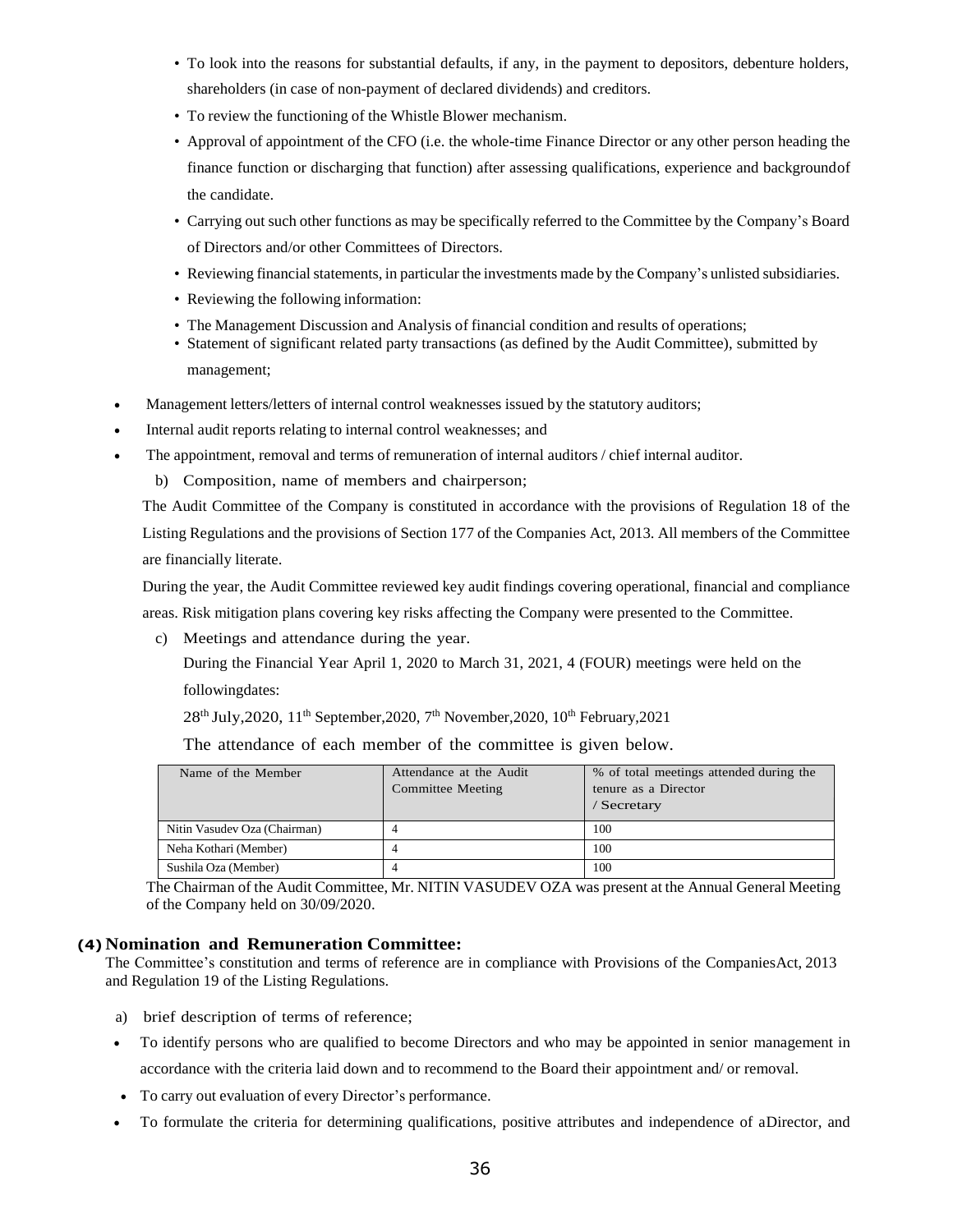recommend to the Board a policy, relating to the remuneration for the Directors, key managerial personnel and other employees.

- To formulate the criteria for evaluation of Independent Directors and the Board.
- To recommend/review remuneration of the Managing Director(s) and Whole-time Director(s) based on their performance and defined assessment criteria.
- To ensure relationship of remuneration to performance is clear and meets appropriate performancebenchmarks.
- To carry out any other function as is mandated by the Board from time to time and / or enforcedby any statutory notification, amendment or modification, as may be applicable.
- To perform such other functions as may be necessary or appropriate for the performance of itsduties.
- b) Composition, name of members and chairperson; There are 3 Members in Remuneration Committee 1 Chairman, 2 Member.
- c) Meeting and attendance during the year; During the Financial Year April 1, 2020 to March 31, 2021 : NA
- d) Performance evaluation criteria for independent directors.

Considering the requirement of skill sets on the Board, eminent people having an independent standing intheir respective field/profession, and who can effectively contribute to the Company's business and policydecisions are considered by the Nomination and Remuneration Committee, for appointment, as Independent Directors on the Board. The Committee, inter alia, considers qualification, positive attributes,area of expertise and number of Directorships and Memberships held in various committees of other companies by such persons in accordance with the Company's Policy for Selection of Directors and determining Directors' independence. The Board considers the Committee's recommendation, and takes appropriate decision.

e) Remuneration Policy of theCompany

The Managing Directors of the Company are entitled for payment of Remuneration as decided by the Board of Directors, based on the recommendation of the Remuneration Committee. No remuneration is paid to any Non-Executive Directors during the financial year 1st April, 2020 to 31st March 2021. The key principles governing the Company's Remuneration Policy are as follows:

- **Remuneration to Non- Executive / Independent Director, Remuneration / Commission: No Remuneration / Commission is paid to any Non –Executive Director/Independent Director**
	- **Sitting Fees:**

No Sitting fee is paid to any Non-Executive Directors during the financial year 1st April, 2020 to 31stMarch 2021.

- **Commission:** No commission is paid to any Non-Executive Directors during the financial year 1st April, 2020 to 31st March 2021.
- **Remuneration to Whole-time / Executive / Managing Director, KMP and Senior Management Personnel:** Payment of Remuneration to Whole-time / Executive / Managing Director, KMP and Senior

ManagementPersonnel is fixed as decided by the Board of Directors, based on the recommendation of the Remuneration Committee.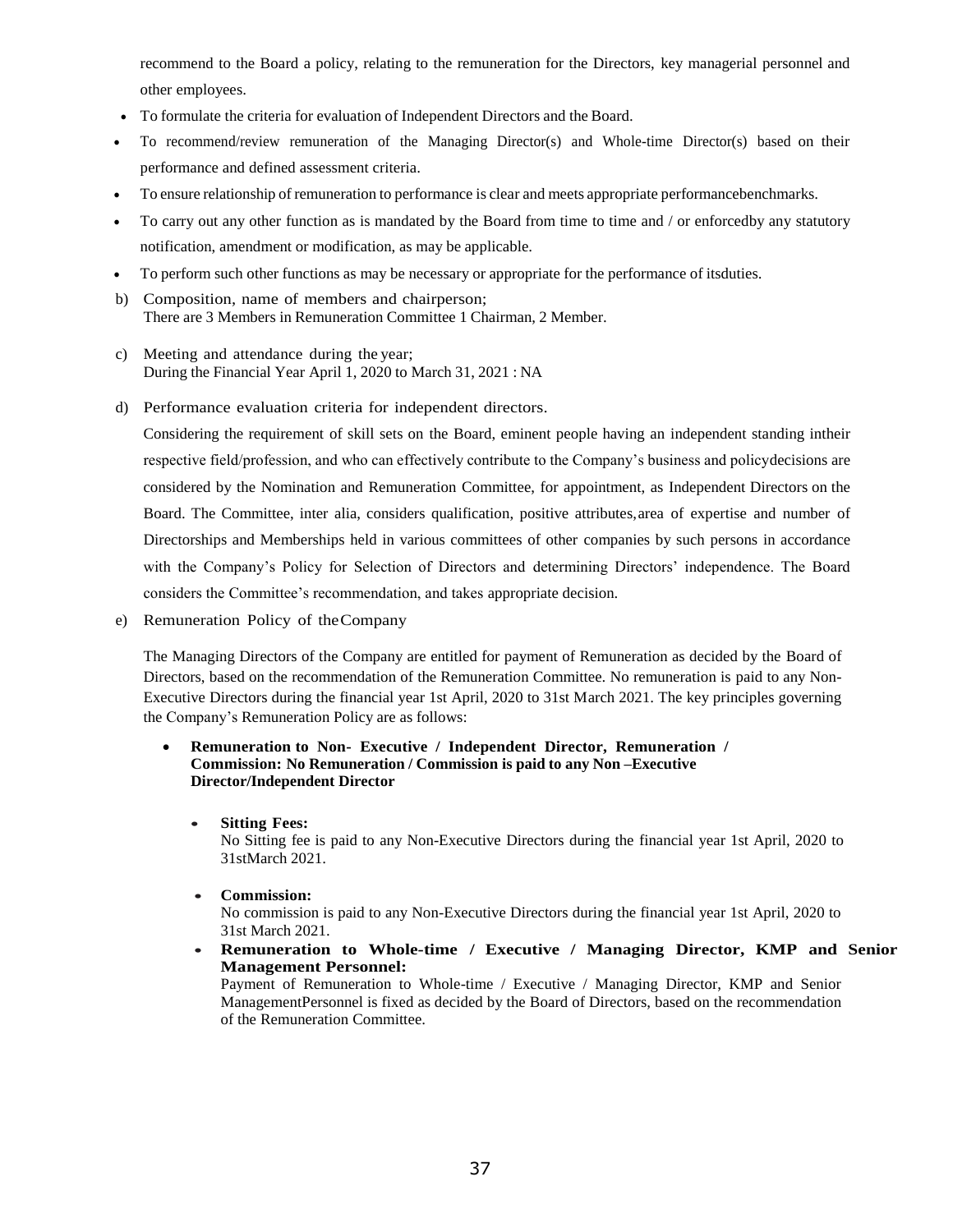#### **Details of the Executive Directors Remuneration for the financial year ended March 31, 2021 (` in lakhs)**

|                     |                                                                 |                                                                 |                                                         |      | $\mathbf{m}$ $\mathbf{a}$ $\mathbf{m}$ |  |
|---------------------|-----------------------------------------------------------------|-----------------------------------------------------------------|---------------------------------------------------------|------|----------------------------------------|--|
| <b>REMUNERATION</b> |                                                                 | <b>DIRECTORS</b>                                                | <b>DIRECTORS</b>                                        |      |                                        |  |
|                     |                                                                 |                                                                 | <b>Executive Directors</b>                              |      |                                        |  |
|                     |                                                                 | Kantilal Haria<br>-Managing<br>Director                         | Utsav<br>Jaysukh<br>Maru- Joint<br>Managing<br>Director |      | Non-Executive Directors                |  |
| (a)                 | $\&$<br>Salary<br>Allowances                                    | NII.                                                            | NII.                                                    | NII. | <b>NIL</b>                             |  |
| (b)                 | Benefits & Perquisites                                          | <b>NIL</b>                                                      | <b>NIL</b>                                              | NIL  | <b>NIL</b>                             |  |
| (c)                 | Bonus / Commission<br><b>Additional Salary</b>                  | NIL                                                             | <b>NIL</b>                                              | NIL  | NIL                                    |  |
| (d)                 | Pension, Contribution toProvident<br>fund & Superannuation Fund | NIL                                                             | <b>NIL</b>                                              | NIL  | NIL                                    |  |
| (e)                 | Option<br>Details(if<br>Stock<br>any)                           | The Company has not offered any Stock Options to its employees. |                                                         |      |                                        |  |
| (f)                 | Notice period                                                   | N<br>i1                                                         |                                                         |      | Nil                                    |  |
| (g)                 | Severance fess                                                  | N<br>i1                                                         |                                                         |      | Nil                                    |  |
|                     | $N$ oto $\cdot$                                                 |                                                                 |                                                         |      |                                        |  |

*Note:*

i. The agreement with each Executive Director is for a period of 3 years.

ii. There were no performance linked incentive paid to the Directors for the year 2020-21.

f) Details of the Sitting Fees paid to Non-Executive Directors for the Financial Yearended March 31, 2021  $\hat{C}$  in lakhs)

|                                    | $\frac{1}{1}$               |
|------------------------------------|-----------------------------|
| Name of the Non-Executive Director | Amount of Sitting Fees Paid |
| NITIN VASUDEV OZA                  | Nil                         |
| NEHABEN JOY KOTHARI                | Nil                         |
| SUSHILA OZA                        | Nil                         |

### **(5) Stakeholders' Grievance Committee :**

The Board has constituted Stakeholders Relationship Committee in accordance with the Provisions of the

Companies Act, 2013 and Regulation 19 of the Listing Regulations.

a) Name of non-executive director heading the committee;

Mr. Nitin Vasudev Oza is Independent & Non-Executive Director heading the Stakeholders'

Grievance Committee. Kantilal Haria and Nehaben Kothari are other two members of the Committee.

b) Name and designation of compliance officer

Mr. Hiren Rathod, Company Secretary is compliance Officer of the Stakeholders Committee. c) Number of shareholders' complaints received so far;

During the financial year, the Company has not received even a single complaint from the shareholders.

d) Number not solved to the satisfaction of shareholders;

Not solved to the satisfaction of shareholders: NIL

e) Number of pending complaints.

There was no pending complaint from any shareholders as on 31<sup>st</sup> March, 2021.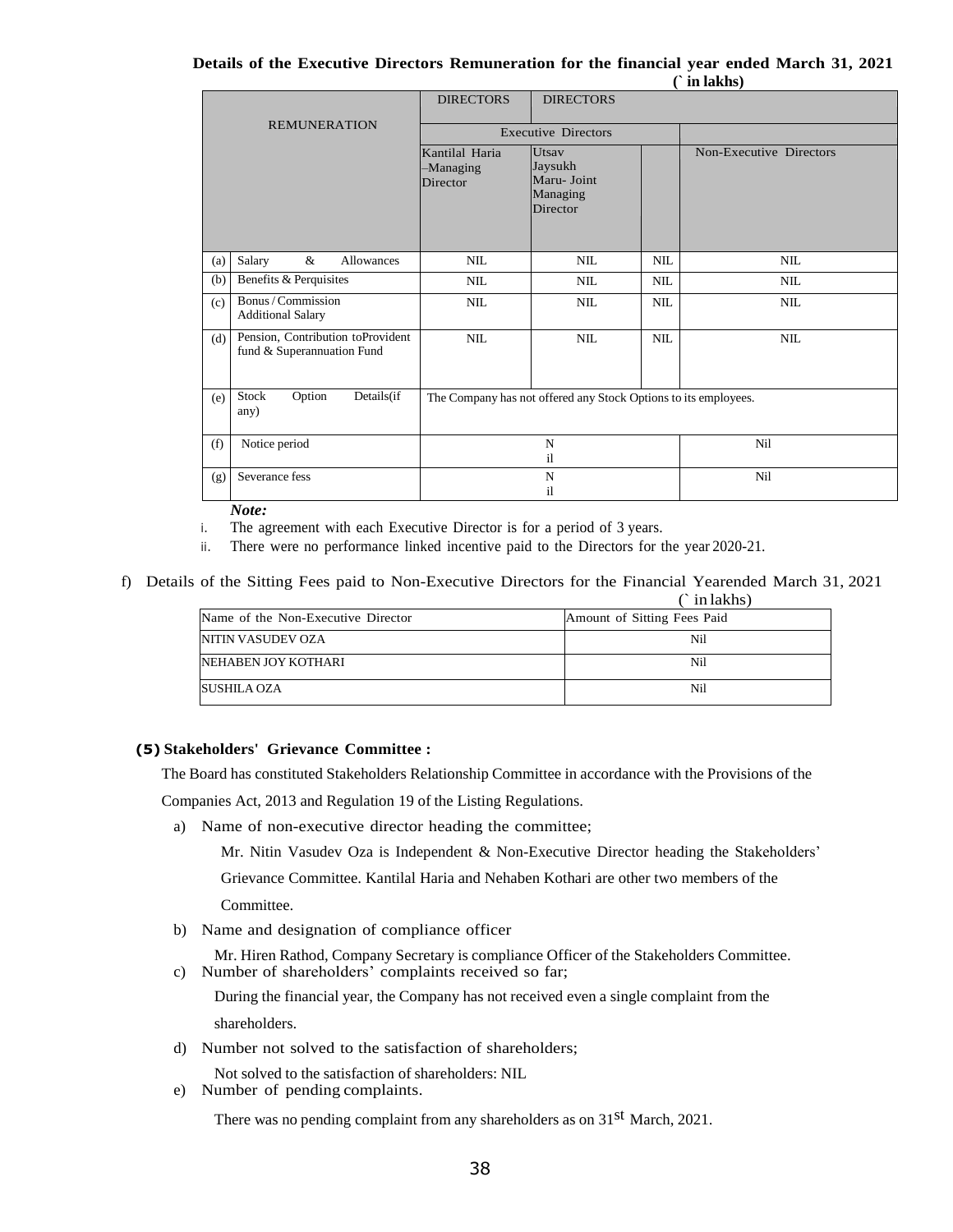#### **(6) General body meetings:**

(a) Location and time, where last three annual general meetings held:

| Year          | Date       | Venue                                              | Time  | No.<br>of<br>Special |
|---------------|------------|----------------------------------------------------|-------|----------------------|
|               |            |                                                    |       | Resolution(s)passed  |
|               |            |                                                    |       |                      |
| $2017 - 2018$ | 29/09/2018 | 8.<br>Centre,<br>Subhash<br>Vilco                  | 09.30 | NIL                  |
|               |            | Vile<br>Parle<br>(East),<br>Road,                  | a.m.  |                      |
|               |            | Mumbai - 400 057                                   |       |                      |
| $2018 - 2019$ | 30/09/2019 | 8.<br>Vilco<br>Subhash<br>Centre,                  | 09.30 | <b>NIL</b>           |
|               |            | Vile<br>Parle<br>Road,<br>(East),                  | a.m.  |                      |
|               |            | Mumbai - 400 057                                   |       |                      |
| $2019 - 2020$ | 30/09/2020 | 8.<br>Subhash<br>Vilco<br>Centre,                  | 10.00 | NIL                  |
|               |            | Vile<br>Parle (East),<br>Road,<br>Mumbai - 400 057 | a.m.  |                      |
|               |            |                                                    |       |                      |
|               |            |                                                    |       |                      |

- (b) Whether any special resolutions passed in the previous three annual generalmeetings; No, Special resolution passed in the previous One Annual General Meeting.
- (c) Whether any special resolution passed last year through postal ballot details ofvoting pattern;

NIL

- (d) Person who conducted the postal ballot exercise;NIL
- (e) Whether any special resolution is proposed to be conducted through postal ballot;NIL
- (f) Procedure for postal ballot.

NIL

### **(7) Means of communication:**

*(a)* Quarterly results / Annual Results

The Quarterly / Annual Results and notices published in the format prescribed by the Listing Regulations read with the Circular issued thereunder, are approved and taken on record by the Board of Directors of the Company. The approved results are forthwith uploaded on the designated portal of the Stock Exchange where the Company's shares are listed viz., BSE Online Portal of BSE Ltd. (BSE). The results are also published within 48 hours either in Financial Express (English & Marathi editions) and also displayed on theCompany's website [www.hariaexports.com](http://www.hariaexports.com/)

- *(b)* Posting of Information on the website of the Company: The Annual / Quarterly results ofthe Company, Share Holding Pattern, and other official newsreleases are regularly posted on its website [www.hariaexports.com.](http://www.hariaexports.com/)
- *(c)* The Management Discussion and Analysis Report forms a part of the Annual Report.
- *(d)* General shareholder information:
	- *(a)* Annual General Meeting

Day & Date: Friday, 24<sup>th</sup> September, 2021 Time : 10.00 A.M.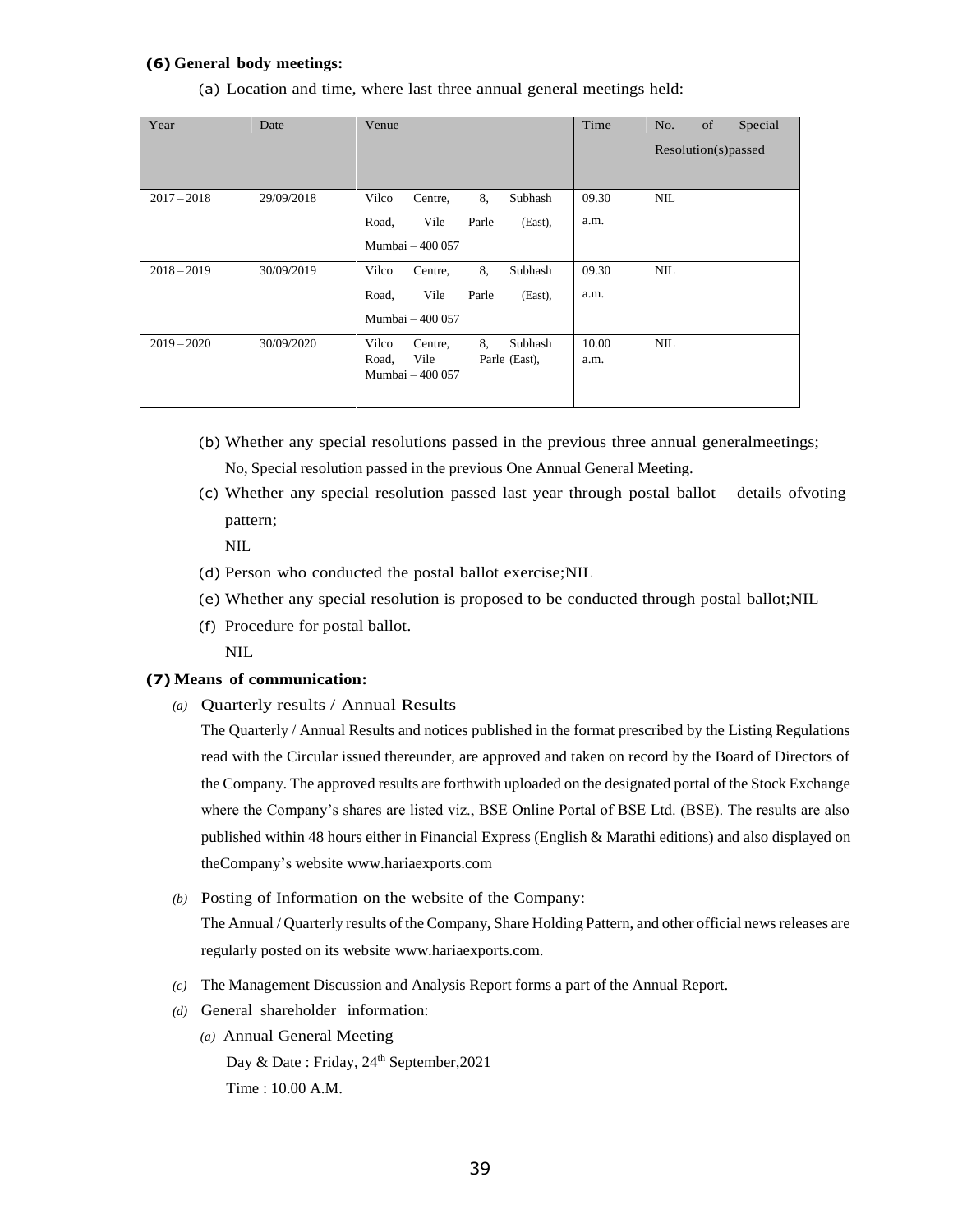*(b)* Financial year;

### April 2020 to March 2021 Financial Calendar

| Events                                           | Tentative time frame        |
|--------------------------------------------------|-----------------------------|
| Financial Reporting for the first quarter ending | 2nd week of September, 2020 |
| 30th June, 2020                                  |                             |
| Financial Reporting for the second quarter       | 2nd week of November, 2020  |
| ending 30th September, 2020                      |                             |
| Financial Reporting for the third quarter ending | 2nd week of February, 2021  |
| 31st December, 2020                              |                             |
| Financial Reporting for the fourth quarter       | 3rd Week of June, 2021      |
| ending 31st March, 2021                          |                             |

*(c)* Dividend payment date;

Interim: N.A

Final: N.A

*(d)* The name and address of each stock exchange(s) at which the listed entity's securities are listed and a confirmation about payment of annual listing fee to each of such stock exchange(s);

BSE Limited : Phiroze Jeejeebhoy Towers, Dalal Street, Mumbai - 400001

Yes, the company has paid annual listing fees to BSE Limited.

*(e)* Stock code;

BSE Limited: 512604 Demat ISIN Number for NSDL & CDSL: INE772B01014

*(f)* Market price data- high, low during each month in last financial year;

High / low of the market price of the Company's equity shares traded on BSE during the lastfinancial year April 1, 2020 to March 31, 2021 were as follows:

| <b>Date</b> | Open | <b>High</b> | Low  | <b>Close</b> |
|-------------|------|-------------|------|--------------|
| Mar 2021    | 0.85 | 0.99        | 0.81 | 0.94         |
| Feb 2021    | 1.00 | 1.03        | 0.85 | 0.85         |
| Jan 2021    | 1.26 | 1.26        | 1.00 | 1.00         |
| Dec 2020    | 1.19 | 1.30        | 1.09 | 1.20         |
| Nov 2020    | 1.25 | 1.37        | 1.25 | 1.25         |
| Oct 2020    | 1.37 | 1.43        | 1.20 | 1.20         |
| Sep 2020    | 1.29 | 1.32        | 1.22 | 1.31         |
| Aug 2020    | 1.11 | 1.50        | 1.11 | 1.35         |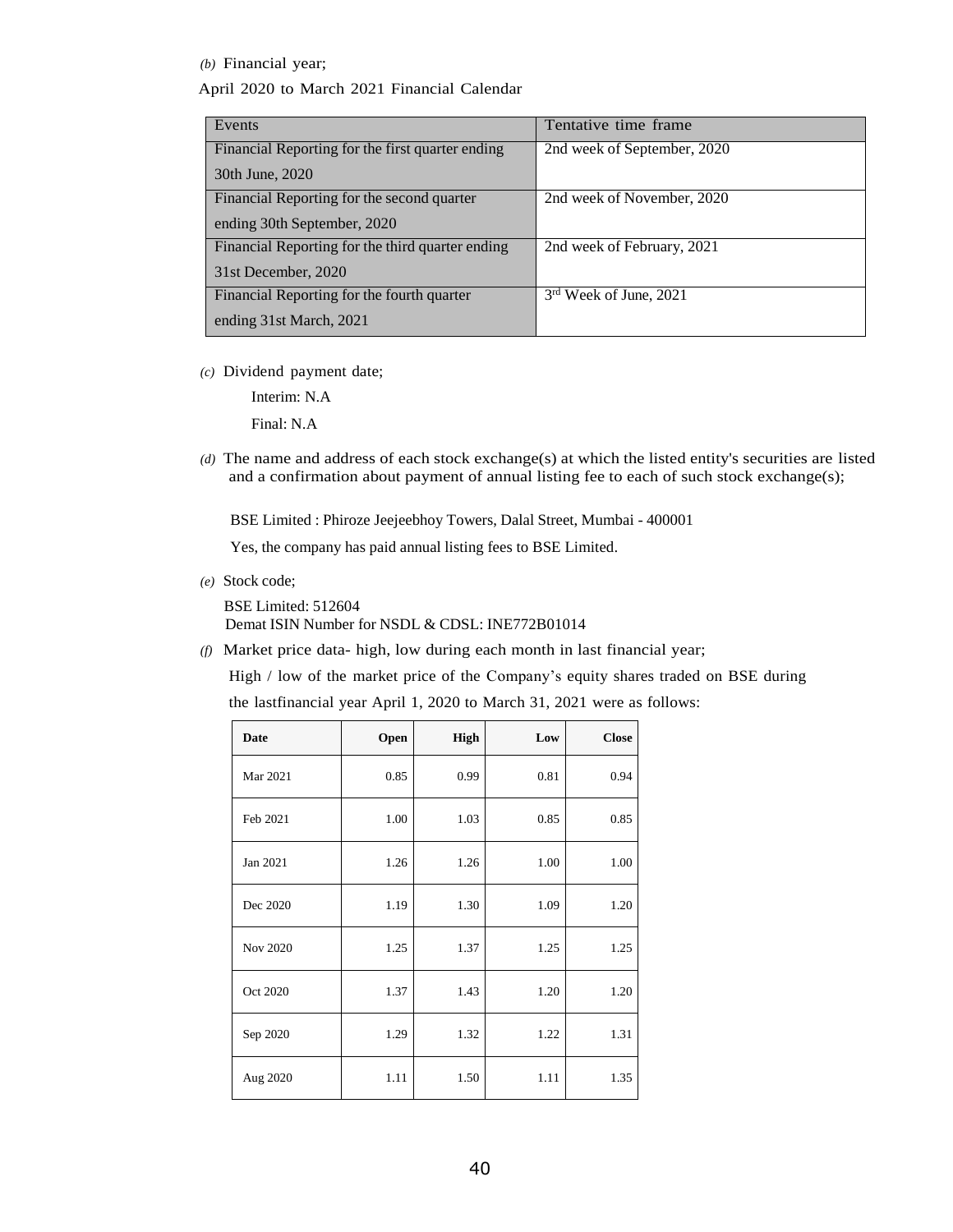| <b>July 2020</b> | 0.64 | 1.07 | 0.64 | 1.06 |
|------------------|------|------|------|------|
| June 2020        | 0.51 | 0.61 | 0.51 | 0.61 |
| May 2020         | 0.51 | 0.51 | 0.47 | 0.49 |
| Apr 2020         | 0.57 | 0.57 | 0.53 | 0.53 |

# performance in comparison to broad-based indices such as BSE sensex :-



*(g)* Registrar to an issue and share transfer agents;

The shares of the Company can be transferred by lodging Transfer Deeds and Share Certificates with the Registrars & Share Transfer Agents viz. M/s. Link Intime India Pvt. Ltd. (Address as mentioned below). The Shareholders have option of converting their holding in dematerialized form and effecting the transfer in dematerialized mode.

| Name          | M/s. Link Intime India Pvt. Ltd.                                     |
|---------------|----------------------------------------------------------------------|
| Address       | C - 101, 247 Park, L. B. S. Marg, Vikhroli (West), Mumbai – 400 083. |
|               |                                                                      |
| Telephone No. | 49186000                                                             |
| E mail        | Mumbai@link intime.co.in                                             |

*(h)* Share transfer system;

The Company's shares are traded in the BSE Ltd, compulsorily in Demat mode. Physical shares which are lodged with the Registrar & Transfer Agent or/ Company for transfer are processed and returned to the shareholders duly transferred within the time stipulated under the Listing Regulations subject to the documents being in order.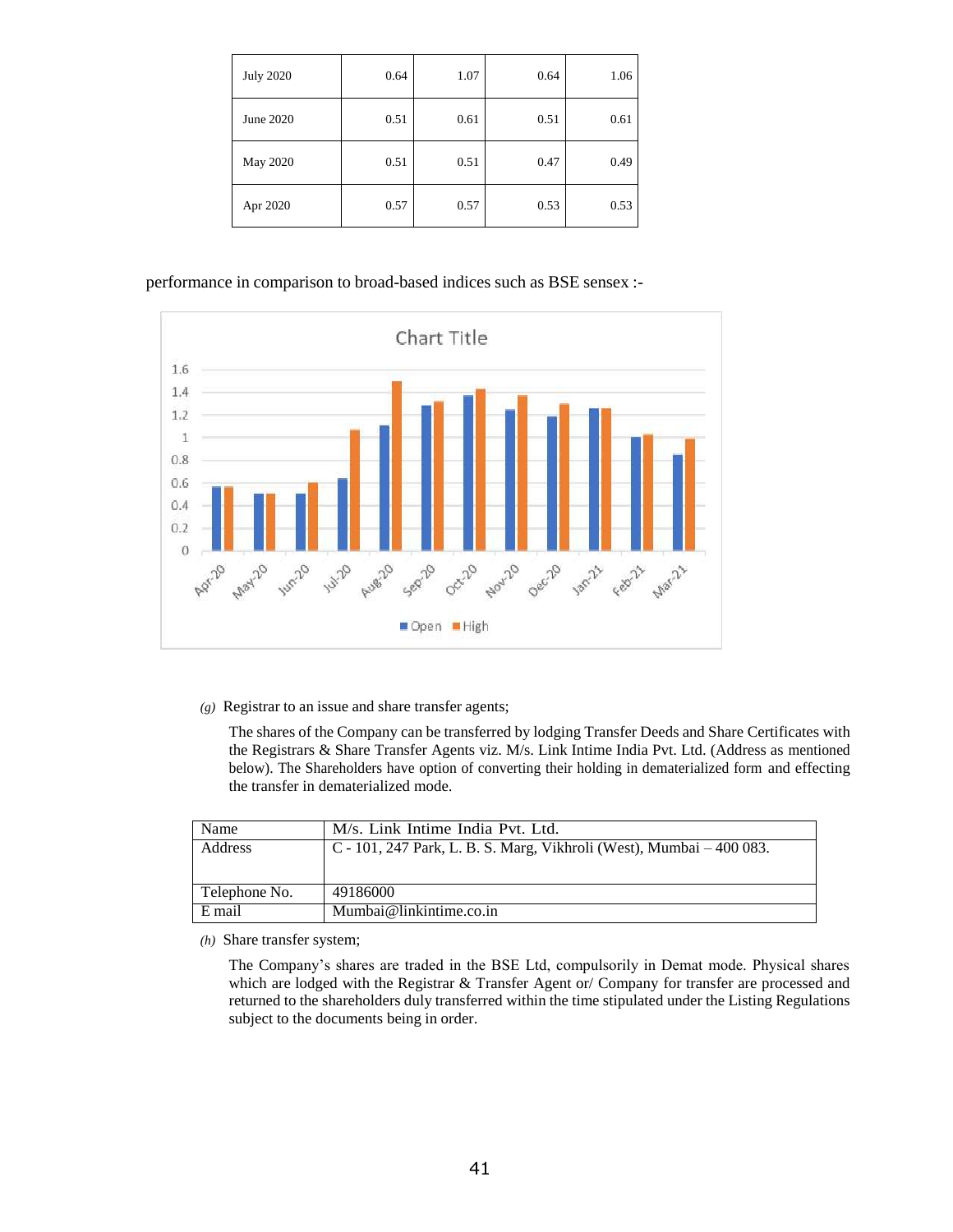*(i)* Distribution of Shareholding as on March 31, 2021

|                |       |    | <b>NUMBER OF</b>    | % OF TOTAL          | <b>TOTAL</b><br><b>SHARES FOR</b> | % OF ISSUED      |                |
|----------------|-------|----|---------------------|---------------------|-----------------------------------|------------------|----------------|
| <b>SERIAL#</b> |       |    | <b>SHARES RANGE</b> | <b>SHAREHOLDERS</b> | <b>SHAREHOLDERS</b>               | <b>THE RANGE</b> | <b>CAPITAL</b> |
|                |       | to | 500                 | 5234                | 79.9572                           | 882009           | 7.6364         |
| 2              | 501   | to | 1000                | 659                 | 10.0672                           | 547883           | 4.7436         |
| 3              | 1001  | to | 2000                | 340                 | 5.1940                            | 528743           | 4.5779         |
| 4              | 2001  | to | 3000                | 100                 | 1.5277                            | 251457           | 2.1771         |
| 5              | 3001  | to | 4000                | 49                  | 0.7485                            | 174134           | 1.5077         |
| 6              | 4001  | to | 5000                | 50                  | 0.7638                            | 237507           | 2.0563         |
| 7              | 5001  | to | 10000               | 65                  | 0.9930                            | 481967           | 4.1729         |
| 8              | 10001 | to | **********          | 49                  | 0.7485                            | 8446300          | 73.1281        |
| <b>Total</b>   |       |    |                     | 6546                | 100.0000                          | 11550000         | 0.0000         |

*(j)* Dematerialization of shares and liquidity;

As on March 31, 2021 about 94.94% of the Company's equity paid-up capital had been dematerialized. Trading in equity shares of the Company at the Stock Exchange is permitted compulsorily in demat mode.

- *(k)* Outstanding global depository receipts or American Depository Receipts or warrants or any convertible instruments, conversion date and likely impact on equity; Company does not have any GDR / ADR / Warrants or any other convertible instruments.
- *(l)* Commodity price risk or foreign exchange risk and hedging activities;

The company has not conducted any activities which requires hedging and necessary disclosures

thereofduring the Financial Year under review

*(m)* Plant locations;

The Company has the following units located at: NIL

*(n)* Address for correspondence.

The shareholders may send their communication grievances/ queries to the Registrar and Share TransferAgents at their Address mentioned above or to the Company at their registered office.

Registered Office: HARIA EXPORTS LIMITED 8, Subhash Road, Vile Parle (East),Mumbai – 400 057. Telephone No. : (91 - 22) 6154 6154 Fax : (91-22) 6154 6155 E - mail : [accounts@hariagroup.com](mailto:accounts@hariagroup.com)

### Other Disclosures:

- a) Disclosures on materially significant related party transactions that may have potential conflict with the interests of listed entity at large; There are no materially significant related party transactions with its Promoters, Directors or the Management, their Subsidiaries or Relatives etc., which may have potential conflict with the interest of theCompany at large. The other related party transactions are given in Notes to Accounts annexed to and forming the part of Balance Sheet and Profit and Loss Account of the Company. The Company has formulated a Related Party Transactions Policy and the same is displayed on the Company's website at theweb link [www.hariaexports.com](http://www.hariaexports.com/)
- b) details of non-compliance by the listed entity, penalties, strictures imposed on the listed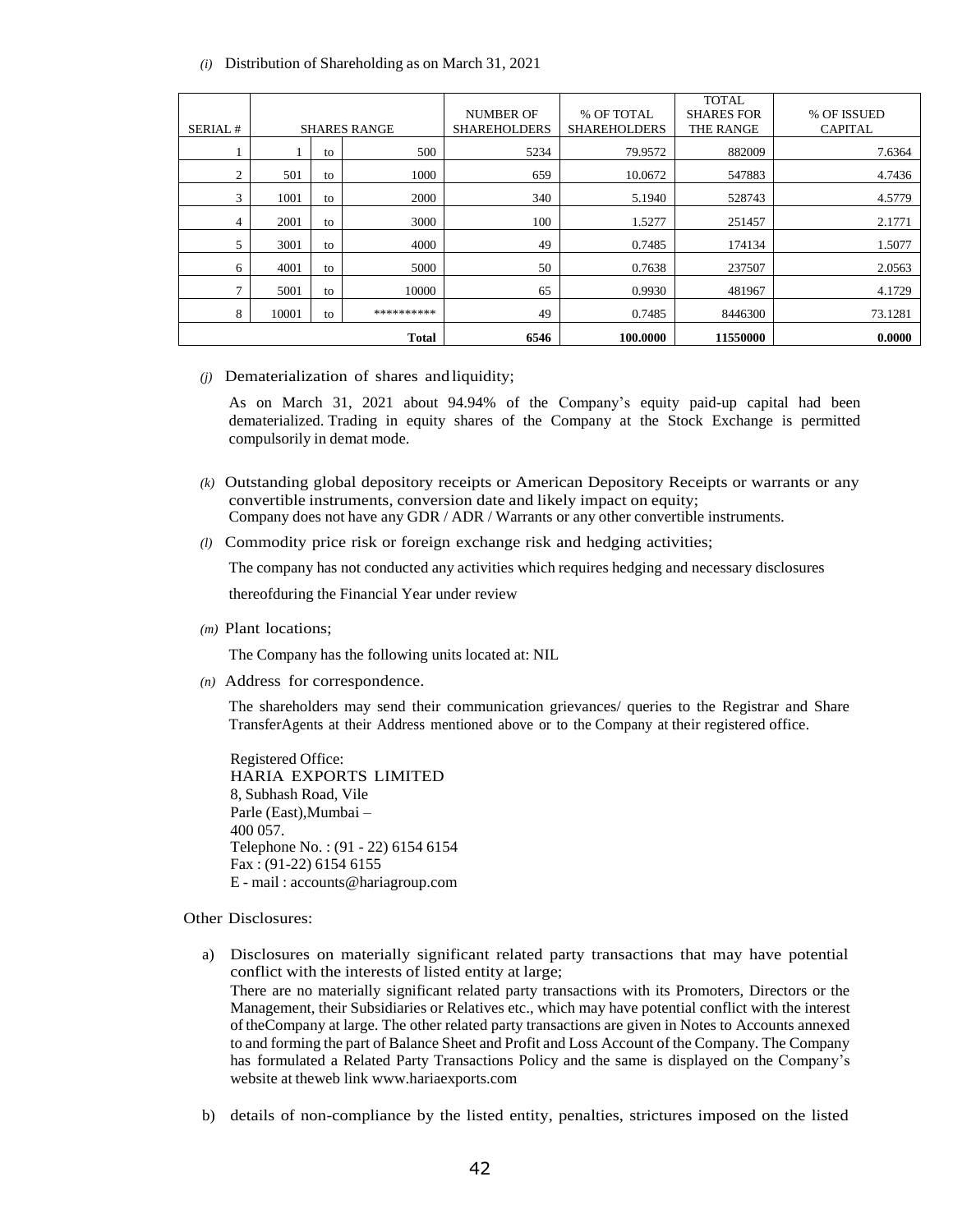entity by stock exchange(s) or the board or any statutory authority, on any matter related to capital markets, during the last three years;

There were no instances of non-compliance by the Company, penalties, strictures imposed on the Company by the Stock Exchanges or SEBI or any statutory authority on any matter related to capital markets duringthe last three years.

- c) Details of establishment of vigil mechanism, whistle blower policy, and affirmation that no personnel has been denied access to the audit committee; The Company has formulated a policy for employees to report to the management concerns about unethical behavior, actual or suspected fraud or violation of the Company's code of conduct .The policy also lays down the mechanism to prohibit managerial personnel from taking adverse action against employees, whoare disclosing in good faith alleged wrongful conduct on matter of public concern involving violation of law,mismanagement, misappropriation of public funds etc.Employees aware of any alleged wrongful conduct are encouraged to make a disclosure to the Audit Committee. The policy shall also provide for direct access to the Chairman of the Audit Committee.
- d) Details of compliance with mandatory requirements and adoption of the non- mandatory requirements; The Company has complied with all mandatory requirements as mandated under Clauses (b) to

(i) of Regulation 46 (2). A certificate from the practicing Company Secretary to this effect has been included in this report. It is also confirmed that no personnel has been denied access to the Audit Committee.

- e) The corporate governance report shall also disclose the extent to which the discretionary requirements as specified in Part E of Schedule II have been adopted.
- (d) The status of compliance with the non- mandatory requirements listed in Part E of Schedule IIof the Listing Regulations, is as under
- Separate post of Chairman andCEO

The Chairman of the Board is a separate position from that of the Managing Director & CEO.

• Reporting of Internal Auditor

The Internal Auditor reports to the Audit Committee.

• Audit qualifications

The Financial Results of the Company are unqualified.

Declaration signed by the chief executive officer stating that the members of Board of Directors and senior management personnel have affirmed compliance with the code of conduct of board of directors and senior management.

The Managing Director & CEO and the Chief Financial Officer have certified to the Board in accordance withPart B of Schedule II to the Listing Regulations pertaining to CEO/ CFO certification for the Financial Yearended March 31, 2021.

# **On behalf of the Board of Directors For Haria Exports Limited.**

**Date : 21 Place : Mumbai Chairman**

**st June, 2021 Kantilal Haria DIN No. 00585400**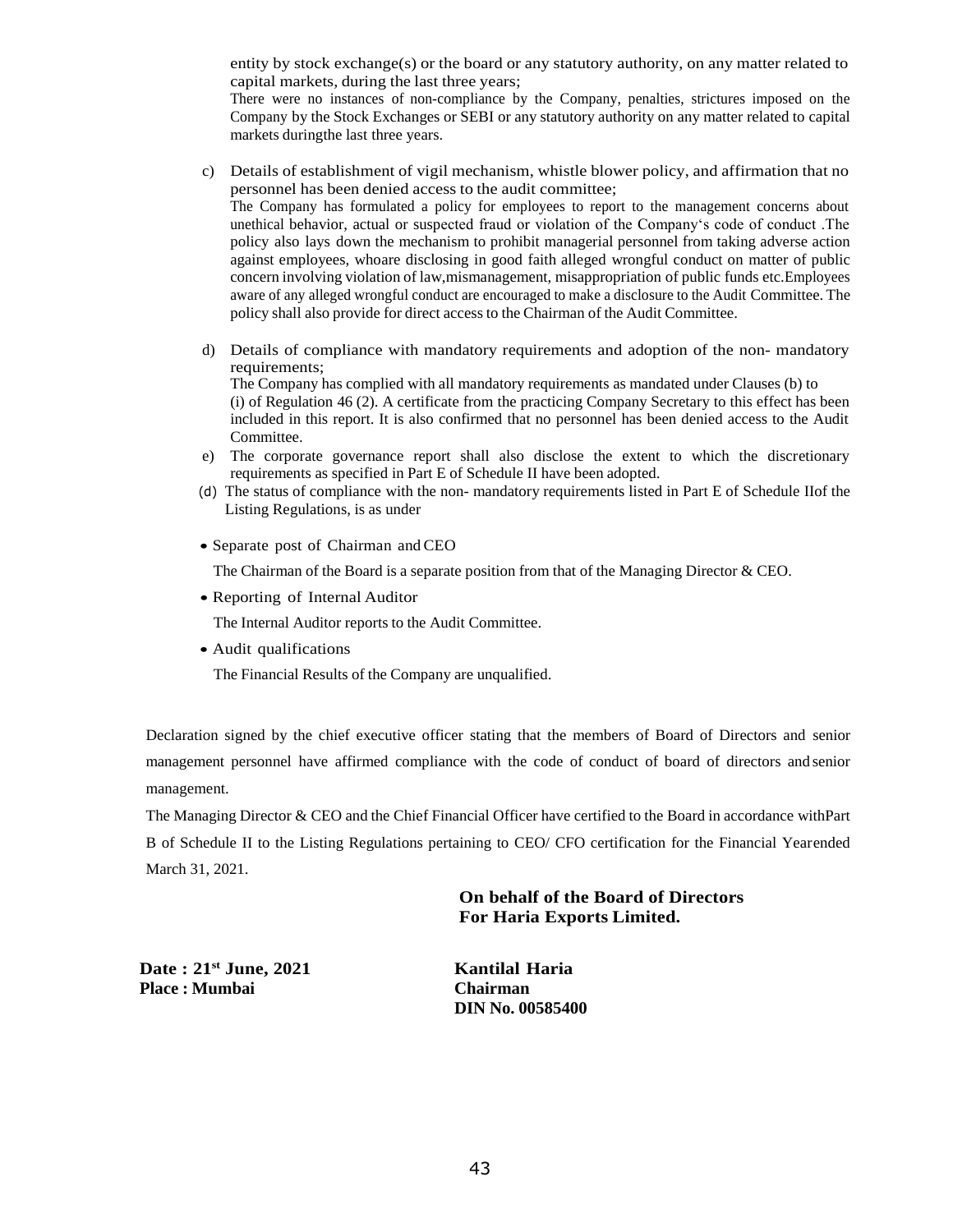# **MANAGEMENT DISCUSSION AND ANALYSIS REPORT**

The management of Haria Exports Ltd. presents the analysis of the Company for the year ended on March 31, 2021 and its outlook for the future. This outlook is based on assessment of the current business environment. It may vary due to future economic and other developments both in India and abroad.

This management discussion and analysis("MD&A") of Haria Exports Ltd. for the year ended on March 31,2021 contains financial highlights but does not contain the complete financial statements of the Company.It should be read in conjunction with the Company's audited financial statements for the year ended on March 31, 2021.

# **Industry Structure & Development:**

*Apparels and Accessories*

The domestic textiles and apparel industry contributes 5% to India's GDP, 7% of industry output in value terms, and 12% of the country's export earnings. India is the 6th largest exporter of textiles and apparel in the world.

The COVID pandemic has affected the industry globally and in India the textile and apparel exports in 2020-2021 were almost 13% less (in dollar terms) than the previous year as per the provisional data available with the Cotton Textiles Export Promotion Council shows.

The exports were worth \$29 billion last year as against \$34 billion in 2019-2020.

Exports of ready-made garments declined 20.78% last financial year compared with the previous year, while exports of man-made textile items fell 21.20 %.

Even for apparel exports, the industry is anticipating a revival in global demand during the current financial year.

With the current trend, the industry can look at a 20% growth in apparel exports this financial year. However, it also depends on the pandemic and its impact world over

# *Industry a n d E c o n o m i c Drivers*

The most important drivers of consumption in the Indian notebook and stationery industry are:

- a) The strength of the economy;
- *b)* The growth of consumerism and increased urbanisation;
- *c)* Large population with attractive age profile;
- *d) New markets on E-commerce platforms;*
- *e) Trends for sustainable materials and fabrics;*
- *f) Global market trends;*
- *g) Global Economic policies*

Internal Control System and their adequacy :

The Company is committed to maintaining an effective system of internal control for facilitating accurate,reliable and speedy compilation of financial information, safeguarding the assets and interests of the Company and ensuring compliance with all laws and regulations. The Company has an internal control department to monitor, review and update internal controls on an ongoing basis. The Company has put in place a well-defined organization structure, authority levels and internal guidelines for conducting businesstransactions. The minutes of Audit Committee would be reviewed by the Board for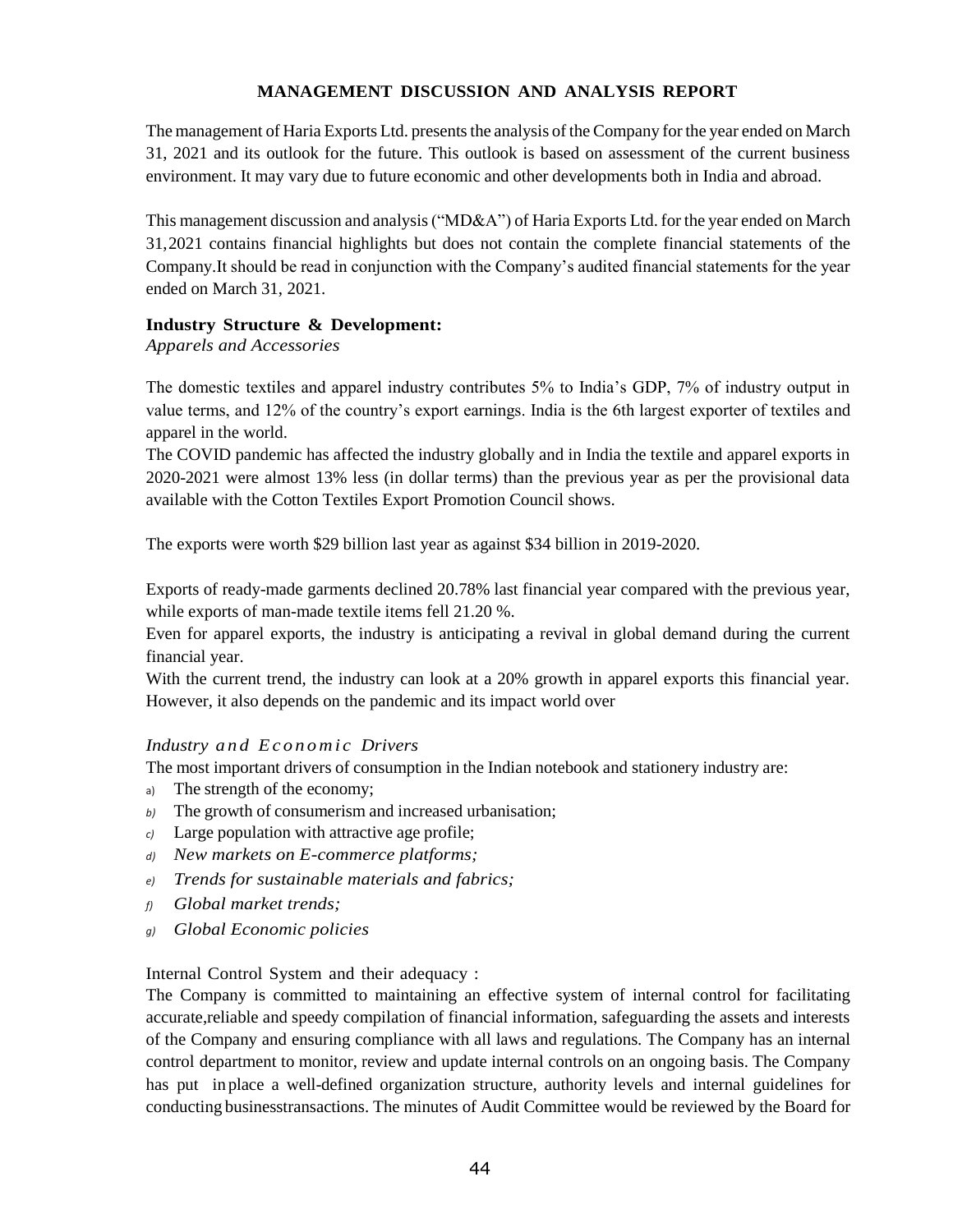its suggestions/recommendations to further improve the internal control systems.

The Audit Committee periodically reviews audit plans, observations and recommendations of external auditors with reference to significant risk areas and adequacy of internal controls.

# **PERFORMANCE:**

Revenue from operations during the year is Rs. 1.20 Cr. as compared to previous year Rs. 0.41 Cr. The Company has gain a profit during the year is Rs. 1.09 Cr. as Compared to Last Year's Profit of Rs. 0.28Cr.

# **HUMAN RESOURCES:**

The Company believes that its people are a key differentiator, especially in knowledge driven, competitiveand global business environment. Adapting work culture to suit the dynamic balancing of people requirements and employee needs is an ongoing process. Fundamental HR processes which enable higherperformance orientation, speed, skill and competency development, talent management and human assetare corner stones for the success of any organization. As in the past, the industrial relations continued toremain cordial at all factories / units of the Company.

# **INTERNAL CONTROL SYSTEM AND THEIR ADEQUACY:**

The Company has an effective and adequate internal audit and control system to ensure that all assets are safeguarded against loss and all transactions are authorised, recorded and reported correctly. The Internal audits are conducted by firm of Chartered Accountants, ably supported by an internal team staffed with qualified and experienced people. All operational activities are subject to internal audits at frequent intervals. The existing audit and inspection procedures are reviewed periodically to enhance their effectiveness, usefulness and timeliness.

# **CAUTIONARY STATEMENT:**

Readers are cautioned that this Management Discussion and Analysis may contain certain forward looking statements based on various assumptions on the Company's present and future business strategies and the environment in which it operates. The Company's actual performance may differ materially from those expressed or implied in the statement as important factors could influence Company's operations such aseffect of political conditions in India and abroad, economic development, new regulations and Governmentpolicies and such other factors beyond the control of the Company that may impact the businesses as wellas its ability to implement the strategies.

**For and on behalf of the Board of Directors**

**Date: 21/06/2021 Chairman**

**Place : Mumbai KANTILAL LAKHAMSHI HARIA DIN No. 00585400**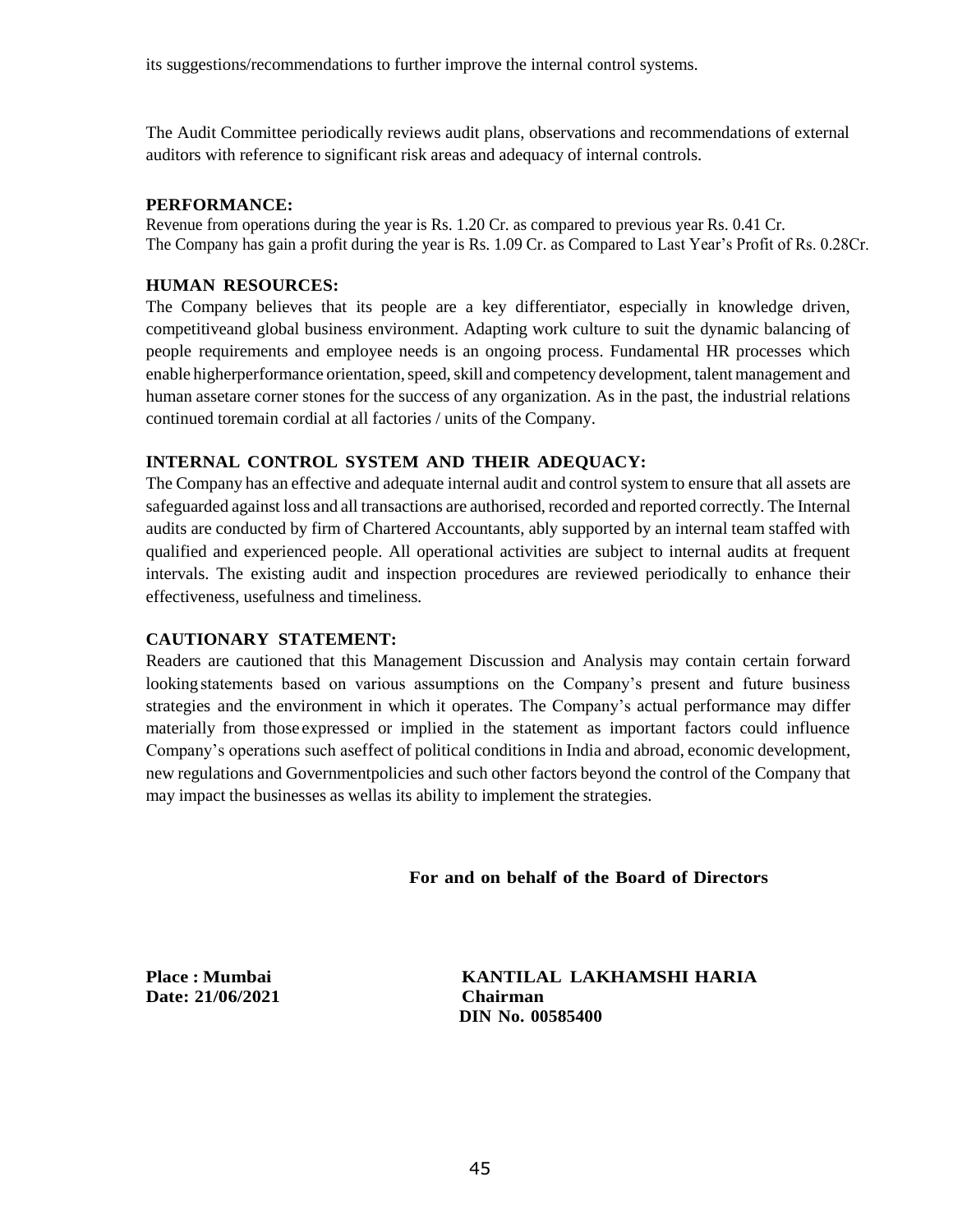### **CEO CERTIFICATE ON CORPORATE GOVERNANCE**

# **To,**

#### **The Members of HARIA EXPORTS LIMITED**

I, Kantilal Haria, Managing Director of Haria Exports Limited hereby declare that all the members of the Board of Directors and senior management personnel have affirmed compliance with the Code of Conduct,as applicable to them, for the financial year ended March 31, 2021.

### **For HARIA EXPORTS LIMITED**

**Place: Mumbai KANTILALHARIA Date : 21/06/2021 CHAIRMAN**

**DIN No. 00585400**

### **PRACTICING COMPANY SECRETARY'S CERTIFICATE ON CORPORATE GOVERNANCE**

### **To,**

### **The Members of Haria Exports Limited**

We have examine the compliance of conditions of Corporate Governance by Haria Exports Limited ('the Company') for the year ended March 31, 2021 as stipulated on Securities and Exchange Board of India (Listing Obligations and disclosure Requirements) Regulation, 2015 ('Listing Regulations') as referred to inRegulation 15(2) of the Listing Regulations for the year ended March 31, 2021.

The compliance of conditions of Corporate Governance is the responsibility of the Management. Our examination was limited to procedures and implementation thereof, adopted by the Company for ensuringthe compliance of the conditions of Corporate Governance. It is neither audit nor an expression of opinionon the financial statements of the Company.

In our opinion and to the best of our information and according to the explanations given to us, we certifythat the Company has complied with the conditions of Corporate Governance as stipulated in the above- mentioned Listing Regulations, subject to following observations:

The Company has not made disclosure on its website [www.hariexports.com](http://www.hariexports.com/) pursuant to Regulation 46 ofthe Securities and Exchange Board of India (Listing Obligations and Disclosure Requirements) Regulations,2015.

We further state that such compliance is neither an assurance as to the future viability of the Company northe efficiency or effectiveness with which the Management has conducted the affairs of the Company.

**Place: Mumbai Shilpa Ray**<br> **Date:** 18/08/2021 **Practicing Company Secret Date: 18/08/2021** *Practicing Company Secretary* **FCS No: 5936 CP No: 5311**

 **UDIN : F005936C000800983**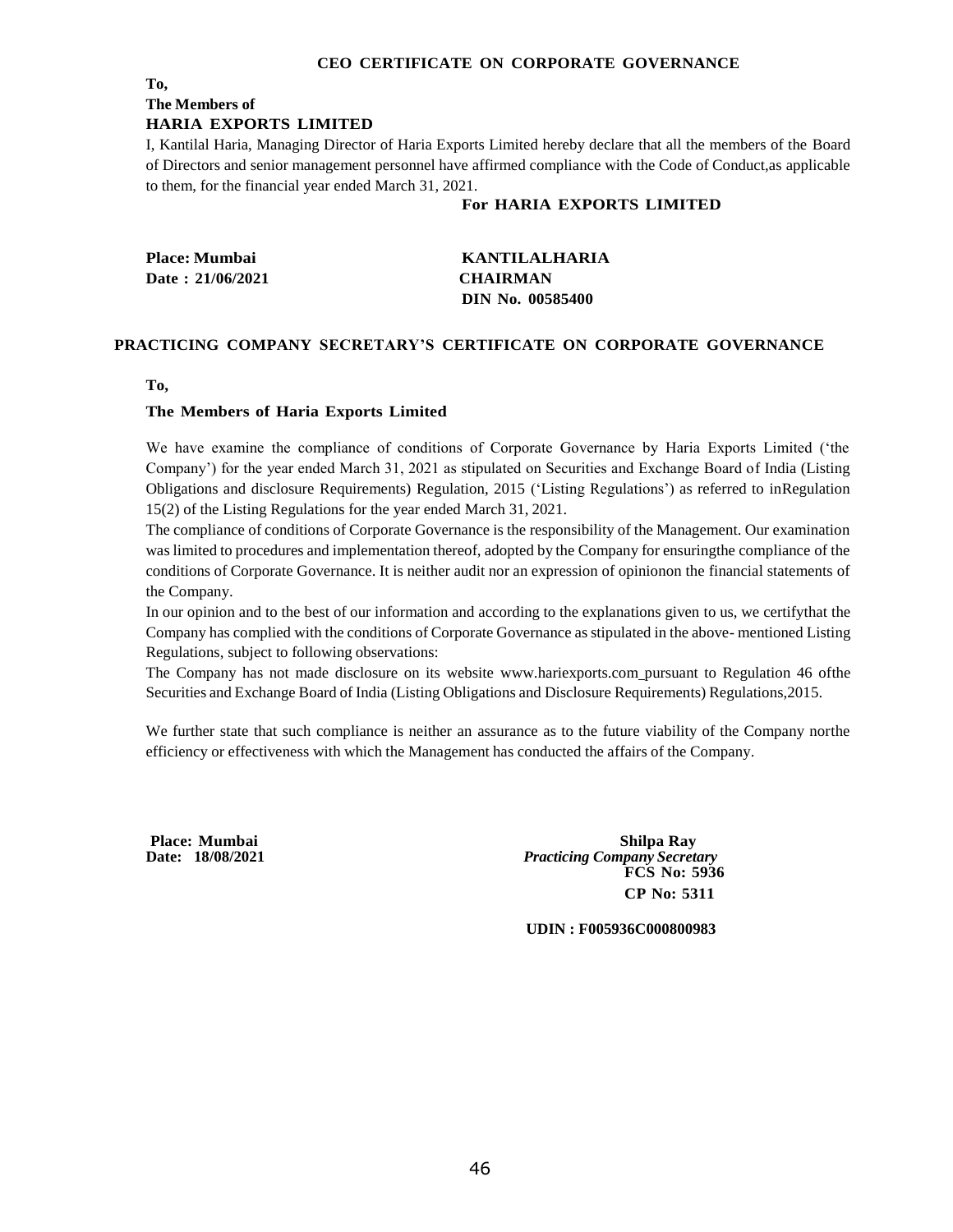### **INDEPENDENT AUDITOR'S REPORT**

# **To THE MEMBERS OF HARIA EXPORTS LIMITED**

### **Report on the Audit of Financial Statements**

## **Opinion**

We have audited the accompanying financial statements of **HARIA EXPORTS LIMITED**, which comprise the Balance sheet as at 31st March 2021, the statement of profit and loss (including other comprehensive income), statement of changes in equity and statement of cash flows for the year then ended, and notes to financial statements, including a summary of the significant accounting policies and other explanatory information. (herein after referred to as "standalone financial statements")

In our opinion and to the best of our information and according to the explanations given to us, the aforesaid financial statements give the information required by the Companies Act, 2013("the Act") in the manner so required and give a true and fair view in conformity with the Accounting Standards prescribed under section 133 on the Act read with the Companies (Indian Accounting Standards) Rules, 2015, as amended ("Ind AS"), and other accounting principles generally accepted in India, of the state of affairs of the Company as at 31st March, 2021 and its profit, other comprehensive income, the changes in equity and its cash flows for the year ended on that date.

# **Basis for Opinion**

We conducted our audit of the financial statements in accordance with the Standards on Auditing (SA's) specified under section 143(10) of the Act. Our responsibilities under those SA's are further described in the *Auditor's Responsibility for the Audit of the Financial Statements* section of our report.

We are independent of the company in accordance with the Code of Ethics issued by the Institute of Chartered Accountants of India (ICAI) together with the ethical requirements that are relevant to our audit of the financial statements under the provisions of the act and the rules made thereunder, and we have fulfilled our other ethical responsibilities in accordance with these requirements and the ICAI's Code of Ethics. We believe that the audit evidence we have obtained is sufficient and appropriate to provide a basis for our opinion on the financial statements.

| <b>Key Audit Matter</b>                                  | How the matter was addressed in our audit                                   |
|----------------------------------------------------------|-----------------------------------------------------------------------------|
| <b>Contingent Liabilities</b>                            | Our audit procedures included:                                              |
| The company is subject to legal, regulatory and tax      | We evaluated the design and tested the operating effectiveness<br>$\bullet$ |
| cases                                                    | of the relevant controls and assessed how the company                       |
|                                                          | monitors legal, tax and regulatory developments and their                   |
| The level of judgment required to establish the level of | assessment of the potential impact on the company                           |
| provisioning, increases the risk that provisions and     | We read the summary of the litigation matters provided by the<br>$\bullet$  |
| contingent liabilities may not be appropriately provided | company's legal / tax counsel team and discussed each of the                |
| against or adequately disclosed.                         | material cases noted in the report to determine the company's               |
|                                                          | assessment of the likelihood and magnitude of any liability                 |
| Accordingly, this matter is considered to be a key audit | that may arise.                                                             |
| matter                                                   | We read, where applicable, external legal or regulatory advice<br>٠         |
|                                                          | sought by the company and reviewed related correspondence                   |
| Management's disclosure with regards to contingent       | and minutes of executive meetings                                           |
| liabilities are presented in note 20 to the financial    | In light of above, we reviewed the level of provisions record<br>$\bullet$  |
| statements.                                              | and assessed the adequacy contingent liability disclosures in               |
|                                                          | the financial statements                                                    |
|                                                          |                                                                             |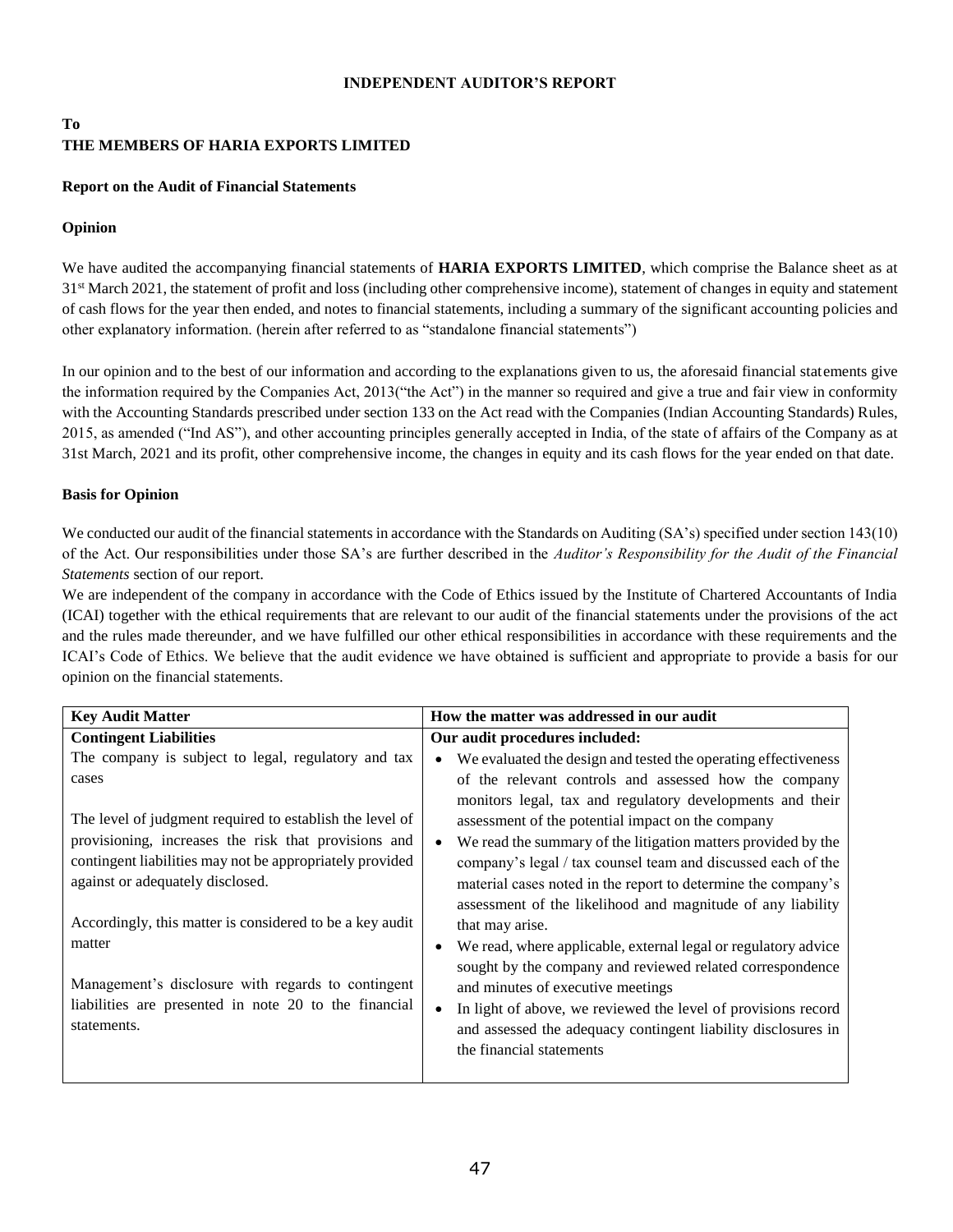### **Key Audit Matters**

Key audit matters are those matters that, in our professional judgment, were of most significance in our audit of the financial statements of the current period. These matters were addressed in the context of our audit of the financial statements as a whole, and in forming our opinion thereon, and we do not provide a separate opinion on these matters. We have determined the matters described below to be the key audit matters to be communicated in our report.

#### **Information Other than the Financial Statements and Auditor's Report Thereon**

The Company's management and Board of Directors are responsible for the other information. The other information comprises the information included in the Company's annual report, but does not include the financial statements and our auditor's report thereon.

Our opinion on the financial statements does not cover the other information and we do not and will not express any form of assurance conclusion thereon.

In connection with our audit of the financial statements, our responsibility is to read the other information and, in doing so, consider whether the other information is materially inconsistent with the financial statements or our knowledge obtained during the course of our audit or otherwise appears to be materially misstated.

If, based on the work we have performed, we conclude that there is a material misstatement of this other information, we are required to report that fact. We have nothing to report in this regard.

### **Management's Responsibility for the Ind AS Financial Statements**

The Company's management and Board of Directors are responsible for the matters stated in Section 134(5) of the Companies Act, 2013 ("the Act") with respect to the preparation and presentation of these financial statements that give a true and fair view of the financial position, financial performance including other comprehensive income, cash flows and changes in equity of the Company in accordance with Indian Accounting Standards (Ind AS) prescribed under Section 133 of the Act, read with Companies (Indian Accounting Standards) Rules, 2015, as amended and other accounting principles generally accepted in India. This responsibility also includes maintenance of adequate accounting records in accordance with the provisions of the Act for safeguarding the assets of the Company and for preventing and detecting frauds and other irregularities; selection and application of appropriate accounting policies; making judgments and estimates that are reasonable and prudent; and design, implementation and maintenance of adequate internal financial controls, that were operating effectively for ensuring the accuracy and completeness of the accounting records, relevant to the preparation and presentation of the financial statements that give a true and fair view and are free from material misstatement, whether due to fraud or error.

In preparing the financial statements, management and Board of Directors are responsible for assessing the Company's ability to continue as a going concern, disclosing, as applicable, matters related to going concern and using the going concern basis of accounting unless management either intends to liquidate the Company or to cease operations, or has no realistic alternative but to do so.

Board of Directors is also responsible for overseeing the Company's financial reporting process.

### **Auditor's Responsibility for the Ind AS Financial Statements**

Our objectives are to obtain reasonable assurance about whether the financial statements as a whole are free from material misstatement, whether due to fraud or error, and to issue an auditor's report that includes our opinion. Reasonable assurance is a high level of assurance, but is not a guarantee that an audit conducted in accordance with SAs will always detect a material misstatement when it exists. Misstatements can arise from fraud or error and are considered material if, individually or in the aggregate, they could reasonably be expected to influence the economic decisions of users taken on the basis of these financial statements.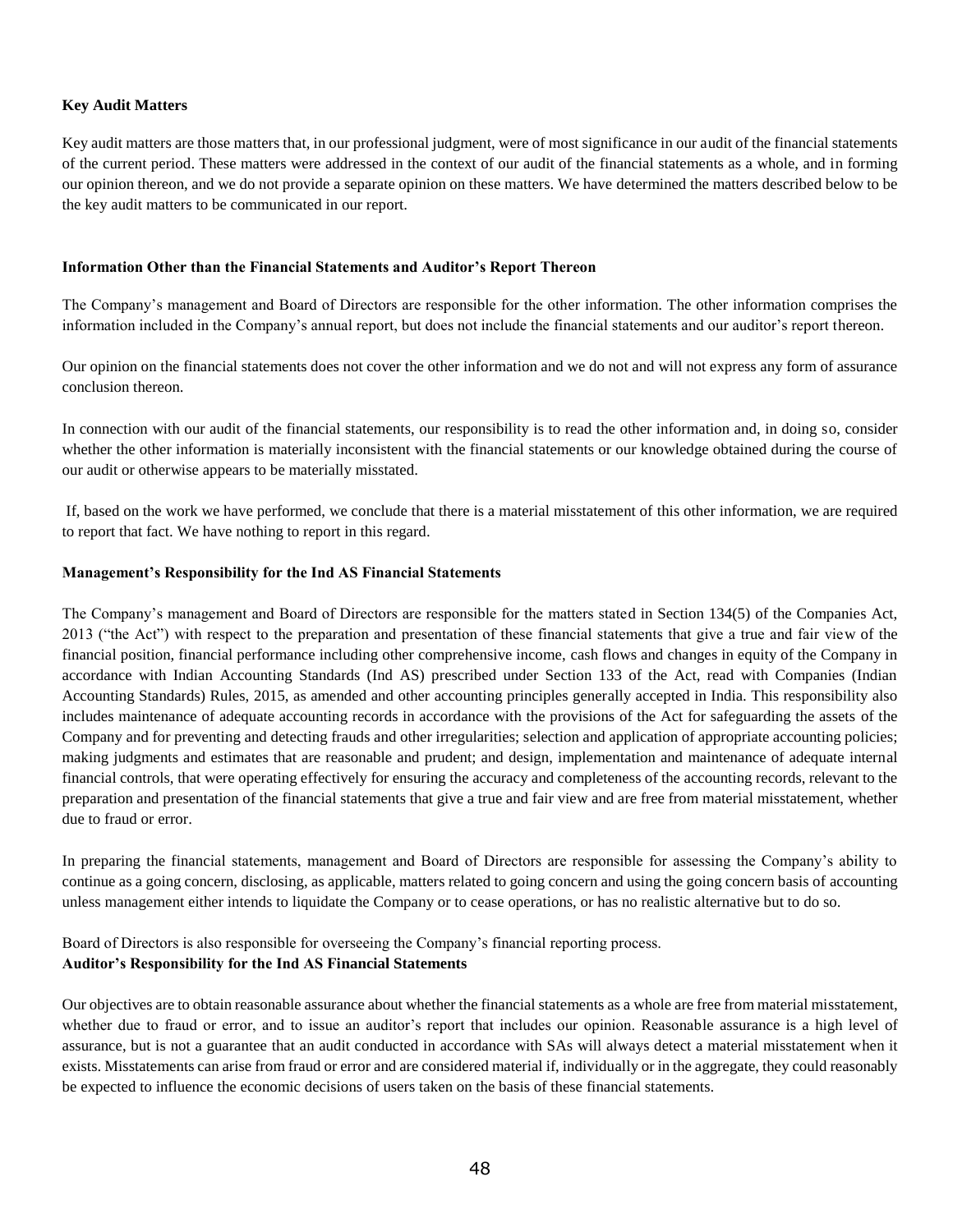As part of an audit in accordance with SAs, we exercise professional judgment and maintain professional skepticism throughout the audit. We also:

- Identify and assess the risks of material misstatement of the financial statements, whether due to fraud or error, design and perform audit procedures responsive to those risks, and obtain audit evidence that is sufficient and appropriate to provide a basis for our opinion. The risk of not detecting a material misstatement resulting from fraud is higher than for one resulting from error, as fraud may involve collusion, forgery, intentional omissions, misrepresentations, or the override of internal control.
- Obtain an understanding of internal control relevant to the audit in order to design audit procedures that are appropriate in the circumstances. Under section 143(3)(i) of the Act, we are also responsible for expressing our opinion on whether the Company has adequate internal financial controls with reference to financial statements in place and the operating effectiveness of such controls
- Evaluate the appropriateness of accounting policies used and the reasonableness of accounting estimates and related disclosures made by management.
- Conclude on the appropriateness of management's use of the going concern basis of accounting and, based on the audit evidence obtained, whether a material uncertainty exists related to events or conditions that may cast significant doubt on the Company's ability to continue as a going concern. If we conclude that a material uncertainty exists, we are required to draw attention in our auditor's report to the related disclosures in the financial statements or, if such disclosures are inadequate, to modify our opinion. Our conclusions are based on the audit evidence obtained up to the date of our auditor's report. However, future events or conditions may cause the Company to cease to continue as a going concern.
- Evaluate the overall presentation, structure and content of the financial statements, including the disclosures, and whether the financial statements represent the underlying transactions and events in a manner that achieves fair presentation.

We communicate with those charged with governance regarding, among other matters, the planned scope and timing of the audit and significant audit findings, including any significant deficiencies in internal control that we identify during our audit.

We also provide those charged with governance with a statement that we have complied with relevant ethical requirements regarding independence, and to communicate with them all relationships and other matters that may reasonably be thought to bear on our independence, and where applicable, related safeguards.

From the matters communicated with those charged with governance, we determine those matters that were of most significance in the audit of the financial statements of the current period and are therefore the key audit matters. We describe these matters in our auditor's report unless law or regulation precludes public disclosure about the matter or when, in extremely rare circumstances, we determine that a matter should not be communicated in our report because the adverse consequences of doing so would reasonably be expected to outweigh the public interest benefits of such communication.

### **Report on Other Legal and Regulatory Requirements**

- 1. As required by Section 197(16) of the Act, we report that the Company has paid remuneration to its directors during the year in accordance with the provisions of and limits laid down under Section 197 read with Schedule V to the Act.
- 2. As required by the Companies (Auditor's Report) Order, 2016 ("the Order") issued by the Central Government of India in terms of sub-section (11) of section 143 of the Act, we give in the "Annexure A" a statement on the matters specified in the paragraph 3 and 4 of the order.
- 3. As required by Section 143(3) of the Act, we report that: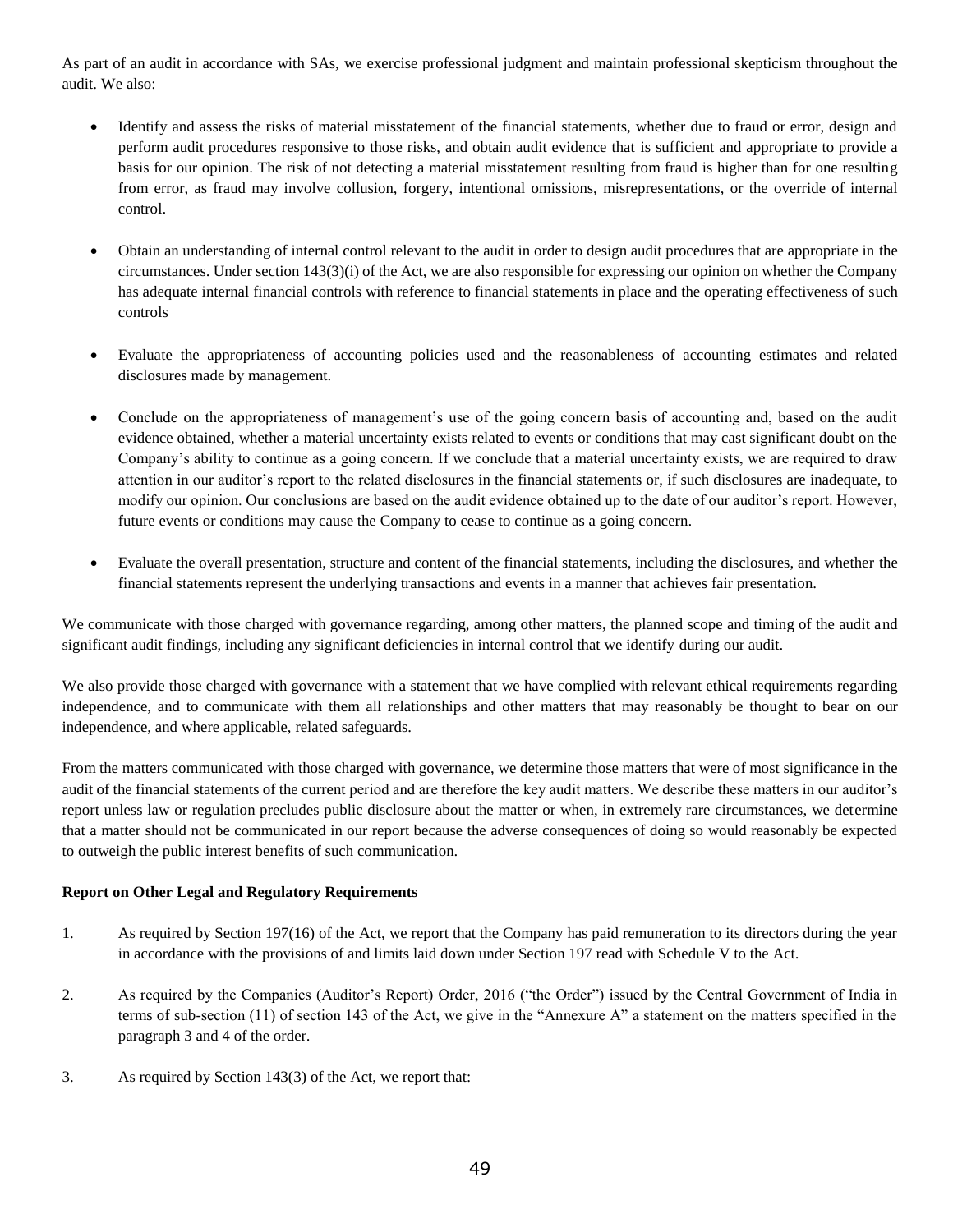- (a) We have sought and obtained all the information and explanations which to the best of our knowledge and belief were necessary for the purposes of our audit.
- (b) In our opinion proper books of account as required by law have been kept by the Company so far as it appears from our examination of those books;
- (c) The balance sheet, the statement of profit and loss (including other comprehensive income), statement of changes in equity and statement of cash flow dealt with by this Report are in agreement with the books of account;
- (d) In our opinion, the aforesaid financial statements comply with the Indian Accounting Standards prescribed under Section 133 of the Act
- (e) On the basis of the written representations received from the directors as on  $31<sup>st</sup>$  March 2021 taken on record by the Board of Directors, none of the directors is disqualified as on 31<sup>st</sup> March 2021 from being appointed as a director in terms of Section 164 (2) of the Act;
- (f) With respect to the adequacy of the internal financial controls over financial reporting of the Company and the operating effectiveness of such controls, refer to our separate report in "Annexure B"; and
- (g) With respect to the other matters to be included in the Auditor's Report in accordance with Rule 11 of the Companies (Audit and Auditors) Rules, 2014, in our opinion and to the best of our information and according to the explanations given to us:
	- i. The Company has disclosed the impact pending litigations as at  $31<sup>st</sup>$  March, 2021 on its financial position in its Ind AS financial statements – Refer Note 20 to the financial statements;
	- ii. The Company has made provision, as required under the applicable law or accounting standards, for material foreseeable losses, if any, on long-term contracts including derivative contracts.
	- ii. There has been no delay in transferring amounts required to be transferred to the Investor Education and Protection Fund.

### **Other Matters**

Due to complete lockdown, imposed by the government, to restrict the spread of COVID 19, the audit finalisation process, for the year under report, was carried out from remote locations i.e. other than the office of the Company, based on the data/details made available and based on financial information/ records remitted by the management through digital medium. Our report is not modified in respect of this matter.

**FOR KANAK RATHOD & CO. CHARTERED ACCOUNTANTS FIRM REGISTRATION NO: 104700W**

**KANAK RATHOD PROPRIETOR M. NO: 032833**

**UDIN: 21032833AAAAAY6066** 

**PLACE: MUMBAI DATE: 21/06/2021**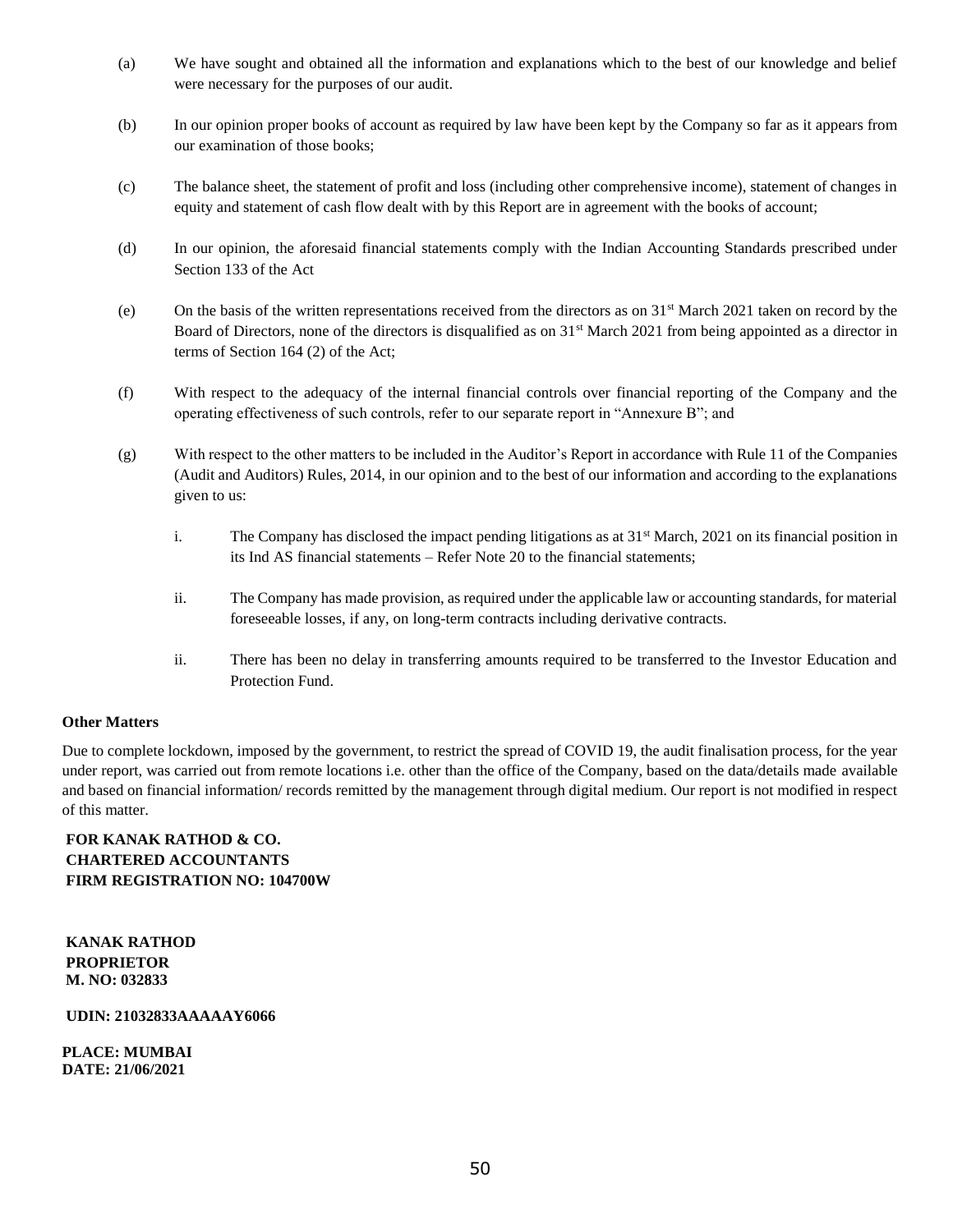## **ANNEXURE - A TO THE INDEPENDENT AUDITORS' REPORT**

The Annexure referred to in Independent Auditors' Report to the members of the Company on the Ind AS financial statements for the year ended  $31<sup>st</sup>$  March 2021, we report that:

- (i) The company does not have any fixed assets. Hence clause (ia) to (ic) of paragraph 3 of the order is not applicable.
- (ii) There are no inventories in the year under consideration. Hence, there is nothing to report under this clause.
- (iii) According to information and explanations given to us, the Company has granted loans, secured or unsecured, to companies, firms, Limited Liability Partnerships or other parties covered in the register maintained under section 189 of the Act. However, terms and conditions of the loans are prejudicial to the interest of the company.
- (iv) In our opinion and according to the information and explanations given to us, the company has complied with provisions of 185 and 186 of the Companies Act 2013 in respects of loans, making investments, and providing guarantees and securities except for the following non-compliances:
	- a) The company has not charged any interest on the loan given by it during the year ended March 31, 2021, sub-section 7 of Section 186
- (v) In our opinion and according to the information and explanations given to us, the Company has not accepted any deposits from the public within the meaning of the directives issued by the Reserve Bank of India, provisions of section 73 to 76 of the Act, any other relevant provisions of the Act and the relevant rules framed thereunder.
- (vi) We have broadly reviewed the records maintained by the company pursuant to the rules prescribed by Central Government for maintenance of cost records under section 148(1) of the Act and are of the opinion that prima facie, the prescribed accounts and records have been made and maintained. However, we have not made a detailed examination of the records.
- (vii) (a) According to the information and explanations given to us and on the basis of our examination of the records of the Company, amounts deducted/ accrued in the books of account in respect of undisputed statutory dues including income-tax, GST, duty of customs, cess and other material statutory dues have been regularly deposited during the year by the Company with the appropriate authorities except for TDS where there has been considerable delays in number of cases.

According to the information and explanations given to us, no undisputed amounts payable in respect of income-tax, TDS, GST. value added tax, duty of customs, duty of excise, service tax, cess, and other material statutory dues were in arrears as at 31 March 2021 for a period of more than six months from the date they became payable.

(b) According to the information and explanations given to us and the records of the company examined by us, the disputed dues in respect of Income Tax are as under:

| <b>Nature of Dues</b> | Amount     | <b>Period to which</b><br>amount relates | Forum where dispute is<br>pending     |
|-----------------------|------------|------------------------------------------|---------------------------------------|
| Income Tax            | $27.030/-$ | F.Y. 2010-2011                           | Commissioner of Income Tax<br>Appeals |

(viii) According to the information and explanations given to us, the Company has not taken any loans or borrowings from any financial institution, bank or Government nor has it issued any debentures. Accordingly, paragraph 3 (viii) of the Order is not applicable to the Company.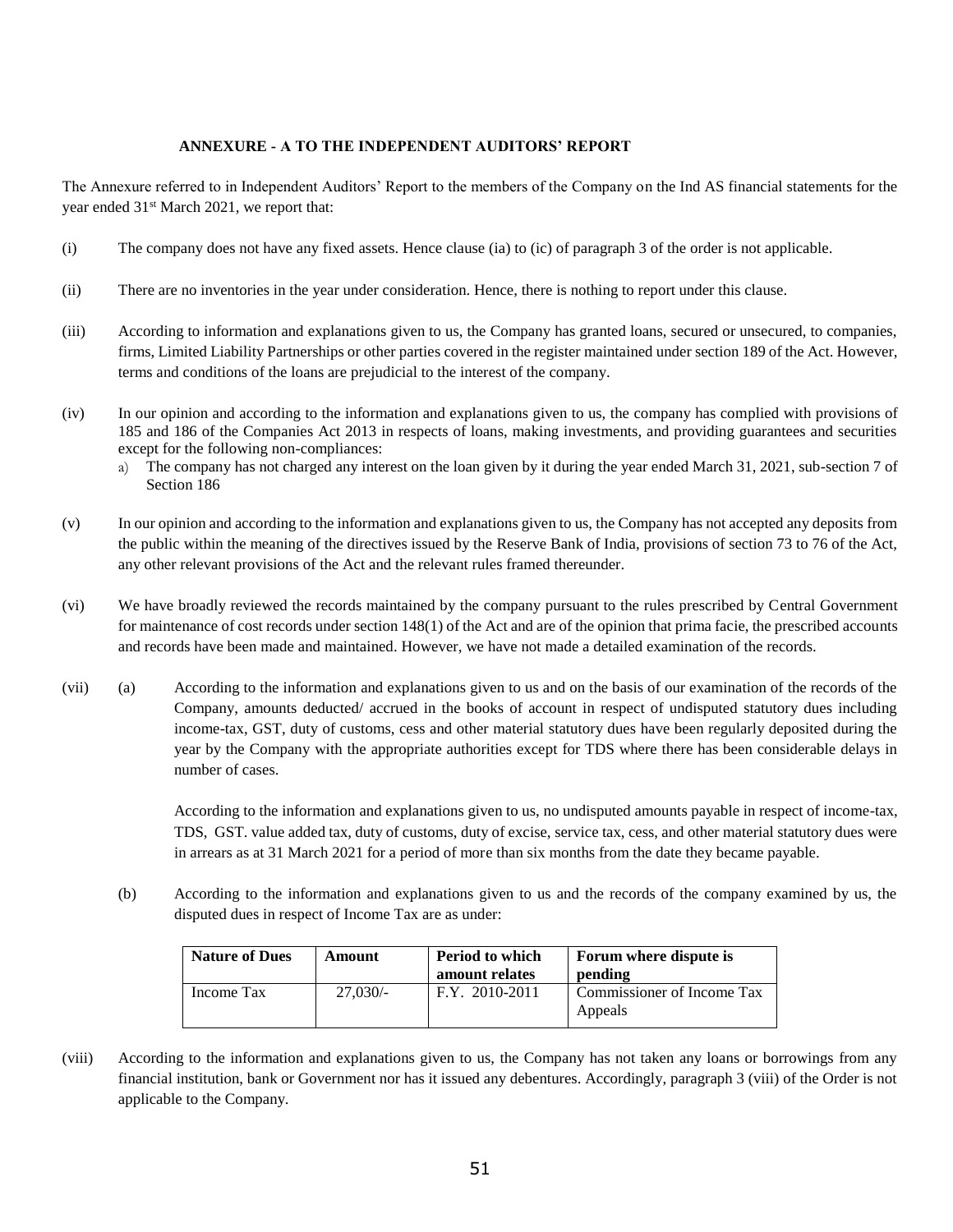- (ix) The Company has not raised any moneys by way of initial public offer, further public offer (including debt instruments) or term loans during the year. Accordingly, paragraph 3 (ix) of the Order is not applicable to the Company.
- (x) According to the information and explanations given to us, no material fraud by the Company or on the Company by its officers or employees has been noticed or reported during the course of our audit.
- (xi) According to the information and explanations give to us and based on our examination of the records of the Company, the Company has paid/provided for managerial remuneration in accordance with the requisite approvals mandated by the provisions of section 197 read with Schedule V to the Act.
- (xii) In our opinion and according to the information and explanations given to us, the Company is not a nidhi company. Accordingly, paragraph 3(xii) of the Order is not applicable.
- (xiii) According to the information and explanations given to us and based on our examination of the records of the Company, transactions with the related parties are in compliance with sections 177 and 188 of the Act where applicable and details of such transactions have been disclosed in the financial statements as required by the applicable Indian Accounting Standards.
- (xiv) According to the information and explanations give to us and based on our examination of the records of the Company, the Company has not made any preferential allotment or private placement of shares or fully or partly convertible debentures during the year. Accordingly, paragraph 3 (xiv) of the Order is not applicable to the Company.
- (xv) According to the information and explanations given to us and based on our examination of the records of the Company, the Company has not entered into non-cash transactions with directors or persons connected with him. Accordingly, paragraph 3(xv) of the Order is not applicable.
- (xvi) The Company is not required to be registered under section 45-IA of the Reserve Bank of India Act 1934. Accordingly, paragraph 3(xvi) of the Order is not applicable to the Company.

 **FOR KANAK RATHOD & CO. CHARTERED ACCOUNTANTS FIRM REGISTRATION NO: 104700W**

 **KANAK RATHOD PROPRIETOR M. NO: 032833**

 **UDIN: 21032833AAAAAY6066** 

 **PLACE: MUMBAI DATE: 21/06/2021**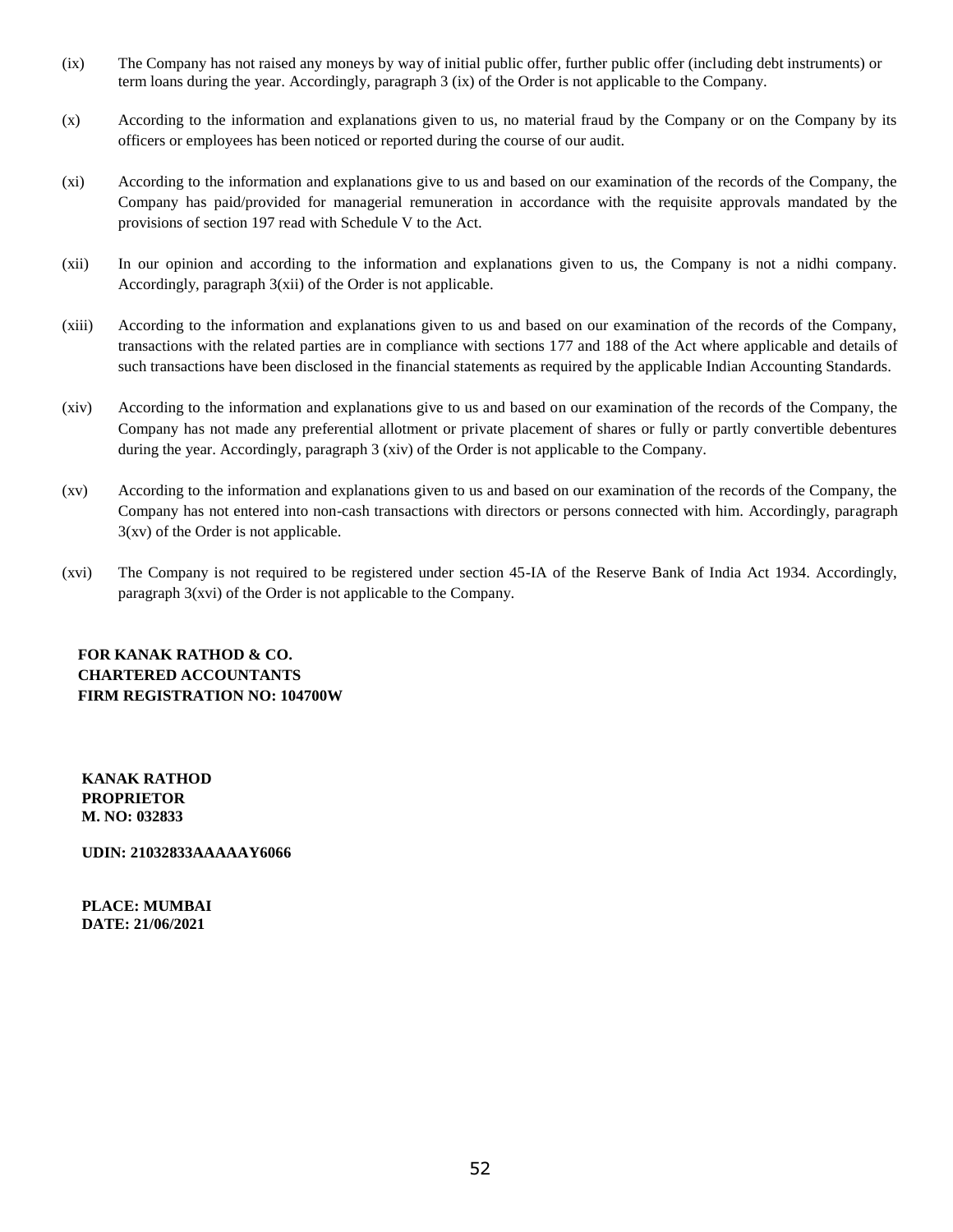### **ANNEXURE - B TO THE AUDITORS' REPORT**

## **Report on the Internal Financial Controls under Clause (i) of Sub-section 3 of Section 143 of the Companies Act, 2013 ("the Act")**

#### **Opinion**

We have audited the internal financial controls over financial reporting of Haria Exports Limited ("the Company") as of 31<sup>st</sup> March 2021 in conjunction with our audit of the Ind AS financial statements of the Company for the year ended on that date.

In our opinion, the Company has, in all material respects, an adequate internal financial controls system over financial reporting and such internal financial controls over financial reporting were operating effectively as at  $31<sup>st</sup>$  March 2021, based on the internal control over financial reporting criteria established by the Company considering the essential components of internal control stated in the Guidance Note on Audit of Internal Financial Controls Over Financial Reporting issued by the Institute of Chartered Accountants of India.

### **Management's Responsibility for Internal Financial Controls**

The Company's management and the Board of Director are responsible for establishing and maintaining internal financial controls based on the internal financial controls with reference to financial statements criteria established by the Company considering the essential components of internal control stated in the Guidance Note on Audit of Internal Financial Controls over Financial Reporting issued by the Institute of Chartered Accountants of India ('ICAI'). These responsibilities include the design, implementation and maintenance of adequate internal financial controls that were operating effectively for ensuring the orderly and efficient conduct of its business, including adherence to company's policies, the safeguarding of its assets, the prevention and detection of frauds and errors, the accuracy and completeness of the accounting records, and the timely preparation of reliable financial information, as required under the Companies Act, 2013.

### **Auditors' Responsibility**

Our responsibility is to express an opinion on the Company's internal financial controls over financial reporting based on our audit. We have conducted our audit in accordance with the Guidance Note on Audit of Internal Financial Controls over Financial Reporting (the "Guidance Note") and the Standards on Auditing, issued by ICAI and deemed to be prescribed under section 143(10) of the Companies Act, 2013, to the extent applicable to an audit of internal financial controls, both applicable to an audit of Internal Financial Controls and, both issued by the Institute of Chartered Accountants of India. Those Standards and the Guidance Note require that we comply with ethical requirements and plan and perform the audit to obtain reasonable assurance about whether adequate internal financial controls over financial reporting was established and maintained and if such controls operated effectively in all material respects.

Our audit involves performing procedures to obtain audit evidence about the adequacy of the internal financial controls system over financial reporting and their operating effectiveness. Our audit of internal financial controls over financial reporting included obtaining an understanding of internal financial controls over financial reporting, assessing the risk that a material weakness exists, and testing and evaluating the design and operating effectiveness of internal control based on the assessed risk. The procedures selected depend on the auditor's judgment, including the assessment of the risks of material misstatement of the financial statements, whether due to fraud or error.

We believe that the audit evidence we have obtained is sufficient and appropriate to provide a basis for our audit opinion on the Company's internal financial controls system over financial reporting.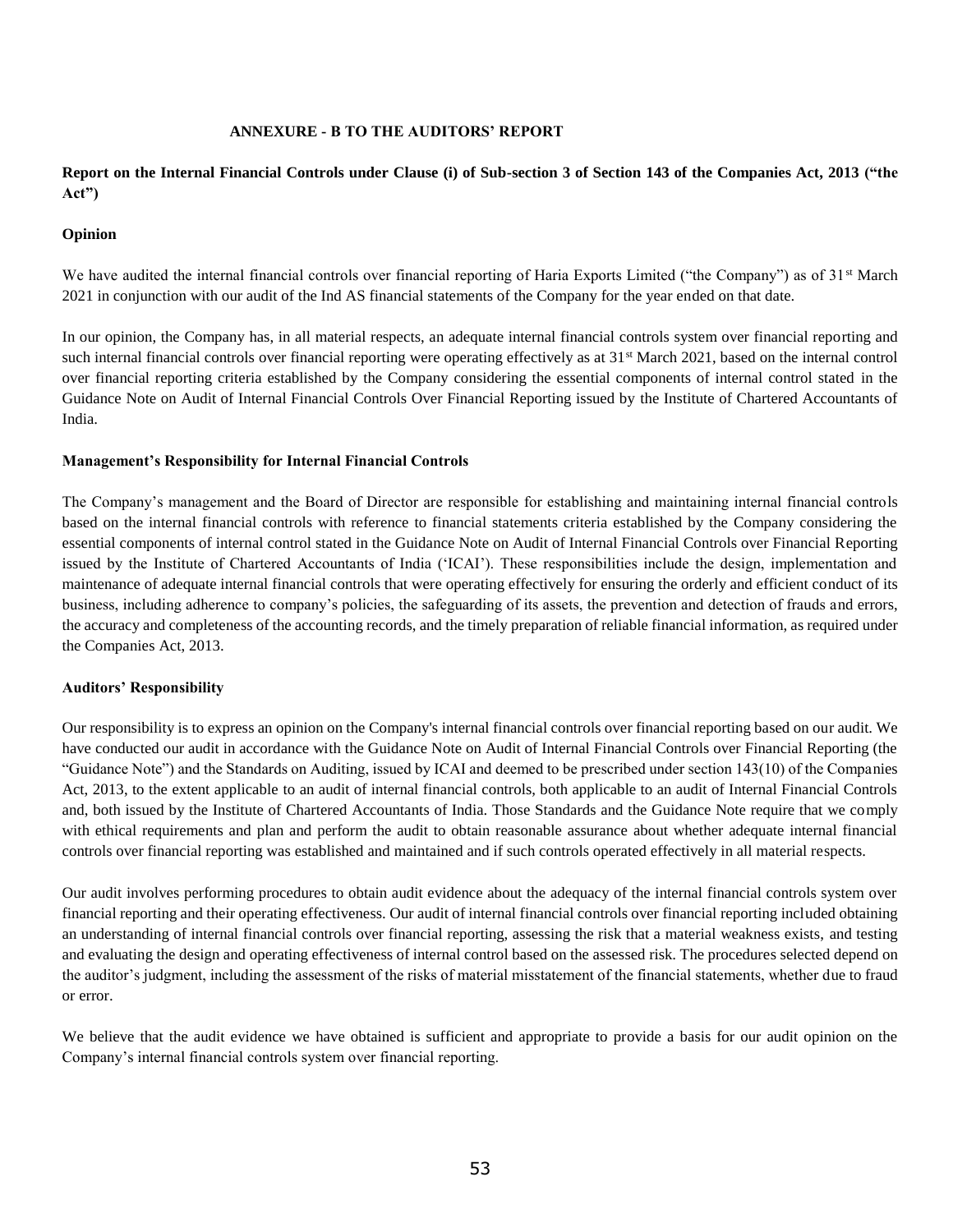### **Meaning of Internal Financial Controls with reference to Financial Statements**

A company's internal financial controls with reference to financial statements is a process designed to provide reasonable assurance regarding the reliability of financial reporting and the preparation of financial statements for external purposes in accordance with generally accepted accounting principles. A company's internal financial controls with reference to financial statements include those policies and procedures that (1) pertain to the maintenance of records that, in reasonable detail, accurately and fairly reflect the transactions and dispositions of the assets of the company; (2) provide reasonable assurance that transactions are recorded as necessary to permit preparation of financial statements in accordance with generally accepted accounting principles, and that receipts and expenditures of the company are being made only in accordance with authorisations of management and directors of the company; and (3) provide reasonable assurance regarding prevention or timely detection of unauthorised acquisition, use, or disposition of the company's assets that could have a material effect on the financial statements.

### **Inherent Limitations of Internal Financial Controls over Financial Reporting**

Because of the inherent limitations of internal financial controls over financial reporting, including the possibility of collusion or improper management, override of controls, material misstatements due to error or fraud may occur and not be detected. Also, projections of any evaluation of the internal financial controls over financial reporting to future periods are subject to the risk that the internal financial control over financial reporting may become inadequate because of changes in conditions, or that the degree of compliance with the policies or procedures may deteriorate.

**FOR KANAK RATHOD & CO. CHARTERED ACCOUNTANTS FIRM REGISTRATION NO: 104700W** 

**KANAK RATHOD PROPRIETOR M. NO: 032833**

**UDIN: 21032833AAAAAY6066** 

**PLACE: MUMBAI** 

**DATE: 21/06/2021**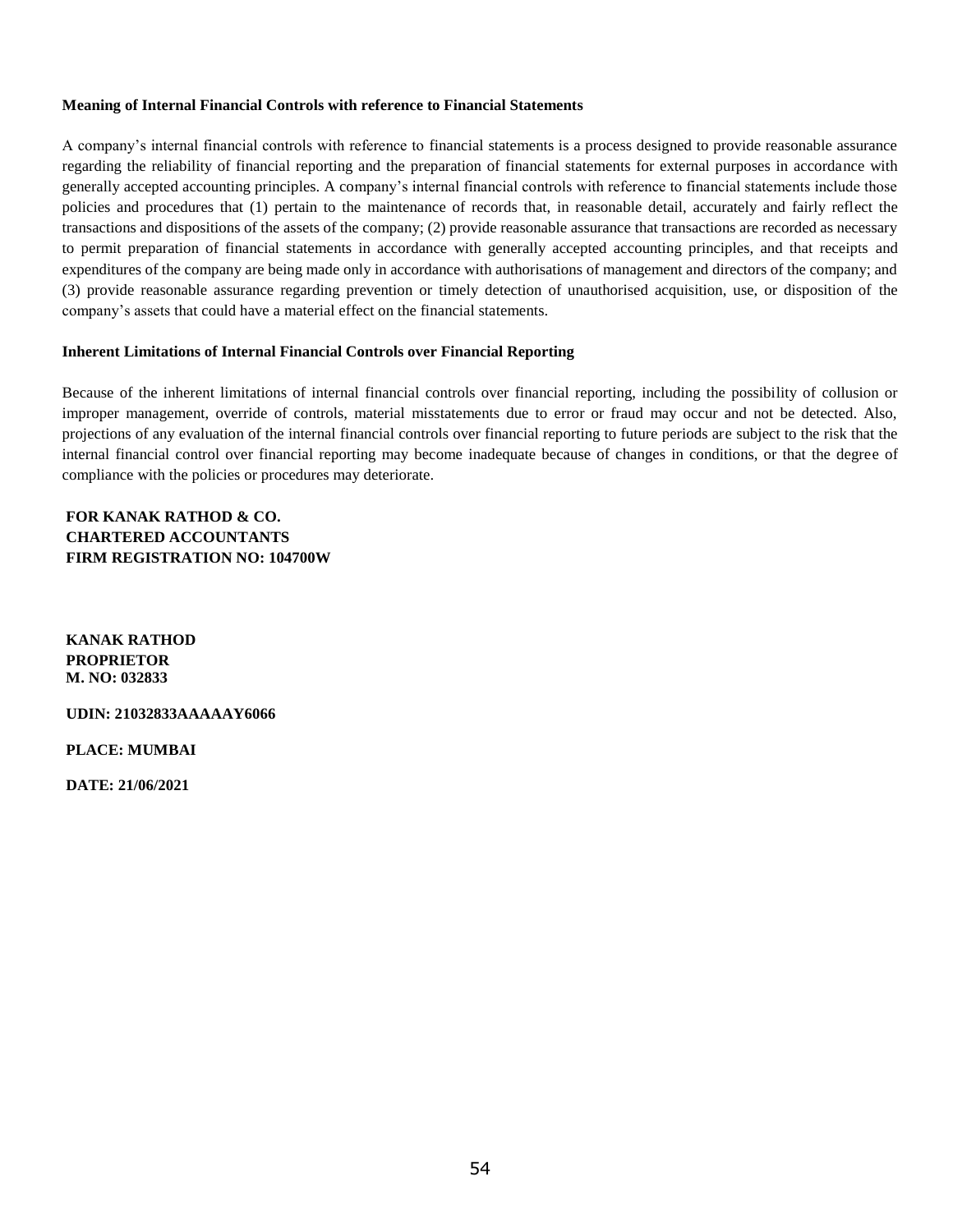# **HARIA EXPORTS LTD AUDITED STANDALONE BALANCE SHEET AS AT MARCH 31, 2021**

|                                         |                                             | As at                    | As at             |
|-----------------------------------------|---------------------------------------------|--------------------------|-------------------|
| <b>Particulars</b>                      | <b>Note</b>                                 | March 31, 2021           | March 31, 2020    |
|                                         | No.                                         |                          |                   |
|                                         |                                             |                          |                   |
| <b>ASSETS</b>                           |                                             |                          |                   |
| <b>Non - Current Assets</b>             |                                             |                          |                   |
| <b>Financial Assets</b>                 |                                             |                          |                   |
| Loans                                   | 3                                           | 3,41,66,078              | 11,71,88,903      |
| Non - Current Tax Assets                | 4                                           | 44,94,865                | 44,88,040         |
| <b>Total Non - Current Assets</b>       |                                             | 3,86,60,943              | 12,16,76,943      |
|                                         |                                             |                          |                   |
|                                         |                                             |                          |                   |
| <b>Current Assets</b>                   |                                             |                          |                   |
| <b>Financial Assets</b>                 |                                             |                          |                   |
| Loans                                   | 5                                           | 9,47,78,897              |                   |
| <b>Trade Receivables</b>                | 6                                           |                          | 1,953             |
| Cash & Cash Equivalents                 | 7                                           | 15,58,510                | 15,50,746         |
| Bank Balance other than above           | 8                                           | 51,069                   | 49,382            |
| <b>Other Current Assets</b>             | 9                                           | 3,39,497                 | 15,77,435         |
| <b>Total Current Assets</b>             |                                             | 9,67,27,973              | 31,79,516         |
|                                         |                                             |                          |                   |
|                                         |                                             |                          |                   |
| <b>TOTAL ASSETS</b>                     |                                             | 13,53,88,916             | 12,48,56,459      |
|                                         |                                             |                          |                   |
|                                         |                                             |                          |                   |
|                                         |                                             |                          |                   |
|                                         | <b>Note</b>                                 | As at                    | As at             |
| <b>Particulars</b>                      | No.                                         | March 31, 2021           | March 31, 2020    |
|                                         |                                             |                          |                   |
|                                         |                                             |                          |                   |
| <b>EQUITY AND LIABILITIES</b>           |                                             |                          |                   |
| <b>EQUITY</b>                           |                                             |                          |                   |
| <b>Equity Share Capital</b>             | 10                                          | 11,55,00,000             | 11,55,00,000      |
| Other Equity                            |                                             | 1,95,07,689              | 87,90,709         |
|                                         |                                             |                          |                   |
| <b>Total Equity</b>                     |                                             | 13,50,07,689             | 12,42,90,709      |
|                                         |                                             |                          |                   |
| <b>LIABILITIES</b>                      |                                             |                          |                   |
| <b>Current Liabilities</b>              |                                             |                          |                   |
| <b>Financial Liabilities</b>            |                                             |                          |                   |
| <b>Borrowings</b>                       | 11                                          | 1,50,000                 | 1,00,000          |
| <b>Trade Payables</b>                   | 12                                          | 1,80,024                 | 2,16,750          |
| <b>Other Financial Liabilities</b>      | 13                                          | 20,000                   | 2,40,000          |
| <b>Other Current Liabilities</b>        | 14                                          | 31,203                   | 9,000             |
|                                         |                                             |                          |                   |
|                                         |                                             |                          |                   |
| <b>Total Current Liabilities</b>        |                                             | 3,81,227                 | 5,65,750          |
|                                         |                                             |                          |                   |
| <b>Total Liabilities</b>                |                                             | 3,81,227                 | 5,65,750          |
|                                         |                                             |                          |                   |
| <b>TOTAL EQUITY AND LIABILITIES</b>     |                                             | 13,53,88,916             | 12,48,56,459      |
|                                         |                                             |                          |                   |
|                                         |                                             |                          |                   |
| <b>CORPORATE INFORMATION</b>            | $\mathbf{1}$                                |                          |                   |
| SIGNIFICANT ACCOUNTING POLICIES         | $\overline{2}$                              |                          |                   |
| <b>NOTES ON ACCOUNTS</b>                | $3 - 28$                                    |                          |                   |
|                                         |                                             |                          |                   |
|                                         |                                             |                          |                   |
| As per our report attached of even date | For and on behalf of the Board of Directors |                          |                   |
| For KANAK RATHOD & CO.                  | For HARIA EXPORTS LTD.                      |                          |                   |
| <b>Chartered Accountants</b>            |                                             | <b>KANTILAL HARIA</b>    | <b>UTSAV MARU</b> |
| <b>Firm Reg. No. 104700W</b>            |                                             | <b>Chairman &amp; MD</b> | <b>Director</b>   |
|                                         |                                             | DIN: 00585400            | DIN: 07752233     |
|                                         |                                             |                          |                   |
| <b>KANAK RATHOD</b>                     | <b>HIREN RATHOD</b>                         |                          |                   |
| Proprietor                              |                                             |                          |                   |
|                                         |                                             |                          |                   |
|                                         |                                             | <b>Company Secretary</b> |                   |
| Membership No. 032833                   |                                             |                          |                   |
| <b>Mumbai, 21-Jun-2021</b>              |                                             | Mumbai, 21-Jun-2021      |                   |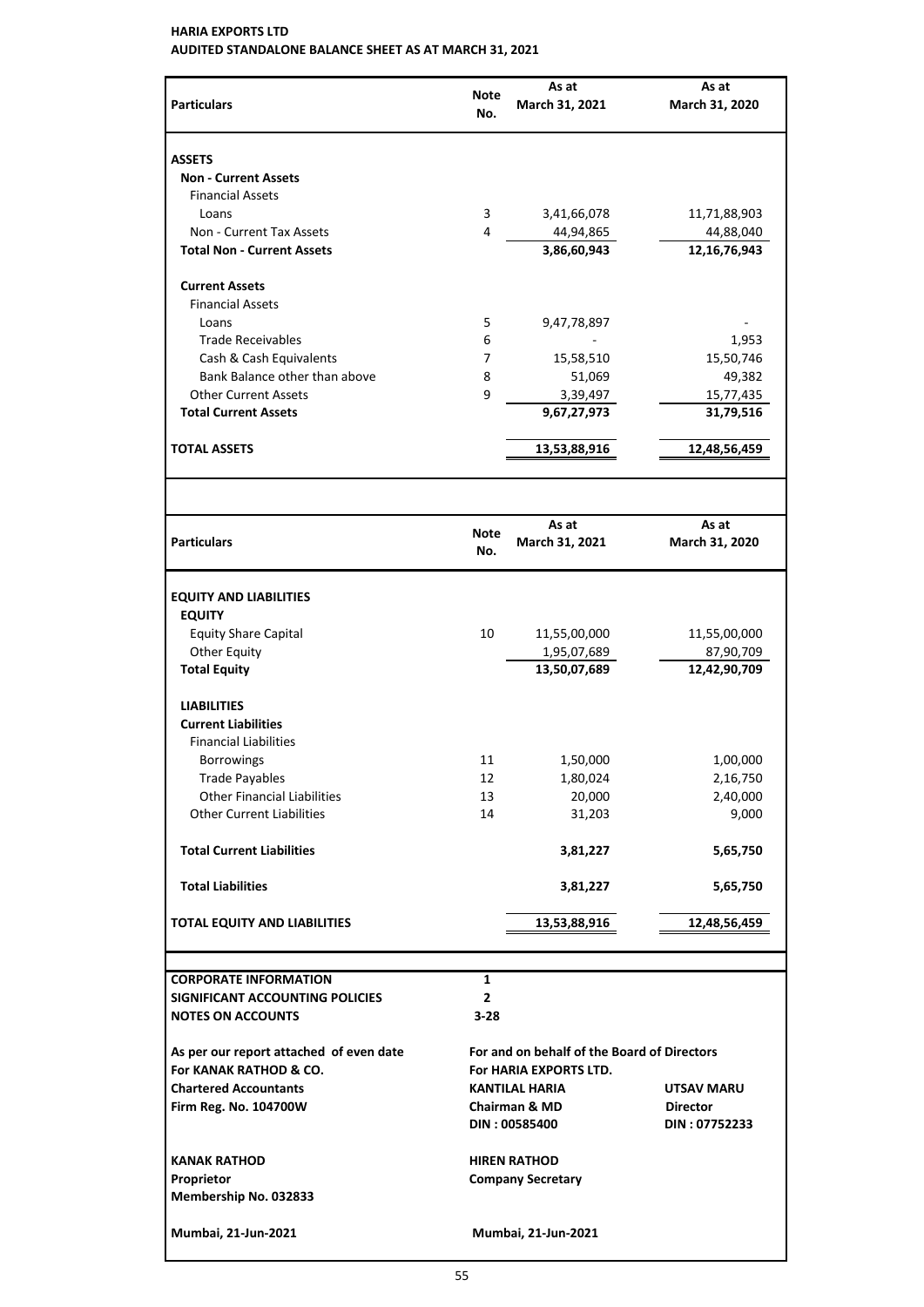# **HARIA EXPORTS LTD AUDITED STANDALONE STATEMENT OF PROFIT AND LOSS FOR THE YEAR ENDED MARCH 31, 2021**

| <b>Particulars</b>                                        |     | Year ended     | Year ended     |  |
|-----------------------------------------------------------|-----|----------------|----------------|--|
|                                                           | No. | March 31, 2021 | March 31, 2020 |  |
| Income                                                    |     |                |                |  |
| <b>Revenue from Operations</b>                            | 15  |                | 14,958         |  |
| Other Income                                              | 16  | 1,20,43,337    | 41,54,128      |  |
| <b>Total Income</b>                                       |     | 1,20,43,337    | 41,69,086      |  |
| <b>Expenses</b>                                           |     |                |                |  |
| <b>Cost of Material Consumed</b>                          |     |                |                |  |
| Purchase of Stock In Trade                                | 17  |                | 1,545          |  |
| Changes in Inventories of Finished Goods / Stock in Trade |     |                |                |  |
| <b>Employee Benefit Expenses</b>                          | 18  | 1,20,000       | 2,40,000       |  |
| <b>Finance Cost</b>                                       |     |                |                |  |
| Depreciation and Amortization                             |     |                |                |  |
| <b>Other Expenses</b>                                     | 19  | 10,17,420      | 10,98,980      |  |
| <b>Total Expenses</b>                                     |     | 11,37,420      | 13,40,525      |  |
| <b>Profit Before Tax and Exceptional Item</b>             |     | 1,09,05,917    | 28,28,561      |  |
| <b>Exceptional Item</b>                                   |     |                |                |  |
| <b>Profit Before Tax</b>                                  |     | 1,09,05,917    | 28,28,561      |  |
| <b>Tax Expenses</b>                                       |     |                |                |  |
| <b>Current Year</b>                                       |     | 1,88,937       |                |  |
| (Excess) / Short Provision of Earlier Years               |     |                |                |  |
| <b>Profit After Tax</b>                                   |     | 1,07,16,980    | 28,28,561      |  |
| <b>Other Comprehensive Income</b>                         |     |                |                |  |
| Total Other Comprehensive Income for the year             |     | 1,07,16,980    | 28,28,561      |  |
| Earnings Per Share - Basic & Diluted (₹)                  |     | 0.93           | 0.24           |  |

| <b>CORPORATE INFORMATION</b>            | 1                                           |                   |
|-----------------------------------------|---------------------------------------------|-------------------|
| SIGNIFICANT ACCOUNTING POLICIES         | 2                                           |                   |
| <b>NOTES ON ACCOUNTS</b>                | $3-28$                                      |                   |
|                                         |                                             |                   |
| As per our report attached of even date | For and on behalf of the Board of Directors |                   |
| For KANAK RATHOD & CO.                  | <b>For HARIA EXPORTS LTD.</b>               |                   |
| <b>Chartered Accountants</b>            | <b>KANTILAL HARIA</b>                       | <b>UTSAV MARU</b> |
| <b>Firm Reg. No. 104700W</b>            | <b>Chairman &amp; MD</b>                    | <b>Director</b>   |
|                                         | DIN: 00585400                               | DIN: 07752233     |
|                                         |                                             |                   |
| <b>KANAK RATHOD</b>                     | <b>HIRENT RATHOD</b>                        |                   |
| <b>Proprietor</b>                       | <b>Company Secretary</b>                    |                   |
| Membership No. 032833                   |                                             |                   |
|                                         |                                             |                   |
| <b>Mumbai, 21-Jun-2021</b>              | <b>Mumbai, 21-Jun-2021</b>                  |                   |
|                                         |                                             |                   |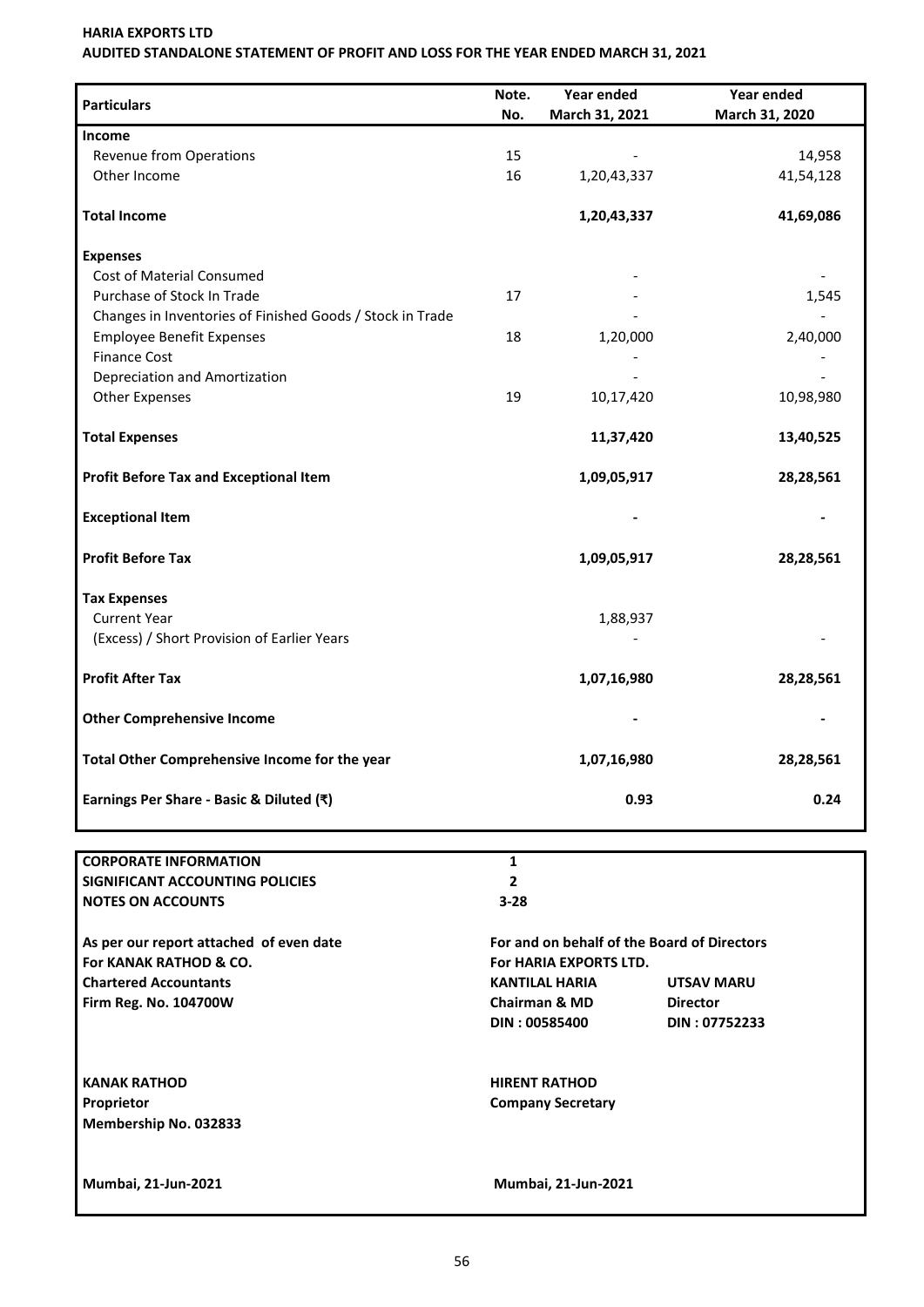# **HARIA EXPORTS LTD STATEMENT OF CASH FLOW FOR THE YEAR ENDED MARCH 31ST, 2021**

As per our report attached **As per our report attached For and on behalf of the Board of Directors For KANAK RATHOD & CO. For HARIA EXPORTS LIMITED Chartered Accountants KANTILAL HARIA UTSAV MARU Firm Reg. No. 104700W Chairman & MD Director DIN : 00585400 DIN : 07752233**

|   | <b>Particulars</b>                                             | For the year ended |                  | For the year ended |               |
|---|----------------------------------------------------------------|--------------------|------------------|--------------------|---------------|
|   |                                                                | March 31, 2021     |                  | March 31, 2020     |               |
| A | <b>CASH FLOW FROM OPERATING ACTIVITIES</b>                     |                    |                  |                    |               |
|   | Net Profit / (Loss) Before Tax                                 |                    | 1,09,05,917      |                    | 28,28,561     |
|   | Add / (Less):- Adjustments for Non-Cash / Non-Operating Items: |                    |                  |                    |               |
|   | Finance Income                                                 | (1, 20, 22, 759)   |                  | (41, 53, 953)      |               |
|   | Profit on Sale of Investments                                  |                    | (1, 20, 22, 759) |                    | (41, 53, 953) |
|   | <b>Operating Profit Before Changes in Working Capital</b>      |                    | (11, 16, 842)    |                    | (13, 25, 392) |
|   | <b>Adjustment for Changes in Working Capital</b>               |                    |                  |                    |               |
|   | (Increase) / Decrease in Trade Receivables                     | 1,953              |                  | 2,135              |               |
|   | (Increase) / Decrease in Other Current Assets                  | 12,37,938          |                  | 5,79,248           |               |
|   | Increase / (Decrease) in Trade Payables                        | (36, 726)          |                  | 1,10,679           |               |
|   | Increase / (Decrease) in Other Current Liabilities             | (1, 97, 797)       | 10,05,368        | (1, 357)           | 6,90,705      |
|   | <b>Cash Generated from Operations</b>                          |                    | (1, 11, 474)     |                    | (6, 34, 687)  |
|   | Less: Taxes Paid (Net of refund received)                      |                    | (1,95,762)       |                    | (1,48,493)    |
|   | NET CASH FLOW FROM OPERATING ACTIVITY (A)                      |                    | (3,07,236)       |                    | (7, 83, 180)  |
| B | <b>CASH FLOW FROM INVESTING ACTIVITIES</b>                     |                    |                  |                    |               |
|   | <b>Other Financial Liabilities</b>                             |                    |                  | 1,20,000           |               |
|   | Financial Assets - Loans Repaid                                | 7,90,000           |                  | (34, 41, 305)      |               |
|   | Financial Assets - Loans Given                                 | (5,25,000)         |                  |                    |               |
|   | Finance Income                                                 |                    |                  | 41,53,953          |               |
|   | NET CASH FLOW FROM INVESTING ACTIVITY (B)                      |                    | 2,65,000         |                    | 8,32,648      |
| C | <b>CASH FLOW FROM FINANCING ACTIVITY</b>                       |                    |                  |                    |               |
|   | <b>Reciept of Borrowings</b>                                   | 50,000             |                  |                    |               |
|   | NET CASH FLOW FROM FINANCING ACTIVITY (C)                      |                    | 50,000           |                    |               |
| D | NET CASH FLOW FOR THE YEAR $(A + B + C)$                       |                    | 7,764            |                    | 49,468        |
|   | Add: Opening Balance of Cash & Cash Equivalents                |                    | 15,50,746        |                    | 15,01,278     |
|   | <b>CLOSING BALANCE OF CASH &amp; CASH EQUIVALENTS</b>          |                    | 15,58,510        |                    | 15,50,746     |
|   |                                                                |                    |                  |                    |               |
|   | CASH AND CASH EQUIVALENT COMPRISES AS UNDER:                   |                    |                  |                    |               |
|   | Balance with banks in current accounts                         |                    | 88,621           |                    | 80,859        |
|   | Cash on Hand                                                   |                    | 14,69,889        |                    | 14,69,887     |
|   | <b>CASH AND CASH EQUIVALENT</b>                                |                    | 15,58,510        |                    | 15,50,746     |

**KANAK RATHOD HIREN RATHOD Proprietor Company Secretary Membership No. 032833**

**Mumbai, 21-Jun-2021 Mumbai, 21-Jun-2021**

Statement of Cash Flow.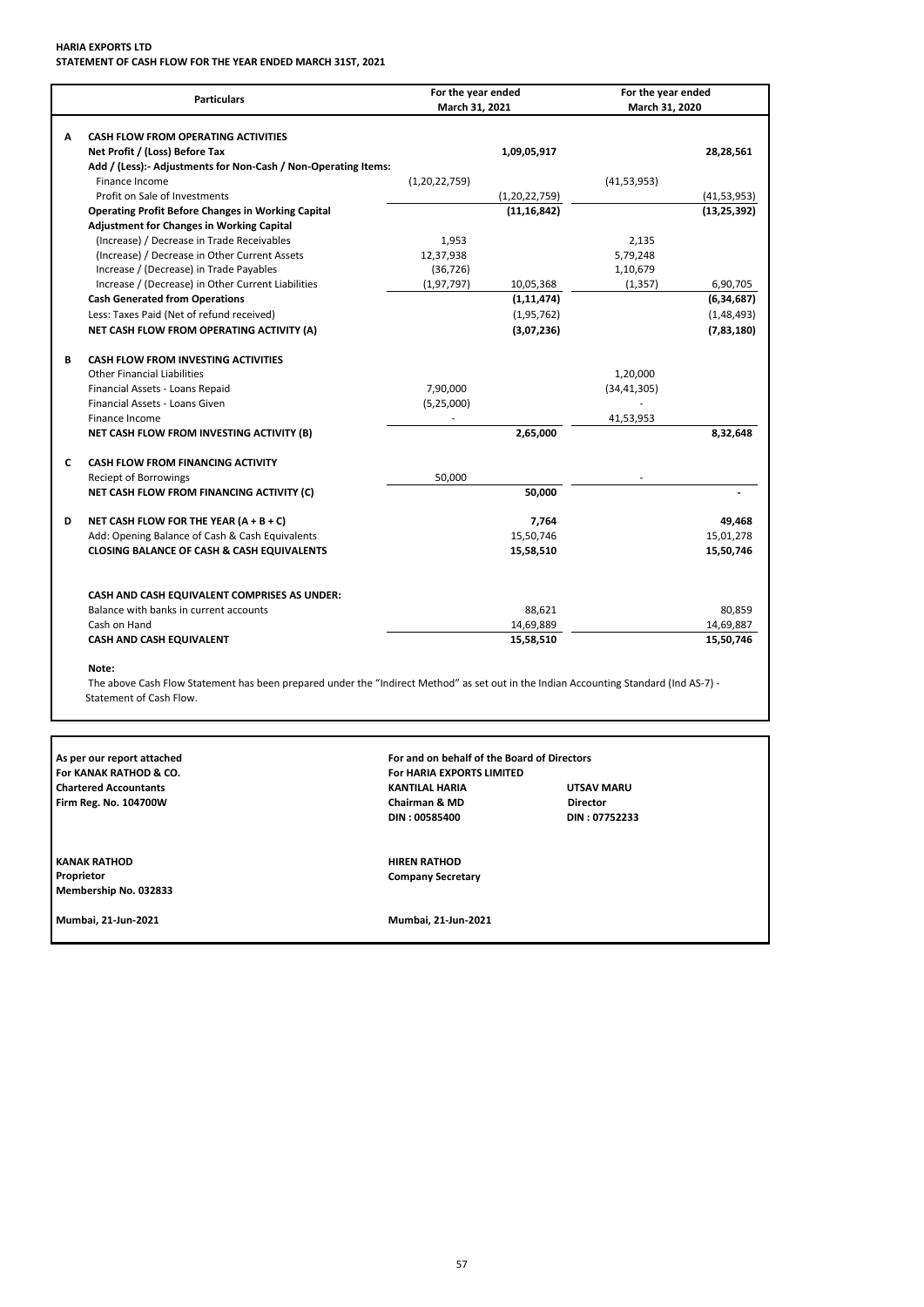# **HARIA EXPORTS LTD SIGNIFICANT ACCOUNTING POLICIES**

# **2 STATEMENT OF SIGNIFICANT ACCOUNTING POLICIES**

# **2.1 BASIS FOR PREPARATION OF ACCOUNTS**

### **2.2 USE OF ESTIMATES**

# **b) Current versus Non-Current classification**

## **c) Historical Cost Convention**

All assets and liabilities have been classified as Current or Non Current as per the Company's normal operation cycle i.e. twelve months and other criteria set out in the Schedule III of the Act.

# **1 CORPORATE INFORMATION**

The financial statements are prepared on accrual basis of accounting under historical cost convention in accordance with Generally Accepted Accounting Principles in India and the relevant provisions of the Companies Act, 2013 including Indian Accounting Standards notified there under, except for the following:

# **a) Statement of Compliance with Ind AS**

Haria Exports Limited (the Company) is a publicy limited by shares domiciled in India, incorporated under the provisions of Companies Act, 1956. Its shares are listed on National Stock Exchange of India Limited and BSE Limited. Its registered office is situated at Haria Centre, 8 Subhash Road, Vile Parle (East), Mumbai - 400057 India. The Company is engaged in Textiles & Fabrics.

# **2.3 REVENUE RECOGNITION**

This note provides a list of the Significant Accounting Policies adopted in the preparation of these Financial Statements. These policies have been consistently applied to all the years presented, unless otherwise stated.

### **c) Dividend**

These financial statements are the separate financial statements of the Company (also called standalone financial statements) prepared in accordance with Indian Accounting Standards ('Ind AS') notified under section 133 of the Companies Act 2013, read together with the Companies (Indian Accounting Standards) Rules, 2015 (as amended).

# **d) Interest Income**

# **a) Sale of Goods**

# **b) Rendering of services**

Significant judgements and estimates relating to the carrying values of assets and liabilities include useful lives of property, plant and equipment and intangible assets, impairment of property, plant and equipment, intangible assets and investments, impairment of trade receivables, provision for employee benefits and other provisions, recoverability of deferred tax assets, commitments and contingencies.

- Certain financial assets and liabilities that are measured at fair value
- Defined benefit plans plan assets measured at fair value

In preparation of the financial statements, the Company makes judgements, estimates and assumptions about the carrying values of

assets and liabilities that are not readily apparent from other sources. The estimates and the associated assumptions are based on

historical experience and other factors that are considered to be relevant. Actual results may differ from these estimates.

The estimates and underlying assumptions are reviewed on an ongoing basis. Revisions to the accounting estimates are recognised in the period in which the estimates are revised and in any future periods affected.

Dividend income from investments is recognised when the shareholder's rights to receive payment have been established.

Interest income is accrued on a time proportion basis, by reference to the principal outstanding and the effective interest rate applicable.

Revenue from the sale of goods is recognised when property in the goods, or all significant risks and rewards of ownership of the goods have been transferred to the buyer and no significant uncertainty exists regarding the amount of the consideration that will be derived from the sale of goods as well as its collection. Revenue from the sale of goods is measured at the fair value of the

Revenue of services are recognized when the services are rendered.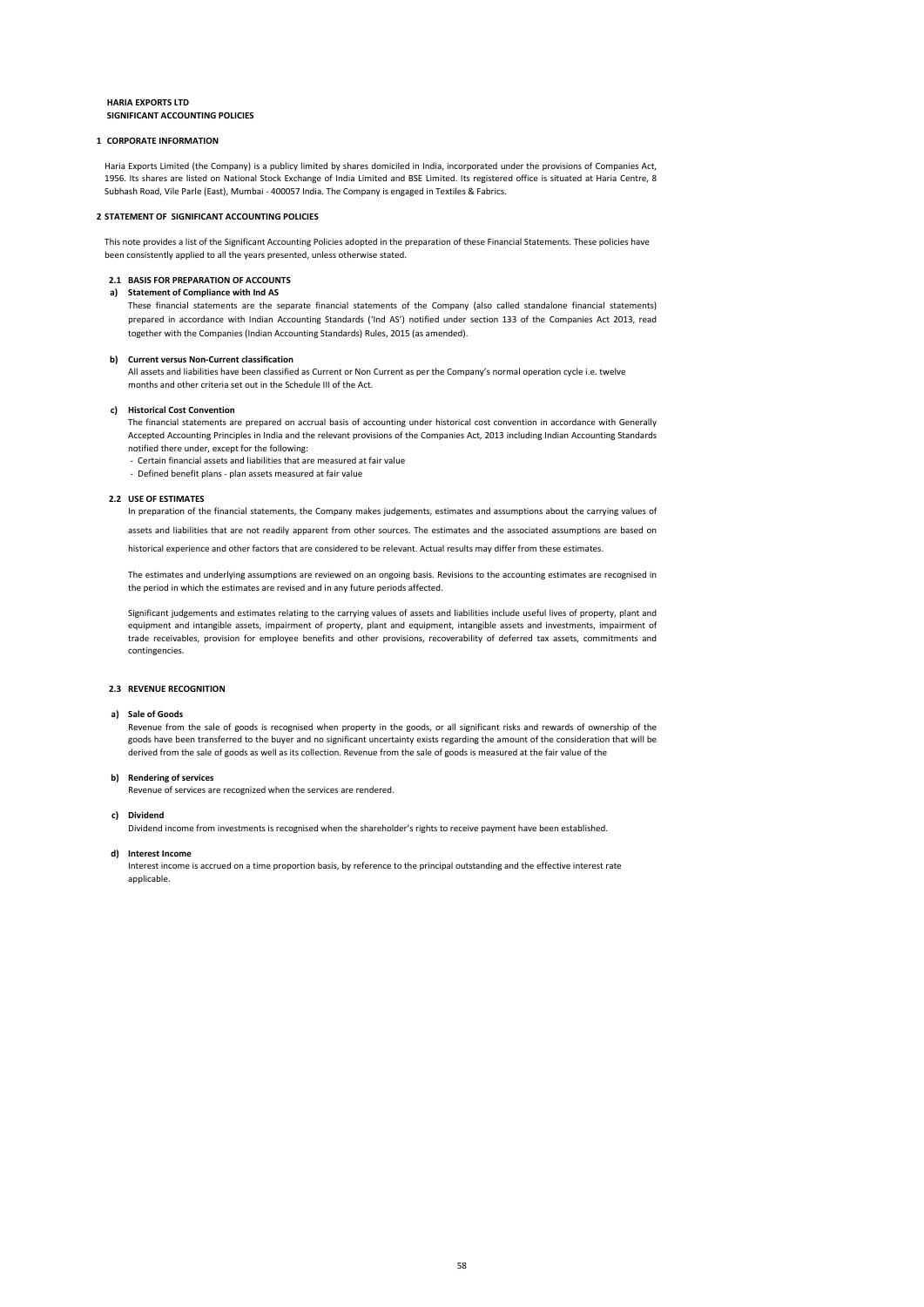# **2.4 FOREIGN CURRENCY TRANSACTIONS**

#### **c) Measurment of foreign currency items at the Balance sheet date**

### **2.5 PROPERTY, PLANT AND EQUIPMENTS AND INTANGIBLE ASSETS**

## **a) Functional and Presentation Currency**

Monetary assets and liabilities denominated in foreign currencies are re-translated into functional currency at the exchange rate prevailing at the end of the reporting period. Non monetary assets and liabilities that are measured based on a historical cost in a foreign currency are not re-translated. Exchange differences arrising out of these transaction are chanrged to the profit and loss.

# **b) Intial Recognisation**

# **b) Capital Work-In-Progress And Pre-Operative Expenses During Construction Period**

The financial statements are presented in Indian Rupee (INR), which is company's functional and presentation currency.

#### **c) Intangible assets**

### **a) Property, plant and equipment (PPE)**

Transactions in foreign currencies are recorded at the exchange rate prevailing on the dates of the transactions. Exchange difference

arrising on foreign exchange transaction settled during the year are recognized in the Statement of profit and loss of the year.

Capital work-in progress includes expenditure directly related to construction and incidental thereto. The same is transferred or

allocated to respective Property, Plant and Equipment on their completion / commencement of commercial production.

#### **2.6 IMPAIRMENT OF NON- FINANCIAL ASSETS**

Intangible asstes are held on the balance sheet at cost less accumlated amortisation and imparment loss if any.

# **i) Recognition and measurement**

Freehold land is carried at cost. All other items of property, plant and equipment are measured at cost less acccumlated depreciation and impairment losses, if any. Cost includes expenses directly attributable to the acquisition of the assets. The cost of an item of a PPE comprises its purchase price including import duty, and other non-refundable taxes or levies and any directly attributable cost of bringing the assets to its working condition of its intended use. Any trade discounts and rebates are deducted in arriving at the purchase price.

#### **ii) Subsequent expenditure**

Expenditure incurred on substantial expansion upto the date of commencement of commercial production are capitalised. Subsequent costs are included in the asset's carrying amount or recognised as a separate asset, as appropriate only when it is probable that future economic benefi ts associated with the item will fl ow to the Company and the cost of the item can be measured reliably. The carrying amount of any component accounted for as a separate asset is derecognised when replaced. All other repairs and maintenance are charged to profit or loss during the reporting period in which they are incurred.

The Company's non-fi nancial assets other than inventories and deferred tax assets, are reviewed at each reporting date to determine

whether there is an indication of impairment. If any such indication exists, then the asset's recoverable amount is estimated.

For impairment testing, assets that do not generate independent cash infl ows are grouped together into cash-generating units (CGUs). Each CGU represents the smallest group of assets that generates cash inflows that are largely independent of the cash inflows of other assets or CGUs.

The recoverable amount of a CGU is the higher of its value in use and its fair value less costs to sell. Value in use is based on the estimated future cash flows, discounted to their present value using a discount rate that reflects current market assessments of time value of money and the risks specific to the CGU.

An impairment loss is recognised if the carrying amount of an asset or CGU exceeds its estimated recoverable amount. Impairment losses are recognised in the statement of profit and loss. Impairment losses recognised in respect of a CGU is allocated first to reduce the carrying amount of any goodwill allocated to the CGU, and then to reduce the carrying amount of the other assets of the CGU on a pro rata basis.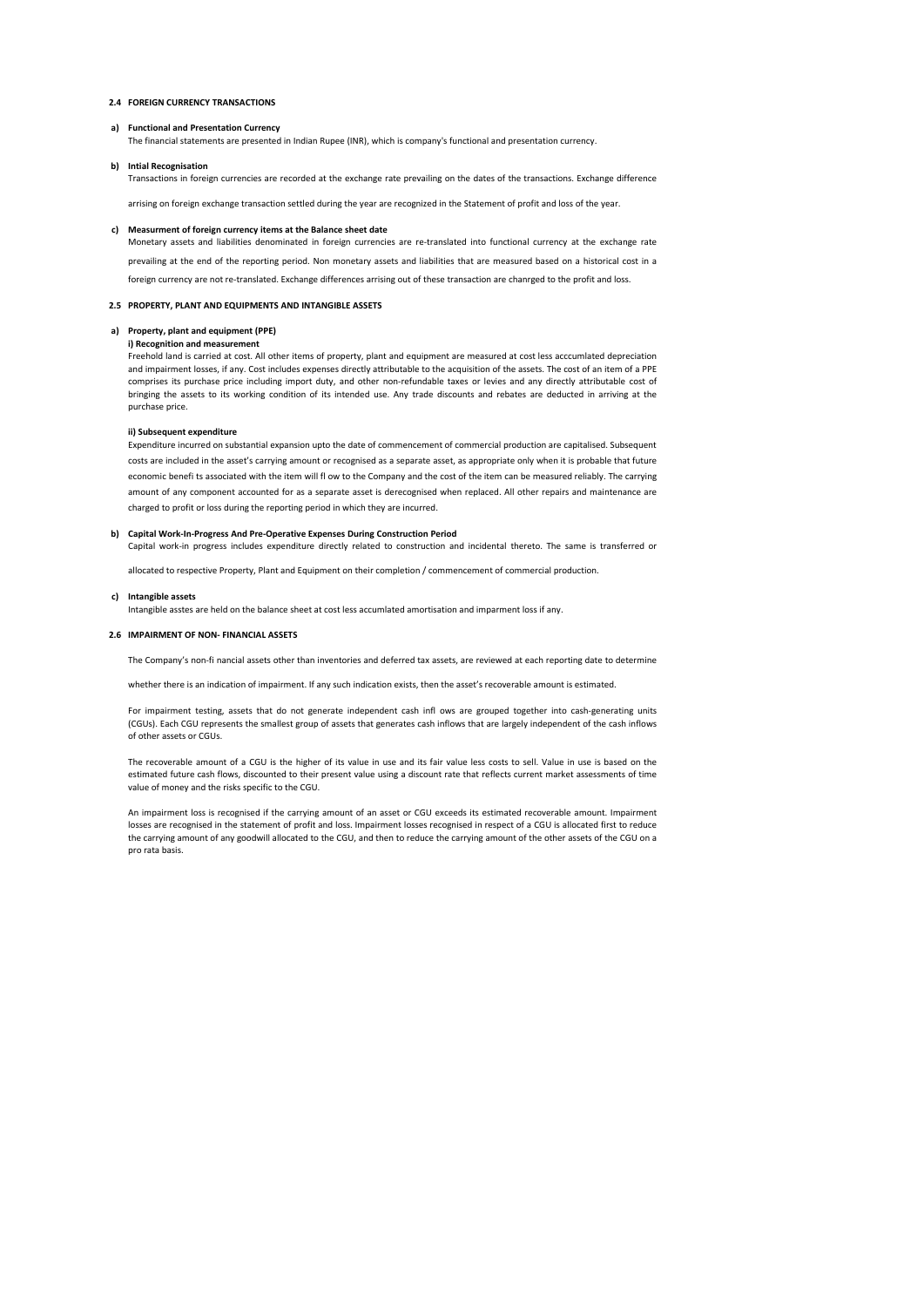An impairment loss in respect of assets for which impairment loss has been recognized in prior periods, the Company reviews at reporting date whether there is any indication that the loss has decreased or no longer exists. An impairment loss is reversed if there has been a change in the estimates used to determine the recoverable amount. Such a reversal is made only to the extent that the asset's carrying amount does not exceed the carrying amount that would have been determined, net of depreciation or amortization, if no impairment loss had been recognized.

# **2.7 DEPRECIATION AND AMORTISATION**

Depreciation is computed using Straight Line Method (SLM) over the useful lives of the assets as specified in Schedule II to the Companies Act,2013. Lease hold land is amortised over the period of lease.

The assets; residual values and useful lives are reviewed, and adjusted if appropriate, at the end of each reporting period. Depreciation and amortization on property, plant and equipment added/disposed off during the year has been provided on pro-rata basis with reference to the date of addition/disposal.

# **2.8 FINANCIAL INSTRUMENTS**

# **I. Financial Assets**

# *i) Debt instrument at amortised cost:*

# **a) Classification of financial assets**

A 'debt Instrument' is measured at the amortised cost if both the following conditions are met:

- The asset is held within a business model whose objectives is to hold assets for collecting contractual cash flow and

- Contractual terms of the asset give rise on specified dates to cash flow that are solely payments of principal and interest (SPPI) on the principal amount outstanding.

After initial measurement, such financial assets are subsequently measured at amortised cost using the effective interest rate (EIR) method. Amortised cost is calculated by taking into account any discount or premium and fees or cost that are an integral part of the EIR. The EIR. Amortisation is included in finance income in the statement of profit and loss. The losses arising from impairment are recognised in the statement of profit and loss. The category generally applies to trade and other receivable.

Depreciation and amortization methods, useful lives and residual values are reviewed at the end of each reporting period and adjusted if appropriate

The Company classifies financial assets as subsequently measures at amortised cost, fair value through other comprehensive income or fair value through profit & loss on the basis of its business model for managing the financial assets and the contractual cash flow characteristics of the financial assets.

# *iv) Equity investments:*

Investment in associates are accounted using equity method.

All other equity investments which are in scope of Ind-AS 109 are measured at fair value. Equity instrument which are held for trading are classified as at FVTPL. For all other equity investments, the Company decide to classify the same either as at fair value through other comprehensive income (FVOCI) or FVTPL. The company makes such election on an instrument-by- instrument basis. The classification is made on initial recognition and is irrevocable.

For equity investments classified as FVOCI, all fair value changes on the instruments, excluding dividend, are recognized in other comprehensive income (OCI). There is no recycling of the amounts from OCI to statement of profit and loss, even on sale of such investment

# *ii) Debt instrument at fair value through other comprehensive income (FVOCI):*

Assets that are held for collection of contractual cash flow and selling the financial assets, where the assets' cash flow represents solely payments of principal and interest are measuring at FVOCI, movements in the carrying amount are taken through OCI, except for the recognition of impairment gains or losses, interest revenue or foreign exchange gains and losses which are recognised in profit and loss. When the financial assets is derecognised, the cumulative gain or loss previously recognised in OCI is reclassified from equity to profit or loss and recognised in other gains/ (losses). Interest income from these financial assets is included in other income suing the EIR method. The company does not have any instruments classified as fair value through other comprehensive income (FVOCI).

# *iii) Debt instrument measured at fair through profit and loss (FVTPL):*

Assets that do not meet the criteria for amortised cost or FVOCI are measured at fair value through profit or loss. A gain or loss on a debt instrument that is subsequently measured at fair value through profit or loss and is not part of a hedging relationship is recognised in profit or loss and presented net in the statement of profit and loss within other gains/ (losses) in the period in which it arises. Interest income from these financial assets is included in other income.

Equity investments included within the FVTPL category are measured at fair value with all changes recognized in the Statement of profit and loss.

Costs of certain unquoted equity instruments has been considered as an appropriate estimate of fair value because of a wide range of possible fair value measurements and cost represents the best estimate of fair value within that range.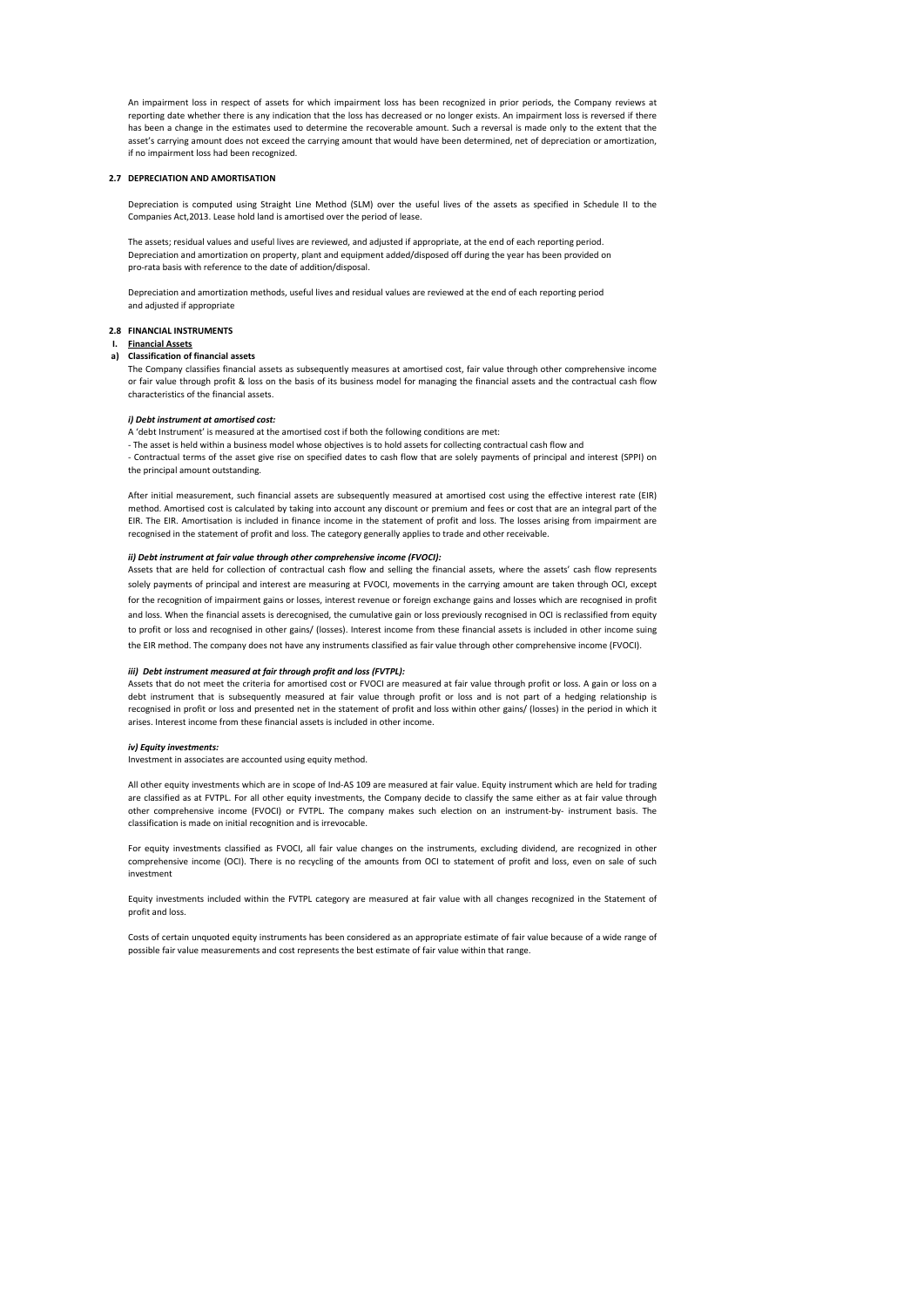Trade receivable are carried at original invoice price as the sales arrangements do not contain any significant financial component. Purchase or sales of financial assets that required delivery of assets within a time frame established by regulation or convention in the market place (regular way trades) are recognised on the trade date, i.e., the date that the company commits to purchase or sell the assets.

### **c) Derecognition of financial assets**

A financial asset (or, where applicable, a part of a financial asset or part of a company of similar financial assets) primarily derecognised (i.e. removed from the company's balance sheet) when :

- The rights to receive cash flows from the asset have expired, or

- The Company has neither transferred nor retained substantially all the risks and rewards all the assets, but has transferred control of the assets.

# **b) Initial recognition and measurement**

When the company has transferred its rights to receive cash flow from an asset or has entered into a pass-through arrangement, it evaluates whether it has transferred substantially all the risks and rewards of ownership. In such cases, the financial asset is derecognised. When it has neither transferred nor retained substantially all of the risks and rewards of the assets, nor transferred control of the assets, the Company continues to recognise the transferred asset to the extent of the company's continuing involvement. In the case, the company recognises and associated liability. The transferred asset and the associated liability are measured on a basis that reflect the rights and obligations that the company has retained.

### **II. Financial Liabilities and equity instruments**

## **d) Impairment of financial assets**

All financial assets are recognised initially at fair value and for those instruments that are not subsequently measured at FVTPL, plus/minus transaction cost that are attributable to the acquisition of the financial assets.

#### **b) Financial liabilities :- Classification**

The company follows 'simplified approach' for recognition of impairment loss allowance on trade receivables which do not contain a significant financing component.

# **c) Initial recognition and measurement:**

### **a)** *Equity instruments:*

The application simplified approach does not require the company to track change in risk. Rather, it recognises impairment loss allowance based on lifetime ECLs at each reporting date, right from its initial recognition. The company uses a provision matrix to determine impairment loss allowance on the portfolio of trade receivable. The provision matrix based on its historically observed default rates over the expected life of the trade receivable and is adjusted for forward looking estimates. At every reporting date, historically observed default rate updated and change in the forward looking estimates are analysed.

Debt and equity instruments issued by an entity are classified as either financial liability or as equity in accordance with substance of the contractual arrangements and the definition of a financial liability and an equity instrument.

Continuing involvement that takes the form of a guarantee over the transferred asset is measured at the lower of the original carrying amount of the asset and maximum amount of consideration that the company could be required to repay.

In accordance with Ind-AS 109, the Company applies Expected Credit Loss (ECL) model for measurement and recognition of impairment loss on following financial assets and credit risk exposure:

- Financial assets that are debt instruments, and are measured at amortised cost e.g., loan, debt security, deposits, and bank balance. - Trade Receivables

Financial liabilities are classified as either's at FVTPL' or' other financial liabilities consists of derivative financial instruments, wherein the gain/losses arising from remeasurement of these Instruments of recognized in the statements of profit and loss. Other financial liability (including borrowings and trade and other payables) are subsequently measured at amortised cost using the effective interest method.

All financial liability are recognised initially at fair value and for those instruments that are not Subsequently measured at FVTPL, plus/minus transaction cost that are attributable to issue of these instruments.

An equity instruments is any contact the evidences a residual interest in the assets of an entity after deducting all of its liabilities. Equity instruments issued by an entity are recognised at the proceeds received, net of direct issue costs.

An equity instruments is any contact the evidences a residual interest in the assets of an entity after deducting all of its liabilities. Equity instruments issued by an entity are recognised at the proceeds received, net of direct issue costs.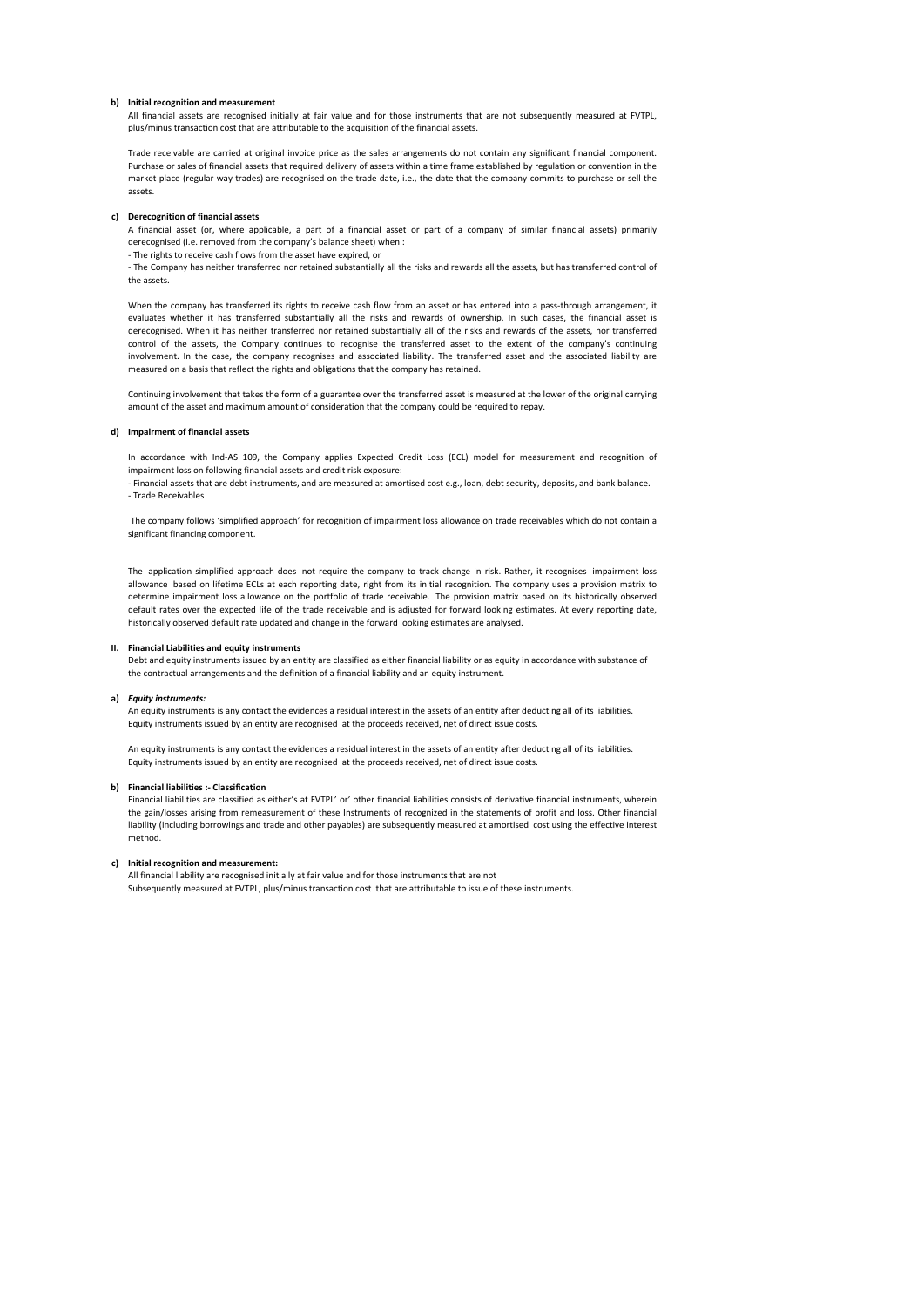### **III. Fair Value**

The Company determines the fair value of its financial instruments on the basis of the following hierarchy

## **d) Derecognition**

### **IV. Accounting for day 1 differences**

#### In case difference represents :

i) deemed capital contribution - it is recorded as investment in subsidiary

ii) deemed distribution - It is recorded in equity

## **2.9 INVENTORIES**

iii) deemed consideration for goods and services - it is recorded as an asset or liability. This amount is amortised / accredited to the statement of profit and loss as per the substance of the arrangement (generally straight line basis over the duration of the arrangement)

Inventories are stated at the lower of cost and net realizable value.

A financial liability is derecognized when the obligation under the liability is discharged or cancelled or expires .When an existing financial liability is replaced by another from the same lender on substantially different terms, or the terms of an existing liability are substantially modified, such an exchange or modification is treated as the derecognition of the original liability and the recognition of the new liability. The difference in the respective carrying amounts is recognised in the statement of Profit and Loss.

- a) Level 1 : The fair value of financial instruments quoted in active markets is based on their quoted closing price at the balance sheet date. Examples include exchange traded commodity derivatives and other financial instruments in equity and debt securities which are listed in a recognised stock exchange
- b) Level 2 : The fair value of financial instruments that are not traded in active markets is determined by using valuation techniques using observable market data. Such valuations techniques include discounted cash flows, standard valuation models based on market parameters for interest rates, yield curves or foreign exchange rates, dealer quotes for similar instruments and use of comparable arm's length transactions. For example, the fair value of forward exchange contracts, currency swaps and interest rate swaps is determined by discounting estimated future cash flows using a risk-free interest rate
- b) Level 3 : The fair value of financial instruments that are measured on the basis of entity specific valuations using inputs that are not based on observable market data (unobservable inputs)

If the fair value of the financial asset or financial liability at initial recognition differs from the transaction price, this if it is not consideration for goods or services or a deemed capital contribution or deemed distribution, is accounted as follows :

i) If the fair value is evidence by a quoted price in an active market for an identical asset or liability (ie Level 1 input) or based on a valuation technique that uses data from observable market, the entire day 1 gain/loss is recorded immediately in the statement of profit and loss; or

ii) in all other cases, the difference between the fair value at initial recognition and transaction price is deferred. After initial recognition, the deferred difference is recorded as gain or loss in the statement profit and loss only to the extent that is arises from a change in a factor (including time) that market praticipants would take into account when pricing the asset or liability.

Cost of Raw Material is determined on a First In First Out (FIFO) basis.

Packing materials are valued at cost.

Finished goods are valued at cost or net realizable value whichever is lower. Cost comprises direct materials and where applicable, direct labour costs, those overheads but excluding borrowing cost that have been incurred in bringing the inventories to their present location and condition. Cost is arrived on weighted average cost basis.

Work in Progress is valued at cost or net realizable value whichever is less. Cost comprises direct materials and appropriate portion of direct labour costs, manufacturing overheads but excluding borrowing cost that have been incurred in bringing the inventories to their present location and condition.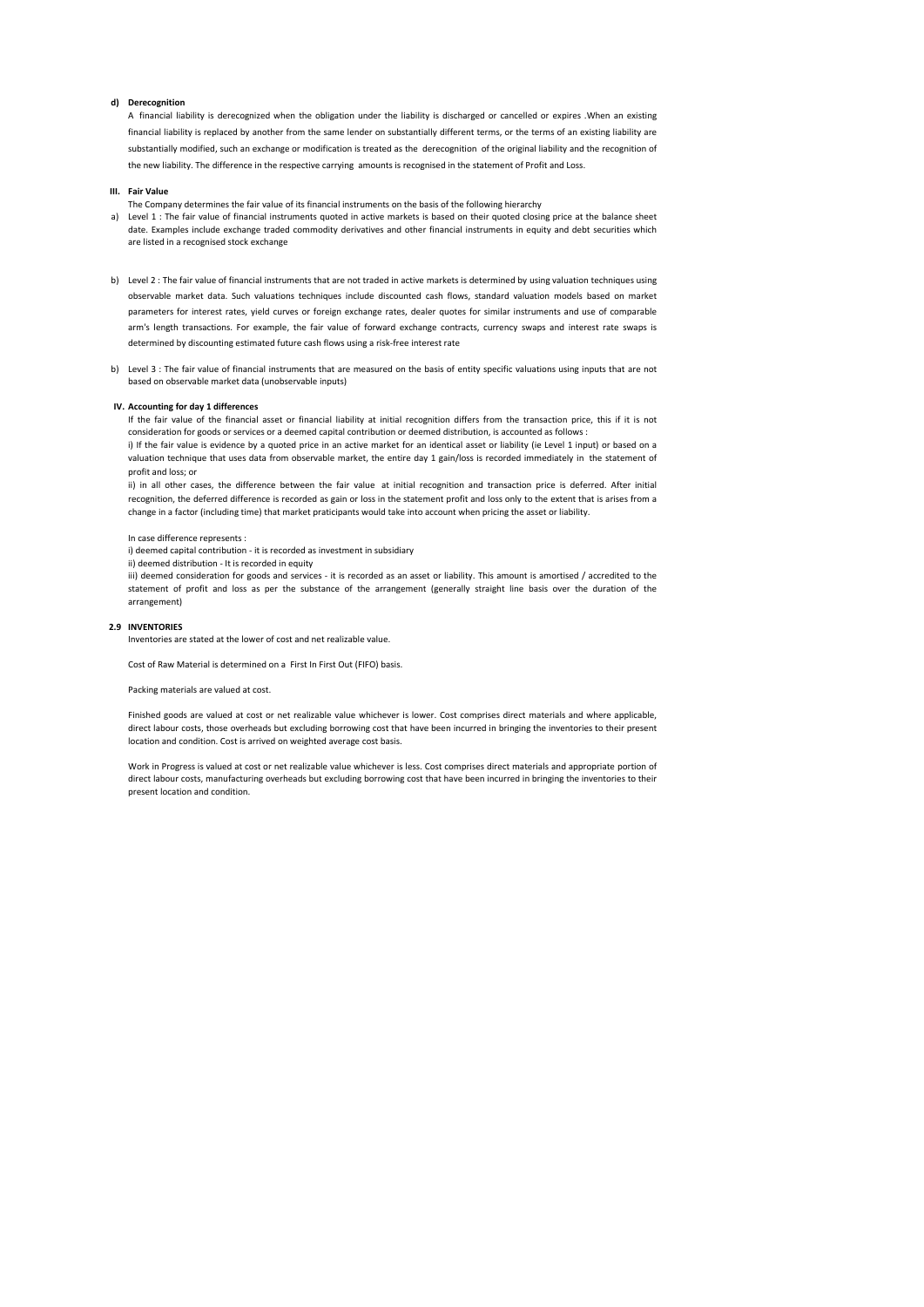Borrowing Costs that are attributable to the acquisition or construction of qualifying assets are capitalised as part of the cost of such assets, wherever applicable, till the assets are ready for their intended use. Such capitalisation is done only when it is probable that the asset will result in future economic benefits and the costs can be measured reliably. Capitalisation of borrowing cost is suspended

## **2.10 BORROWING COSTS**

Capitalisation of borrowing costs commences when all the following conditions are satisfied: i. Expenditure for the acquisition, construction or production of a qualifying asset is being incurred; ii. Borrowing costs are being incurred; and iii. Activities that are necessary to prepare the asset for its intended use are in progress.

A qualifying asset is one which necessarily takes substantial period to get ready for intended use. All other borrowing costs are charged to revenue account.

## **b) Deffered Taxes**

Borrowing Costs that are interest and other costs that the company incurs in connection with the borrowings of funds and is measured with reference to the effective interest rate applicable to the respective borrowing. Borrowing costs include interest cost measured at EIR and exchange difference arising from foreign currency borrowings to the extent they are regarded as an adjustment to the interest cost.

# **2.11 ACCOUNTING FOR TAXES ON INCOME**

#### **a) Income Taxes**

Current income tax assets and liabilities are measured at the amount expected to be recovered from or paid to the taxation authorities, based on the rates and tax laws enacted or substantively enacted, at the reporting date in the country where the Company operates and generates taxable income. Current tax items are recognised in correlation to the underlying transaction either in OCI or directly in equity.

Current tax assets and liabilities are offset only if, the Company : i) has legally enofrceable right to set off the reocgnised amounts; and ii) Intends either to settle on a net basis, or to realise the asset and settle the liability simultaenously.

Deferred tax is recognised in respect of temporary differences between the carrying amounts of the assets and liabilities for financial reporting purposes and the corresponding amounts used for taxation purpose

Deferred tax assets are recognised for unused tax losses, unused tax credits and deductible temporary differences only if it is probable that future taxable profits will be available against which they can be used. Deferred tax assets are reviewed at each reporting date and are reduced to the extent that it is no longer probable that the related tax benefits will be realised; such reductions are reversed when the probability of future taxable profits improves

Unrecognised deferred tax assets are reassessed at each reporting date and recgonised to the extent that it has become probable that future taxable profits will be available against which they can be used.

The income tax expense or credit for the period is the tax payable on the current period's taxable income based on the applicable income tax rate for each jurisdiction adjusted by changes in Deferred Tax Assets and Liabilities attributable to temporary differences and to unused tax losses.

The current income tax charge is calculated on the basis of the tax laws enacted or substantively enacted at the end of the reporting period i.e. as per the provisions of the Income Tax Act, 1961, as amended from time to time. Management periodically evaluates positions taken in tax returns with respect to situations in which applicable tax regulation is subject to interpretation. It establishes provisions where appropriate on the basis of amounts expected to be paid to the tax authorities.

Deferred tax is measured at the tax rates that are expected to be applied to temporary differences when they reverse, using tax rates enacted or substantially enacted at the reporting date.

Deferred Tax Assets and Liabilities are offset when there is a legally enforceable right to offset current tax assets and liabilities and when the deferred tax balances relate to the same taxation authority. Current tax assets and tax liabilities are offset where the Company has a legally enforceable right to offset and intends either to settle on a net basis, or to realise the asset and settle the liability simultaneously.

Current and Deferred Tax is recognised in the Statement of Profit and Loss, except to the extent that it relates to items recognised in other comprehensive income or directly in equity. In this case, the tax is also recognised in other comprehensive income or directly in equity, respectively.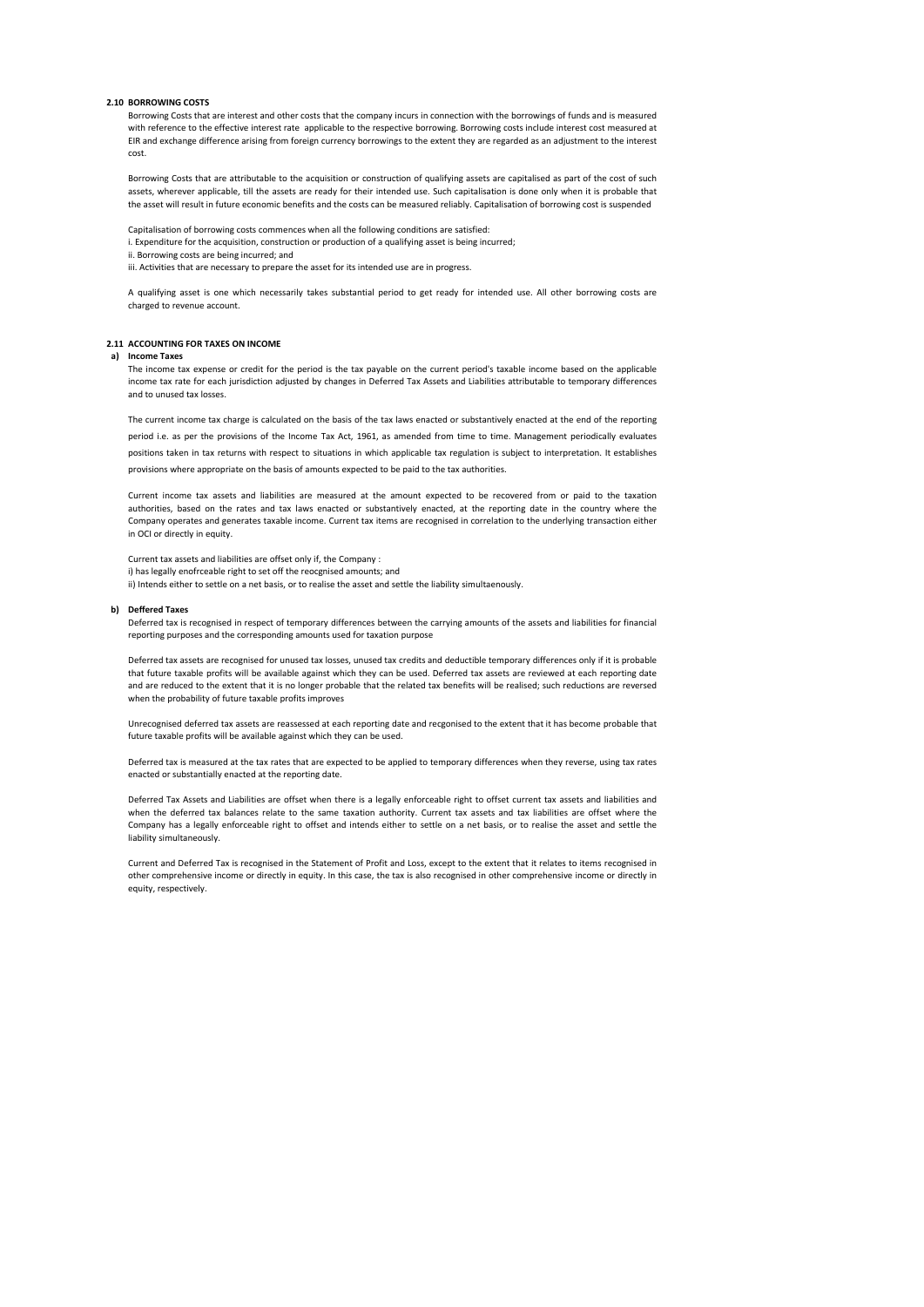# **2.12 PROVISIONS AND CONTINGENT LIABILITIES**

# **a) Provisions**

Provisions are recognised when the Company has a present obligation (legal or constructive) as a result of a past event, it is probable that an outflow of resources embodying economic benefits will be required to settle the obligation and a reliable estimate can be made of the amount of the obligation. When the Company expects some or all of a provision to be reimbursed, for example, under an insurance contract, the reimbursement is recognised as a separate asset, but only when the reimbursement is virtually certain. The expense relating to a provision is presented in the Statement of Profit and Loss net of any reimbursement. Provisions are not recognised for future operating losses.

# **b) Contingent Liability**

Provisions are measured at the present value of management's best estimate of the expenditure required to settle the present obligation at the end of the reporting period. The discount rate used to determine the present value is a pre-tax rate that reflects current market assessments of the time value of money and the risks specific to the liability. The increase in the provision due to the passage of time is recognised as interest expense.

Contingent liabilities are not provided for and if material, are disclosed by way of notes to accounts. Contingent Liability is disclosed in the case of:

# **b) Diluted Earnings Per Share**

Any tax credit including MAT credit available is recognised as Deferred Tax to the extent that it is probable that future taxable profit will be available against which the unused tax credits can be utilised. The said asset is created by way of credit to the Statement of Profit and Loss and shown under the head deferred tax asset

# **2.14 CASH AND CASH EQUIVALENTS**

The carrying amount of Deferred Tax Assets is reviewed at each reporting date and reduced to the extent that it is no longer probable that sufficient taxable profit will be available to allow all or part of the Deferred Tax Asset to be utilised. Unrecognised Deferred Tax Assets are re-assessed at each reporting date and are recognised to the extent that it has become probable that future taxable profits will allow the deferred tax asset to be recovered.

# **2.13 EARNING PER SHARE**

# **a) Basic Earnings Per Share**

Deferred tax assets and liabilities are offset only if, the Company :

i) has legally enofrceable right to set off the reocgnised amounts; and

ii) the deferred tax assets and the deferred tax liabilities relate to income taxes levied by the same taxation authority on the same taxable entity.

Basic Earnings Per Share is calculated by dividing the profit attributable to owners of the Company by the weighted average number of equity shares outstanding during the period. Earnings considered in ascertaining the company's earnings per share is the net profit for the period after deducting preference dividends, if any, and any attributable distribution tax thereto for the period.

Diluted Earnings Per Share adjusts the figures used in the determination of basic earnings per share to take into account the after income tax effect of interest and other financing costs associated with dilutive potential equity shares and the weighted average number of additional equity shares that would have been outstanding assuming the conversion of all dilutive potential equity shares

Cash and Cash Equivalents comprise cash and deposits with banks. The Company considers all highly liquid investments with a remaining maturity at the date of purchase of three months or less and that are readily convertible to known of cash to be cash equivalents.

For the purpose of presentation in the statement of cash flows, cash and cash equivalents includes cash on hand, deposits held at call with financial institutions and other short term, highly liquid investments with original maturities of three months or less that are readily convertible to known amounts of cash and which are subject to an insignificant risk of changes in value.

i. A present obligation arising from the past events, when it is not probable that an outflow of resources will be required to settle the obligation;

ii. A present obligation arising from the past events, when no reliable estimate is possible;

iii. A possible obligation arising from the past events, unless the probability of outflow of resources is remote.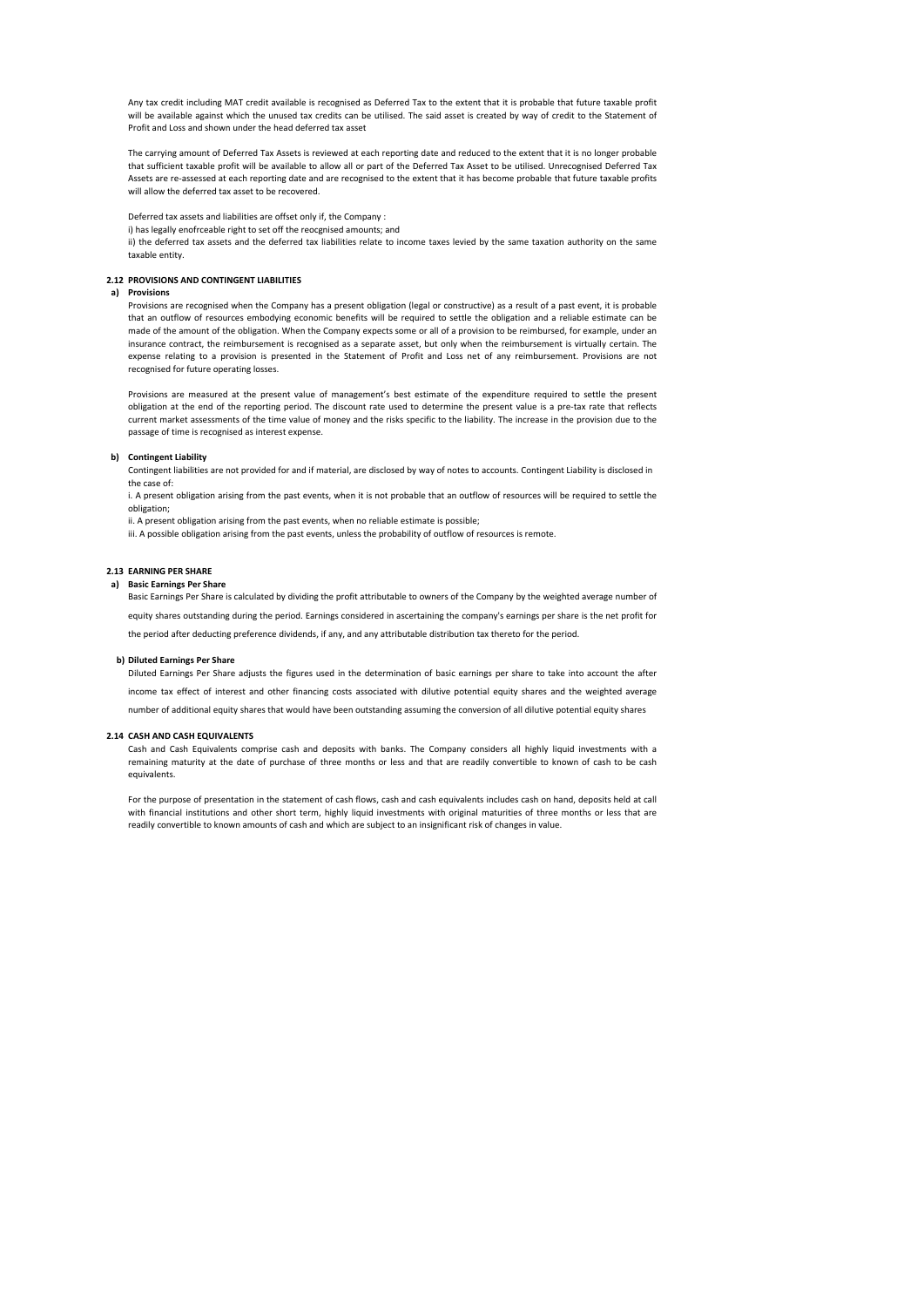# **2.22 LEASES**

### **a) Company as a Lessee**

# **b) Company as a Lessor**

### **2.17 ROUNDING OFF**

The Company recognises a liability for dividends to equity holders of the Company when the dividend is authorised and the dividend is no longer at the discretion of the Company. As per the corporate laws in India, a dividend is authorised when it is approved by the shareholders. A corresponding amount is recognised directly in equity.

### **2.18 EVENTS OCCURING AFTER THE REPORTING DATE**

# **2.15 STATEMENT OF CASH FLOWS**

All amounts disclosed in the financial statements and notes have been rounded off to the nearest rupees, unless otherwise stated.

## **2.16 DIVIDEND**

### **2.21 SEGMENT REPORTING**

Cash Flows are reported using the indirect method, whereby profit before tax is adjusted for the effects of transactions of a non-cash nature, any deferrals or accruals of past or future operating cash receipts or payments and item of income or expenses associated with investing or financing Cash Flows. The cash flows from operating, investing and financing activities of the Company are segregated.

### **Amendment to Ind AS 7:**

# **2.23 RECENT ACCOUNTING PRONOUNCEMENTS**

### **2.19 EXCEPTIONAL ITEMS**

The amendment to Ind AS 7 requires the entities to provide disclosures that enable users of financial statements to evaluate changes in liabilities arising from financing activities, including both changes arising from cash flows and non-cash changes, suggesting inclusion of a reconciliation between the opening and closing balances in the balance sheet for liabilities arising from financing activities, to meet the disclosure requirement

#### **2.20 OPERATING CYCLE**

The Company is evaluating the requirements of the amendment and the effect on the financial statements is being evaluated.

Operating segments are those components of the business whose operating results are regularly reviewed by the chief operating decision making body in the Company to make decisions for performance assessment and resource allocation.

The reporting of segment information is the same as provided to the management for the purpose of the performance assessment and resource allocation to the segments.

Adjusting events (that provides evidence of condition that existed at the balance sheet date) occurring after the balance sheet date are recognized in the financial statements. Material non adjusting events (that are inductive of conditions that arose subsequent to the balance sheet date) occurring after the balance sheet date that represents material change and commitment affecting the financial position are disclosed in the Directors' Report.

Certain occasions, the size, type or incidence of an item of income or expense, pertaining to the ordinary activities of the Company is such that its disclosure improves the understanding of the performance of the Company, such income or expense is classified as an exceptional item and accordingly, disclosed in the notes accompanying to the financial statements.

All assets and liabilities have been classified as current or non-current as per each Company's normal operating cycle and other criteria set out in the Schedule III to the Act

The determination of whether an arrangement is (or contains) a lease is based on the substance of the arrangement at the inception of the lease. The arrangement is, or contains, a lease if fulfilment of the arrangement is dependent on the use of a specific asset or assets and the arrangement conveys a right to use the asset or assets, even if that right is not explicitly specified in an arrangement.

A lease is classified at the inception date as a finance lease or an operating lease. A lease that transfers substantially all the risks and rewards incidental to ownership to the Company is classified as a finance lease.

Finance leases are capitalised at the commencement of the lease at the inception date fair value of the leased property or, if lower, at the present value of the minimum lease payments. Lease payments are apportioned between finance charges and reduction of the lease liability so as to achieve a constant rate of interest on the remaining balance of the liability. Finance charges are recognised in finance costs in the Statement of Profit and Loss, unless they are directly attributable to qualifying assets, in which case they are capitalized in accordance with the Company's general policy on the borrowing costs. Contingent rentals are recognised as expenses in the periods in which they are incurred.

A leased asset is depreciated over the useful life of the asset. However, if there is no reasonable certainty that the Company will obtain ownership by the end of the lease term, the asset is depreciated over the shorter of the estimated useful life of the asset and the lease term.

Operating lease payments are recognised as an expense in the Statement of Profit and Loss on a straight-line basis over the lease term.

Leases in which the Company does not transfer substantially all the risks and rewards of ownership of an asset are classified as operating leases. Rental income from operating lease is recognised on a straight-line basis over the term of the relevant lease.

Leases are classified as Finance leases when substantially all of the risks and rewards of ownership transfer from the Company to the lessee. Amounts due from lessees under finance leases are recorded as receivables at the Company's net investment in the leases. Finance lease income is allocated to accounting periods so as to reflect a constant periodic rate of return on the net investment outstanding in respect of the lease.

Ministry of Corporate Affairs ("MCA") notifies new standard or amendments to the existing standards. There is no such notification which would have been applicable from 1 April, 2021.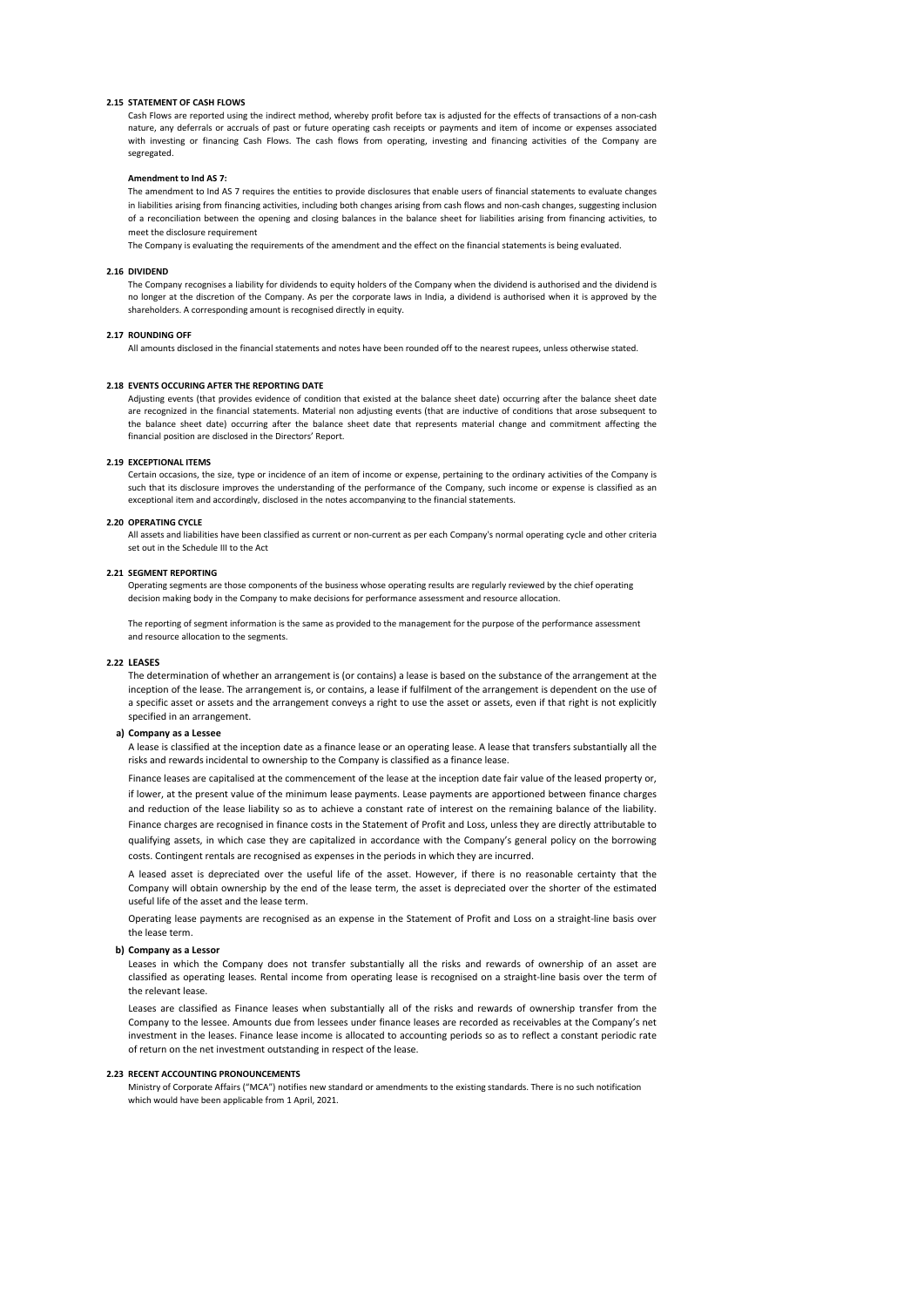### **NOTE 3: FINANCIAL ASSETS - LOANS (NON-CURRENT)**

| <b>Particulars</b>               | As at          | As at          |  |
|----------------------------------|----------------|----------------|--|
|                                  | March 31, 2021 | March 31, 2020 |  |
| <b>Unsecured Considered Good</b> |                |                |  |
| Loans to Related Parties         |                | 2,51,53,668    |  |
| Loans to Others                  | 3,41,66,078    | 9,20,35,235    |  |
| <b>TOTAL</b>                     | 3,41,66,078    | 11,71,88,903   |  |

#### **NOTE 4: NON-CURRENT TAX ASSETS**

| <b>Particulars</b>                               | As at<br>March 31, 2021 | As at<br>March 31, 2020 |
|--------------------------------------------------|-------------------------|-------------------------|
| Advance payment of Income Tax (Net of Provision) | 44,94,865               | 44,88,040               |
| I TOTAL                                          | 44,94,865               | 44,88,040               |

### **NOTE 5: FINANCIAL ASSETS - LOANS (CURRENT)**

| <b>Particulars</b>               | As at<br>March 31, 2021 | As at<br>March 31, 2020  |
|----------------------------------|-------------------------|--------------------------|
| <b>Unsecured Considered Good</b> |                         |                          |
| Loans to Related Parties         | 2,74,68,897             | $\overline{\phantom{0}}$ |
| Loans to Others                  | 6,73,10,000             |                          |
| <b>TOTAL</b>                     | 9,47,78,897             | -                        |

## **NOTE 6: FINANCIAL ASSETS - TRADE RECEIVABLES**

| <b>Particulars</b>                                                                                      | As at<br>March 31, 2021    | As at<br>March 31, 2020    |  |
|---------------------------------------------------------------------------------------------------------|----------------------------|----------------------------|--|
| <b>Trade Receivables</b><br>Unsecured - Considered Good<br>Less: Allowance for unsecured doubtful debts | 36,76,387<br>(36, 76, 387) | 36,78,340<br>(36, 76, 387) |  |
| <b>TOTAL</b>                                                                                            | -                          | 1,953                      |  |

Notes -

i. The Company has called for balance confirmation of Trade Receivables on random basis. Out of which the Company has received response from some of the parties, which are subject to reconciliation with Company's account. The other balances of Trade Receivables are subject to confirmation.

ii. Refer Note 24 for information about Credit Risk and Market Risk of Trade Receivables.

iii. There are no outstanding dues from directors or other officers of the company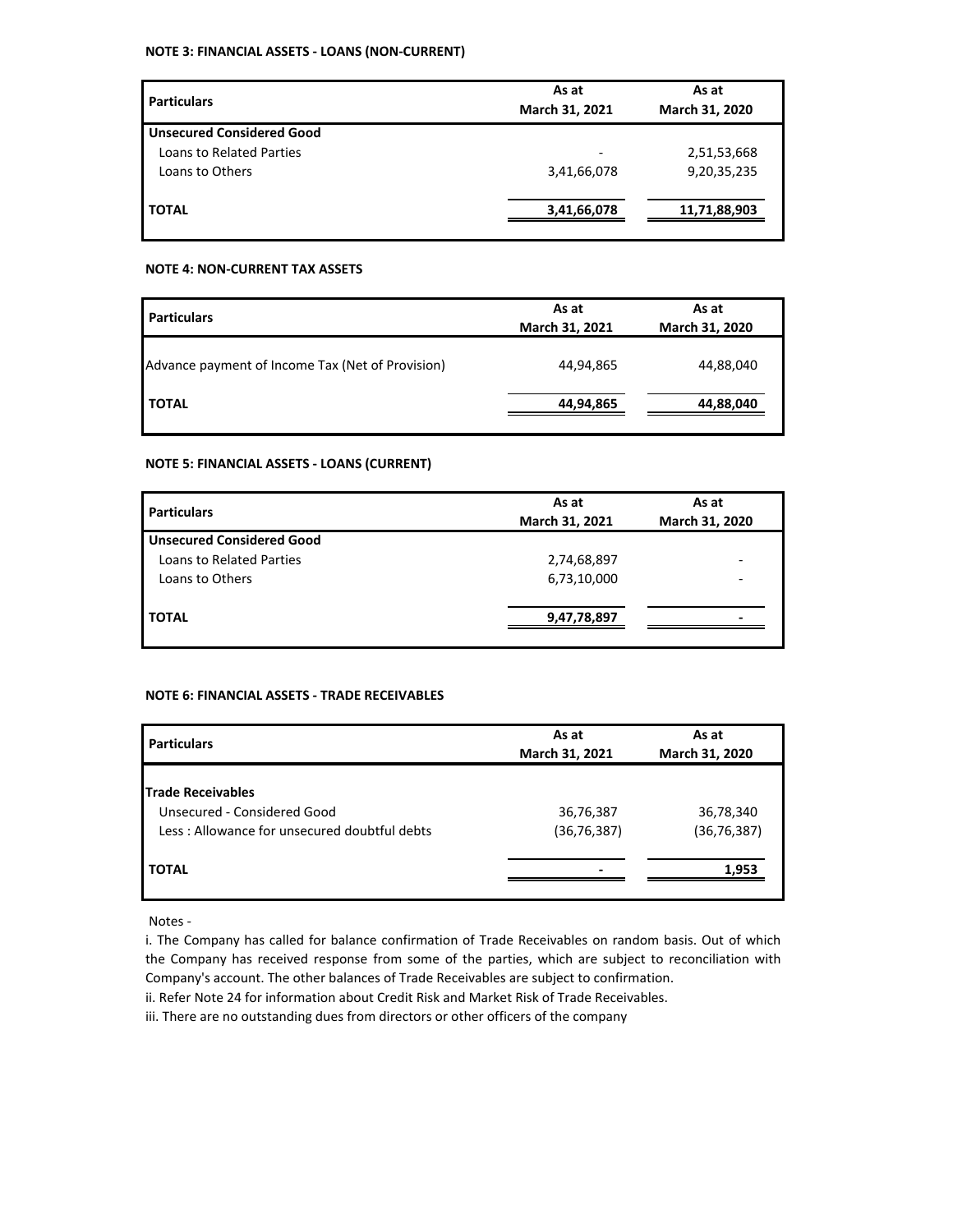### **NOTE 7: FINANCIAL ASSETS - CASH & CASH EQUIVALENTS**

| <b>Particulars</b>                                      | As at<br>March 31, 2021 | As at<br>March 31, 2020 |
|---------------------------------------------------------|-------------------------|-------------------------|
| Balances with Banks in Current Accounts<br>Cash on Hand | 88,621<br>14,69,889     | 80,859<br>14,69,887     |
| l τοτal                                                 | 15,58,510               | 15,50,746               |

### **NOTE 8: FINANCIAL ASSETS - BANK BALANCES OTHER THAN CASH & CASH EQUIVALENTS**

| <b>Particulars</b>                             | As at<br>March 31, 2021 | As at<br>March 31, 2020 |
|------------------------------------------------|-------------------------|-------------------------|
| Fixed Deposits maturing between 3 to 12 months | 51,069                  | 49,382                  |
| <b>TOTAL</b>                                   | 51,069                  | 49,382                  |

#### **NOTE 9: OTHER CURRENT ASSETS**

| <b>Particulars</b>                                           | As at<br>March 31, 2021 | As at<br>March 31, 2020 |  |
|--------------------------------------------------------------|-------------------------|-------------------------|--|
| Interest Receivable<br>Balances with VAT and GST Authorities | 3,39,497                | 13,36,438<br>2,40,997   |  |
| I TOTAL                                                      | 3,39,497                | 15,77,435               |  |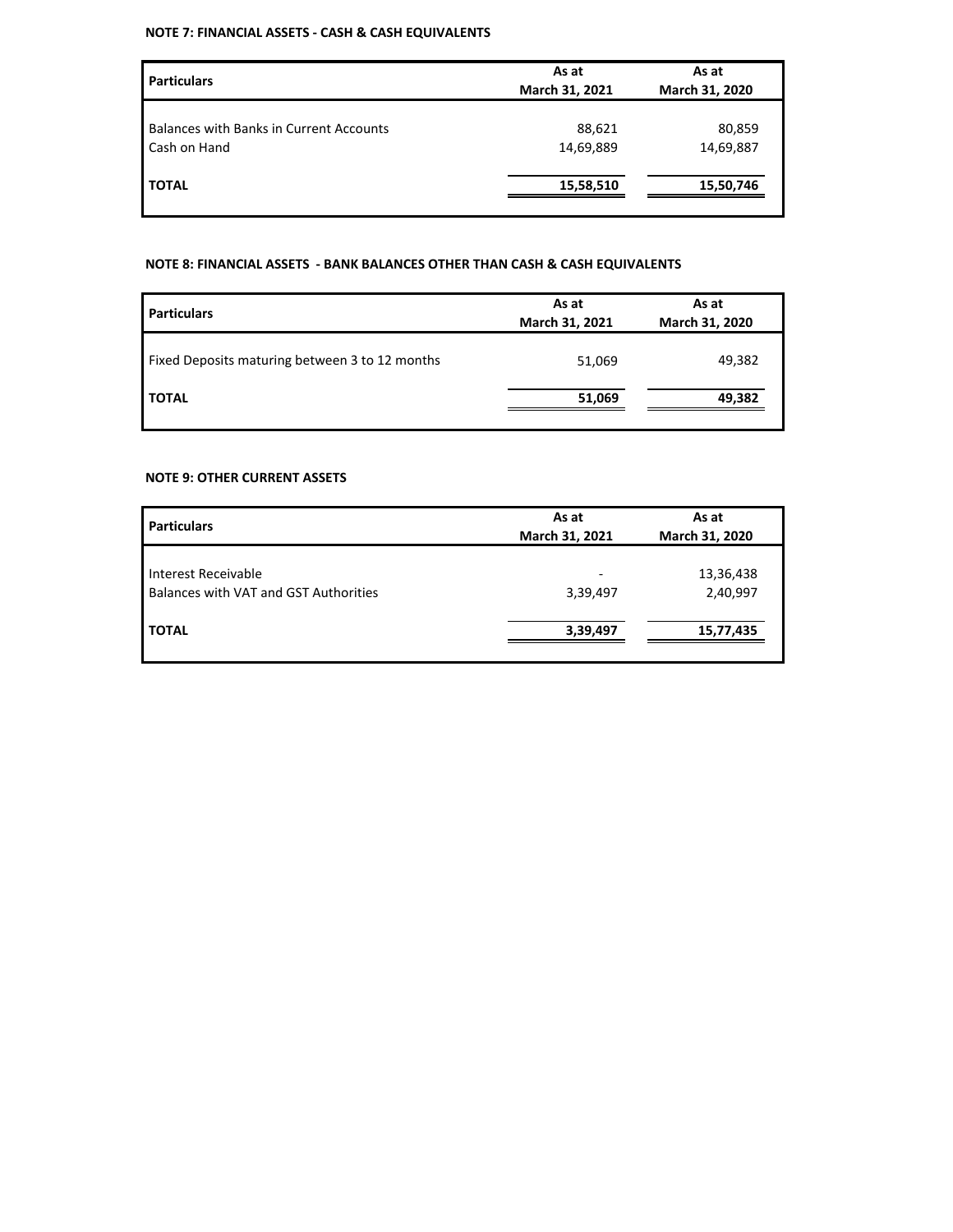#### **HARIA EXPORTS LTD STATEMENT OF CHANGES IN EQUITY FOR THE YEAR ENDED MARCH 31ST 2021**

#### **A. Equity Share Capital**

|                                                  |               | As at 31st March, 2021   |               | As at 31st March, 2020 |  |
|--------------------------------------------------|---------------|--------------------------|---------------|------------------------|--|
| <b>Particulars</b>                               | No. of Shares | <b>Amount</b>            | No. of Shares | Amount                 |  |
| Balance as the beginning of the reporting period | 1,15,50,000   | 11,55,00,000             | 1,15,50,000   | 11,55,00,000           |  |
| Add: Changes in Equity Capital during the year   | ۰             | $\overline{\phantom{a}}$ | ۰             |                        |  |
| Balance at the end of the reporting period       | 1,15,50,000   | 11,55,00,000             | 1,15,50,000   | 11,55,00,000           |  |
|                                                  |               |                          |               |                        |  |

#### **B. Other Equity**

| <b>Particulars</b>           | <b>Capital Reserve</b> | <b>Securities Premium I</b> | <b>General Reserve</b> | <b>Retained Earnings</b> | <b>Total</b> |
|------------------------------|------------------------|-----------------------------|------------------------|--------------------------|--------------|
| Balance as on April 01, 2019 | 1,82,000               | 4,03,30,442                 | 1,32,77,978            | (4, 78, 28, 272)         | 59,62,148    |
| Profit for the period        | ۰                      |                             |                        | 28,28,561                | 28,28,561    |
| As at March 31, 2020         | 1.82.000               | 4,03,30,442                 | 1,32,77,978            | (4,49,99,711)            | 87,90,709    |
| Profit for the period        | -                      |                             |                        | 1,07,16,980              | 1,07,16,980  |
| As at March 31, 2021         | 1.82.000               | 4,03,30,442                 | 1,32,77,978            | (3,42,82,731)            | 1,95,07,689  |
|                              |                        |                             |                        |                          |              |

#### **Nature and Purpose of the Reserves**

#### **Capital Reserve**

Capital reserve is created on account of forfeiture of share capital in earlier years.

#### **Securities Premium**

Security premium account is created when shares are issue at premium. A company may utilise the security premium reserve account as per the requirements of Companies Act.

#### **General Reserve**

The Company has transferred a portion of Net Profits of the Company before declaring Dividends to General Reserve pursuant to the earlier provision of The Companies Act, 1956. Mandatory transfer to General Reserve, is not required under the Companies Act, 2013.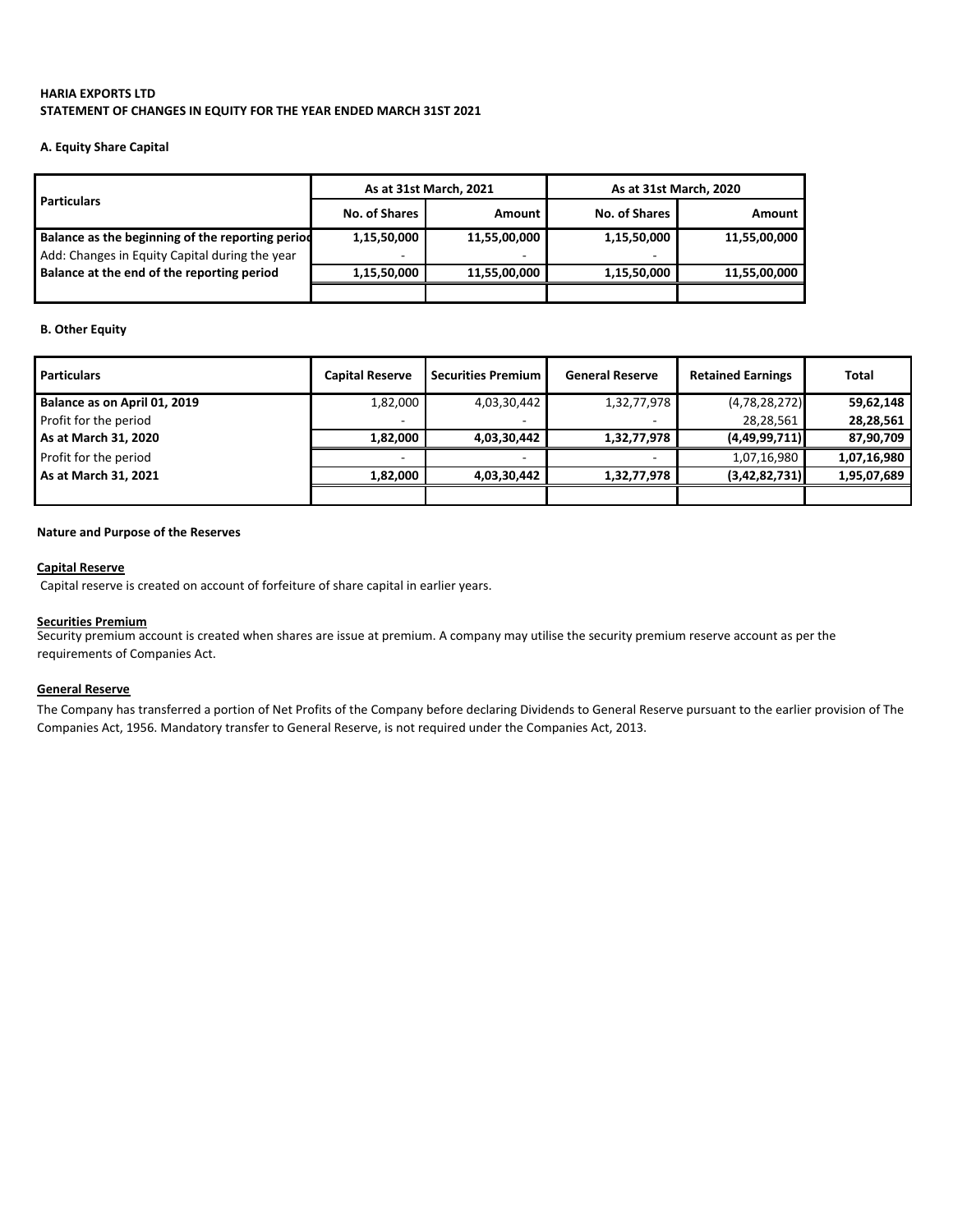#### **NOTE 10: EQUITY SHARE CAPITAL**

| <b>Particulars</b>                                         | As at March 31, 2021 | As at March 31, 2020 |
|------------------------------------------------------------|----------------------|----------------------|
| Authorised                                                 |                      |                      |
| 2,20,00,000 (Previous year as at 31st March 2020 -         |                      |                      |
| $2,20,00,000/$ - ) Equity Shares of Rs. 10/- each          | 22,00,00,000         | 22,00,00,000         |
| 50,00,000 (Previous year as at 31st March 2020 - 50,00,000 |                      |                      |
| ) Preference Shares of Rs. 10/- each                       | 5,00,00,000          | 5,00,00,000          |
| l TOTAL AUTHORIZED SHARE CAPITAL                           | 27,00,00,000         | 27,00,00,000         |
| Issued, Subscribed & Paid Up                               |                      |                      |
| 1,15,50,000 (Previous year as at 31st March 2020           |                      |                      |
| 1,15,50,000) Equity Shares of Rs. 10/- each full paid up   | 11,55,00,000         | 11,55,00,000         |
| TOTAL ISSUED, SUBSCRIBED AND PAID UP SHARE CAPITAL         | 11,55,00,000         | 11,55,00,000         |
|                                                            |                      |                      |

#### **a) Reconciliation of the number of shares outstanding :**

|                         | As at March 31, 2021 |              | As at March 31, 2020 |              |
|-------------------------|----------------------|--------------|----------------------|--------------|
| <b>Particulars</b>      | No. of Shares        | Amount       | <b>No. of Shares</b> | Amount       |
| Shares at the beginning | 1,15,50,000          | 11,55,00,000 | 1,15,50,000          | 11,55,00,000 |
| Shares at the end       | 1,15,50,000          | 11,55,00,000 | 1,15,50,000          | 11,55,00,000 |

#### **b) Rights, Preferences and restrictions attached to shares**

The company has one class of equity shares having a face value Rs. 10/- per share. Each shareholder is eligible for one vote per share held. In the event of liquidation, the equity shareholders will be entitled to receive any of the remaining asset of the company in proportion to the number of equity shares held by the shareholders, after distribution of all the preferential amounts. However no such preferential amount exist currently.

#### **c) Shareholders holding more than 5% shares each :**

| Name of the Shareholder | As at March 31, 2021 |        | As at March 31, 2020 |        |
|-------------------------|----------------------|--------|----------------------|--------|
|                         | No. of Shares        | %      | No. of Shares        | %      |
| Kantilal Haria          | 33,71,707            | 29.19% | 33,71,707            | 29.19% |
| Ketan Keshvaji Shah     | 11,83,842            | 10.25% | 11,83,842            | 10.25% |
| Ramesh Keshvaji Shah    | 10,41,650            | 9.02%  | 10,41,650            | 9.02%  |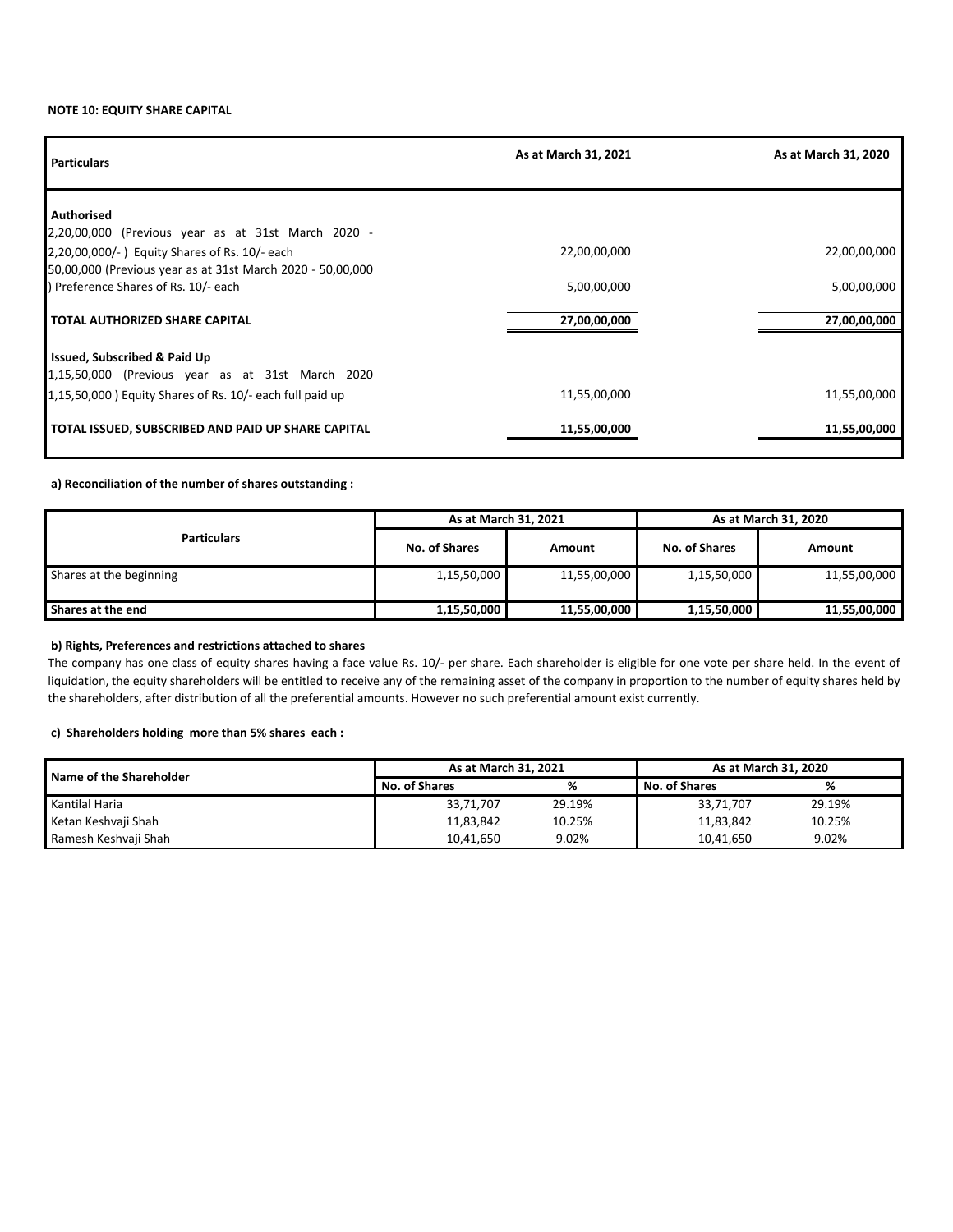# **NOTE 11: FINANCIAL LIABILITIES (SHORT TERM BORROWINGS)**

| <b>Particulars</b>                              | As at<br>March 31, 2021 | As at<br>March 31, 2020 |
|-------------------------------------------------|-------------------------|-------------------------|
| <b>UNSECURED:</b><br>Loans from Related Parties | 1,50,000                | 1,00,000                |
| <b>TOTAL</b>                                    | 1,50,000                | 1,00,000                |

#### **Note:**

Loan from related parties pertains to loans taken from directors and same is interest free in nature and repayable on demand

## **NOTE 12: FINANCIAL LIABILITIES - TRADE PAYABLES**

| <b>Particulars</b>                                               | As at<br>March 31, 2021 | As at<br>March 31, 2020 |  |
|------------------------------------------------------------------|-------------------------|-------------------------|--|
| Due to Micro, Small and Medium Enterprises (Refer<br>Note Below) | -                       |                         |  |
| Due to Others                                                    | 1,80,024                | 2,16,750                |  |
| <b>TOTAL</b>                                                     | 1,80,024                | 2,16,750                |  |

# **Note**

Disclosure under the Micro, Small and Medium Enterprises Development Act, 2006 are provided as under for the year 2019-20 to the extent the Company has received intimation from the "Suppliers" regarding their status under the Act.

| <b>Particulars</b>                                       | As at          | As at          |
|----------------------------------------------------------|----------------|----------------|
|                                                          | March 31, 2021 | March 31, 2020 |
| (i) Principal and interest amount remaining unpaid       |                |                |
|                                                          |                |                |
| (ii) Interest due thereon remaining unpaid               |                |                |
| (iii) Interest paid by the Company in terms of Section   |                |                |
| 16 of the Micro, Small and Medium Enterprises            |                |                |
| Development Act, 2006, along with the amount of the      |                |                |
| payment made to the supplier beyond the appointed        |                |                |
| day                                                      |                |                |
| (iv) Interest due and payable for the period of delay in |                |                |
| making payment (which have been paid but beyond          |                |                |
| the appointed day during the period) but without         |                |                |
| adding interest specified under the Micro, Small and     |                |                |
| Medium Enterprises Act, 2006                             |                |                |
|                                                          |                |                |
| (v) Interest acccrued and remaining unpaid               |                |                |
| (vi) Interest remaining due and payable even in the      |                |                |
| succeeding years, until such date when the interest      |                |                |
| dues as above are actually paid to the small             |                |                |
| enterprises                                              |                |                |
| <b>Total</b>                                             |                |                |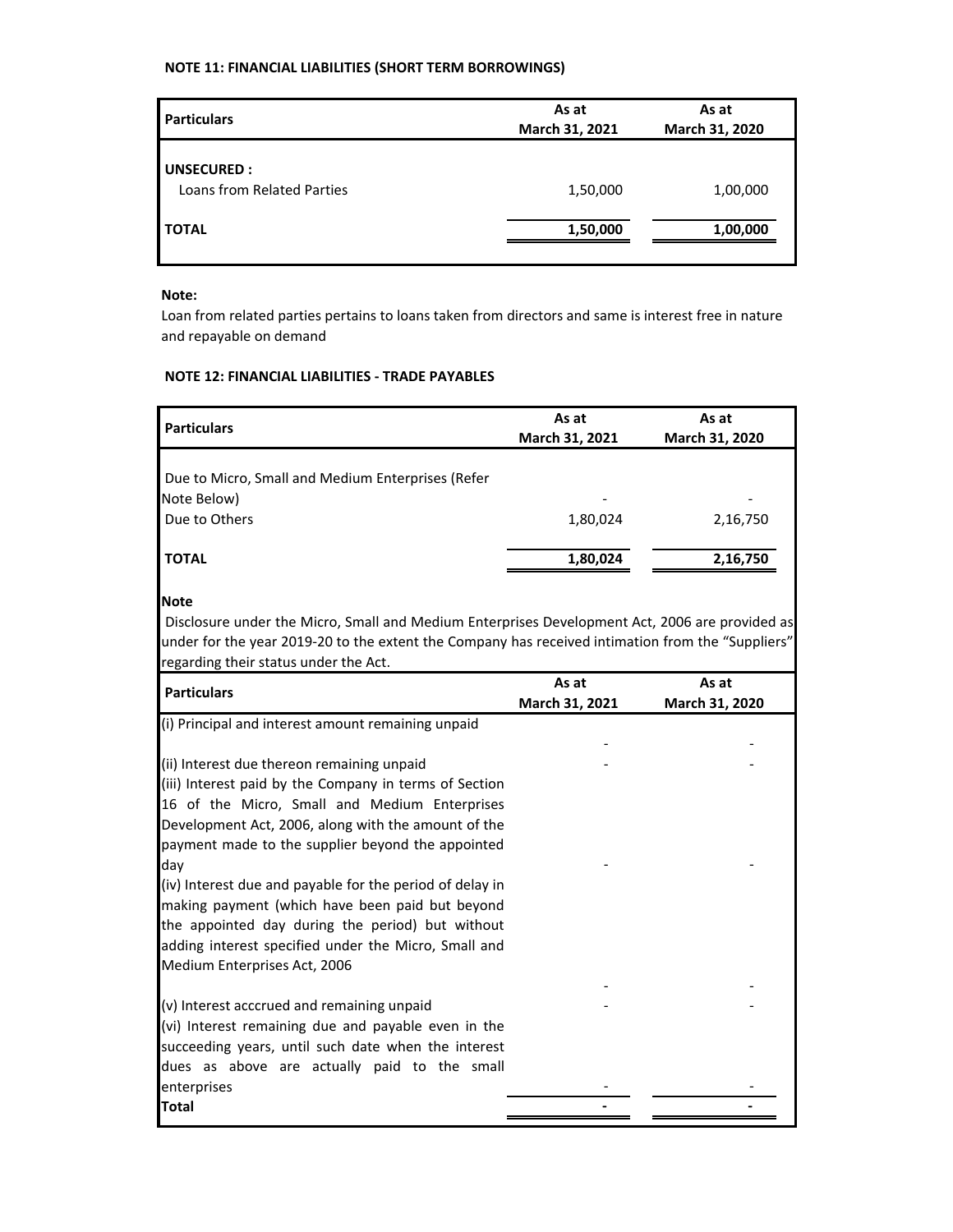# **NOTE 13: FINANCIAL LIABILITIES - OTHERS (CURRENT)**

| As at<br>March 31, 2020 |
|-------------------------|
| 2,40,000                |
| 2,40,000                |
|                         |

# **NOTE 14: OTHER CURRENT LIABILITIES**

| <b>Particulars</b>    | As at          | As at          |
|-----------------------|----------------|----------------|
|                       | March 31, 2021 | March 31, 2020 |
| <b>Statutory Dues</b> | 31,203         | 9,000          |
| I TOTAL               | 31,203         | 9,000          |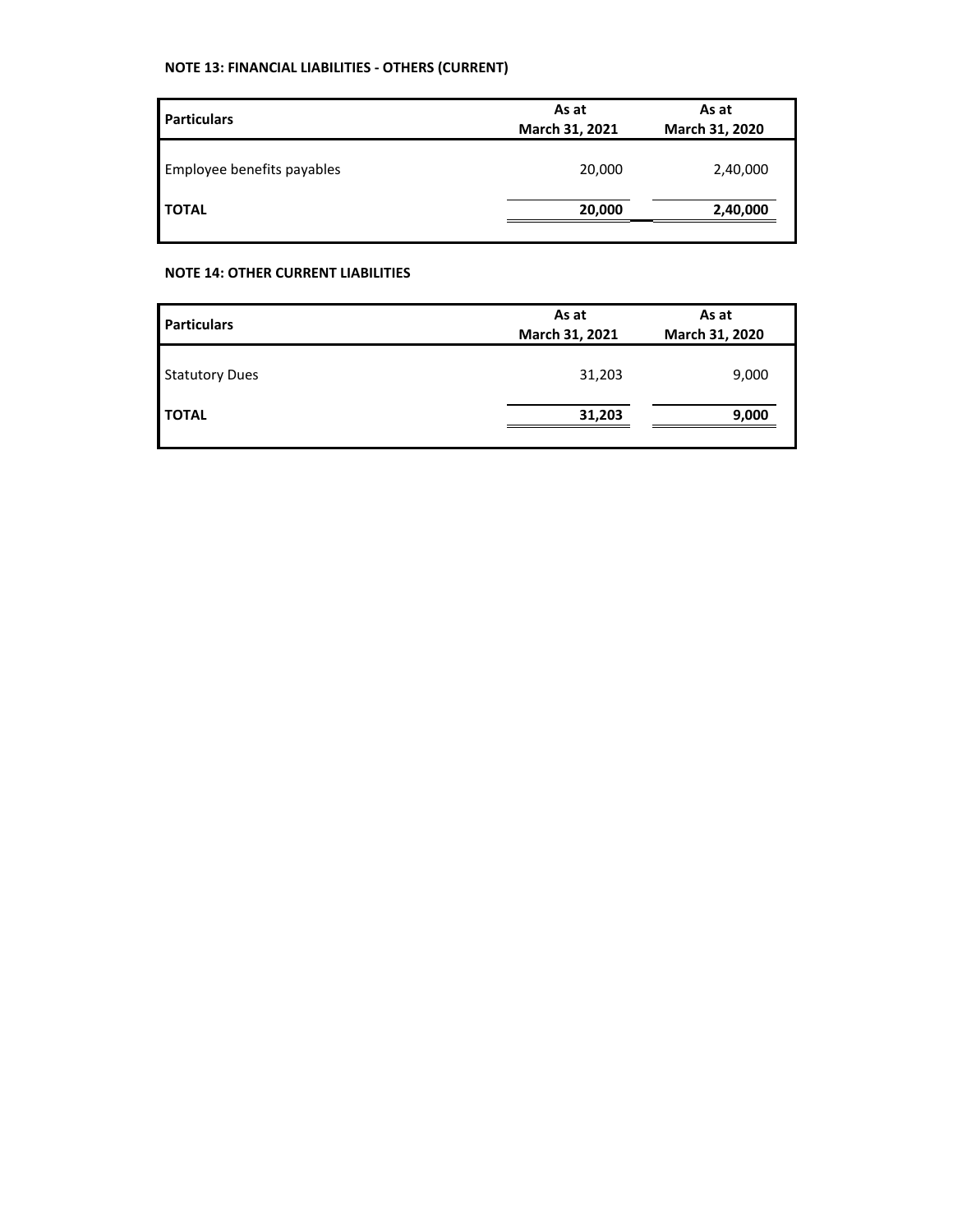## **NOTE 15: REVENUE FROM OPERATIONS**

| <b>Particulars</b> | Year ended<br>March 31, 2021 | Year ended<br>March 31, 2020 |
|--------------------|------------------------------|------------------------------|
| Sale of Products   | ۰                            | 14,958                       |
| <b>TOTAL</b>       |                              | 14,958                       |

## **NOTE 16: OTHER INCOME**

| <b>Particulars</b>                     | Year ended<br>March 31, 2021 | Year ended<br>March 31, 2020 |
|----------------------------------------|------------------------------|------------------------------|
| Finance Income<br>Miscelleneous Income | 1,20,22,759<br>20,578        | 41,53,953<br>175             |
| I TOTAL                                | 1,20,43,337                  | 41,54,128                    |

## **NOTE 17: PURCHASE OF STOCK IN TRADE**

| <b>Particulars</b>         | Year ended<br>March 31, 2021 | Year ended<br>March 31, 2020 |
|----------------------------|------------------------------|------------------------------|
| Purchase of Stock in Trade | ۰                            | 1,545                        |
| <b>TOTAL</b>               | -                            | 1,545                        |

## **NOTE 18: EMPLOYEE BENEFIT EXPENSES**

| <b>Particulars</b>        | Year ended<br>March 31, 2021 | Year ended<br>March 31, 2020 |
|---------------------------|------------------------------|------------------------------|
| Salaries, Wages and Bonus | 1,20,000                     | 2,40,000                     |
| <b>TOTAL</b>              | 1,20,000                     | 2,40,000                     |

## **NOTE 19: OTHER EXPENSES**

| <b>Particulars</b>                         | Year ended     | Year ended     |
|--------------------------------------------|----------------|----------------|
|                                            | March 31, 2021 | March 31, 2020 |
|                                            |                |                |
| Advertisement, Publicity & Sales Promotion | ۰              | 77,106         |
| Rates and Taxes                            | 120            | 2,61,248       |
| <b>Printing &amp; Stationery Expenses</b>  | 55,000         |                |
| <b>Filing Fees</b>                         | 1,800          | 7,800          |
| <b>Bank Charges</b>                        |                | 93             |
| Interest on TDS                            |                | 423            |
| Legal and Professional Fees                | 4,77,410       | 2,69,310       |
| <b>Listing Fees</b>                        | 3,93,090       | 3,93,000       |
| <b>Payment to Auditors</b>                 |                |                |
| - Audit Fees                               | 90,000         | 90,000         |
|                                            |                |                |
| <b>TOTAL</b>                               | 10,17,420      | 10,98,980      |
|                                            |                |                |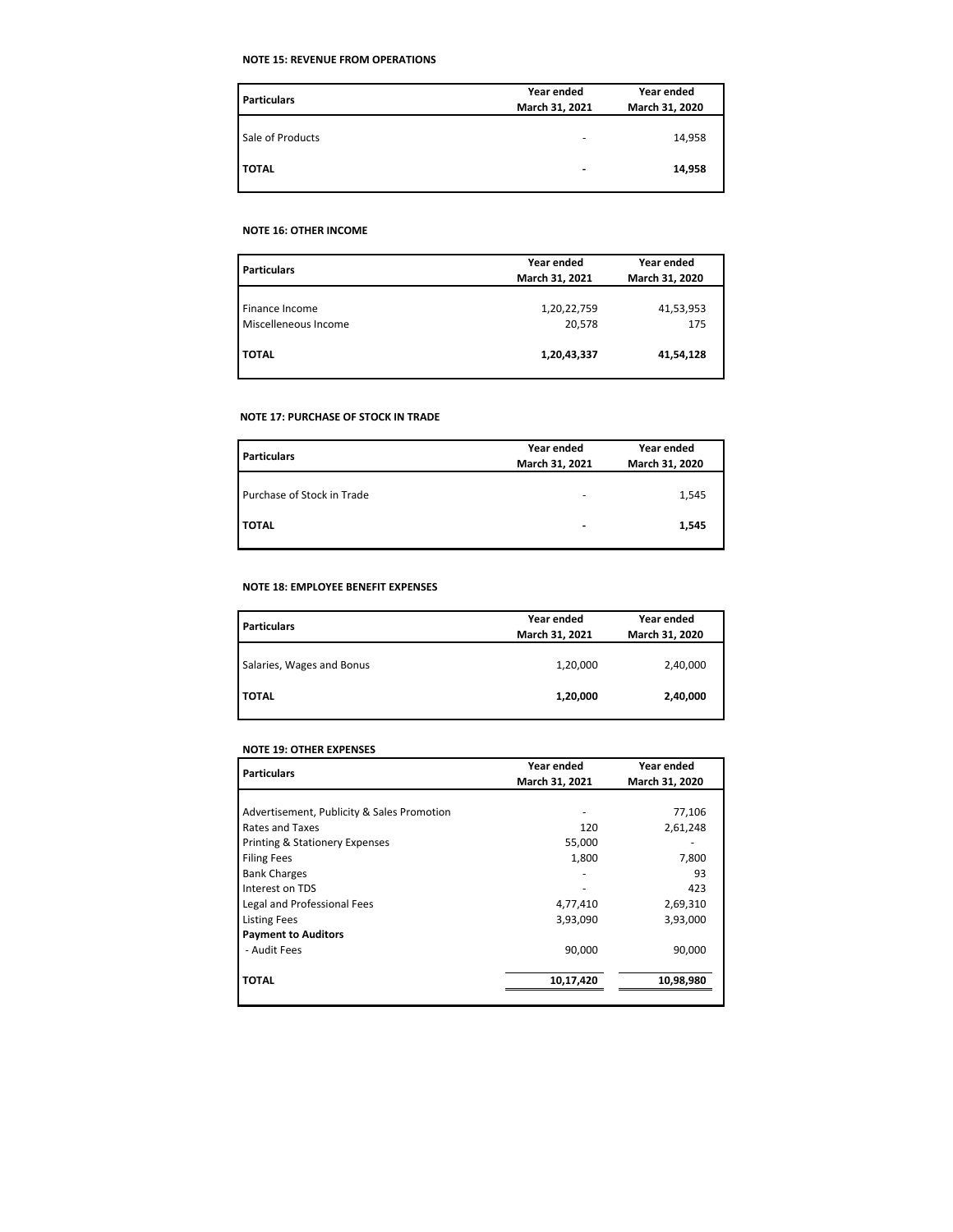## **NOTE 20: CONTINGENT LIABILITIES AND COMMITMENTS**

| <b>Statute</b> | <b>Financial Year to</b><br>which matter<br>pertains | Forum where matter is<br>pending           | As at<br>March 31, 2021 | As at<br>March 31, 2020 |
|----------------|------------------------------------------------------|--------------------------------------------|-------------------------|-------------------------|
| Income Tax     | FY 2010-11                                           | Commissioner of<br>Income tax Appeals      | 27,030                  | 27,030                  |
| Fema           | FY 2001-02                                           | Appellate Tribunal for<br>Foreign Exchange | ٠                       | 27,19,901               |
| <b>TOTAL</b>   |                                                      |                                            | 27,030.00               | 27,46,931               |
|                |                                                      |                                            |                         |                         |

**1 Disputed Liabilities on account of Sales Tax, Entry Tax, Excise Duty and Service Tax as at March 31, 2021**

## **Notes :**

(i) It is not practicable for the Company to estimate the timings of cash outflows, if any, in respect of the above pending resolution of the respective proceedings as it is determinable only on receipt of judgments/decisions pending with various forums/authorities.

(ii) The Company does not expect any reimbursements in respect of the above contingent liabilities.

(iii) The Company's pending litigations comprise of proceedings pending with Income Tax / FEMA. The Management has reviewed all its pending litigations and proceedings and has adequately provided for where provisions are required and disclosed as contingent liabilities where applicable, in its financial statements. The Management does not expect the outcome of these proceedings to have a materially adverse effect on its financial results.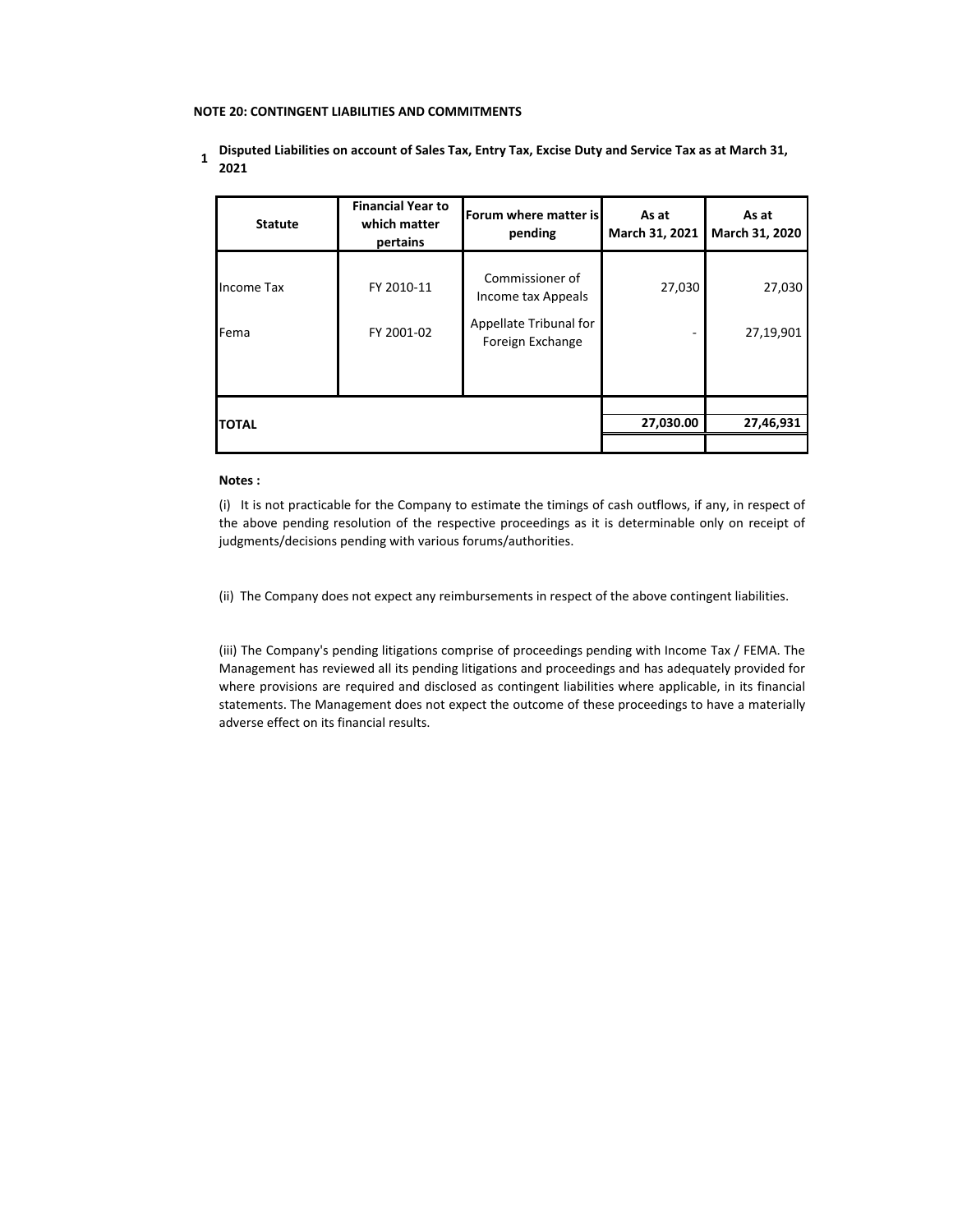### **NOTE 21: EARNINGS PER SHARE**

| <b>Particulars</b>                                      | Year ended<br>March 31, 2021 | Year ended<br>March 31, 2020 |
|---------------------------------------------------------|------------------------------|------------------------------|
|                                                         |                              |                              |
| Profit for the year as per Statement of Profit & Loss   | 1,07,16,980                  | 28,28,561                    |
| Weighted Average No. of Equity Shares for of Face Value |                              |                              |
| <b>图 10 each</b>                                        | 1,15,50,000                  | 1,15,50,000                  |
| Earnings Per Share - Basic & Diluted                    | 0.93                         | 0.24                         |
|                                                         |                              |                              |

## **NOTE 22: CAPITAL MANAGEMENT**

The Company's objective for Capital Management is to maximise shareholder value, safeguard business continuity, and support the growth of the Company. Capital includes, Equity Capital, Securities Premium and other reserves and surplus attributable to the equity shareholders of the Company. The Company determines the capital requirement based on annual operating plans and long term and strategic investment and capital expenditure plans. The funding requirements are met through a mix of equity, operating cash flows generated and debt. The operating management, supervised by the Board of Directors of the Company regularly monitors its key gearing ratios and other financials parameters and takes corrective actions wherever necessary. The relevant quantitative information on the aforesaid parameters are disclosed in these financial statements.

The company monitors capital on the basis of the following gearing ratio :

| <b>Particulars</b>                           | As at March 31, 2021 | As at March 31, 2020 |
|----------------------------------------------|----------------------|----------------------|
|                                              |                      |                      |
| Total interest bearing financial liabilities |                      |                      |
| Less: Cash and Cash Equivalents              | 15,58,510            | 15,50,746            |
| <b>Adjusted Net Debt</b>                     | (15,58,510)          | (15, 50, 746)        |
| <b>Total Equity</b>                          | 13,50,07,689         | 12,42,90,709         |
| <b>Adjusted Equity</b>                       | 13,50,07,689         | 12,42,90,709         |
| Net Debt to Equity Ratio                     | $-0.01$              | $-0.01$              |
|                                              |                      |                      |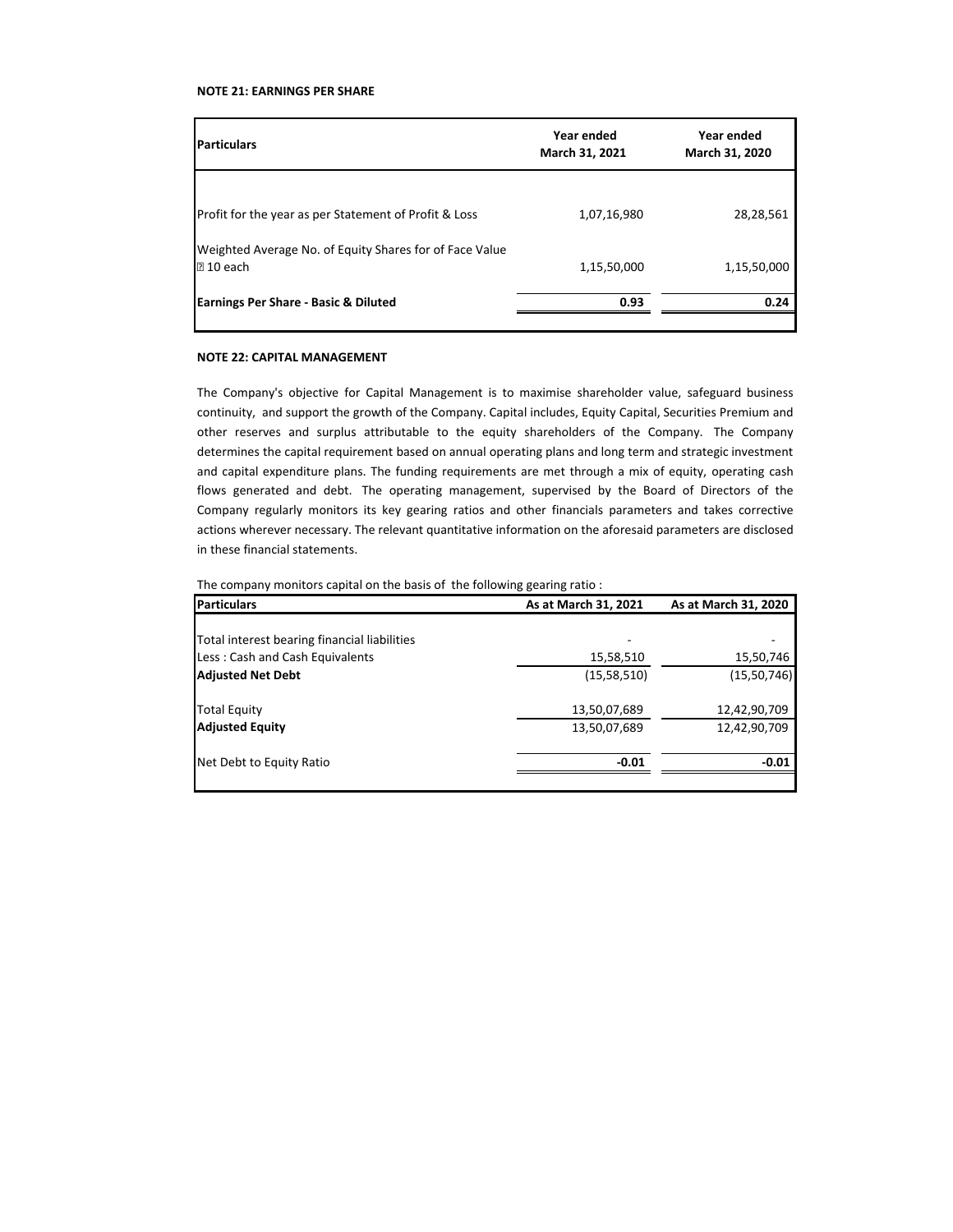## **NOTE 23: FINANCIAL INSTRUMENTS - CLASSIFICATION AND FAIR VALUE MEASUREMENT**

## **(a) Financial Assets and Liabilities**

The carrying value of financial instruments by categories as at March 31, 2021 is as follows:

|                                    | As at          | <b>March</b><br>As at |
|------------------------------------|----------------|-----------------------|
| <b>Particulars</b>                 | March 31, 2021 | 31, 2020              |
| <b>Financial Assets</b>            |                |                       |
| <b>Amortised Cost</b>              |                |                       |
| Loans                              | 12,89,44,975   | 11,71,88,903          |
| <b>Trade Receivables</b>           |                | 1,953                 |
| Cash & Cash Equivalents            | 15,58,510      | 15,50,746             |
| <b>Other Bank Balances</b>         | 51,069         | 49,382                |
| Total                              | 13,05,54,554   | 11,87,90,984          |
| <b>Financial Liabilities</b>       |                |                       |
| <b>Amortised Cost</b>              |                |                       |
| <b>Borrowings</b>                  | 1,50,000       | 1,00,000              |
| <b>Trade Payable</b>               | 1,80,024       | 2,16,750              |
| <b>Other Financial Liabilities</b> | 20,000         | 2,40,000              |
| Total                              | 3,50,024       | 5,56,750              |
|                                    |                |                       |

Fair valuation of financial assets and liabilities with short term maturities is considered as approximate to respective carrying amount due to the short term maturities of these instruments.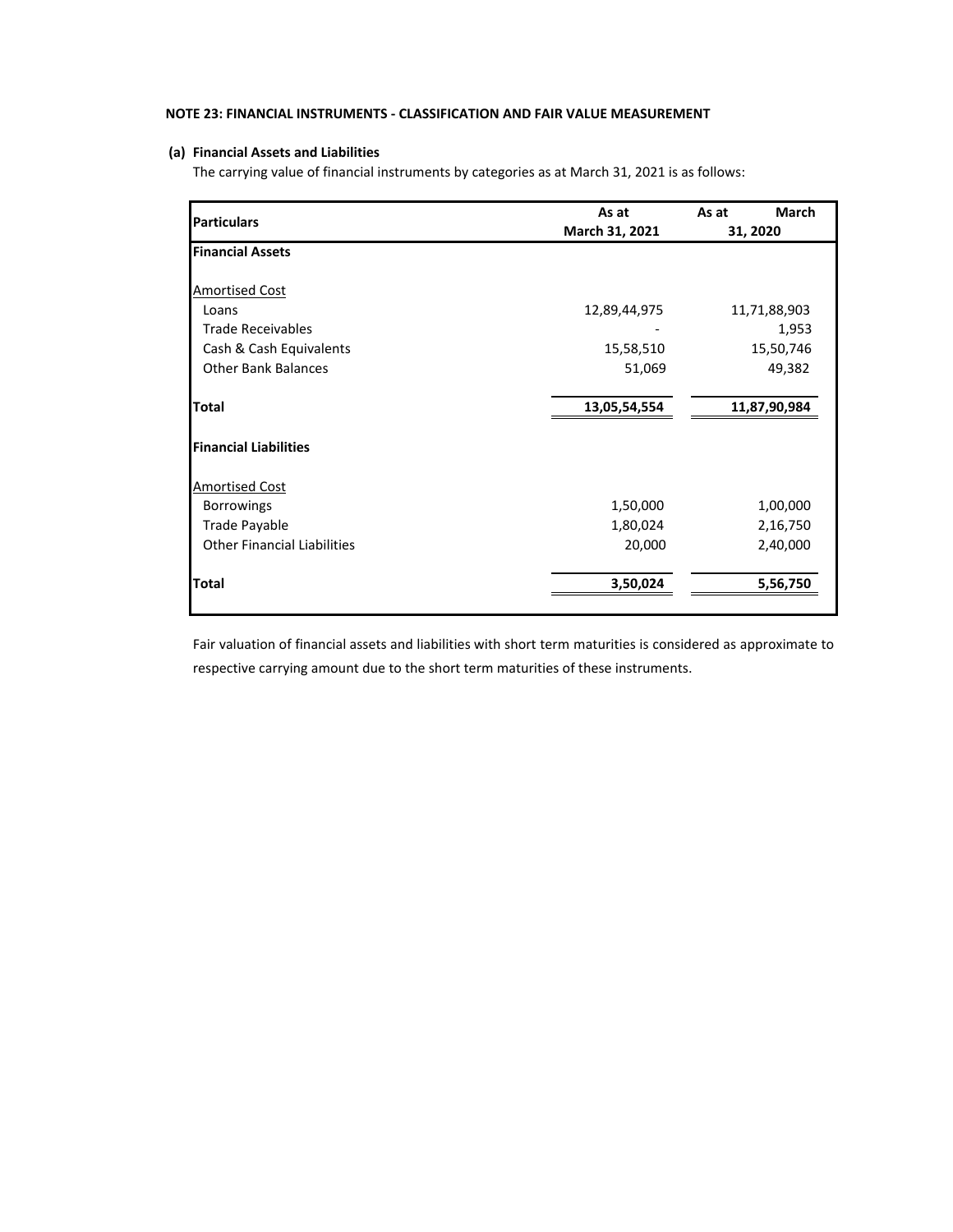#### **NOTE 24:FINANCIAL RISK MANAGEMENT AND POLICIES**

The Company's financial risk management is an integral part of how to plan and execute its business strategies. The Company's financial risk management

policy is set by the managing board. The details of different types of risk and management policy to address these risks are listed below:

#### **(a) Market Risk:-**

Market risk is the risk of loss of future earnings, fair values or future cash flows that may result from a change in the price of a financial instrument. The value of a financial instrument may change as a result of changes in the interest rates, foreign currency exchange rates, equity prices and other market changes that affect market risk sensitive instruments. Market risk is attributable to all market risk sensitive financial instruments including investments and deposits , foreign currency receivables, payables and loans and borrowings. The objective of market risk management is to avoid excessive expsoure in our foreign currency revenues and costs.

#### **(a)(i) Market Risk - Interest Rate Risk**

Interest rate risk is the risk that the fair value of future cash flows of the financial instruments will fluctuate because of changes in market interest rates. The company's exposure to the risk of changes in market interest rates primarily to the Company's fixed deposits. Since all these are generally for short durations, there is no significant interest rate risks pertaining to these deposits

#### **Exposure to interest rate risk**

The interest rate profile of the Company's interest bearing financial instruments is as follows

Total

| <b>Particulars</b>               | March<br>As at | As at          |
|----------------------------------|----------------|----------------|
|                                  | 31.2021        | March 31, 2020 |
| <b>Fixed-rate instruments</b>    |                |                |
| Financial Assets - Bank deposits | 51,069         | 49,382         |
| <b>Total</b>                     | 51,069         | 49,382         |

#### **Sensitivity analysis to interest rate risk**

The company doesn't account for any fixed rate financial assets or financial liabilities at fair value through profit or loss. Therefore, a change in interest rates at the reporting date would not affect profit or loss.

#### **(a)(ii) Market Risk - Price Risk**

The Company has no surplus for investment in debt mutual funds, deposits etc. The Company does make deposit with the banks to provide security against its bank borrowings. Deposit is made in fixed rate instrument. In view of this it is not susceptible to market price risk, arising from changes in interest rates or market yields which may impact the return and value of the investments.

#### **(a)(iii) Market Risk - Currency Risk**

The fluctuation in foreign currency exchange rates may have a potential impact on the statement of profit and loss and equity, where any transaction references more than one currency or where assets/liabilities are denominated in a currency other than the functional currency of the Company. The company does not has any asset or liability in the foreign currency. in view of this it is not susceptible to market currency risk arising from fluctuation in foreign currency exchange rates.

#### **(b) Credit Risk**

Credit Risk is the risk of financial loss to the Company if a customer or counterparty to a financial instrument fails to meet its contractual obligations, and arises principally from the Company's receivables from customers.

The carrying amount of Financial Assets represents the maximum credit exposure

#### **Trade Receivables**

The Company has established a credit policy under which each new customer is analysed individually for creditworthiness before the payment and delivery terms and conditions are offered. The Company's review includes external ratings, if they are available, financial statements, industry information, business intelligence and in some cases bank references.

Trade Receivables of the Company are typically unsecured ,except to the extent of the security deposits received from the customers or financial guarantees provided by the market organizers in the business. Credit Risk is managed through credit approvals and periodic monitoring of the creditworthiness of customers to which the Company grants credit terms in the normal course of business. The Company performs ongoing credit evaluations of its customers' financial condition and monitors the creditworthiness of its customers to which it grants credit terms in the normal course of business. The Company has no concentration of Credit Risk as the customer base is geographically distributed in India.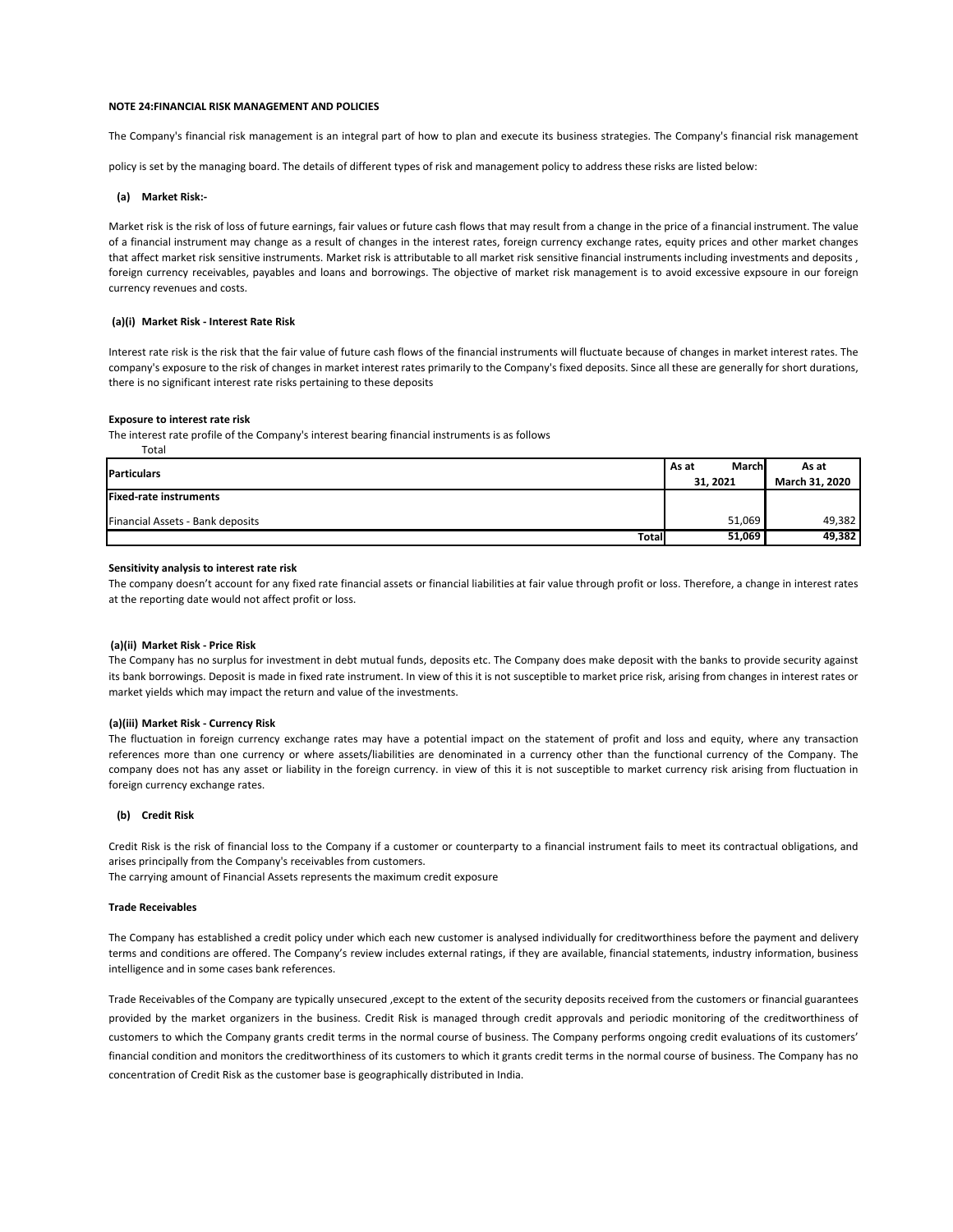#### **Expected credit loss for trade receivable:**

The allowance for impairment of Trade receivables is created to the extent and as and when required, based upon the expected collectability of accounts receivables. On account of adoption of Ind AS 109, the Company uses lifetime Expected Credit Loss (ECL) model for assessing the impariment loss. For this purpose, the Company uses a provision matrix to compute the expected credit loss amount for trade receivables. Loss rates are based on actual credit loss experience and past trends. The provision matrix takes into account external and internal credit risk factors and historical experience / current facts available in relation to defaults and delays in collection thereof

The movement of the expected loss provision (allowance for bad and doubtful loans and receivables etc.) made by the company are as under:

| <b>Particulars</b>                                | March<br>As at | As at          |
|---------------------------------------------------|----------------|----------------|
|                                                   | 31.2021        | March 31, 2020 |
| Opening balance of expected loss provision        | 36,76,387      | 36,76,387      |
| Add: Provisions made (net)                        |                |                |
| Less: Utilisation for impariment / de-recognition | -              |                |
| Closing balance                                   | 36,76,387      | 36,76,387      |

#### **Other Financial Assets**

The company maintains its Cash and Cash equivalents and Bank deposits with banks having good reputation, good past track record and high quality credit rating and also reviews their credit-worthiness on an on-going basis.

### **Expected credit loss on financial assets other than trade receivable:**

The allowance for impairment of Trade receivables is created to the extent and as and when required, based upon the expected collectability of accounts receivables. On account of adoption of Ind AS 109, the Company uses lifetime Expected Credit Loss (ECL) model for assessing the impairment loss. For this purpose, the Company uses a provision matrix to compute the expected credit loss amount for trade receivables. Loss rates are based on actual credit loss experience and past trends. The provision matrix takes into account external and internal credit risk factors and historical experience / current facts available in relation to defaults and delays in collection thereof. Accordingly based on the provision matrix there is no expected credit loss to the company and accordingly there is no provision for doubtful debts

#### **(c) Liquidity Risk**

Liquidity Risk is the risk that the Company will face in meeting its obligation associated with its financial liabilities that are settled by delivering cash or another financial asset. The Company's approach in managing liquidity is to ensure, as far as possible, that it will have sufficient liquidity to meet its liabilities when due, under both normal and stressed conditions, without incurring unacceptable losses or riskking damage to the Company's reputation. Any short term surplus cash generated, over and above the amount required for working capital management and other operational requirements is retained as Cash and Cash Equivalents (to the extent required).

#### **Exposure to Liquidity Risk**

The following table shows the maturity analysis of the Company's Financial Liabilities based on contractually agreed undiscounted cash flows along with its carrying value as at the Balance Sheet Date

|                                    | As at March 31, 2021 |              | As at March 31, 2020 |                           |
|------------------------------------|----------------------|--------------|----------------------|---------------------------|
| <b>Particulars</b>                 | Less than 12         | More than 12 |                      | Less than 12 More than 12 |
|                                    | months               | months       | months               | months                    |
|                                    |                      |              |                      |                           |
| <b>Borrowings</b>                  | 1,50,000             |              | 1,00,000             | ۰                         |
| <b>Trade Payables</b>              | 1,80,024             |              | 2,16,750             |                           |
| <b>Other Financial Liabilities</b> | 20.000               |              | 2,40,000             | -                         |
| Total                              | 3,50,024             |              | 5,56,750             |                           |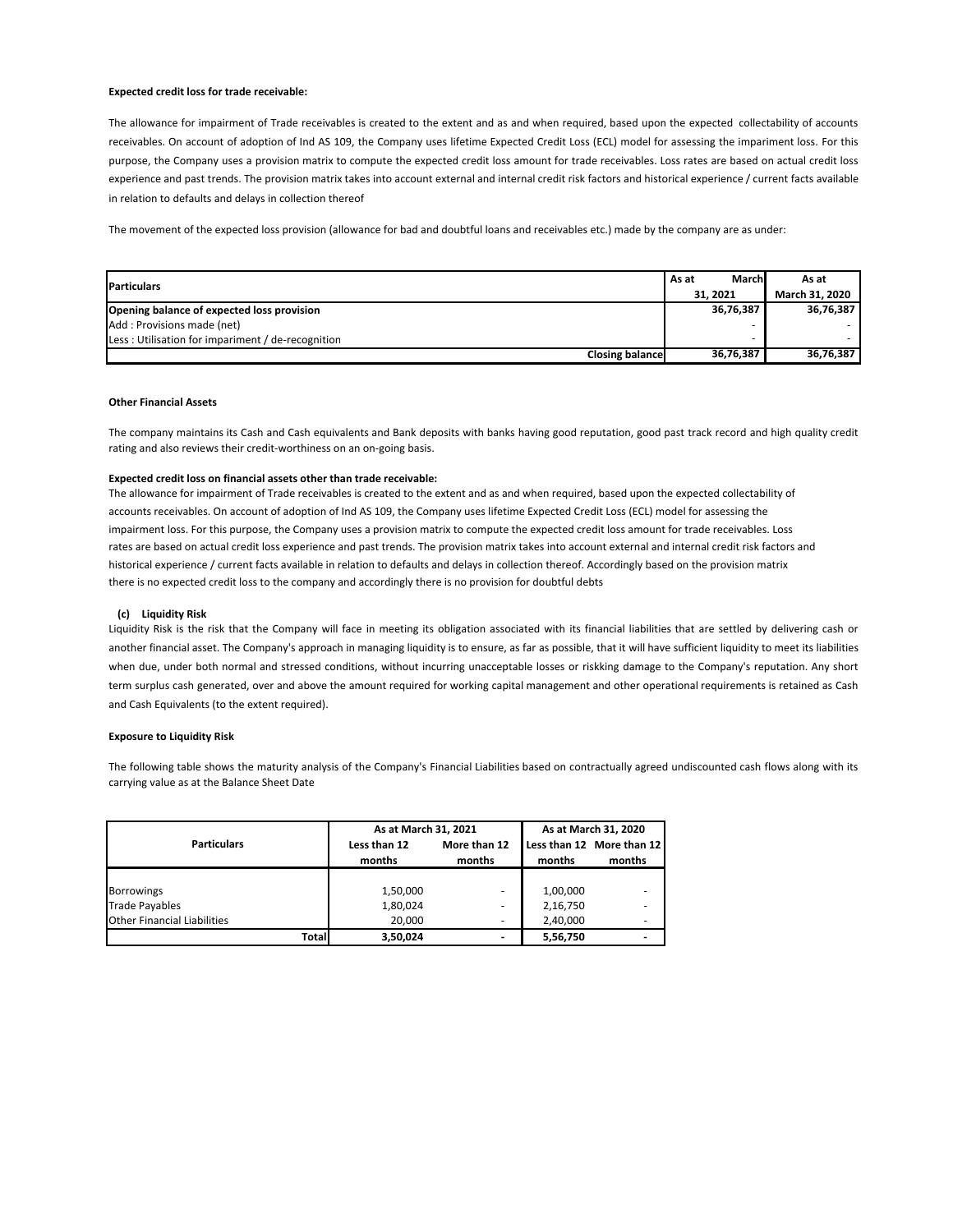# **NOTE 25: RELATED PARTY List of related parties**

## **A Enterprises where control exists**

| Enterprise in which Key Managerial<br>Plastex Products Pvt Ltd.<br>Personnel and their relatives have<br>Haria Apparels Limited<br>signicant Influence : |
|----------------------------------------------------------------------------------------------------------------------------------------------------------|
|----------------------------------------------------------------------------------------------------------------------------------------------------------|

**B** Key Managerial Personnel : Kantilal Haria

Utsav Maru Neha Kothari Nitin Oza Sushila Oza Hiren Ranjit Rathod

| <b>Particulars</b>                | Subsidiary<br><b>Companies, Associates</b><br>and Joint Venture | <b>Promoter Group</b><br>Companies / Entities in<br>which Key<br>Management<br><b>Personnel's relatives</b><br>are interested | <b>Key Management</b><br><b>Personnel &amp; their</b><br>relatives | Total                        |
|-----------------------------------|-----------------------------------------------------------------|-------------------------------------------------------------------------------------------------------------------------------|--------------------------------------------------------------------|------------------------------|
| <b>LOANS GIVEN</b>                |                                                                 | 2,60,000                                                                                                                      |                                                                    | 2,60,000                     |
| <b>LOANS GIVEN RECEIVED BACK</b>  |                                                                 | 5,25,000<br>(10, 24, 186)                                                                                                     |                                                                    | 5,25,000<br>(10, 24, 186)    |
| <b>LOANS RECEIVED</b>             |                                                                 |                                                                                                                               | 50,000                                                             | 50,000                       |
| <b>LOANS GIVEN OUTSTANDING</b>    |                                                                 | 2,74,68,897<br>(2,77,33,897)                                                                                                  |                                                                    | 2,74,68,897<br>(2,77,33,897) |
| <b>LOANS RECEIVED OUTSTANDING</b> |                                                                 |                                                                                                                               | 1,50,000<br>(1,00,000)                                             | 1,50,000<br>(1,00,000)       |
| DIRECTORS REMUNERATION            |                                                                 |                                                                                                                               |                                                                    |                              |
| SALARY TO COMPANY SECRETARY       |                                                                 |                                                                                                                               | 1,20,000<br>(2,40,000)                                             | 1,20,000<br>(2,40,000)       |

**Note :**

i. Related Parties Relationship is as identified by the company and relied upon by the auditors.

ii. Figures in brackets indicate previous year's figures.